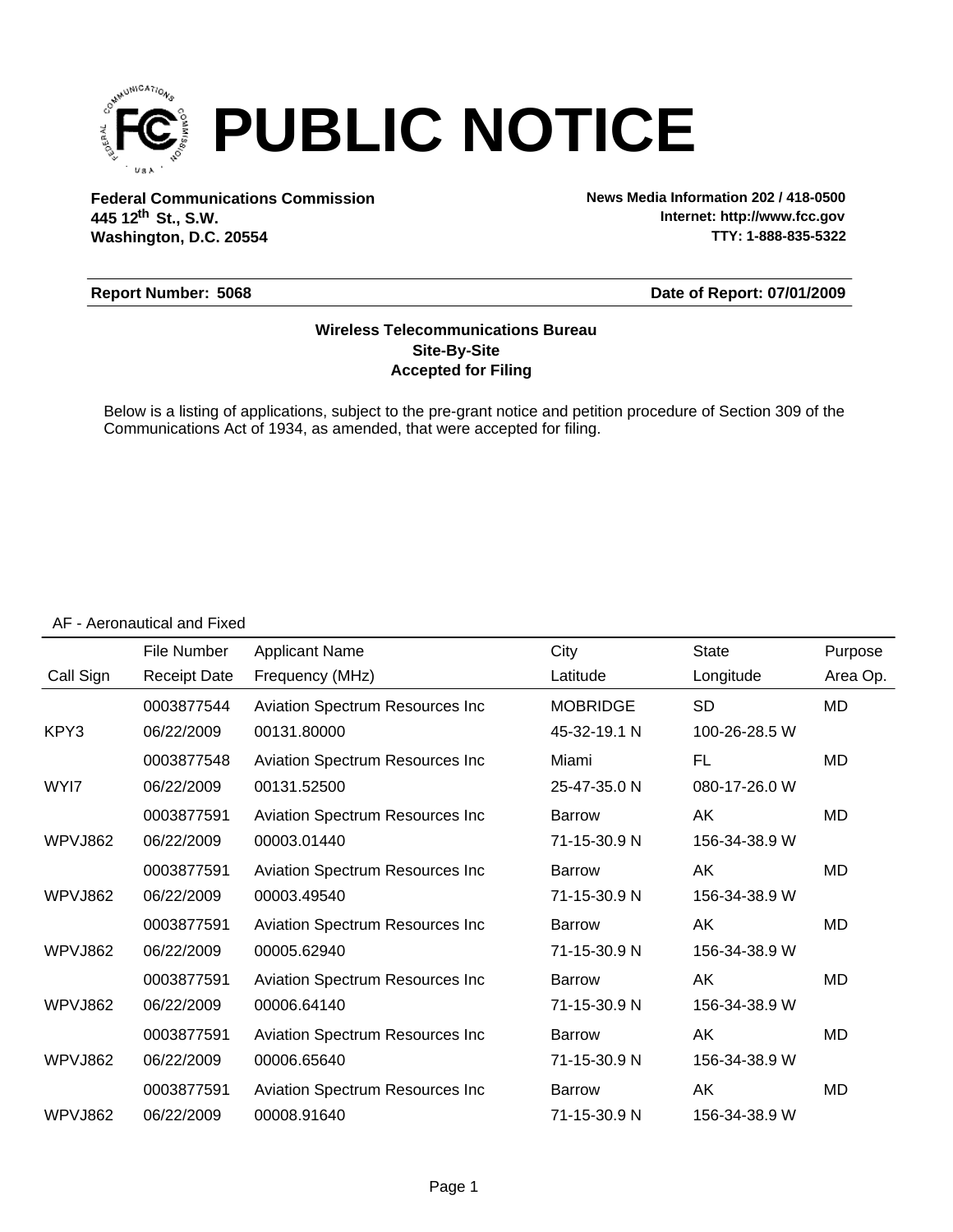|           | File Number         | <b>Applicant Name</b>             | City              | <b>State</b>  | Purpose   |
|-----------|---------------------|-----------------------------------|-------------------|---------------|-----------|
| Call Sign | <b>Receipt Date</b> | Frequency (MHz)                   | Latitude          | Longitude     | Area Op.  |
|           | 0003877591          | Aviation Spectrum Resources Inc   | Barrow            | AK            | <b>MD</b> |
| WPVJ862   | 06/22/2009          | 00008.93440                       | 71-15-30.9 N      | 156-34-38.9 W |           |
|           | 0003877591          | Aviation Spectrum Resources Inc   | Barrow            | AK            | <b>MD</b> |
| WPVJ862   | 06/22/2009          | 00010.04940                       | 71-15-30.9 N      | 156-34-38.9 W |           |
|           | 0003877591          | Aviation Spectrum Resources Inc   | Barrow            | AK            | <b>MD</b> |
| WPVJ862   | 06/22/2009          | 00010.07640                       | 71-15-30.9 N      | 156-34-38.9 W |           |
|           | 0003877591          | Aviation Spectrum Resources Inc   | <b>Barrow</b>     | AK            | <b>MD</b> |
| WPVJ862   | 06/22/2009          | 00011.34340                       | 71-15-30.9 N      | 156-34-38.9 W |           |
|           | 0003877591          | Aviation Spectrum Resources Inc   | <b>Barrow</b>     | AK            | <b>MD</b> |
| WPVJ862   | 06/22/2009          | 00013.27440                       | 71-15-30.9 N      | 156-34-38.9 W |           |
|           | 0003877591          | Aviation Spectrum Resources Inc   | Barrow            | AK            | MD        |
| WPVJ862   | 06/22/2009          | 00013.33900                       | 71-15-30.9 N      | 156-34-38.9 W |           |
|           | 0003877591          | Aviation Spectrum Resources Inc   | Barrow            | AK            | <b>MD</b> |
| WPVJ862   | 06/22/2009          | 00013.34940                       | 71-15-30.9 N      | 156-34-38.9 W |           |
|           | 0003877591          | Aviation Spectrum Resources Inc   | Barrow            | AK            | <b>MD</b> |
| WPVJ862   | 06/22/2009          | 00017.92640                       | 71-15-30.9 N      | 156-34-38.9 W |           |
|           | 0003877591          | Aviation Spectrum Resources Inc   | Barrow            | AK            | <b>MD</b> |
| WPVJ862   | 06/22/2009          | 00017.94740                       | 71-15-30.9 N      | 156-34-38.9 W |           |
|           | 0003877591          | Aviation Spectrum Resources Inc   | Barrow            | AK            | MD        |
| WPVJ862   | 06/22/2009          | 00021.92640                       | 71-15-30.9 N      | 156-34-38.9 W |           |
|           | 0003877591          | Aviation Spectrum Resources Inc   | Barrow            | AK            | <b>MD</b> |
| WPVJ862   | 06/22/2009          | 00021.96540                       | 71-15-30.9 N      | 156-34-38.9 W |           |
|           | 0003882007          | VIRGINIA, COMMONWEALTH OF         | <b>CHESAPEAKE</b> | VA            | <b>MD</b> |
| KVQ5      | 06/24/2009          | 00123.07500                       | 36-39-48.5 N      | 076-19-19.8 W |           |
|           | 0003877450          | Aviation Spectrum Resources, Inc. | Los Angeles       | CA            | <b>NE</b> |
|           | 06/22/2009          | 00131.22500                       | 33-56-33.1 N      | 118-24-25.8 W |           |
|           | 0003877451          | Aviation Spectrum Resources, Inc. | Tulsa             | OK            | <b>NE</b> |
|           | 06/22/2009          | 00130.72500                       | 36-11-54.2 N      | 095-53-17.2 W |           |
|           | 0003877452          | Aviation Spectrum Resources, Inc. | Missoula          | MT            | <b>NE</b> |
|           | 06/22/2009          | 00129.62500                       | 46-54-58.0 N      | 114-05-26.0 W |           |
|           | 0003877453          | Aviation Spectrum Resources, Inc. | Tulsa             | OK            | <b>NE</b> |
|           | 06/22/2009          | 00130.30000                       | 36-02-22.6 N      | 095-59-04.7 W |           |
|           | 0003877454          | Aviation Spectrum Resources, Inc. | Covington         | KY            | <b>NE</b> |
|           | 06/22/2009          | 00128.87500                       | 39-02-55.8 N      | 084-40-04.7 W |           |
|           | 0003877455          | Aviation Spectrum Resources, Inc  | Panama City       | FL.           | <b>NE</b> |
|           | 06/22/2009          | 00130.00000                       | 30-12-43.5 N      | 085-40-58.1 W |           |
|           | 0003877470          | Aviation Spectrum Resources, Inc  | Myrtle Beach      | SC            | <b>NE</b> |
|           | 06/22/2009          | 00131.02500                       | 33-40-47.0 N      | 078-55-42.0 W |           |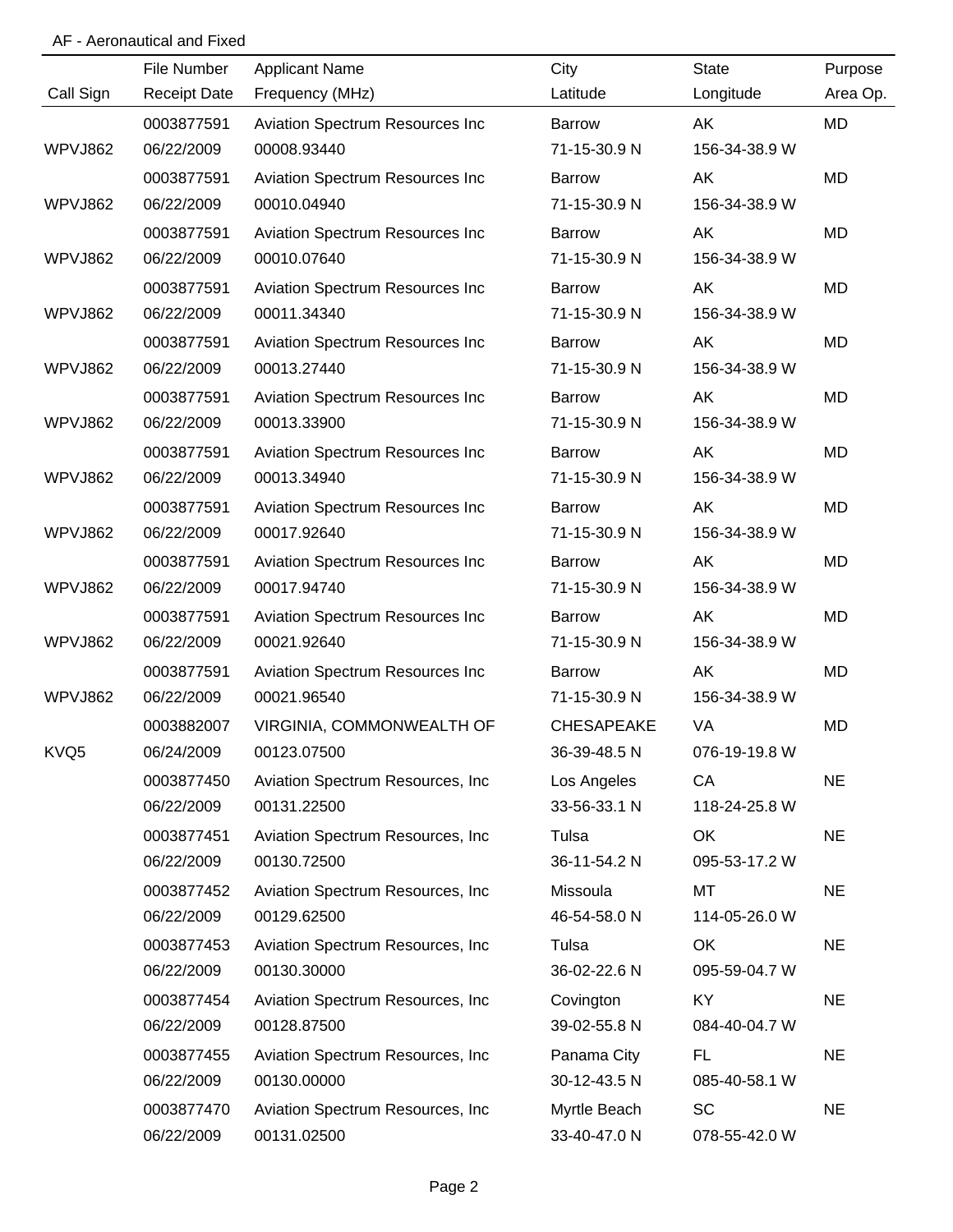|                  | File Number         | <b>Applicant Name</b>             | City           | <b>State</b>  | Purpose   |
|------------------|---------------------|-----------------------------------|----------------|---------------|-----------|
| Call Sign        | <b>Receipt Date</b> | Frequency (MHz)                   | Latitude       | Longitude     | Area Op.  |
|                  | 0003877472          | Aviation Spectrum Resources, Inc. | Shreveport     | LA            | <b>NE</b> |
|                  | 06/22/2009          | 00129.85000                       | 32-26-47.8 N   | 093-49-32.2 W |           |
|                  | 0003877474          | Aviation Spectrum Resources, Inc. | San Diego      | CA            | <b>NE</b> |
|                  | 06/22/2009          | 00129.45000                       | 32-48-56.6 N   | 117-08-22.5 W |           |
|                  | 0003877521          | Aviation Spectrum Resources, Inc. | CARENCRO       | LA            | <b>NE</b> |
|                  | 06/22/2009          | 00131.62500                       | 30-19-57.8 N   | 092-04-37.1 W |           |
|                  | 0003883457          | Rolling Hills Aviation, Inc.      | Torrance       | CA            | <b>NE</b> |
|                  | 06/25/2009          | 00122.95000                       | 33-48-00.1 N   | 118-20-03.3 W |           |
|                  | 0003878267          | Aviation Spectrum Resources Inc   | Bohemia        | <b>NY</b>     | <b>RM</b> |
| KEA5             | 06/22/2009          | 00002.88840                       | 40-46-48.3 N   | 073-05-44.6 W |           |
|                  | 0003878267          | Aviation Spectrum Resources Inc   | Bohemia        | <b>NY</b>     | <b>RM</b> |
| KEA5             | 06/22/2009          | 00002.90040                       | 40-46-48.3 N   | 073-05-44.6 W |           |
|                  | 0003878267          | Aviation Spectrum Resources Inc   | Bohemia        | <b>NY</b>     | <b>RM</b> |
| KEA5             | 06/22/2009          | 00002.96340                       | 40-46-48.3 N   | 073-05-44.6 W |           |
|                  | 0003878267          | Aviation Spectrum Resources Inc   | <b>Bohemia</b> | <b>NY</b>     | <b>RM</b> |
| KEA5             | 06/22/2009          | 00002.97240                       | 40-46-48.3 N   | 073-05-44.6 W |           |
|                  | 0003878267          | Aviation Spectrum Resources Inc   | Bohemia        | <b>NY</b>     | <b>RM</b> |
| KEA5             | 06/22/2009          | 00003.01740                       | 40-46-48.3 N   | 073-05-44.6 W |           |
|                  | 0003878267          | Aviation Spectrum Resources Inc   | Bohemia        | <b>NY</b>     | <b>RM</b> |
| KEA <sub>5</sub> | 06/22/2009          | 00003.45640                       | 40-46-48.3 N   | 073-05-44.6 W |           |
|                  | 0003878267          | Aviation Spectrum Resources Inc   | Bohemia        | <b>NY</b>     | <b>RM</b> |
| KEA5             | 06/22/2009          | 00003.47740                       | 40-46-48.3 N   | 073-05-44.6 W |           |
|                  | 0003878267          | Aviation Spectrum Resources Inc   | Bohemia        | <b>NY</b>     | <b>RM</b> |
| KEA5             | 06/22/2009          | 00003.49540                       | 40-46-48.3 N   | 073-05-44.6 W |           |
|                  | 0003878267          | Aviation Spectrum Resources Inc   | Bohemia        | NY            | <b>RM</b> |
| KEA5             | 06/22/2009          | 00004.67640                       | 40-46-48.3 N   | 073-05-44.6 W |           |
|                  | 0003878267          | Aviation Spectrum Resources Inc   | <b>Bohemia</b> | NY            | <b>RM</b> |
| KEA5             | 06/22/2009          | 00005.52140                       | 40-46-48.3 N   | 073-05-44.6 W |           |
|                  | 0003878267          | Aviation Spectrum Resources Inc   | Bohemia        | <b>NY</b>     | <b>RM</b> |
| KEA5             | 06/22/2009          | 00005.55140                       | 40-46-48.3 N   | 073-05-44.6 W |           |
|                  | 0003878267          | Aviation Spectrum Resources Inc   | Bohemia        | <b>NY</b>     | <b>RM</b> |
| KEA5             | 06/22/2009          | 00005.59940                       | 40-46-48.3 N   | 073-05-44.6 W |           |
|                  | 0003878267          | Aviation Spectrum Resources Inc   | Bohemia        | <b>NY</b>     | <b>RM</b> |
| KEA5             | 06/22/2009          | 00005.61740                       | 40-46-48.3 N   | 073-05-44.6 W |           |
|                  | 0003878267          | Aviation Spectrum Resources Inc   | Bohemia        | <b>NY</b>     | <b>RM</b> |
| KEA5             | 06/22/2009          | 00005.65040                       | 40-46-48.3 N   | 073-05-44.6 W |           |
|                  | 0003878267          | Aviation Spectrum Resources Inc   | <b>Bohemia</b> | <b>NY</b>     | <b>RM</b> |
| KEA5             | 06/22/2009          | 00006.57840                       | 40-46-48.3 N   | 073-05-44.6 W |           |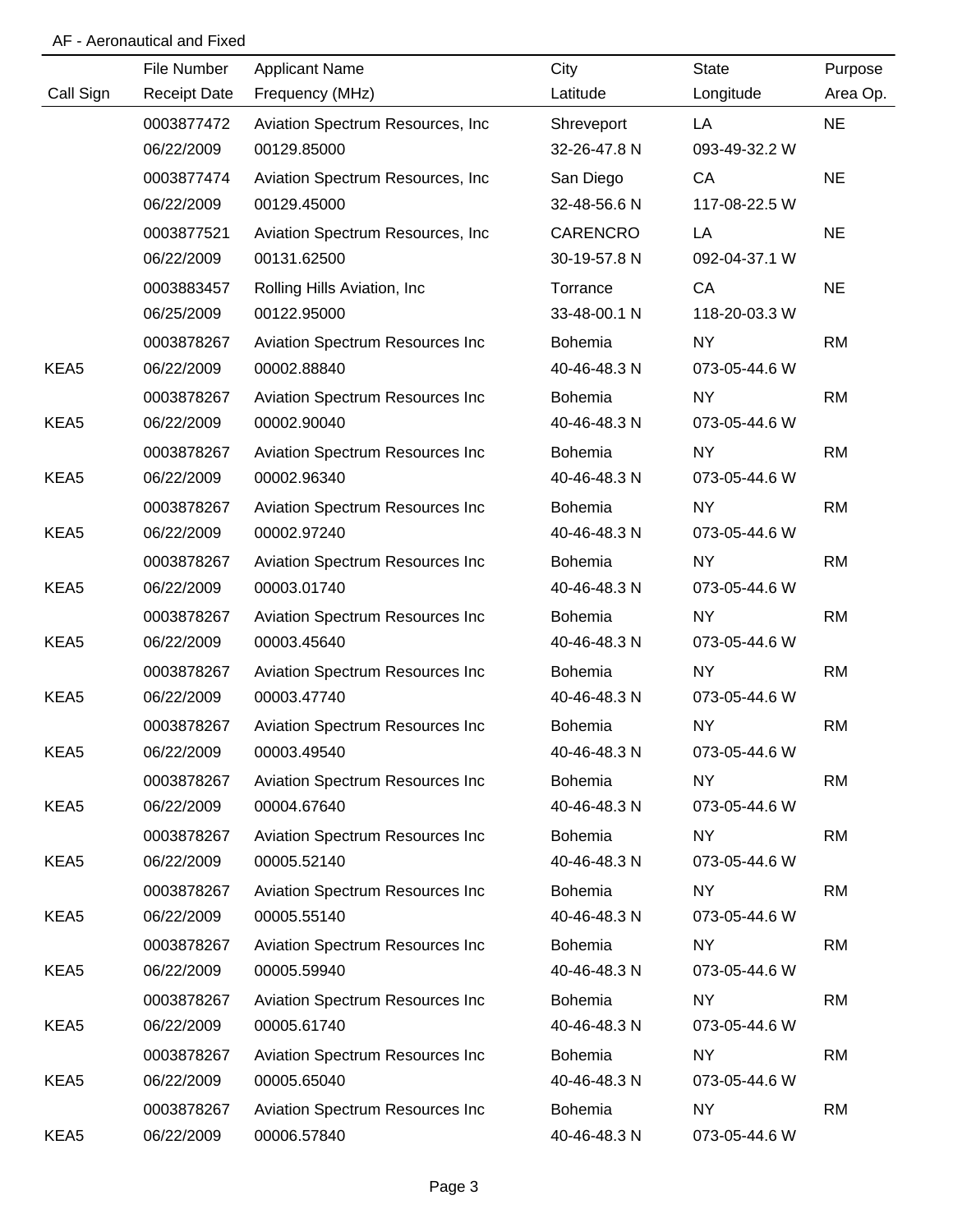|           | File Number         | <b>Applicant Name</b>           | City           | <b>State</b>  | Purpose   |
|-----------|---------------------|---------------------------------|----------------|---------------|-----------|
| Call Sign | <b>Receipt Date</b> | Frequency (MHz)                 | Latitude       | Longitude     | Area Op.  |
|           | 0003878267          | Aviation Spectrum Resources Inc | Bohemia        | <b>NY</b>     | <b>RM</b> |
| KEA5      | 06/22/2009          | 00006.58740                     | 40-46-48.3 N   | 073-05-44.6 W |           |
|           | 0003878267          | Aviation Spectrum Resources Inc | Bohemia        | <b>NY</b>     | <b>RM</b> |
| KEA5      | 06/22/2009          | 00006.62940                     | 40-46-48.3 N   | 073-05-44.6 W |           |
|           | 0003878267          | Aviation Spectrum Resources Inc | <b>Bohemia</b> | <b>NY</b>     | <b>RM</b> |
| KEA5      | 06/22/2009          | 00006.64140                     | 40-46-48.3 N   | 073-05-44.6 W |           |
|           | 0003878267          | Aviation Spectrum Resources Inc | Bohemia        | <b>NY</b>     | <b>RM</b> |
| KEA5      | 06/22/2009          | 00008.82640                     | 40-46-48.3 N   | 073-05-44.6 W |           |
|           | 0003878267          | Aviation Spectrum Resources Inc | Bohemia        | <b>NY</b>     | <b>RM</b> |
| KEA5      | 06/22/2009          | 00008.84740                     | 40-46-48.3 N   | 073-05-44.6 W |           |
|           | 0003878267          | Aviation Spectrum Resources Inc | Bohemia        | <b>NY</b>     | <b>RM</b> |
| KEA5      | 06/22/2009          | 00008.86540                     | 40-46-48.3 N   | 073-05-44.6 W |           |
|           | 0003878267          | Aviation Spectrum Resources Inc | Bohemia        | <b>NY</b>     | <b>RM</b> |
| KEA5      | 06/22/2009          | 00008.88040                     | 40-46-48.3 N   | 073-05-44.6 W |           |
|           | 0003878267          | Aviation Spectrum Resources Inc | Bohemia        | <b>NY</b>     | <b>RM</b> |
| KEA5      | 06/22/2009          | 00008.89240                     | 40-46-48.3 N   | 073-05-44.6 W |           |
|           | 0003878267          | Aviation Spectrum Resources Inc | Bohemia        | <b>NY</b>     | <b>RM</b> |
| KEA5      | 06/22/2009          | 00008.90740                     | 40-46-48.3 N   | 073-05-44.6 W |           |
|           | 0003878267          | Aviation Spectrum Resources Inc | Bohemia        | <b>NY</b>     | <b>RM</b> |
| KEA5      | 06/22/2009          | 00008.91940                     | 40-46-48.3 N   | 073-05-44.6 W |           |
|           | 0003878267          | Aviation Spectrum Resources Inc | Bohemia        | <b>NY</b>     | <b>RM</b> |
| KEA5      | 06/22/2009          | 00008.93440                     | 40-46-48.3 N   | 073-05-44.6 W |           |
|           | 0003878267          | Aviation Spectrum Resources Inc | Bohemia        | <b>NY</b>     | <b>RM</b> |
| KEA5      | 06/22/2009          | 00011.31040                     | 40-46-48.3 N   | 073-05-44.6 W |           |
|           | 0003878267          | Aviation Spectrum Resources Inc | Bohemia        | <b>NY</b>     | <b>RM</b> |
| KEA5      | 06/22/2009          | 00011.33140                     | 40-46-48.3 N   | 073-05-44.6 W |           |
|           | 0003878267          | Aviation Spectrum Resources Inc | <b>Bohemia</b> | <b>NY</b>     | <b>RM</b> |
| KEA5      | 06/22/2009          | 00011.34340                     | 40-46-48.3 N   | 073-05-44.6 W |           |
|           | 0003878267          | Aviation Spectrum Resources Inc | <b>Bohemia</b> | <b>NY</b>     | <b>RM</b> |
| KEA5      | 06/22/2009          | 00011.39740                     | 40-46-48.3 N   | 073-05-44.6 W |           |
|           | 0003878267          | Aviation Spectrum Resources Inc | Bohemia        | <b>NY</b>     | <b>RM</b> |
| KEA5      | 06/22/2009          | 00013.29240                     | 40-46-48.3 N   | 073-05-44.6 W |           |
|           | 0003878267          | Aviation Spectrum Resources Inc | <b>Bohemia</b> | <b>NY</b>     | <b>RM</b> |
| KEA5      | 06/22/2009          | 00013.29840                     | 40-46-48.3 N   | 073-05-44.6 W |           |
|           | 0003878267          | Aviation Spectrum Resources Inc | <b>Bohemia</b> | <b>NY</b>     | <b>RM</b> |
| KEA5      | 06/22/2009          | 00013.30740                     | 40-46-48.3 N   | 073-05-44.6 W |           |
|           | 0003878267          | Aviation Spectrum Resources Inc | Bohemia        | <b>NY</b>     | <b>RM</b> |
| KEA5      | 06/22/2009          | 00013.33140                     | 40-46-48.3 N   | 073-05-44.6 W |           |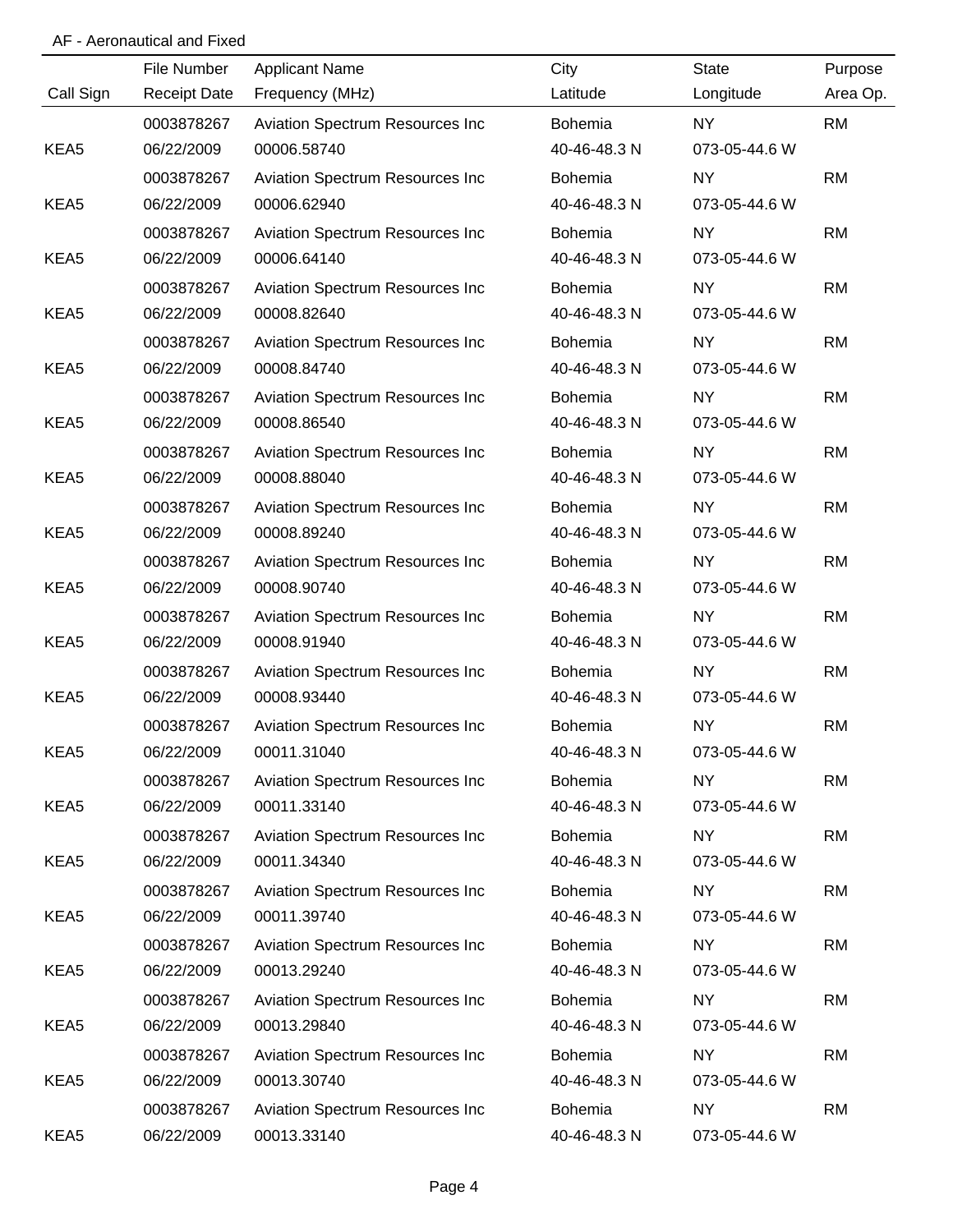|           | File Number         | <b>Applicant Name</b>           | City               | <b>State</b>  | Purpose   |
|-----------|---------------------|---------------------------------|--------------------|---------------|-----------|
| Call Sign | <b>Receipt Date</b> | Frequency (MHz)                 | Latitude           | Longitude     | Area Op.  |
|           | 0003878267          | Aviation Spectrum Resources Inc | Bohemia            | NY.           | <b>RM</b> |
| KEA5      | 06/22/2009          | 00013.35540                     | 40-46-48.3 N       | 073-05-44.6 W |           |
|           | 0003878267          | Aviation Spectrum Resources Inc | Bohemia            | NY.           | <b>RM</b> |
| KEA5      | 06/22/2009          | 00017.90840                     | 40-46-48.3 N       | 073-05-44.6 W |           |
|           | 0003878267          | Aviation Spectrum Resources Inc | Bohemia            | <b>NY</b>     | <b>RM</b> |
| KEA5      | 06/22/2009          | 00017.92640                     | 40-46-48.3 N       | 073-05-44.6 W |           |
|           | 0003878267          | Aviation Spectrum Resources Inc | Bohemia            | <b>NY</b>     | <b>RM</b> |
| KEA5      | 06/22/2009          | 00017.94740                     | 40-46-48.3 N       | 073-05-44.6 W |           |
|           | 0003878267          | Aviation Spectrum Resources Inc | <b>Bohemia</b>     | <b>NY</b>     | <b>RM</b> |
| KEA5      | 06/22/2009          | 00017.95340                     | 40-46-48.3 N       | 073-05-44.6 W |           |
|           | 0003878267          | Aviation Spectrum Resources Inc | Bohemia            | NY.           | <b>RM</b> |
| KEA5      | 06/22/2009          | 00021.96540                     | 40-46-48.3 N       | 073-05-44.6 W |           |
|           | 0003878267          | Aviation Spectrum Resources Inc | <b>LONG ISLAND</b> | NY.           | <b>RM</b> |
| KEA5      | 06/22/2009          | 00002.88840                     | 40-52-54.2 N       | 072-38-14.6 W |           |
|           | 0003878267          | Aviation Spectrum Resources Inc | <b>LONG ISLAND</b> | NY.           | <b>RM</b> |
| KEA5      | 06/22/2009          | 00002.90040                     | 40-52-54.2 N       | 072-38-14.6 W |           |
|           | 0003878267          | Aviation Spectrum Resources Inc | <b>LONG ISLAND</b> | <b>NY</b>     | <b>RM</b> |
| KEA5      | 06/22/2009          | 00002.96340                     | 40-52-54.2 N       | 072-38-14.6 W |           |
|           | 0003878267          | Aviation Spectrum Resources Inc | LONG ISLAND        | <b>NY</b>     | <b>RM</b> |
| KEA5      | 06/22/2009          | 00002.97240                     | 40-52-54.2 N       | 072-38-14.6 W |           |
|           | 0003878267          | Aviation Spectrum Resources Inc | LONG ISLAND        | <b>NY</b>     | <b>RM</b> |
| KEA5      | 06/22/2009          | 00003.01740                     | 40-52-54.2 N       | 072-38-14.6 W |           |
|           | 0003878267          | Aviation Spectrum Resources Inc | <b>LONG ISLAND</b> | <b>NY</b>     | <b>RM</b> |
| KEA5      | 06/22/2009          | 00003.45640                     | 40-52-54.2 N       | 072-38-14.6 W |           |
|           | 0003878267          | Aviation Spectrum Resources Inc | <b>LONG ISLAND</b> | <b>NY</b>     | <b>RM</b> |
| KEA5      | 06/22/2009          | 00003.47740                     | 40-52-54.2 N       | 072-38-14.6 W |           |
|           | 0003878267          | Aviation Spectrum Resources Inc | LONG ISLAND        | NY.           | <b>RM</b> |
| KEA5      | 06/22/2009          | 00003.49540                     | 40-52-54.2 N       | 072-38-14.6 W |           |
|           | 0003878267          | Aviation Spectrum Resources Inc | LONG ISLAND        | NY            | <b>RM</b> |
| KEA5      | 06/22/2009          | 00004.67640                     | 40-52-54.2 N       | 072-38-14.6 W |           |
|           | 0003878267          | Aviation Spectrum Resources Inc | LONG ISLAND        | NY            | <b>RM</b> |
| KEA5      | 06/22/2009          | 00005.52140                     | 40-52-54.2 N       | 072-38-14.6 W |           |
|           | 0003878267          | Aviation Spectrum Resources Inc | LONG ISLAND        | NY            | <b>RM</b> |
| KEA5      | 06/22/2009          | 00005.55140                     | 40-52-54.2 N       | 072-38-14.6 W |           |
|           | 0003878267          | Aviation Spectrum Resources Inc | LONG ISLAND        | <b>NY</b>     | <b>RM</b> |
| KEA5      | 06/22/2009          | 00005.59940                     | 40-52-54.2 N       | 072-38-14.6 W |           |
|           | 0003878267          | Aviation Spectrum Resources Inc | LONG ISLAND        | <b>NY</b>     | <b>RM</b> |
| KEA5      | 06/22/2009          | 00005.61740                     | 40-52-54.2 N       | 072-38-14.6 W |           |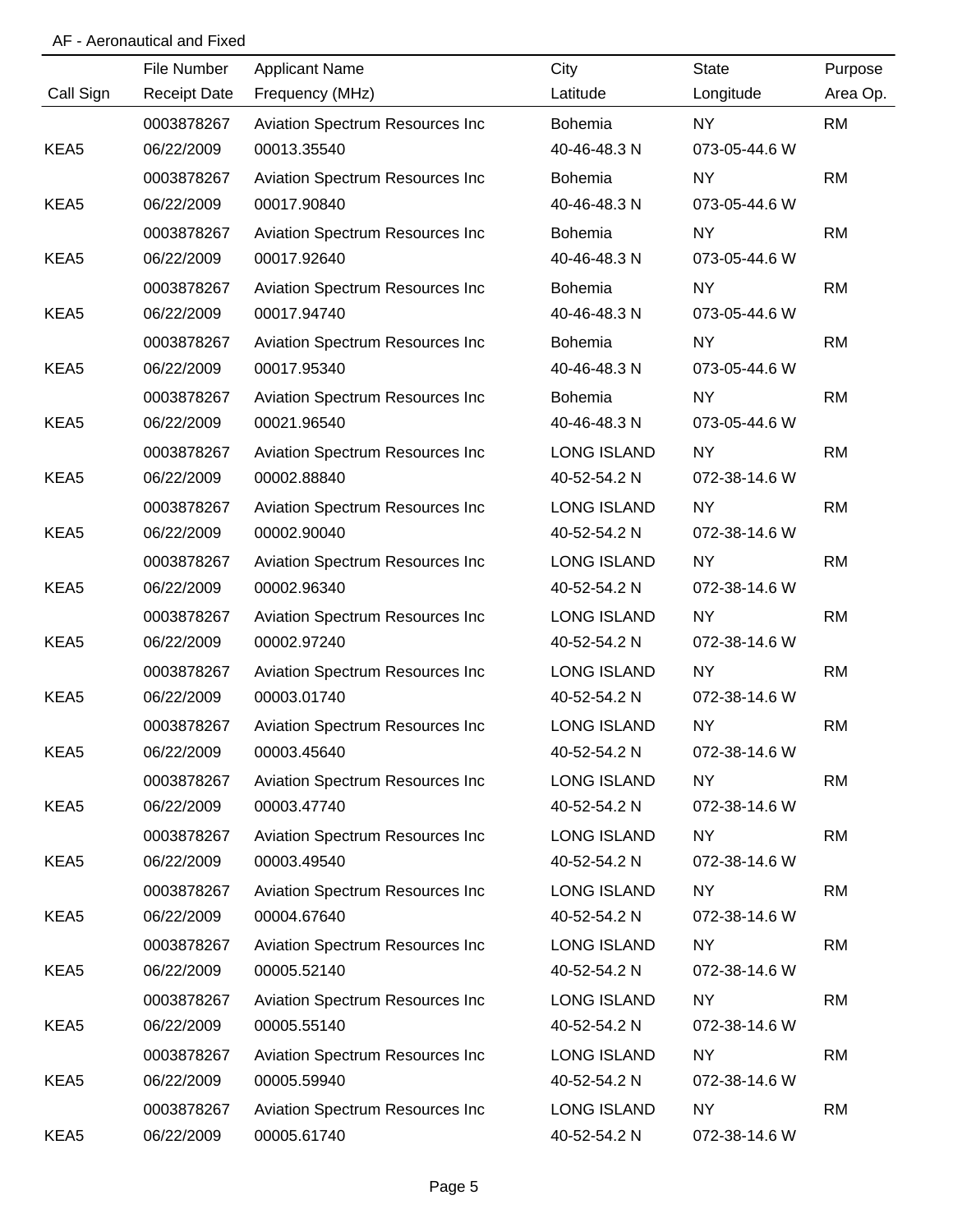|           | File Number         | <b>Applicant Name</b>           | City               | <b>State</b>  | Purpose   |
|-----------|---------------------|---------------------------------|--------------------|---------------|-----------|
| Call Sign | <b>Receipt Date</b> | Frequency (MHz)                 | Latitude           | Longitude     | Area Op.  |
|           | 0003878267          | Aviation Spectrum Resources Inc | <b>LONG ISLAND</b> | NY.           | <b>RM</b> |
| KEA5      | 06/22/2009          | 00005.65040                     | 40-52-54.2 N       | 072-38-14.6 W |           |
|           | 0003878267          | Aviation Spectrum Resources Inc | LONG ISLAND        | <b>NY</b>     | <b>RM</b> |
| KEA5      | 06/22/2009          | 00006.57840                     | 40-52-54.2 N       | 072-38-14.6 W |           |
|           | 0003878267          | Aviation Spectrum Resources Inc | LONG ISLAND        | <b>NY</b>     | <b>RM</b> |
| KEA5      | 06/22/2009          | 00006.58740                     | 40-52-54.2 N       | 072-38-14.6 W |           |
|           | 0003878267          | Aviation Spectrum Resources Inc | LONG ISLAND        | <b>NY</b>     | <b>RM</b> |
| KEA5      | 06/22/2009          | 00006.62940                     | 40-52-54.2 N       | 072-38-14.6 W |           |
|           | 0003878267          | Aviation Spectrum Resources Inc | LONG ISLAND        | <b>NY</b>     | <b>RM</b> |
| KEA5      | 06/22/2009          | 00006.64140                     | 40-52-54.2 N       | 072-38-14.6 W |           |
|           | 0003878267          | Aviation Spectrum Resources Inc | LONG ISLAND        | NY.           | <b>RM</b> |
| KEA5      | 06/22/2009          | 00008.82640                     | 40-52-54.2 N       | 072-38-14.6 W |           |
|           | 0003878267          | Aviation Spectrum Resources Inc | <b>LONG ISLAND</b> | NY.           | <b>RM</b> |
| KEA5      | 06/22/2009          | 00008.84740                     | 40-52-54.2 N       | 072-38-14.6 W |           |
|           | 0003878267          | Aviation Spectrum Resources Inc | LONG ISLAND        | NY.           | <b>RM</b> |
| KEA5      | 06/22/2009          | 00008.86540                     | 40-52-54.2 N       | 072-38-14.6 W |           |
|           | 0003878267          | Aviation Spectrum Resources Inc | LONG ISLAND        | NY.           | <b>RM</b> |
| KEA5      | 06/22/2009          | 00008.88040                     | 40-52-54.2 N       | 072-38-14.6 W |           |
|           | 0003878267          | Aviation Spectrum Resources Inc | LONG ISLAND        | <b>NY</b>     | <b>RM</b> |
| KEA5      | 06/22/2009          | 00008.89240                     | 40-52-54.2 N       | 072-38-14.6 W |           |
|           | 0003878267          | Aviation Spectrum Resources Inc | <b>LONG ISLAND</b> | <b>NY</b>     | <b>RM</b> |
| KEA5      | 06/22/2009          | 00008.90740                     | 40-52-54.2 N       | 072-38-14.6 W |           |
|           | 0003878267          | Aviation Spectrum Resources Inc | <b>LONG ISLAND</b> | <b>NY</b>     | <b>RM</b> |
| KEA5      | 06/22/2009          | 00008.91940                     | 40-52-54.2 N       | 072-38-14.6 W |           |
|           | 0003878267          | Aviation Spectrum Resources Inc | <b>LONG ISLAND</b> | NY            | <b>RM</b> |
| KEA5      | 06/22/2009          | 00008.93440                     | 40-52-54.2 N       | 072-38-14.6 W |           |
|           | 0003878267          | Aviation Spectrum Resources Inc | <b>LONG ISLAND</b> | NY.           | <b>RM</b> |
| KEA5      | 06/22/2009          | 00010.07640                     | 40-52-54.2 N       | 072-38-14.6 W |           |
|           | 0003878267          | Aviation Spectrum Resources Inc | <b>LONG ISLAND</b> | NY            | <b>RM</b> |
| KEA5      | 06/22/2009          | 00011.31040                     | 40-52-54.2 N       | 072-38-14.6 W |           |
|           | 0003878267          | Aviation Spectrum Resources Inc | LONG ISLAND        | NY.           | <b>RM</b> |
| KEA5      | 06/22/2009          | 00011.33140                     | 40-52-54.2 N       | 072-38-14.6 W |           |
|           | 0003878267          | Aviation Spectrum Resources Inc | LONG ISLAND        | <b>NY</b>     | <b>RM</b> |
| KEA5      | 06/22/2009          | 00011.34340                     | 40-52-54.2 N       | 072-38-14.6 W |           |
|           | 0003878267          | Aviation Spectrum Resources Inc | LONG ISLAND        | NY            | <b>RM</b> |
| KEA5      | 06/22/2009          | 00011.39740                     | 40-52-54.2 N       | 072-38-14.6 W |           |
|           | 0003878267          | Aviation Spectrum Resources Inc | LONG ISLAND        | NY            | <b>RM</b> |
| KEA5      | 06/22/2009          | 00013.29240                     | 40-52-54.2 N       | 072-38-14.6 W |           |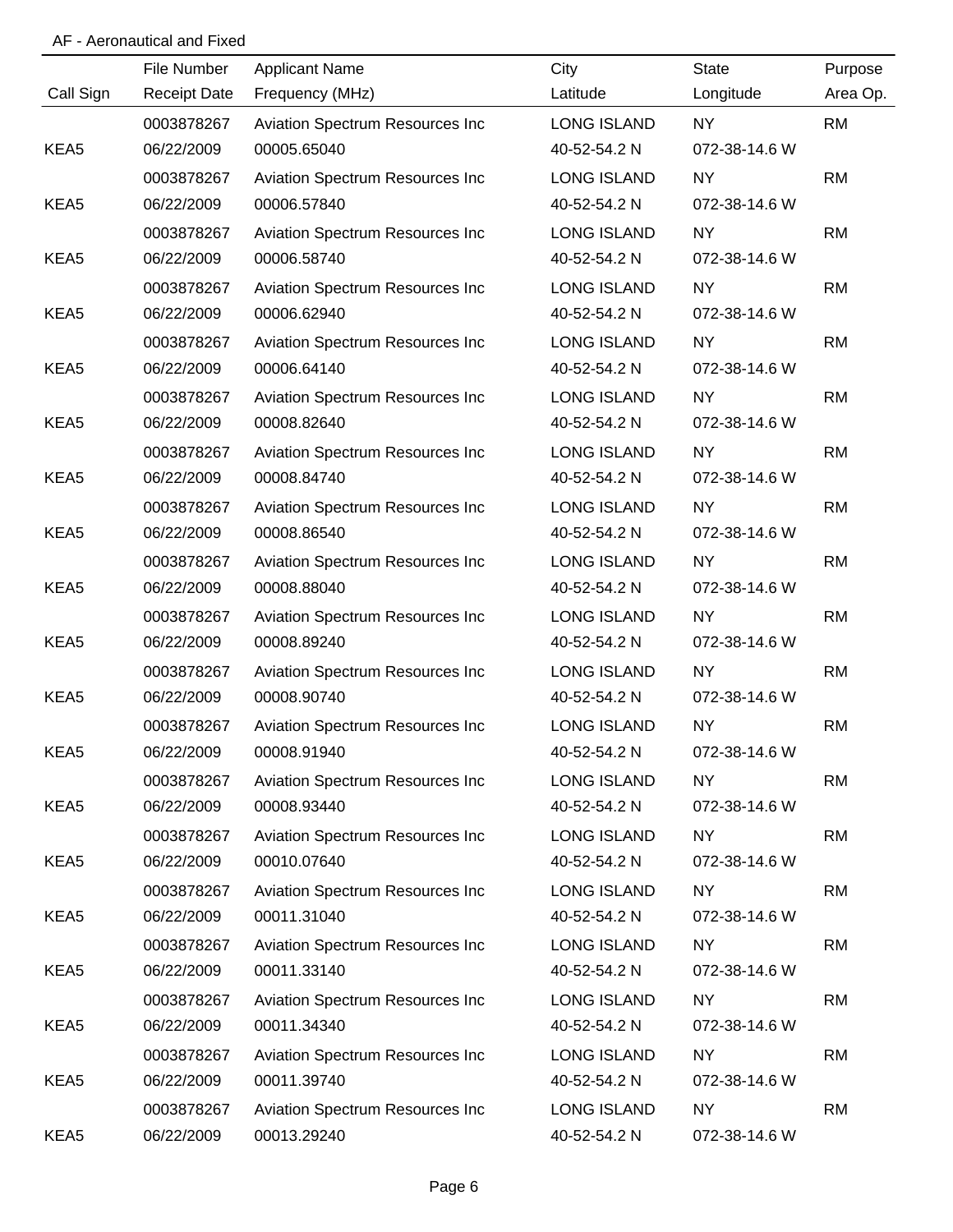|           | File Number         | <b>Applicant Name</b>           | City               | <b>State</b>  | Purpose   |
|-----------|---------------------|---------------------------------|--------------------|---------------|-----------|
| Call Sign | <b>Receipt Date</b> | Frequency (MHz)                 | Latitude           | Longitude     | Area Op.  |
|           | 0003878267          | Aviation Spectrum Resources Inc | <b>LONG ISLAND</b> | NY.           | <b>RM</b> |
| KEA5      | 06/22/2009          | 00013.29840                     | 40-52-54.2 N       | 072-38-14.6 W |           |
|           | 0003878267          | Aviation Spectrum Resources Inc | LONG ISLAND        | NY.           | <b>RM</b> |
| KEA5      | 06/22/2009          | 00013.30740                     | 40-52-54.2 N       | 072-38-14.6 W |           |
|           | 0003878267          | Aviation Spectrum Resources Inc | LONG ISLAND        | <b>NY</b>     | <b>RM</b> |
| KEA5      | 06/22/2009          | 00013.33140                     | 40-52-54.2 N       | 072-38-14.6 W |           |
|           | 0003878267          | Aviation Spectrum Resources Inc | LONG ISLAND        | <b>NY</b>     | <b>RM</b> |
| KEA5      | 06/22/2009          | 00013.34940                     | 40-52-54.2 N       | 072-38-14.6 W |           |
|           | 0003878267          | Aviation Spectrum Resources Inc | LONG ISLAND        | <b>NY</b>     | <b>RM</b> |
| KEA5      | 06/22/2009          | 00013.35540                     | 40-52-54.2 N       | 072-38-14.6 W |           |
|           | 0003878267          | Aviation Spectrum Resources Inc | LONG ISLAND        | NY.           | <b>RM</b> |
| KEA5      | 06/22/2009          | 00017.90840                     | 40-52-54.2 N       | 072-38-14.6 W |           |
|           | 0003878267          | Aviation Spectrum Resources Inc | LONG ISLAND        | <b>NY</b>     | <b>RM</b> |
| KEA5      | 06/22/2009          | 00017.92640                     | 40-52-54.2 N       | 072-38-14.6 W |           |
|           | 0003878267          | Aviation Spectrum Resources Inc | <b>LONG ISLAND</b> | <b>NY</b>     | <b>RM</b> |
| KEA5      | 06/22/2009          | 00017.94140                     | 40-52-54.2 N       | 072-38-14.6 W |           |
|           | 0003878267          | Aviation Spectrum Resources Inc | <b>LONG ISLAND</b> | <b>NY</b>     | <b>RM</b> |
| KEA5      | 06/22/2009          | 00017.94740                     | 40-52-54.2 N       | 072-38-14.6 W |           |
|           | 0003878267          | Aviation Spectrum Resources Inc | LONG ISLAND        | <b>NY</b>     | <b>RM</b> |
| KEA5      | 06/22/2009          | 00017.95340                     | 40-52-54.2 N       | 072-38-14.6 W |           |
|           | 0003878267          | Aviation Spectrum Resources Inc | LONG ISLAND        | <b>NY</b>     | <b>RM</b> |
| KEA5      | 06/22/2009          | 00021.96540                     | 40-52-54.2 N       | 072-38-14.6 W |           |
|           | 0003877841          | FEDERAL EXPRESS CORPORATION     |                    |               | <b>RO</b> |
| WYI9      | 06/22/2009          |                                 |                    |               |           |
|           | 0003877842          | FEDERAL EXPRESS CORPORATION     |                    |               | <b>RO</b> |
| WZO7      | 06/22/2009          |                                 |                    |               |           |
|           | 0003877843          | FEDERAL EXPRESS CORPORATION     |                    |               | <b>RO</b> |
| WZR4      | 06/22/2009          |                                 |                    |               |           |
|           | 0003878268          | City of Belfast                 |                    |               | <b>RO</b> |
| WQAL691   | 06/22/2009          |                                 |                    |               |           |
|           | 0003880349          | Searcy Municipal Airport        |                    |               | <b>RO</b> |
| KZK9      | 06/24/2009          |                                 |                    |               |           |
|           | 0003884300          | CALIFORNIA, STATE OF            |                    |               | <b>RO</b> |
| WQBA511   | 06/26/2009          |                                 |                    |               |           |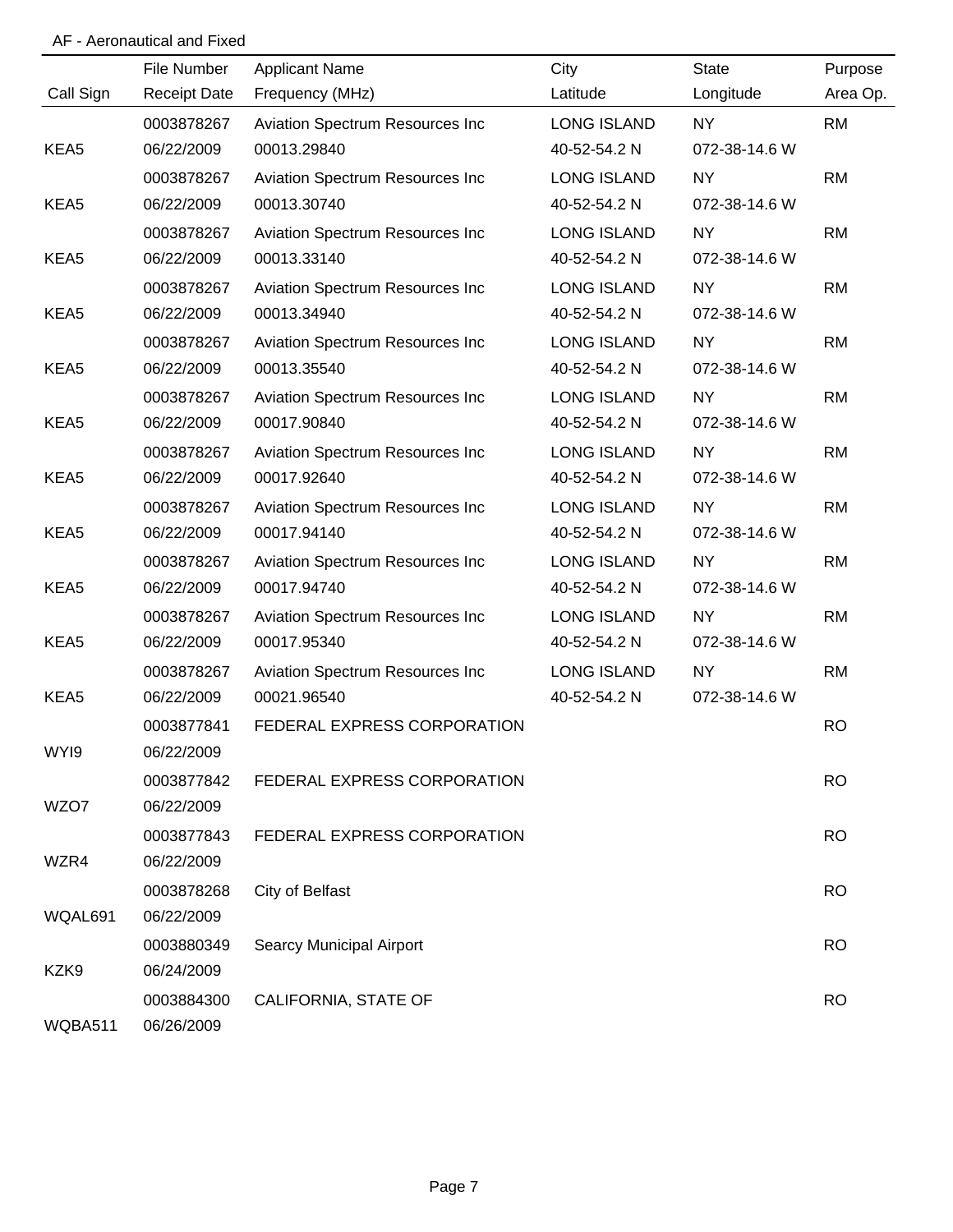### AS - Aural Studio Transmitter Link

| File Number | <b>Applicant Name</b>         | City                  | <b>State</b>                                                                                                                                                        | Purpose   |
|-------------|-------------------------------|-----------------------|---------------------------------------------------------------------------------------------------------------------------------------------------------------------|-----------|
|             |                               |                       |                                                                                                                                                                     |           |
|             | Frequency (MHz)               | Latitude              | Longitude                                                                                                                                                           | Area Op.  |
| 0003879051  |                               |                       | <b>TX</b>                                                                                                                                                           | <b>MD</b> |
| 06/23/2009  | 00950.50000                   | 30-39-01.7 N          | 096-20-58.2 W                                                                                                                                                       |           |
| 0003879072  |                               |                       | <b>TX</b>                                                                                                                                                           | <b>MD</b> |
| 06/23/2009  | 00948.00000                   | 30-39-01.7 N          | 096-20-58.2 W                                                                                                                                                       |           |
| 0003879072  |                               |                       | <b>TX</b>                                                                                                                                                           | <b>MD</b> |
| 06/23/2009  | 00951.85000                   | 30-39-01.7 N          | 096-20-58.2 W                                                                                                                                                       |           |
| 0003879648  | FORCE BROADCASTING, LLC       | Phoenix               | AZ                                                                                                                                                                  | <b>MD</b> |
| 06/24/2009  | 00945.87500                   | 33-28-56.6 N          | 112-07-51.1 W                                                                                                                                                       |           |
| 0003879648  | FORCE BROADCASTING, LLC       | Phoenix               | <b>AZ</b>                                                                                                                                                           | <b>MD</b> |
| 06/24/2009  | 00946.12500                   | 33-28-56.6 N          | 112-07-51.1 W                                                                                                                                                       |           |
| 0003883086  |                               |                       | <b>PR</b>                                                                                                                                                           | <b>MD</b> |
| 06/25/2009  | 00943.00000                   | 18-24-55.8 N          | 066-03-06.6 W                                                                                                                                                       |           |
| 0003883371  | PIEDMONT COMMUNICATIONS, INC. | <b>RAPIDAN</b>        | <b>VA</b>                                                                                                                                                           | <b>MD</b> |
| 06/25/2009  | 00947.50000                   | 38-18-39.0 N          | 078-00-12.3 W                                                                                                                                                       |           |
| 0003883655  | MCC RADIO, LLC                | <b>PALM SPRINGS</b>   | CA                                                                                                                                                                  | <b>MD</b> |
| 06/25/2009  | 00951.50000                   | 33-50-26.1 N          | 116-30-26.0 W                                                                                                                                                       |           |
| 0003883735  | MCC RADIO, LLC                | <b>PALM SPRINGS</b>   | CA                                                                                                                                                                  | <b>MD</b> |
| 06/25/2009  | 00946.50000                   | 33-50-26.1 N          | 116-30-26.0 W                                                                                                                                                       |           |
| 0003883763  | MCC RADIO, LLC                | <b>Cathedral City</b> | CA                                                                                                                                                                  | <b>MD</b> |
| 06/25/2009  | 00947.00000                   | 33-50-36.0 N          | 116-25-45.3 W                                                                                                                                                       |           |
| 0003877847  | <b>JERRY T. HANSZEN</b>       | Kilgore               | <b>TX</b>                                                                                                                                                           | <b>NE</b> |
| 06/22/2009  | 00950.00000                   | 32-10-57.3 N          | 094-47-48.0 W                                                                                                                                                       |           |
| 0003882541  | ST. PAUL BIBLE COLLEGE        | <b>PRESCOTT</b>       | AZ                                                                                                                                                                  | <b>NE</b> |
| 06/25/2009  | 00946.50000                   | 34-29-23.9 N          | 112-32-12.0 W                                                                                                                                                       |           |
| 0003882557  | ST. PAUL BIBLE COLLEGE        | <b>PRESCOTT</b>       | AZ                                                                                                                                                                  | <b>NE</b> |
| 06/25/2009  | 00946.50000                   | 34-29-23.9 N          | 112-32-12.0 W                                                                                                                                                       |           |
|             | <b>Receipt Date</b>           |                       | BRAZOS VALLEY COMMUNICATIONS, I Bryan<br>BRAZOS VALLEY COMMUNICATIONS, I Bryan<br>BRAZOS VALLEY COMMUNICATIONS, I Bryan<br>CATHOLIC, APOSTOLIC & ROMAN CHL SAN JUAN |           |

# CD - Paging and Radiotelephone

|               | File Number              | <b>Applicant Name</b>            | City     | <b>State</b> | Purpose   |
|---------------|--------------------------|----------------------------------|----------|--------------|-----------|
| Call Sign     | <b>Receipt Date</b>      | Frequency (MHz)                  | Latitude | Longitude    | Area Op.  |
| <b>KAA888</b> | 0003882112<br>06/24/2009 | American Messaging Services, LLC |          |              | <b>RO</b> |
|               | 0003882118               | American Messaging Services, LLC |          |              | <b>RO</b> |
| <b>KTS202</b> | 06/24/2009               |                                  |          |              |           |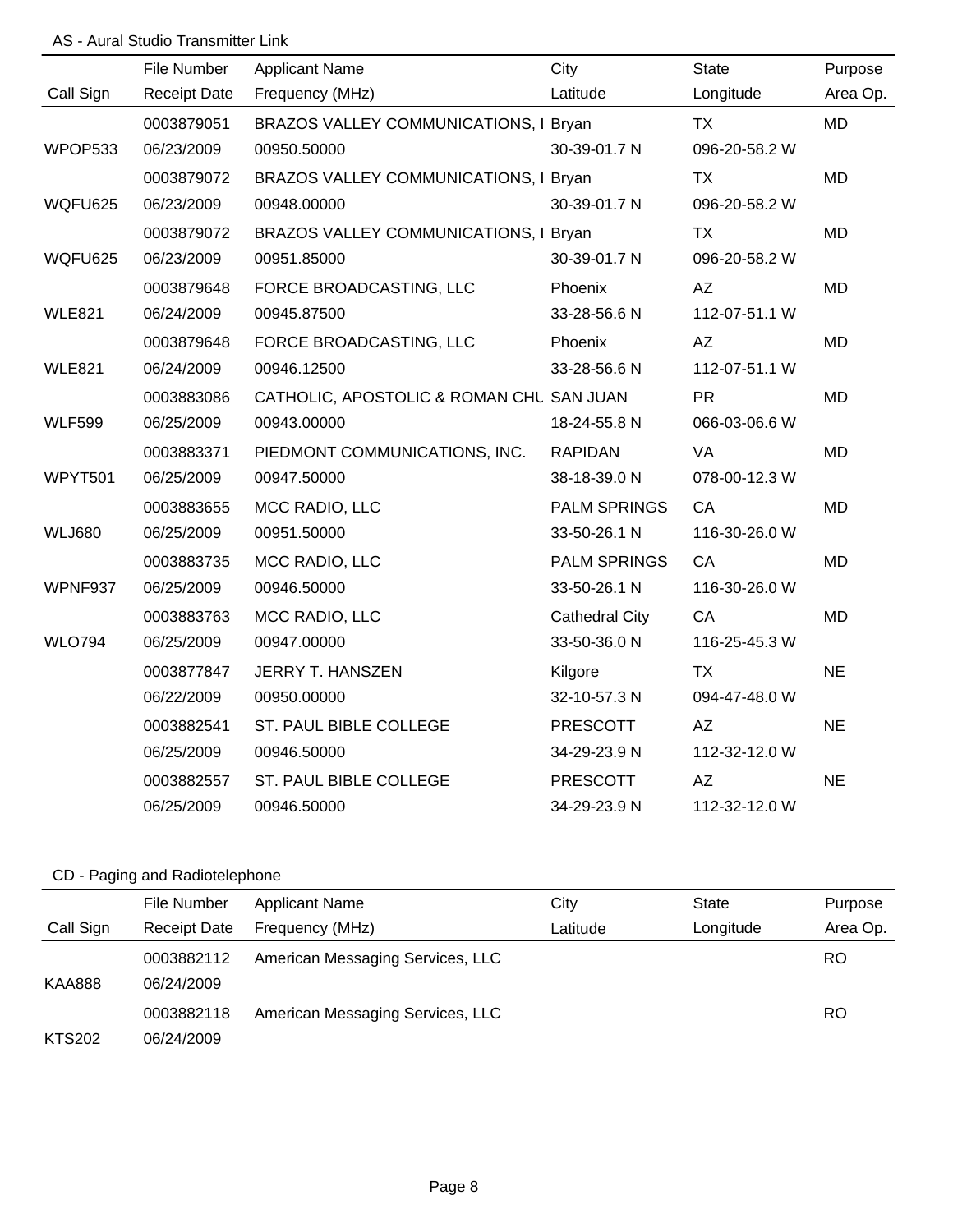|               | File Number         | <b>Applicant Name</b>   | City             | <b>State</b>  | Purpose  |
|---------------|---------------------|-------------------------|------------------|---------------|----------|
| Call Sign     | <b>Receipt Date</b> | Frequency (MHz)         | Latitude         | Longitude     | Area Op. |
|               | 0003850388          | STELERA WIRELESS, LLC   | <b>DELTA</b>     | CO            | AM       |
|               | 06/24/2009          | 10735.00000             | 38-44-26.0 N     | 108-04-18.0 W |          |
|               | 0003851917          | ALASCOM, INC.           | <b>ANCHORAGE</b> | AK            | AM       |
| WQKF919       | 06/26/2009          | 17865.00000             | 61-12-37.6 N     | 149-46-33.0 W |          |
|               | 0003851918          | ALASCOM, INC.           | <b>ANCHORAGE</b> | AK            | AM       |
| <b>WBA919</b> | 06/26/2009          | 11605.00000             | 61-05-21.0 N     | 149-44-11.9 W |          |
|               | 0003851918          | ALASCOM, INC.           | <b>ANCHORAGE</b> | AK            | AM       |
| <b>WBA919</b> | 06/26/2009          | 17865.00000             | 61-05-21.0 N     | 149-44-11.9 W |          |
|               | 0003851918          | ALASCOM, INC.           | <b>ANCHORAGE</b> | AK            | AM       |
| <b>WBA919</b> | 06/26/2009          | 19425.00000             | 61-05-21.0 N     | 149-44-11.9 W |          |
|               | 0003851919          | ALASCOM, INC.           | <b>ANCHORAGE</b> | AK            | AM       |
| WQKD929       | 06/26/2009          | 11115.00000             | 61-11-14.6 N     | 149-53-02.4 W |          |
|               | 0003851919          | ALASCOM, INC.           | <b>ANCHORAGE</b> | AK            | AM       |
| WQKD929       | 06/26/2009          | 21770.00000             | 61-11-14.6 N     | 149-53-02.4 W |          |
|               | 0003865521          | CCPR Services, Inc.     | <b>AGUADILLA</b> | <b>PR</b>     | AM       |
| <b>WMJ270</b> | 06/26/2009          | 06197.24000             | 18-26-29.3 N     | 067-08-48.3 W |          |
|               | 0003865521          | CCPR Services, Inc.     | <b>AGUADILLA</b> | <b>PR</b>     | AM       |
| <b>WMJ270</b> | 06/26/2009          | 06226.89000             | 18-26-29.3 N     | 067-08-48.3 W |          |
|               | 0003865521          | CCPR Services, Inc.     | <b>AGUADILLA</b> | <b>PR</b>     | AM       |
| <b>WMJ270</b> | 06/26/2009          | 06256.54000             | 18-26-29.3 N     | 067-08-48.3 W |          |
|               | 0003865521          | CCPR Services, Inc.     | <b>AGUADILLA</b> | <b>PR</b>     | AM       |
| <b>WMJ270</b> | 06/26/2009          | 06286.19000             | 18-26-29.3 N     | 067-08-48.3 W |          |
|               | 0003865521          | CCPR Services, Inc.     | <b>AGUADILLA</b> | <b>PR</b>     | AM       |
| <b>WMJ270</b> | 06/26/2009          | 06404.79000             | 18-26-29.3 N     | 067-08-48.3 W |          |
|               | 0003865521          | CCPR Services, Inc.     | <b>AGUADILLA</b> | <b>PR</b>     | AM       |
| <b>WMJ270</b> | 06/26/2009          | 06805.00000             | 18-26-29.3 N     | 067-08-48.3 W |          |
|               | 0003865521          | CCPR Services, Inc.     | <b>AGUADILLA</b> | <b>PR</b>     | AM       |
| <b>WMJ270</b> | 06/26/2009          | 10553.12500             | 18-26-29.3 N     | 067-08-48.3 W |          |
|               | 0003865521          | CCPR Services, Inc.     | <b>AGUADILLA</b> | <b>PR</b>     | AM       |
| <b>WMJ270</b> | 06/26/2009          | 11632.50000             | 18-26-29.3 N     | 067-08-48.3 W |          |
|               | 0003865521          | CCPR Services, Inc.     | <b>AGUADILLA</b> | <b>PR</b>     | AM       |
| <b>WMJ270</b> | 06/26/2009          | 11682.50000             | 18-26-29.3 N     | 067-08-48.3 W |          |
|               | 0003876372          | TRILLION PARTNERS, INC. | Espanola         | <b>NM</b>     | MD       |
| WQKA200       | 06/19/2009          | 19675.00000             | 35-58-33.4 N     | 106-02-27.1 W |          |
|               | 0003876373          | TRILLION PARTNERS, INC. | Espanola         | <b>NM</b>     | MD       |
| WQKA237       | 06/19/2009          | 21925.00000             | 36-00-19.7 N     | 106-03-27.3 W |          |
|               | 0003876374          | TRILLION PARTNERS, INC. | Espanola         | <b>NM</b>     | MD       |
| WQJZ993       | 06/19/2009          | 22075.00000             | 35-59-23.5 N     | 106-05-02.6 W |          |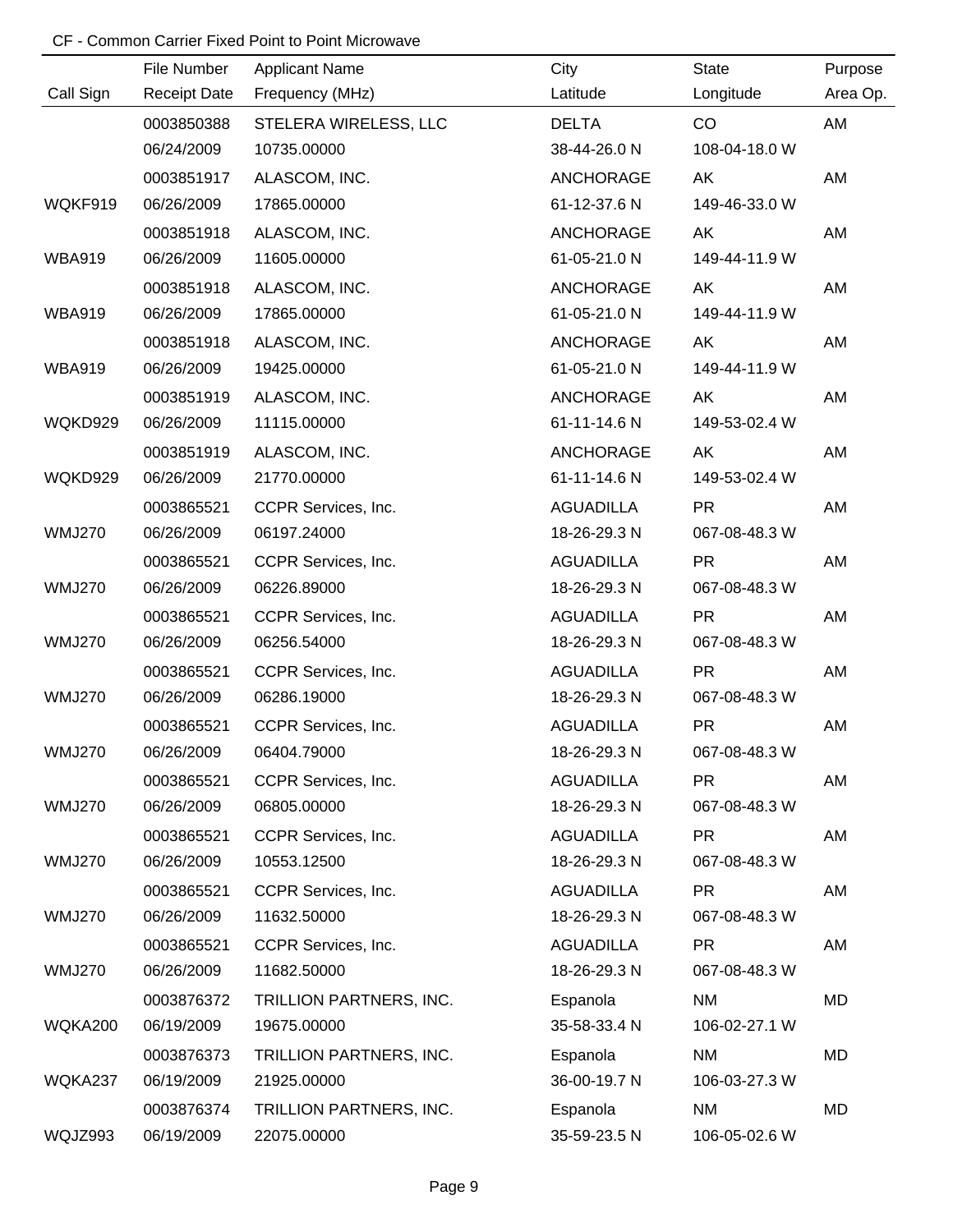|           | File Number         | <b>Applicant Name</b>                             | City            | <b>State</b>  | Purpose   |
|-----------|---------------------|---------------------------------------------------|-----------------|---------------|-----------|
| Call Sign | <b>Receipt Date</b> | Frequency (MHz)                                   | Latitude        | Longitude     | Area Op.  |
|           | 0003876375          | TRILLION PARTNERS, INC.                           | Espanola        | <b>NM</b>     | MD        |
| WQKA234   | 06/19/2009          | 21925.00000                                       | 36-03-13.5 N    | 106-07-03.3 W |           |
|           | 0003876376          | TRILLION PARTNERS, INC.                           | Velarde         | <b>NM</b>     | MD        |
| WQKA233   | 06/19/2009          | 19625.00000                                       | 36-08-53.6 N    | 105-58-52.0 W |           |
|           | 0003876377          | TRILLION PARTNERS, INC.                           | Espanola        | <b>NM</b>     | MD        |
| WQKA230   | 06/19/2009          | 19425.00000                                       | 36-00-26.2 N    | 106-02-19.0 W |           |
|           | 0003876377          | TRILLION PARTNERS, INC.                           | Espanola        | <b>NM</b>     | MD        |
| WQKA230   | 06/19/2009          | 23125.00000                                       | 36-00-26.2 N    | 106-02-19.0 W |           |
|           | 0003876378          | TRILLION PARTNERS, INC.                           | Chamita         | <b>NM</b>     | MD        |
| WQKA236   | 06/19/2009          | 18065.00000                                       | 36-05-52.2 N    | 106-07-21.7 W |           |
|           | 0003876378          | TRILLION PARTNERS, INC.                           | Chamita         | <b>NM</b>     | MD        |
| WQKA236   | 06/19/2009          | 18115.00000                                       | 36-05-52.2 N    | 106-07-21.7 W |           |
|           | 0003876378          | TRILLION PARTNERS, INC.                           | Chamita         | <b>NM</b>     | MD        |
| WQKA236   | 06/19/2009          | 21825.00000                                       | 36-05-52.2 N    | 106-07-21.7 W |           |
|           | 0003876378          | TRILLION PARTNERS, INC.                           | Chamita         | <b>NM</b>     | MD        |
| WQKA236   | 06/19/2009          | 21875.00000                                       | 36-05-52.2 N    | 106-07-21.7 W |           |
|           | 0003876378          | TRILLION PARTNERS, INC.                           | Chamita         | <b>NM</b>     | MD        |
| WQKA236   | 06/19/2009          | 21975.00000                                       | 36-05-52.2 N    | 106-07-21.7 W |           |
|           | 0003876379          | TRILLION PARTNERS, INC.                           | San Juan Pueblo | <b>NM</b>     | MD        |
| WQKA235   | 06/19/2009          | 23025.00000                                       | 36-03-22.3 N    | 106-04-23.3 W |           |
|           | 0003876380          | TRILLION PARTNERS, INC.                           | Espanola        | <b>NM</b>     | <b>MD</b> |
| WQKA232   | 06/19/2009          | 21825.00000                                       | 35-59-41.7 N    | 106-05-20.1 W |           |
|           | 0003877586          | UNITED STATES CELLULAR TELEPHOI PAWHUSKA          |                 | OK            | MD        |
| WQJH493   | 06/22/2009          | 06585.00000                                       | 36-38-10.0 N    | 096-19-27.0 W |           |
|           | 0003877586          | UNITED STATES CELLULAR TELEPHOI PAWHUSKA          |                 | OK            | MD        |
| WQJH493   | 06/22/2009          | 06635.00000                                       | 36-38-10.0 N    | 096-19-27.0 W |           |
|           | 0003877613          | Verizon Wireless Personal Communicatic VERO BEACH |                 | FL.           | MD        |
| WPOR223   | 06/22/2009          | 05945.20000                                       | 27-33-28.1 N    | 080-41-46.2 W |           |
|           | 0003877613          | Verizon Wireless Personal Communicatic VERO BEACH |                 | FL.           | MD        |
| WPOR223   | 06/22/2009          | 06004.50000                                       | 27-33-28.1 N    | 080-41-46.2 W |           |
|           | 0003877613          | Verizon Wireless Personal Communicatic VERO BEACH |                 | FL.           | MD        |
| WPOR223   | 06/22/2009          | 06034.15000                                       | 27-33-28.1 N    | 080-41-46.2 W |           |
|           | 0003877613          | Verizon Wireless Personal Communicatic VERO BEACH |                 | FL.           | MD        |
| WPOR223   | 06/22/2009          | 06063.80000                                       | 27-33-28.1 N    | 080-41-46.2 W |           |
|           | 0003877613          | Verizon Wireless Personal Communicatic VERO BEACH |                 | FL.           | MD        |
| WPOR223   | 06/22/2009          | 06093.45000                                       | 27-33-28.1 N    | 080-41-46.2 W |           |
|           | 0003877613          | Verizon Wireless Personal Communicatic VERO BEACH |                 | FL.           | MD        |
| WPOR223   | 06/22/2009          | 06805.00000                                       | 27-33-28.1 N    | 080-41-46.2 W |           |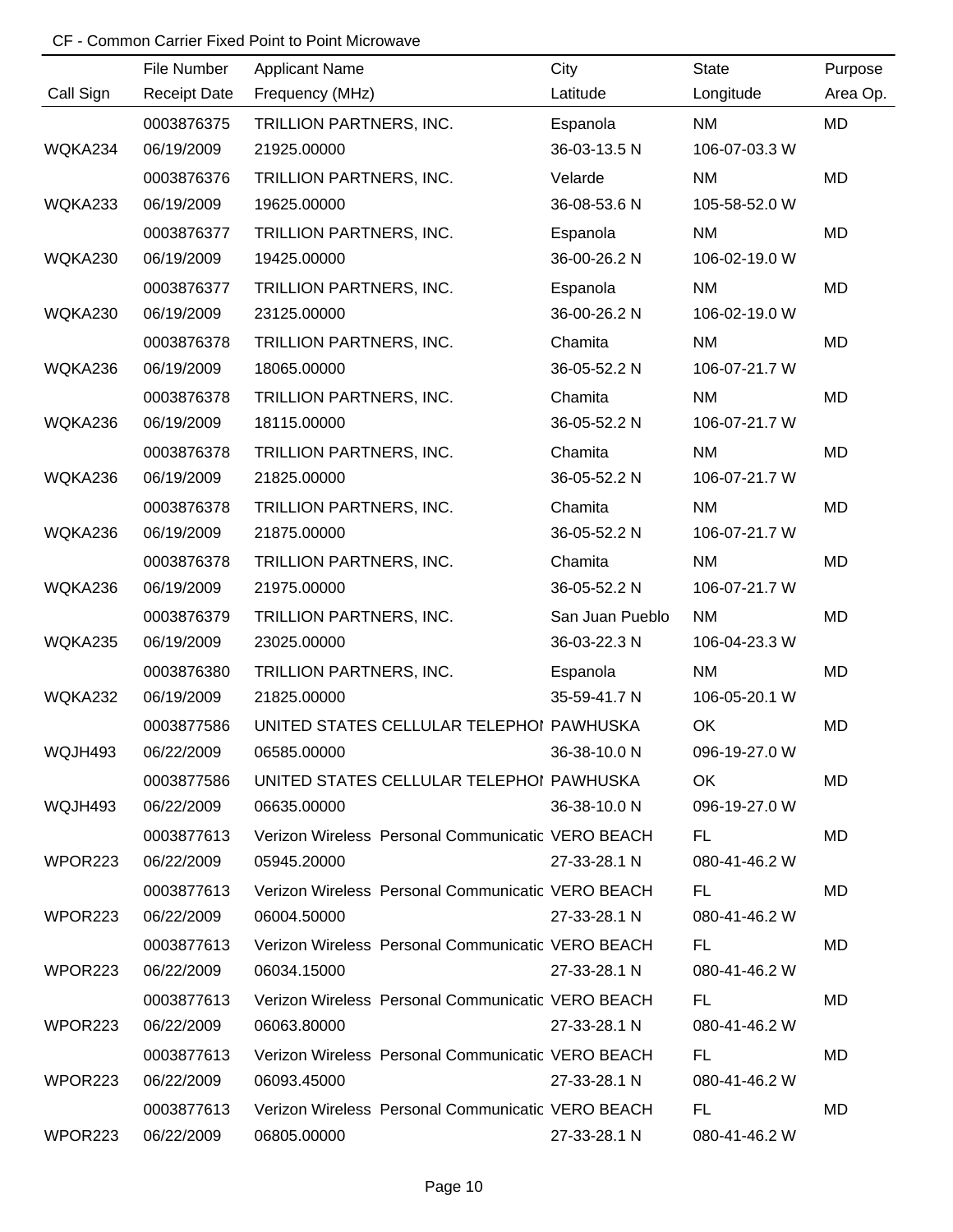|                | File Number         | <b>Applicant Name</b>                                 | City               | <b>State</b>  | Purpose   |
|----------------|---------------------|-------------------------------------------------------|--------------------|---------------|-----------|
| Call Sign      | <b>Receipt Date</b> | Frequency (MHz)                                       | Latitude           | Longitude     | Area Op.  |
|                | 0003877613          | Verizon Wireless Personal Communicatic VERO BEACH     |                    | FL.           | MD        |
| WPOR223        | 06/22/2009          | 06820.00000                                           | 27-33-28.1 N       | 080-41-46.2 W |           |
|                | 0003877621          | <b>T-MOBILE LICENSE LLC</b>                           | <b>WAGON MOUND</b> | <b>NM</b>     | MD        |
| WQJH359        | 06/22/2009          | 06363.40400                                           | 35-59-13.0 N       | 104-53-11.7 W |           |
|                | 0003877703          | LAST MILE INC. dba STING COMMUNIC JOHNSTOWN           |                    | <b>PA</b>     | <b>MD</b> |
| <b>WQFW650</b> | 06/22/2009          | 10835.00000                                           | 40-22-16.0 N       | 078-59-05.0 W |           |
|                | 0003877703          | LAST MILE INC. dba STING COMMUNIC JOHNSTOWN           |                    | PA            | MD        |
| <b>WQFW650</b> | 06/22/2009          | 10995.00000                                           | 40-22-16.0 N       | 078-59-05.0 W |           |
|                | 0003878469          | ALASCOM, INC.                                         | <b>DEADHORSE</b>   | AK            | MD        |
| <b>WAS449</b>  | 06/22/2009          | 06197.24000                                           | 69-27-30.8 N       | 148-33-47.3 W |           |
|                | 0003878469          | ALASCOM, INC.                                         | <b>DEADHORSE</b>   | AK            | MD        |
| <b>WAS449</b>  | 06/22/2009          | 06345.49000                                           | 69-27-30.8 N       | 148-33-47.3 W |           |
|                | 0003878470          | ALASCOM, INC.                                         | <b>DEADHORSE</b>   | AK            | MD        |
| WOF50          | 06/22/2009          | 05945.20000                                           | 69-47-22.9 N       | 148-29-32.6 W |           |
|                | 0003878470          | ALASCOM, INC.                                         | <b>DEADHORSE</b>   | AK            | MD        |
| WOF50          | 06/22/2009          | 06004.50000                                           | 69-47-22.9 N       | 148-29-32.6 W |           |
|                | 0003878471          | ALASCOM, INC.                                         | <b>DEADHORSE</b>   | AK            | MD        |
| <b>WCU379</b>  | 06/22/2009          | 06286.19000                                           | 70-15-25.0 N       | 148-37-18.9 W |           |
|                | 0003878471          | ALASCOM, INC.                                         | <b>DEADHORSE</b>   | AK            | MD        |
| WCU379         | 06/22/2009          | 11465.00000                                           | 70-15-25.0 N       | 148-37-18.9 W |           |
|                | 0003878472          | ALASCOM, INC.                                         | <b>DEADHORSE</b>   | AK            | MD        |
| <b>WLL469</b>  | 06/22/2009          | 10975.00000                                           | 70-15-16.0 N       | 148-36-09.9 W |           |
|                | 0003878509          | Southern Illinois RSA Partnership d/b/a AI HARRISBURG |                    | IL            | MD        |
| <b>WML609</b>  | 06/22/2009          | 06004.50000                                           | 37-44-21.0 N       | 088-32-29.0 W |           |
|                | 0003878509          | Southern Illinois RSA Partnership d/b/a AI HARRISBURG |                    | IL            | MD        |
| <b>WML609</b>  | 06/22/2009          | 06765.00000                                           | 37-44-21.0 N       | 088-32-29.0 W |           |
|                | 0003878901          | Alltel Communications, LLC                            | <b>HATTIESBURG</b> | MS            | MD        |
| <b>WLS514</b>  | 06/23/2009          | 06197.24000                                           | 31-16-08.8 N       | 089-21-37.1 W |           |
|                | 0003878901          | Alltel Communications, LLC                            | <b>HATTIESBURG</b> | MS            | MD        |
| <b>WLS514</b>  | 06/23/2009          | 06286.19000                                           | 31-16-08.8 N       | 089-21-37.1 W |           |
|                | 0003878901          | Alltel Communications, LLC                            | <b>HATTIESBURG</b> | <b>MS</b>     | MD        |
| <b>WLS514</b>  | 06/23/2009          | 06315.84000                                           | 31-16-08.8 N       | 089-21-37.1 W |           |
|                | 0003878901          | Alltel Communications, LLC                            | <b>HATTIESBURG</b> | <b>MS</b>     | MD        |
| <b>WLS514</b>  | 06/23/2009          | 06345.49000                                           | 31-16-08.8 N       | 089-21-37.1 W |           |
|                | 0003878901          | Alltel Communications, LLC                            | <b>HATTIESBURG</b> | <b>MS</b>     | MD        |
| <b>WLS514</b>  | 06/23/2009          | 06795.00000                                           | 31-16-08.8 N       | 089-21-37.1 W |           |
|                | 0003878904          | Alltel Communications, LLC                            | PEARL RIVER        | <b>MS</b>     | MD        |
| <b>WLS515</b>  | 06/23/2009          | 06093.45000                                           | 30-54-00.9 N       | 089-30-13.1 W |           |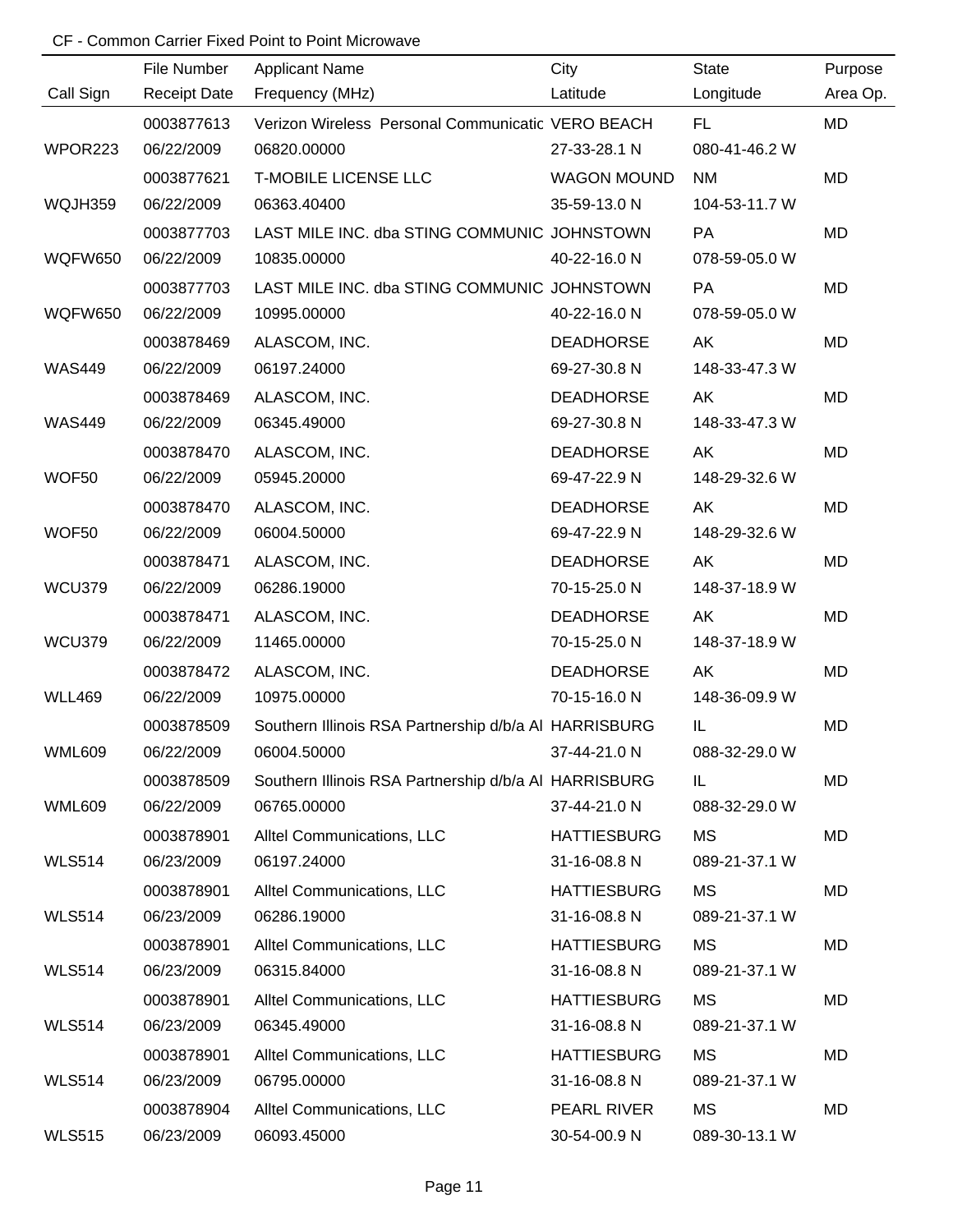|               | File Number              |                                             | City                      | <b>State</b>        |                     |
|---------------|--------------------------|---------------------------------------------|---------------------------|---------------------|---------------------|
| Call Sign     | <b>Receipt Date</b>      | <b>Applicant Name</b><br>Frequency (MHz)    | Latitude                  | Longitude           | Purpose<br>Area Op. |
|               | 0003878904               | Alltel Communications, LLC                  | PEARL RIVER               | <b>MS</b>           | <b>MD</b>           |
| <b>WLS515</b> | 06/23/2009               | 06152.75000                                 | 30-54-00.9 N              | 089-30-13.1 W       |                     |
|               | 0003878904               | Alltel Communications, LLC                  | PEARL RIVER               | <b>MS</b>           | <b>MD</b>           |
| <b>WLS515</b> | 06/23/2009               | 06635.00000                                 | 30-54-00.9 N              | 089-30-13.1 W       |                     |
|               |                          |                                             |                           |                     | <b>MD</b>           |
| WQKE680       | 0003878914<br>06/23/2009 | STELERA WIRELESS, LLC<br>10735.00000        | CEDAREDGE<br>38-54-44.1 N | CO<br>107-53-32.7 W |                     |
|               |                          |                                             |                           |                     |                     |
| WQKE680       | 0003878914<br>06/23/2009 | STELERA WIRELESS, LLC<br>10855.00000        | CEDAREDGE<br>38-54-44.1 N | CO<br>107-53-32.7 W | <b>MD</b>           |
|               |                          |                                             |                           |                     |                     |
|               | 0003878916               | STELERA WIRELESS, LLC                       | CEDAREDGE                 | CO                  | <b>MD</b>           |
| WQKE683       | 06/23/2009               | 11225.00000                                 | 38-55-02.8 N              | 107-55-28.1 W       |                     |
|               | 0003879177               | CAGAL CELLULAR COMMUNICATIONS PETALUMA      |                           | CA                  | <b>MD</b>           |
| <b>WLU568</b> | 06/23/2009               | 10895.00000                                 | 38-20-53.1 N              | 122-34-39.6 W       |                     |
|               | 0003879217               | CAGAL CELLULAR COMMUNICATIONS PETALUMA      |                           | CA                  | <b>MD</b>           |
| <b>WMN302</b> | 06/23/2009               | 11385.00000                                 | 38-13-22.6 N              | 122-39-11.1 W       |                     |
|               | 0003879675               | USCOC OF GREATER IOWA, LLC                  | <b>CLEAR LAKE</b>         | IA                  | <b>MD</b>           |
| <b>WMS988</b> | 06/24/2009               | 06286.19000                                 | 43-05-28.0 N              | 093-23-59.0 W       |                     |
|               | 0003879675               | USCOC OF GREATER IOWA, LLC                  | <b>CLEAR LAKE</b>         | IA                  | <b>MD</b>           |
| <b>WMS988</b> | 06/24/2009               | 06685.00000                                 | 43-05-28.0 N              | 093-23-59.0 W       |                     |
|               | 0003879675               | USCOC OF GREATER IOWA, LLC                  | <b>CLEAR LAKE</b>         | IA                  | <b>MD</b>           |
| <b>WMS988</b> | 06/24/2009               | 06785.00000                                 | 43-05-28.0 N              | 093-23-59.0 W       |                     |
|               | 0003879675               | USCOC OF GREATER IOWA, LLC                  | <b>CLEAR LAKE</b>         | IA                  | <b>MD</b>           |
| <b>WMS988</b> | 06/24/2009               | 06805.00000                                 | 43-05-28.0 N              | 093-23-59.0 W       |                     |
|               | 0003879675               | USCOC OF GREATER IOWA, LLC                  | <b>CLEAR LAKE</b>         | IA                  | <b>MD</b>           |
| <b>WMS988</b> | 06/24/2009               | 10617.50000                                 | 43-05-28.0 N              | 093-23-59.0 W       |                     |
|               | 0003879686               | USCOC OF GREATER IOWA, LLC                  | Clear Lake                | IA                  | <b>MD</b>           |
| WPVW303       | 06/24/2009               | 10552.50000                                 | 43-07-49.5 N              | 093-21-30.1 W       |                     |
|               | 0003879714               | <b>T-MOBILE LICENSE LLC</b>                 | <b>BISHOP</b>             | CA                  | MD                  |
| WQFR842       | 06/24/2009               | 10567.50000                                 | 37-32-41.3 N              | 118-37-54.8 W       |                     |
|               | 0003880109               | Choice Wireless, LC                         | <b>Wichita Falls</b>      | TX.                 | MD                  |
| WQIY547       | 06/24/2009               | 06675.00000                                 | 33-59-48.1 N              | 098-31-55.7 W       |                     |
|               | 0003880109               | Choice Wireless, LC                         | Wichita Falls             | TX                  | MD                  |
| WQIY547       | 06/24/2009               | 06685.00000                                 | 33-59-48.1 N              | 098-31-55.7 W       |                     |
|               | 0003880451               | UNITED STATES CELLULAR OPERATIN SHADY GROVE |                           | OR.                 | MD                  |
| <b>WMN833</b> | 06/24/2009               | 02162.00000                                 | 42-43-39.5 N              | 122-36-32.1 W       |                     |
|               | 0003880451               | UNITED STATES CELLULAR OPERATIN SHADY GROVE |                           | OR.                 | MD                  |
| <b>WMN833</b> | 06/24/2009               | 06417.14000                                 | 42-43-39.5 N              | 122-36-32.1 W       |                     |
|               | 0003880451               | UNITED STATES CELLULAR OPERATIN SHADY GROVE |                           | OR.                 | MD                  |
| WMN833        | 06/24/2009               | 10587.50000                                 | 42-43-39.5 N              | 122-36-32.1 W       |                     |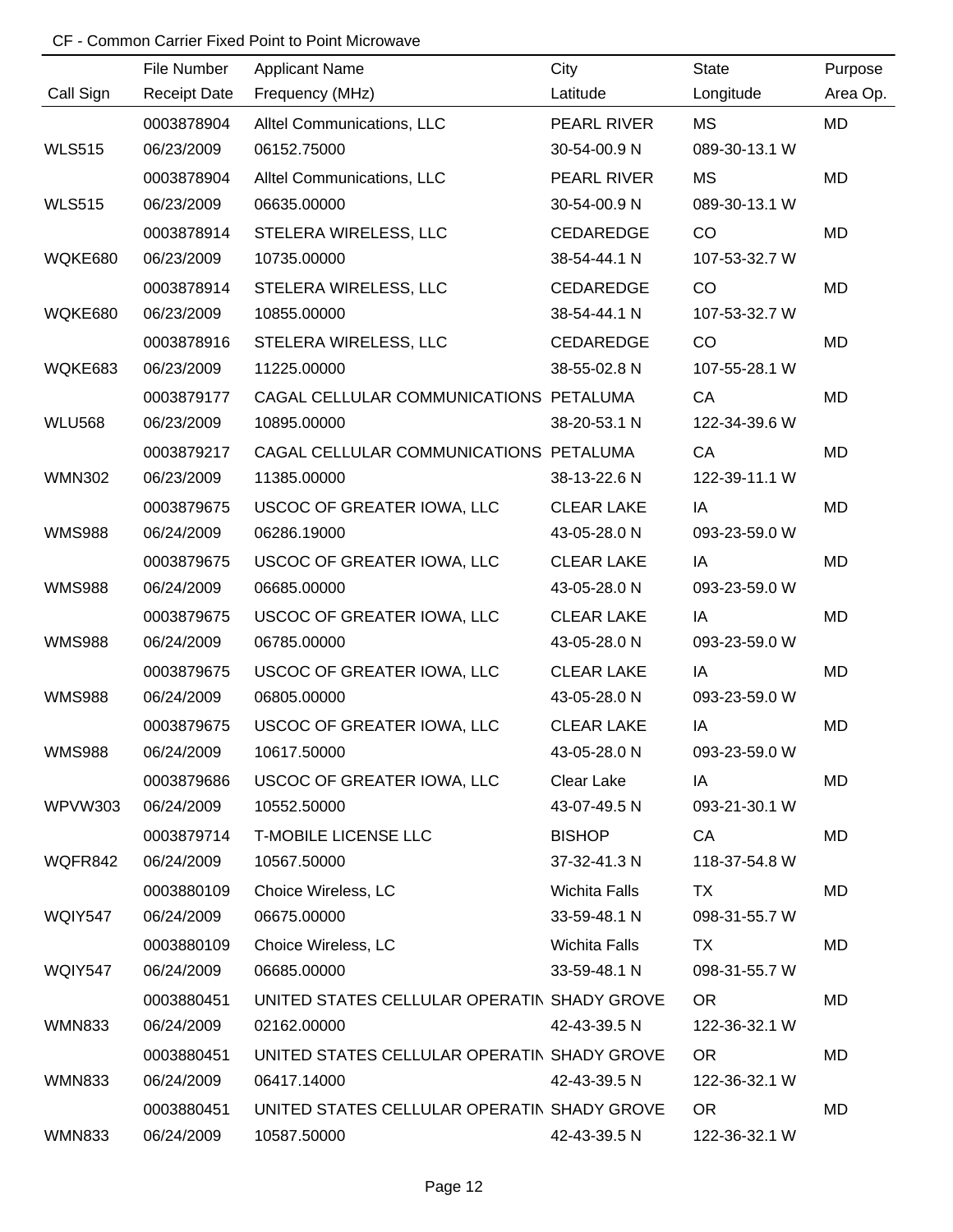|                | File Number         | <b>Applicant Name</b>               | City              | <b>State</b>  | Purpose   |
|----------------|---------------------|-------------------------------------|-------------------|---------------|-----------|
| Call Sign      | <b>Receipt Date</b> | Frequency (MHz)                     | Latitude          | Longitude     | Area Op.  |
|                | 0003882178          | DOCOMO PACIFIC, INC.                | <b>TAMUNING</b>   | GU            | <b>MD</b> |
| <b>WQHI488</b> | 06/24/2009          | 06595.00000                         | 13-29-32.0 N      | 144-47-24.0 E |           |
|                | 0003882178          | DOCOMO PACIFIC, INC.                | <b>TAMUNING</b>   | GU            | <b>MD</b> |
| <b>WQHI488</b> | 06/24/2009          | 10735.00000                         | 13-29-32.0 N      | 144-47-24.0 E |           |
|                | 0003882178          | DOCOMO PACIFIC, INC.                | <b>TAMUNING</b>   | GU            | <b>MD</b> |
| <b>WQHI488</b> | 06/24/2009          | 10775.00000                         | 13-29-32.0 N      | 144-47-24.0 E |           |
|                | 0003882178          | DOCOMO PACIFIC, INC.                | <b>TAMUNING</b>   | GU            | MD        |
| <b>WQHI488</b> | 06/24/2009          | 10835.00000                         | 13-29-32.0 N      | 144-47-24.0 E |           |
|                | 0003882178          | DOCOMO PACIFIC, INC.                | <b>TAMUNING</b>   | GU            | MD        |
| <b>WQHI488</b> | 06/24/2009          | 10915.00000                         | 13-29-32.0 N      | 144-47-24.0 E |           |
|                | 0003882178          | DOCOMO PACIFIC, INC.                | <b>TAMUNING</b>   | GU            | MD        |
| <b>WQHI488</b> | 06/24/2009          | 10975.00000                         | 13-29-32.0 N      | 144-47-24.0 E |           |
|                | 0003882178          | DOCOMO PACIFIC, INC.                | <b>TAMUNING</b>   | GU            | MD        |
| <b>WQHI488</b> | 06/24/2009          | 11055.00000                         | 13-29-32.0 N      | 144-47-24.0 E |           |
|                | 0003882178          | DOCOMO PACIFIC, INC.                | <b>TAMUNING</b>   | GU            | MD        |
| <b>WQHI488</b> | 06/24/2009          | 11095.00000                         | 13-29-32.0 N      | 144-47-24.0 E |           |
|                | 0003882178          | DOCOMO PACIFIC, INC.                | <b>TAMUNING</b>   | GU            | MD        |
| <b>WQHI488</b> | 06/24/2009          | 19520.00000                         | 13-29-32.0 N      | 144-47-24.0 E |           |
|                | 0003882179          | DOCOMO PACIFIC, INC.                | <b>MT ALUTOM</b>  | GU            | MD        |
| WQHE567        | 06/24/2009          | 06197.24000                         | 13-25-59.4 N      | 144-42-46.5 E |           |
|                | 0003882179          | DOCOMO PACIFIC, INC.                | <b>MT ALUTOM</b>  | GU            | MD        |
| WQHE567        | 06/24/2009          | 11225.00000                         | 13-25-59.4 N      | 144-42-46.5 E |           |
|                | 0003882179          | DOCOMO PACIFIC, INC.                | <b>MT ALUTOM</b>  | GU            | MD        |
| WQHE567        | 06/24/2009          | 11325.00000                         | 13-25-59.4 N      | 144-42-46.5 E |           |
|                | 0003882544          | Industrial Tower and Wireless, LLC. | <b>FALL RIVER</b> | МA            | MD        |
| WQKF937        | 06/25/2009          | 06004.50000                         | 41-41-14.6 N      | 071-08-25.3 W |           |
|                | 0003882544          | Industrial Tower and Wireless, LLC. | <b>FALL RIVER</b> | МA            | MD        |
| WQKF937        | 06/25/2009          | 06034.15000                         | 41-41-14.6 N      | 071-08-25.3 W |           |
|                | 0003882544          | Industrial Tower and Wireless, LLC. | <b>FALL RIVER</b> | МA            | MD        |
| WQKF937        | 06/25/2009          | 06093.45000                         | 41-41-14.6 N      | 071-08-25.3 W |           |
|                | 0003882544          | Industrial Tower and Wireless, LLC. | <b>FALL RIVER</b> | МA            | MD        |
| WQKF937        | 06/25/2009          | 06123.10000                         | 41-41-14.6 N      | 071-08-25.3 W |           |
|                | 0003882544          | Industrial Tower and Wireless, LLC. | <b>FALL RIVER</b> | МA            | MD        |
| WQKF937        | 06/25/2009          | 06152.75000                         | 41-41-14.6 N      | 071-08-25.3 W |           |
|                | 0003882545          | Industrial Tower and Wireless, LLC. | Taunton           | MA            | MD        |
| WQIP814        | 06/25/2009          | 06286.19000                         | 41-52-54.9 N      | 071-09-27.1 W |           |
|                | 0003882545          | Industrial Tower and Wireless, LLC. | Taunton           | МA            | MD        |
| WQIP814        | 06/25/2009          | 06345.49000                         | 41-52-54.9 N      | 071-09-27.1 W |           |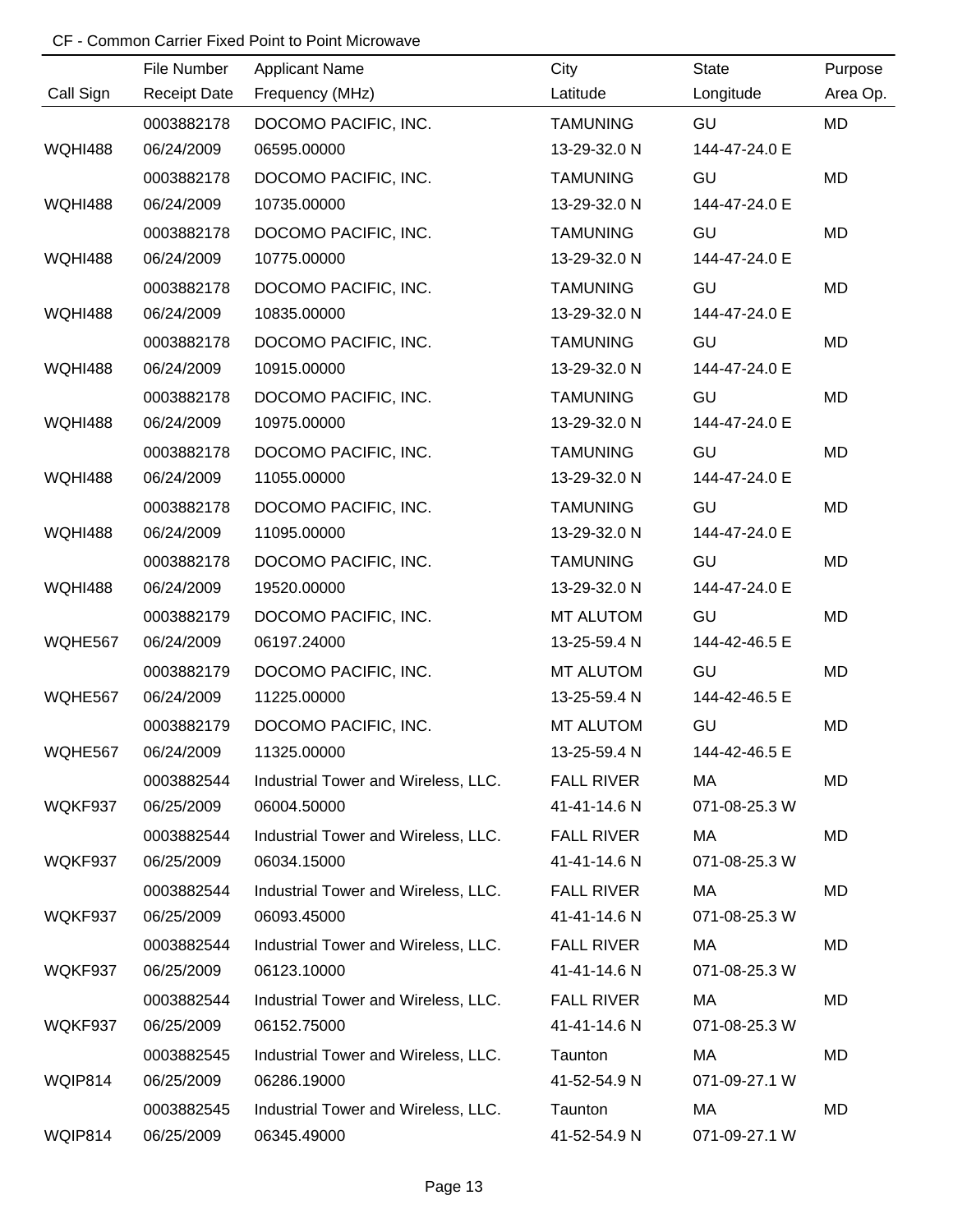|                | File Number         | <b>Applicant Name</b>               | City                    | <b>State</b>   | Purpose   |
|----------------|---------------------|-------------------------------------|-------------------------|----------------|-----------|
| Call Sign      | <b>Receipt Date</b> | Frequency (MHz)                     | Latitude                | Longitude      | Area Op.  |
|                | 0003882545          | Industrial Tower and Wireless, LLC. | Taunton                 | МA             | MD        |
| WQIP814        | 06/25/2009          | 06404.79000                         | 41-52-54.9 N            | 071-09-27.1 W  |           |
|                | 0003882546          | Industrial Tower and Wireless, LLC, | <b>WEST BRIDGEWA1MA</b> |                | <b>MD</b> |
| WQIP813        | 06/25/2009          | 05945.20000                         | 42-00-38.0 N            | 071-02-40.0 W  |           |
|                | 0003882546          | Industrial Tower and Wireless, LLC, | <b>WEST BRIDGEWA1MA</b> |                | MD        |
| WQIP813        | 06/25/2009          | 06063.80000                         | 42-00-38.0 N            | 071-02-40.0 W  |           |
|                | 0003882546          | Industrial Tower and Wireless, LLC, | <b>WEST BRIDGEWA1MA</b> |                | MD        |
| WQIP813        | 06/25/2009          | 06123.10000                         | 42-00-38.0 N            | 071-02-40.0 W  |           |
|                | 0003882547          | Industrial Tower and Wireless, LLC. | <b>QUINCY</b>           | MA             | MD        |
| WQIP812        | 06/25/2009          | 06197.24000                         | 42-14-49.0 N            | 071-02-54.0 W  |           |
|                | 0003882547          | Industrial Tower and Wireless, LLC. | <b>QUINCY</b>           | MA             | <b>MD</b> |
| WQIP812        | 06/25/2009          | 06315.84000                         | 42-14-49.0 N            | 071-02-54.0 W  |           |
|                | 0003882547          | Industrial Tower and Wireless, LLC. | <b>QUINCY</b>           | MA             | MD        |
| WQIP812        | 06/25/2009          | 06375.14000                         | 42-14-49.0 N            | 071-02-54.0 W  |           |
|                | 0003882548          | Industrial Tower and Wireless, LLC. | <b>JOHNSTON</b>         | R <sub>l</sub> | MD        |
| WQKF939        | 06/25/2009          | 06256.54000                         | 41-48-12.0 N            | 071-33-25.0 W  |           |
|                | 0003882548          | Industrial Tower and Wireless, LLC. | <b>JOHNSTON</b>         | R <sub>l</sub> | MD        |
| WQKF939        | 06/25/2009          | 06375.14000                         | 41-48-12.0 N            | 071-33-25.0 W  |           |
|                | 0003882586          | DOCOMO PACIFIC, INC.                | <b>BARRIGADA</b>        | GU             | <b>MD</b> |
| WQHE568        | 06/25/2009          | 05945.20000                         | 13-29-15.0 N            | 144-49-42.0 E  |           |
|                | 0003882586          | DOCOMO PACIFIC, INC.                | <b>BARRIGADA</b>        | GU             | MD        |
| WQHE568        | 06/25/2009          | 11305.00000                         | 13-29-15.0 N            | 144-49-42.0 E  |           |
|                | 0003882586          | DOCOMO PACIFIC, INC.                | <b>BARRIGADA</b>        | GU             | MD        |
| WQHE568        | 06/25/2009          | 11345.00000                         | 13-29-15.0 N            | 144-49-42.0 E  |           |
|                | 0003882586          | DOCOMO PACIFIC, INC.                | <b>BARRIGADA</b>        | GU             | MD        |
| WQHE568        | 06/25/2009          | 11405.00000                         | 13-29-15.0 N            | 144-49-42.0 E  |           |
|                | 0003882586          | DOCOMO PACIFIC, INC.                | <b>BARRIGADA</b>        | GU             | MD        |
| WQHE568        | 06/25/2009          | 11505.00000                         | 13-29-15.0 N            | 144-49-42.0 E  |           |
|                | 0003882644          | <b>CELLCO PARTNERSHIP</b>           | <b>NORTHBRIDGE</b>      | МA             | MD        |
| <b>WMT891</b>  | 06/25/2009          | 10587.50000                         | 42-09-54.3 N            | 071-39-32.2 W  |           |
|                | 0003883024          | DOCOMO PACIFIC, INC.                | Yigo                    | GU             | MD        |
| <b>WQHI487</b> | 06/25/2009          | 06755.00000                         | 13-32-15.0 N            | 144-54-35.0 E  |           |
|                | 0003883024          | DOCOMO PACIFIC, INC.                | Yigo                    | GU             | MD        |
| <b>WQHI487</b> | 06/25/2009          | 10815.00000                         | 13-32-15.0 N            | 144-54-35.0 E  |           |
|                | 0003883024          | DOCOMO PACIFIC, INC.                | Yigo                    | GU             | MD        |
| <b>WQHI487</b> | 06/25/2009          | 10855.00000                         | 13-32-15.0 N            | 144-54-35.0 E  |           |
|                | 0003883027          | Business Only Broadband, LLC        | Itasca                  | IL             | MD        |
| WQIN970        | 06/25/2009          | 11345.00000                         | 41-59-15.2 N            | 088-00-55.7 W  |           |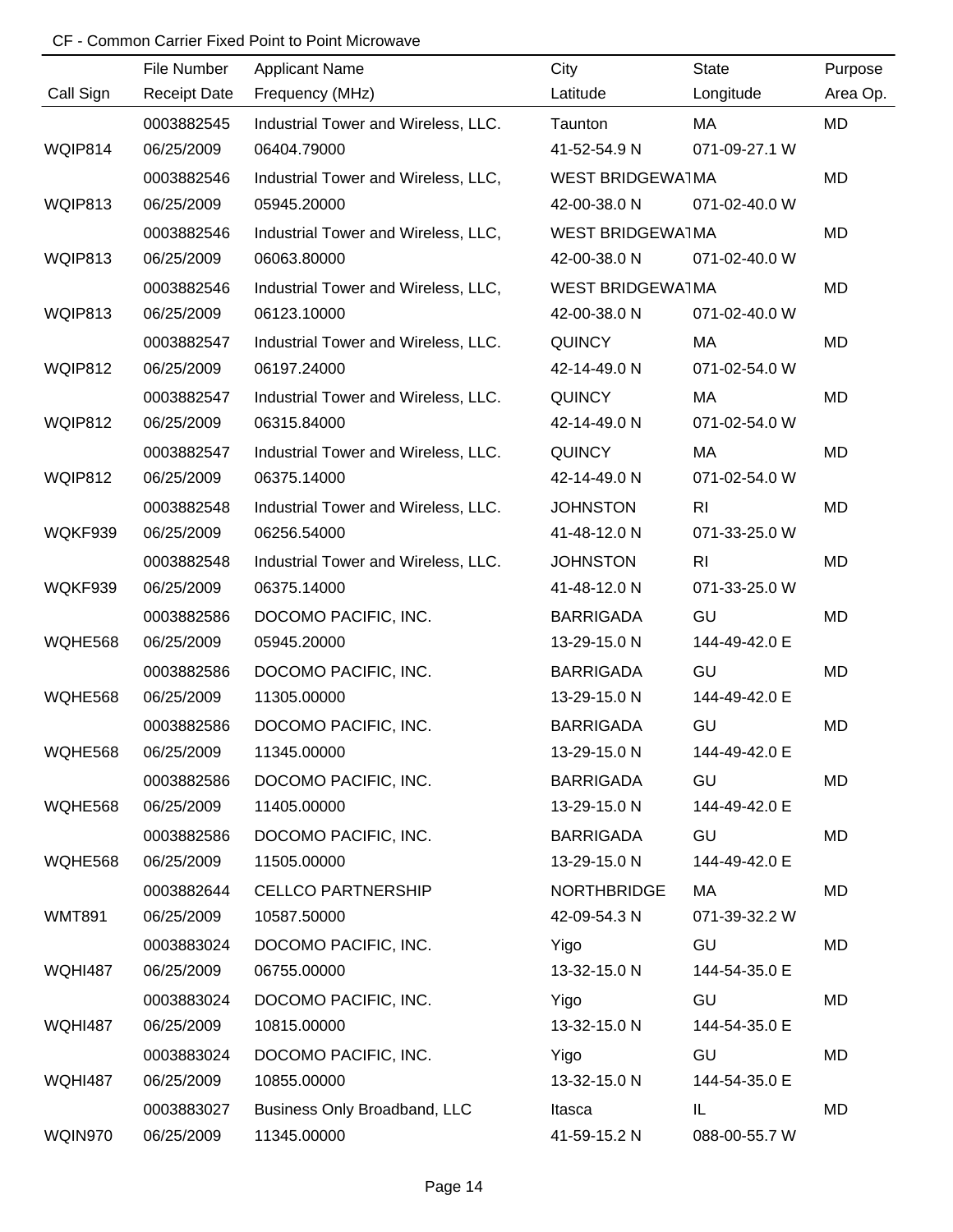|               | File Number         | <b>Applicant Name</b>                   | City             | <b>State</b>  | Purpose   |
|---------------|---------------------|-----------------------------------------|------------------|---------------|-----------|
| Call Sign     | <b>Receipt Date</b> | Frequency (MHz)                         | Latitude         | Longitude     | Area Op.  |
|               | 0003883027          | Business Only Broadband, LLC            | Itasca           | IL.           | MD        |
| WQIN970       | 06/25/2009          | 11385.00000                             | 41-59-15.2 N     | 088-00-55.7 W |           |
|               | 0003883027          | Business Only Broadband, LLC            | Itasca           | IL            | MD        |
| WQIN970       | 06/25/2009          | 19525.00000                             | 41-59-15.2 N     | 088-00-55.7 W |           |
|               | 0003883027          | Business Only Broadband, LLC            | Itasca           | IL.           | <b>MD</b> |
| WQIN970       | 06/25/2009          | 19575.00000                             | 41-59-15.2 N     | 088-00-55.7 W |           |
|               | 0003883027          | Business Only Broadband, LLC            | Itasca           | IL.           | <b>MD</b> |
| WQIN970       | 06/25/2009          | 19675.00000                             | 41-59-15.2 N     | 088-00-55.7 W |           |
|               | 0003883027          | Business Only Broadband, LLC            | Itasca           | IL.           | <b>MD</b> |
| WQIN970       | 06/25/2009          | 23125.00000                             | 41-59-15.2 N     | 088-00-55.7 W |           |
|               | 0003883027          | Business Only Broadband, LLC            | Itasca           | IL            | <b>MD</b> |
| WQIN970       | 06/25/2009          | 23175.00000                             | 41-59-15.2 N     | 088-00-55.7 W |           |
|               | 0003883032          | SPARKPLUG CHICAGO, INC.                 | <b>CHICAGO</b>   | IL            | <b>MD</b> |
| WQIL977       | 06/25/2009          | 10855.00000                             | 41-51-18.5 N     | 087-37-23.1 W |           |
|               | 0003883032          | SPARKPLUG CHICAGO, INC.                 | <b>CHICAGO</b>   | IL            | <b>MD</b> |
| WQIL977       | 06/25/2009          | 21825.00000                             | 41-51-18.5 N     | 087-37-23.1 W |           |
|               | 0003883032          | SPARKPLUG CHICAGO, INC.                 | <b>CHICAGO</b>   | IL            | <b>MD</b> |
| WQIL977       | 06/25/2009          | 21925.00000                             | 41-51-18.5 N     | 087-37-23.1 W |           |
|               | 0003883032          | SPARKPLUG CHICAGO, INC.                 | <b>CHICAGO</b>   | IL            | <b>MD</b> |
| WQIL977       | 06/25/2009          | 23075.00000                             | 41-51-18.5 N     | 087-37-23.1 W |           |
|               | 0003883111          | USCOC OF GREATER MISSOURI, LLC          | CARTHAGE         | <b>MO</b>     | <b>MD</b> |
| <b>WLU699</b> | 06/25/2009          | 06745.00000                             | 37-07-36.2 N     | 094-13-40.7 W |           |
|               | 0003883111          | USCOC OF GREATER MISSOURI, LLC          | <b>CARTHAGE</b>  | <b>MO</b>     | <b>MD</b> |
| <b>WLU699</b> | 06/25/2009          | 06765.00000                             | 37-07-36.2 N     | 094-13-40.7 W |           |
|               | 0003883111          | USCOC OF GREATER MISSOURI, LLC CARTHAGE |                  | <b>MO</b>     | MD        |
| <b>WLU699</b> | 06/25/2009          | 06835.00000                             | 37-07-36.2 N     | 094-13-40.7 W |           |
|               | 0003883250          | NEXTLINK WIRELESS INC.                  | <b>DALLAS</b>    | TX            | MD        |
| WQJL819       | 06/25/2009          | 11215.00000                             | 32-46-51.6 N     | 096-48-07.3 W |           |
|               | 0003883250          | NEXTLINK WIRELESS INC.                  | <b>DALLAS</b>    | TX            | MD        |
| WQJL819       | 06/25/2009          | 11325.00000                             | 32-46-51.6 N     | 096-48-07.3 W |           |
|               | 0003883250          | NEXTLINK WIRELESS INC.                  | <b>DALLAS</b>    | TX            | MD        |
| WQJL819       | 06/25/2009          | 18115.00000                             | 32-46-51.6 N     | 096-48-07.3 W |           |
|               | 0003883363          | ALASCOM, INC.                           | <b>FAIRBANKS</b> | AK            | MD        |
| WGF58         | 06/25/2009          | 05945.20000                             | 64-50-10.4 N     | 147-42-30.7 W |           |
|               | 0003883364          | ALASCOM, INC.                           | <b>FAIRBANKS</b> | AK            | MD        |
| <b>WAS440</b> | 06/25/2009          | 06226.89000                             | 65-02-02.4 N     | 147-30-01.7 W |           |
|               | 0003883397          | USCOC OF GREATER IOWA, LLC              | <b>GLENWOOD</b>  | IA            | MD        |
| <b>WMQ815</b> | 06/25/2009          | 06034.15000                             | 40-57-16.0 N     | 095-45-20.0 W |           |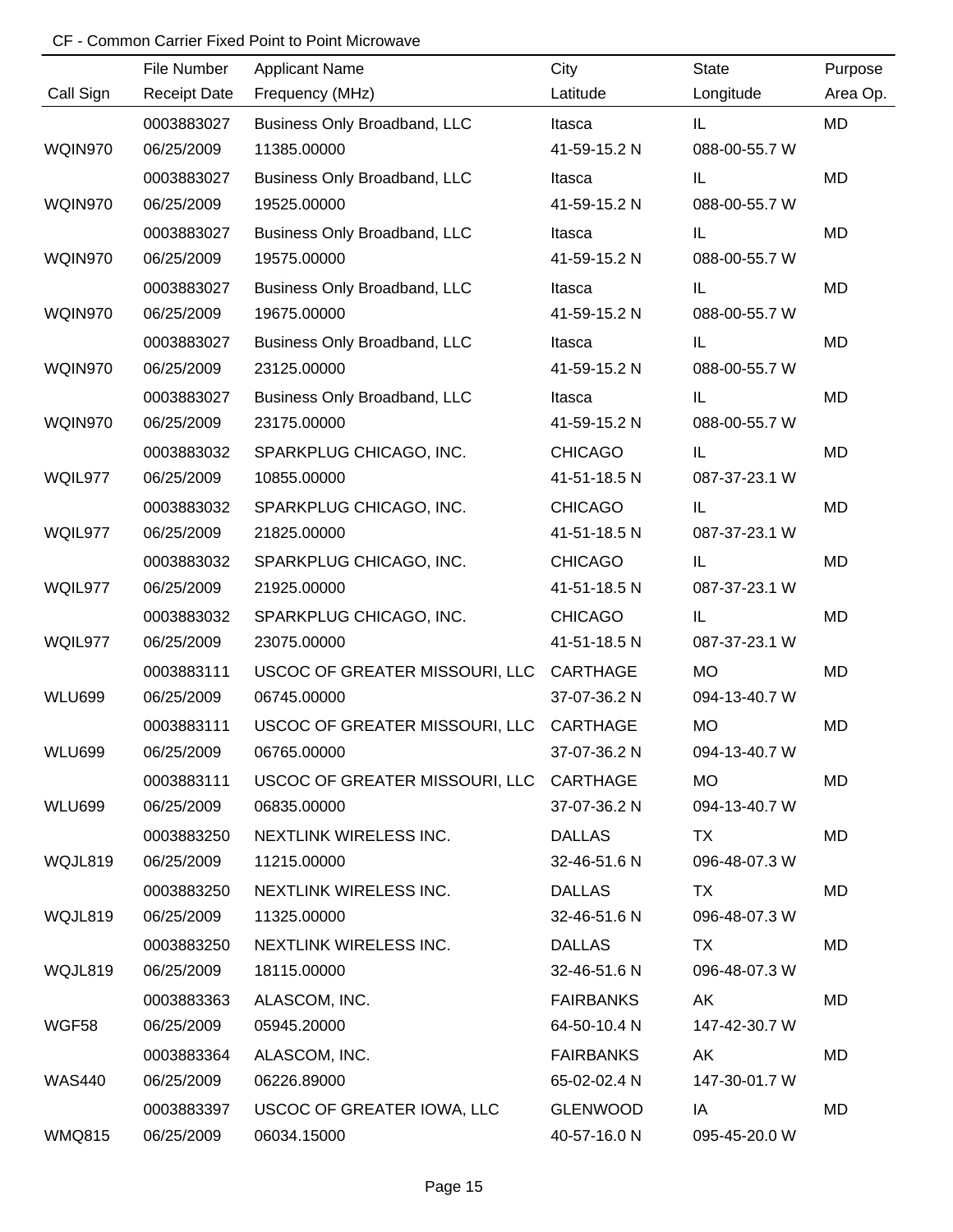|               | File Number         | <b>Applicant Name</b>                | City               | <b>State</b>  | Purpose  |
|---------------|---------------------|--------------------------------------|--------------------|---------------|----------|
| Call Sign     | <b>Receipt Date</b> | Frequency (MHz)                      | Latitude           | Longitude     | Area Op. |
|               | 0003883397          | USCOC OF GREATER IOWA, LLC           | <b>GLENWOOD</b>    | IA            | MD       |
| <b>WMQ815</b> | 06/25/2009          | 06093.45000                          | 40-57-16.0 N       | 095-45-20.0 W |          |
|               | 0003883397          | USCOC OF GREATER IOWA, LLC           | <b>GLENWOOD</b>    | IA            | MD       |
| <b>WMQ815</b> | 06/25/2009          | 06745.00000                          | 40-57-16.0 N       | 095-45-20.0 W |          |
|               | 0003883397          | USCOC OF GREATER IOWA, LLC           | <b>GLENWOOD</b>    | IA            | MD       |
| <b>WMQ815</b> | 06/25/2009          | 06765.00000                          | 40-57-16.0 N       | 095-45-20.0 W |          |
|               | 0003883397          | USCOC OF GREATER IOWA, LLC           | <b>GLENWOOD</b>    | IA            | MD       |
| <b>WMQ815</b> | 06/25/2009          | 06785.00000                          | 40-57-16.0 N       | 095-45-20.0 W |          |
|               | 0003883397          | USCOC OF GREATER IOWA, LLC           | <b>GLENWOOD</b>    | IA            | MD       |
| <b>WMQ815</b> | 06/25/2009          | 06805.00000                          | 40-57-16.0 N       | 095-45-20.0 W |          |
|               | 0003883674          | CCPR Services, Inc.                  | <b>MANATI</b>      | <b>PR</b>     | MD       |
| <b>WMT291</b> | 06/25/2009          | 10553.12500                          | 18-26-05.5 N       | 066-29-24.3 W |          |
|               | 0003883674          | CCPR Services, Inc.                  | <b>MANATI</b>      | <b>PR</b>     | MD       |
| <b>WMT291</b> | 06/25/2009          | 10558.12500                          | 18-26-05.5 N       | 066-29-24.3 W |          |
|               | 0003883674          | CCPR Services, Inc.                  | <b>MANATI</b>      | <b>PR</b>     | MD       |
| <b>WMT291</b> | 06/25/2009          | 10825.00000                          | 18-26-05.5 N       | 066-29-24.3 W |          |
|               | 0003883674          | CCPR Services, Inc.                  | <b>MANATI</b>      | <b>PR</b>     | MD       |
| <b>WMT291</b> | 06/25/2009          | 11115.00000                          | 18-26-05.5 N       | 066-29-24.3 W |          |
|               | 0003883674          | CCPR Services, Inc.                  | <b>MANATI</b>      | <b>PR</b>     | MD       |
| <b>WMT291</b> | 06/25/2009          | 11142.50000                          | 18-26-05.5 N       | 066-29-24.3 W |          |
|               | 0003883674          | CCPR Services, Inc.                  | <b>MANATI</b>      | <b>PR</b>     | MD       |
| <b>WMT291</b> | 06/25/2009          | 11152.50000                          | 18-26-05.5 N       | 066-29-24.3 W |          |
|               | 0003883764          | <b>Cox Communications Kansas LLC</b> | <b>SALINA</b>      | KS            | MD       |
| WQGZ309       | 06/25/2009          | 06093.45000                          | 38-50-45.0 N       | 097-36-40.1 W |          |
|               | 0003883764          | Cox Communications Kansas LLC        | <b>SALINA</b>      | <b>KS</b>     | MD       |
| WQGZ309       | 06/25/2009          | 06555.00000                          | 38-50-45.0 N       | 097-36-40.1 W |          |
|               | 0003883795          | <b>CCPR SERVICES INC</b>             | <b>BARCELONETA</b> | PR.           | MD       |
| WPNC968       | 06/25/2009          | 10623.12500                          | 18-28-48.6 N       | 066-32-28.6 W |          |
|               | 0003883795          | <b>CCPR SERVICES INC</b>             | <b>BARCELONETA</b> | PR.           | MD       |
| WPNC968       | 06/25/2009          | 11315.00000                          | 18-28-48.6 N       | 066-32-28.6 W |          |
|               | 0003883795          | <b>CCPR SERVICES INC</b>             | <b>BARCELONETA</b> | <b>PR</b>     | MD       |
| WPNC968       | 06/25/2009          | 11642.50000                          | 18-28-48.6 N       | 066-32-28.6 W |          |
|               | 0003884156          | <b>Cox Communications Kansas LLC</b> | ABILENE            | <b>KS</b>     | MD       |
| WQGZ588       | 06/26/2009          | 06345.49000                          | 38-57-35.2 N       | 097-12-25.9 W |          |
|               | 0003884156          | Cox Communications Kansas LLC        | ABILENE            | KS            | MD       |
| WQGZ588       | 06/26/2009          | 06725.00000                          | 38-57-35.2 N       | 097-12-25.9 W |          |
|               | 0003884156          | <b>Cox Communications Kansas LLC</b> | ABILENE            | KS            | MD       |
| WQGZ588       | 06/26/2009          | 06745.00000                          | 38-57-35.2 N       | 097-12-25.9 W |          |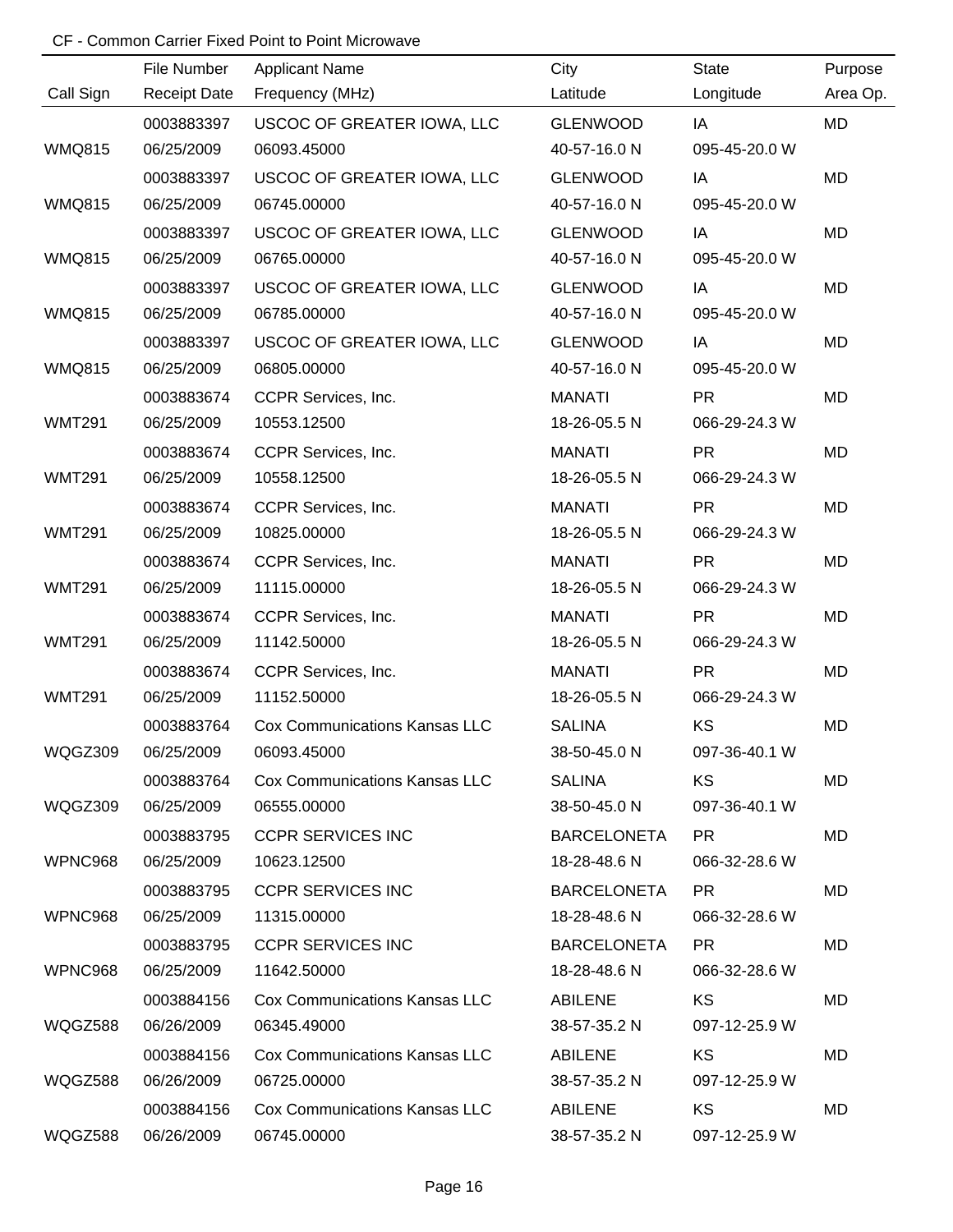|                | File Number         | <b>Applicant Name</b>                    | City                | <b>State</b>  | Purpose   |
|----------------|---------------------|------------------------------------------|---------------------|---------------|-----------|
| Call Sign      | <b>Receipt Date</b> | Frequency (MHz)                          | Latitude            | Longitude     | Area Op.  |
|                | 0003884385          | FARMERS CELLULAR TELEPHONE CO ATKINS     |                     | IA            | MD        |
| <b>WMS454</b>  | 06/26/2009          | 06755.00000                              | 41-00-42.0 N        | 091-56-15.0 W |           |
|                | 0003884385          | FARMERS CELLULAR TELEPHONE CO ATKINS     |                     | IA            | <b>MD</b> |
| <b>WMS454</b>  | 06/26/2009          | 06795.00000                              | 41-00-42.0 N        | 091-56-15.0 W |           |
|                | 0003884385          | FARMERS CELLULAR TELEPHONE CO ATKINS     |                     | IA            | MD        |
| <b>WMS454</b>  | 06/26/2009          | 10617.50000                              | 41-00-42.0 N        | 091-56-15.0 W |           |
|                | 0003884668          | CTC Telcom Inc                           | Spooner             | WI            | <b>MD</b> |
| <b>WQKI652</b> | 06/26/2009          | 10875.00000                              | 45-49-48.0 N        | 091-52-05.1 W |           |
|                | 0003884683          | CTC Telcom Inc                           | <b>SPOONER</b>      | WI            | MD        |
| <b>WQKI653</b> | 06/26/2009          | 11365.00000                              | 45-47-40.0 N        | 091-55-04.0 W |           |
|                | 0003884700          | TEXAHOMA CELLULAR LIMITED PARTI TRUSCOTT |                     | TX            | <b>MD</b> |
| <b>WMW760</b>  | 06/26/2009          | 06795.00000                              | 33-46-28.0 N        | 099-48-22.0 W |           |
|                | 0003884700          | TEXAHOMA CELLULAR LIMITED PARTI TRUSCOTT |                     | TX            | MD        |
| <b>WMW760</b>  | 06/26/2009          | 06825.00000                              | 33-46-28.0 N        | 099-48-22.0 W |           |
|                | 0003884838          | CCPR SERVICES, INC.                      | <b>QUEBRADILLAS</b> | <b>PR</b>     | MD        |
| <b>WMN267</b>  | 06/26/2009          | 06197.24000                              | 18-28-01.8 N        | 066-53-22.5 W |           |
|                | 0003884838          | CCPR SERVICES, INC.                      | <b>QUEBRADILLAS</b> | <b>PR</b>     | MD        |
| <b>WMN267</b>  | 06/26/2009          | 06226.89000                              | 18-28-01.8 N        | 066-53-22.5 W |           |
|                | 0003884838          | CCPR SERVICES, INC.                      | <b>QUEBRADILLAS</b> | <b>PR</b>     | <b>MD</b> |
| <b>WMN267</b>  | 06/26/2009          | 06256.54000                              | 18-28-01.8 N        | 066-53-22.5 W |           |
|                | 0003884838          | CCPR SERVICES, INC.                      | <b>QUEBRADILLAS</b> | <b>PR</b>     | MD        |
| <b>WMN267</b>  | 06/26/2009          | 06286.19000                              | 18-28-01.8 N        | 066-53-22.5 W |           |
|                | 0003884838          | CCPR SERVICES, INC.                      | <b>QUEBRADILLAS</b> | <b>PR</b>     | MD        |
| <b>WMN267</b>  | 06/26/2009          | 06345.49000                              | 18-28-01.8 N        | 066-53-22.5 W |           |
|                | 0003884838          | CCPR SERVICES, INC.                      | <b>QUEBRADILLAS</b> | <b>PR</b>     | MD        |
| <b>WMN267</b>  | 06/26/2009          | 06375.14000                              | 18-28-01.8 N        | 066-53-22.5 W |           |
|                | 0003884838          | CCPR SERVICES, INC.                      | <b>QUEBRADILLAS</b> | <b>PR</b>     | MD        |
| <b>WMN267</b>  | 06/26/2009          | 06377.61000                              | 18-28-01.8 N        | 066-53-22.5 W |           |
|                | 0003884838          | CCPR SERVICES, INC.                      | QUEBRADILLAS        | <b>PR</b>     | MD        |
| <b>WMN267</b>  | 06/26/2009          | 10617.50000                              | 18-28-01.8 N        | 066-53-22.5 W |           |
|                | 0003884838          | CCPR SERVICES, INC.                      | <b>QUEBRADILLAS</b> | PR.           | MD        |
| <b>WMN267</b>  | 06/26/2009          | 10623.12500                              | 18-28-01.8 N        | 066-53-22.5 W |           |
|                | 0003884838          | CCPR SERVICES, INC.                      | <b>QUEBRADILLAS</b> | <b>PR</b>     | MD        |
| <b>WMN267</b>  | 06/26/2009          | 10662.50000                              | 18-28-01.8 N        | 066-53-22.5 W |           |
|                | 0003884838          | <b>CCPR SERVICES, INC.</b>               | <b>QUEBRADILLAS</b> | <b>PR</b>     | MD        |
| <b>WMN267</b>  | 06/26/2009          | 10668.12500                              | 18-28-01.8 N        | 066-53-22.5 W |           |
|                | 0003884865          | CCPR SERVICES, INC.                      | <b>ARECIBO</b>      | <b>PR</b>     | MD        |
| <b>WHB505</b>  | 06/26/2009          | 05945.20000                              | 18-27-14.0 N        | 066-45-15.0 W |           |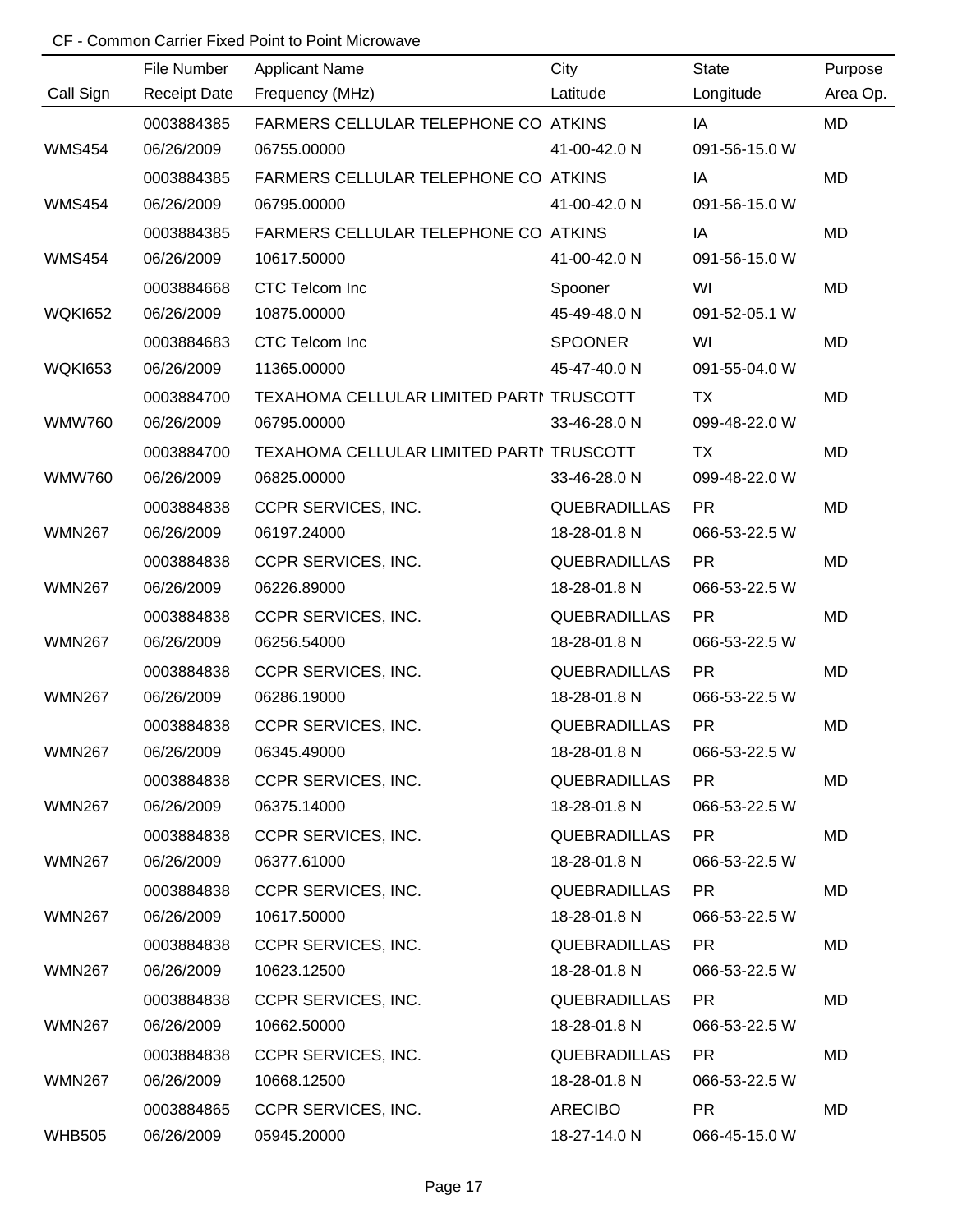|               | File Number         | <b>Applicant Name</b> | City             | State         | Purpose   |
|---------------|---------------------|-----------------------|------------------|---------------|-----------|
| Call Sign     | <b>Receipt Date</b> | Frequency (MHz)       | Latitude         | Longitude     | Area Op.  |
|               | 0003884865          | CCPR SERVICES, INC.   | <b>ARECIBO</b>   | <b>PR</b>     | MD        |
| <b>WHB505</b> | 06/26/2009          | 05974.85000           | 18-27-14.0 N     | 066-45-15.0 W |           |
|               | 0003884865          | CCPR SERVICES, INC.   | <b>ARECIBO</b>   | <b>PR</b>     | MD        |
| <b>WHB505</b> | 06/26/2009          | 06004.50000           | 18-27-14.0 N     | 066-45-15.0 W |           |
|               | 0003884865          | CCPR SERVICES, INC.   | <b>ARECIBO</b>   | <b>PR</b>     | MD        |
| <b>WHB505</b> | 06/26/2009          | 06034.15000           | 18-27-14.0 N     | 066-45-15.0 W |           |
|               | 0003884865          | CCPR SERVICES, INC.   | <b>ARECIBO</b>   | <b>PR</b>     | <b>MD</b> |
| <b>WHB505</b> | 06/26/2009          | 06093.45000           | 18-27-14.0 N     | 066-45-15.0 W |           |
|               | 0003884933          | CCPR Services, Inc.   | <b>AGUADILLA</b> | <b>PR</b>     | MD        |
| <b>WLW688</b> | 06/26/2009          | 05945.20000           | 18-27-52.6 N     | 067-04-27.5 W |           |
|               | 0003884933          | CCPR Services, Inc.   | <b>AGUADILLA</b> | <b>PR</b>     | MD        |
| <b>WLW688</b> | 06/26/2009          | 05974.85000           | 18-27-52.6 N     | 067-04-27.5 W |           |
|               | 0003884933          | CCPR Services, Inc.   | <b>AGUADILLA</b> | <b>PR</b>     | MD        |
| <b>WLW688</b> | 06/26/2009          | 06034.15000           | 18-27-52.6 N     | 067-04-27.5 W |           |
|               | 0003884933          | CCPR Services, Inc.   | <b>AGUADILLA</b> | <b>PR</b>     | MD        |
| <b>WLW688</b> | 06/26/2009          | 06063.80000           | 18-27-52.6 N     | 067-04-27.5 W |           |
|               | 0003884933          | CCPR Services, Inc.   | <b>AGUADILLA</b> | <b>PR</b>     | MD        |
| <b>WLW688</b> | 06/26/2009          | 06093.45000           | 18-27-52.6 N     | 067-04-27.5 W |           |
|               | 0003884933          | CCPR Services, Inc.   | <b>AGUADILLA</b> | <b>PR</b>     | MD        |
| <b>WLW688</b> | 06/26/2009          | 06110.75000           | 18-27-52.6 N     | 067-04-27.5 W |           |
|               | 0003884933          | CCPR Services, Inc.   | <b>AGUADILLA</b> | <b>PR</b>     | MD        |
| <b>WLW688</b> | 06/26/2009          | 06120.63000           | 18-27-52.6 N     | 067-04-27.5 W |           |
|               | 0003884933          | CCPR Services, Inc.   | <b>AGUADILLA</b> | <b>PR</b>     | MD        |
| <b>WLW688</b> | 06/26/2009          | 06150.28000           | 18-27-52.6 N     | 067-04-27.5 W |           |
|               | 0003884980          | CCPR Services, Inc.   | <b>BAYAMON</b>   | <b>PR</b>     | MD        |
| <b>WMN627</b> | 06/26/2009          | 10552.50000           | 18-24-31.2 N     | 066-09-41.7 W |           |
|               | 0003884980          | CCPR Services, Inc.   | <b>BAYAMON</b>   | <b>PR</b>     | MD        |
| <b>WMN627</b> | 06/26/2009          | 10568.12500           | 18-24-31.2 N     | 066-09-41.7 W |           |
|               | 0003884980          | CCPR Services, Inc.   | <b>BAYAMON</b>   | <b>PR</b>     | MD        |
| <b>WMN627</b> | 06/26/2009          | 10572.50000           | 18-24-31.2 N     | 066-09-41.7 W |           |
|               | 0003884980          | CCPR Services, Inc.   | <b>BAYAMON</b>   | <b>PR</b>     | MD        |
| <b>WMN627</b> | 06/26/2009          | 11245.00000           | 18-24-31.2 N     | 066-09-41.7 W |           |
|               | 0003884980          | CCPR Services, Inc.   | <b>BAYAMON</b>   | <b>PR</b>     | MD        |
| <b>WMN627</b> | 06/26/2009          | 11365.00000           | 18-24-31.2 N     | 066-09-41.7 W |           |
|               | 0003884980          | CCPR Services, Inc.   | <b>BAYAMON</b>   | <b>PR</b>     | MD        |
| <b>WMN627</b> | 06/26/2009          | 11445.00000           | 18-24-31.2 N     | 066-09-41.7 W |           |
|               | 0003884980          | CCPR Services, Inc.   | <b>BAYAMON</b>   | <b>PR</b>     | MD        |
| <b>WMN627</b> | 06/26/2009          | 11525.00000           | 18-24-31.2 N     | 066-09-41.7 W |           |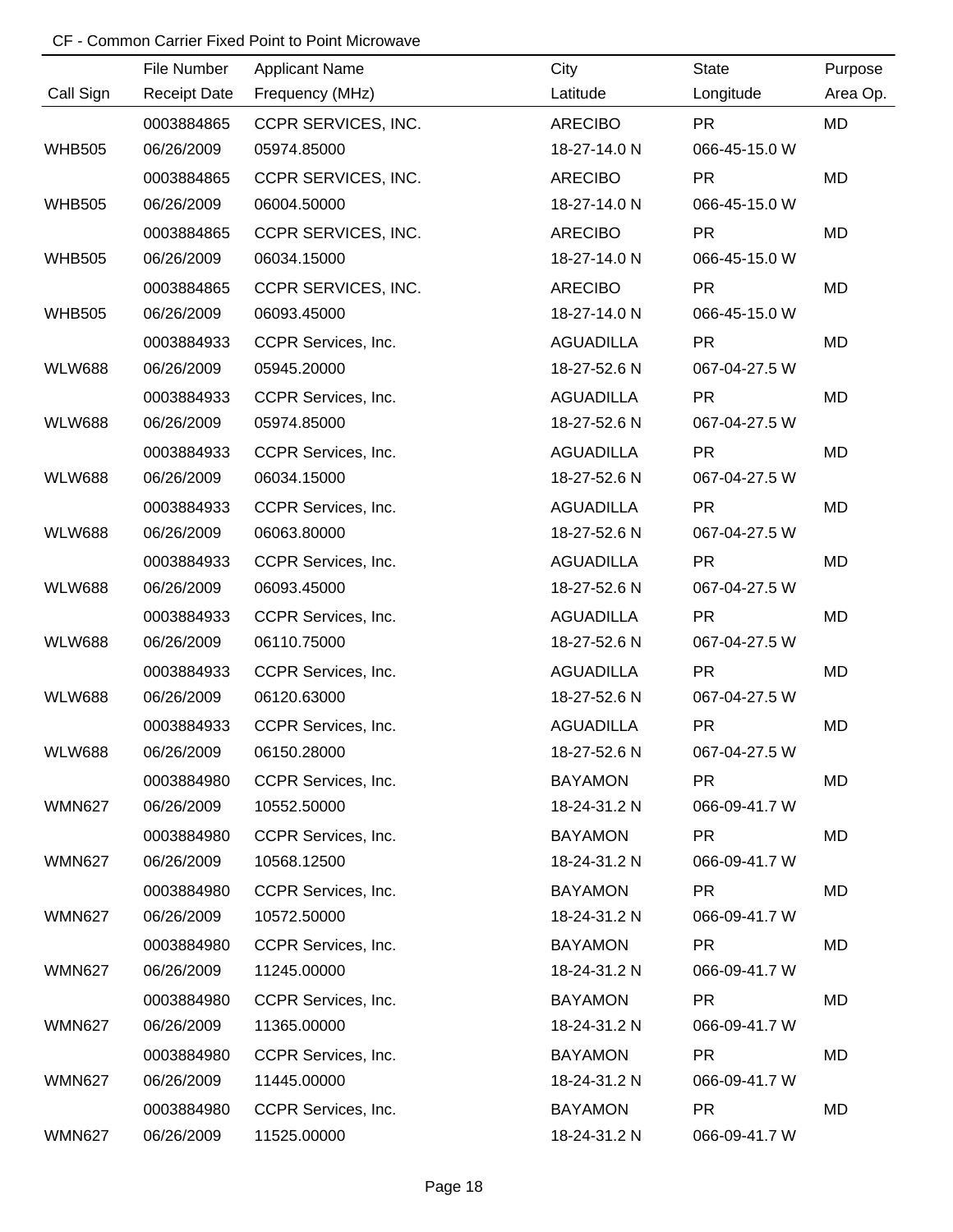|               | File Number         | <b>Applicant Name</b>                            | City               | State         | Purpose   |
|---------------|---------------------|--------------------------------------------------|--------------------|---------------|-----------|
| Call Sign     | <b>Receipt Date</b> | Frequency (MHz)                                  | Latitude           | Longitude     | Area Op.  |
|               | 0003884980          | CCPR Services, Inc.                              | <b>BAYAMON</b>     | <b>PR</b>     | MD        |
| <b>WMN627</b> | 06/26/2009          | 11622.50000                                      | 18-24-31.2 N       | 066-09-41.7 W |           |
|               | 0003884980          | CCPR Services, Inc.                              | <b>BAYAMON</b>     | <b>PR</b>     | MD        |
| <b>WMN627</b> | 06/26/2009          | 11637.50000                                      | 18-24-31.2 N       | 066-09-41.7 W |           |
|               | 0003885026          | ALASCOM, INC.                                    | <b>ANCHORAGE</b>   | AK            | MD        |
| WQJF452       | 06/26/2009          | 19425.00000                                      | 61-06-49.2 N       | 149-51-41.7 W |           |
|               | 0003885026          | ALASCOM, INC.                                    | <b>ANCHORAGE</b>   | AK            | MD        |
| WQJF452       | 06/26/2009          | 19575.00000                                      | 61-06-49.2 N       | 149-51-41.7 W |           |
|               | 0003885027          | ALASCOM, INC.                                    | <b>ANCHORAGE</b>   | AK            | MD        |
| WQJF450       | 06/26/2009          | 18015.00000                                      | 61-08-19.1 N       | 149-55-06.6 W |           |
|               | 0003885027          | ALASCOM, INC.                                    | <b>ANCHORAGE</b>   | AK            | MD        |
| WQJF450       | 06/26/2009          | 18115.00000                                      | 61-08-19.1 N       | 149-55-06.6 W |           |
|               | 0003877567          | UNITED STATES CELLULAR TELEPHOI Pawhuska         |                    | OK            | <b>NE</b> |
|               | 06/22/2009          | 06795.00000                                      | 36-46-11.0 N       | 096-12-35.0 W |           |
|               | 0003877985          | Copper Valley Telephone Cooperative, In VALDEZ   |                    | AK            | <b>NE</b> |
|               | 06/22/2009          | 05974.85000                                      | 61-07-43.1 N       | 146-32-51.1 W |           |
|               | 0003877986          | Copper Valley Telephone Cooperative, In TATITLEK |                    | AK            | <b>NE</b> |
|               | 06/22/2009          | 06226.89000                                      | 60-38-46.0 N       | 147-20-39.0 W |           |
|               | 0003877986          | Copper Valley Telephone Cooperative, In TATITLEK |                    | AK            | <b>NE</b> |
|               | 06/22/2009          | 06286.19000                                      | 60-38-46.0 N       | 147-20-39.0 W |           |
|               | 0003877987          | Copper Valley Telephone Cooperative, In TATITLEK |                    | AK            | <b>NE</b> |
|               | 06/22/2009          | 06034.15000                                      | 60-52-09.5 N       | 146-40-47.6 W |           |
|               | 0003878511          | Alltel New License Sub LLC                       | Herod              | IL            | <b>NE</b> |
|               | 06/22/2009          | 06605.00000                                      | 37-34-54.0 N       | 088-28-34.0 W |           |
|               | 0003878686          | <b>T-MOBILE LICENSE LLC</b>                      | <b>WEOTT</b>       | CA            | <b>NE</b> |
|               | 06/22/2009          | 11668.12500                                      | 40-19-35.9 N       | 123-54-41.4 W |           |
|               | 0003878687          | <b>T-MOBILE LICENSE LLC</b>                      | <b>GARBERVILLE</b> | CA            | <b>NE</b> |
|               | 06/22/2009          | 11178.12500                                      | 40-07-12.4 N       | 123-41-35.2 W |           |
|               | 0003878688          | <b>T-MOBILE LICENSE LLC</b>                      | <b>COVINA</b>      | CA            | <b>NE</b> |
|               | 06/22/2009          | 19395.00000                                      | 34-06-24.7 N       | 117-55-06.1 W |           |
|               | 0003878689          | <b>T-MOBILE LICENSE LLC</b>                      | <b>AZUSA</b>       | CA            | <b>NE</b> |
|               | 06/22/2009          | 17835.00000                                      | 34-06-52.6 N       | 117-56-06.7 W |           |
|               | 0003878938          | Royal Street BTA 262, LLC                        | Whitewater         | CA            | <b>NE</b> |
|               | 06/23/2009          | 17970.00000                                      | 33-55-27.8 N       | 116-41-07.8 W |           |
|               | 0003879018          | Royal Street BTA 262, LLC                        | Whitewater         | CA            | <b>NE</b> |
|               | 06/23/2009          | 19530.00000                                      | 33-55-59.5 N       | 116-43-06.8 W |           |
|               | 0003879041          | Royal Street BTA 262, LLC                        | Hesperia           | CA            | <b>NE</b> |
|               | 06/23/2009          | 17950.00000                                      | 34-27-01.8 N       | 117-19-07.6 W |           |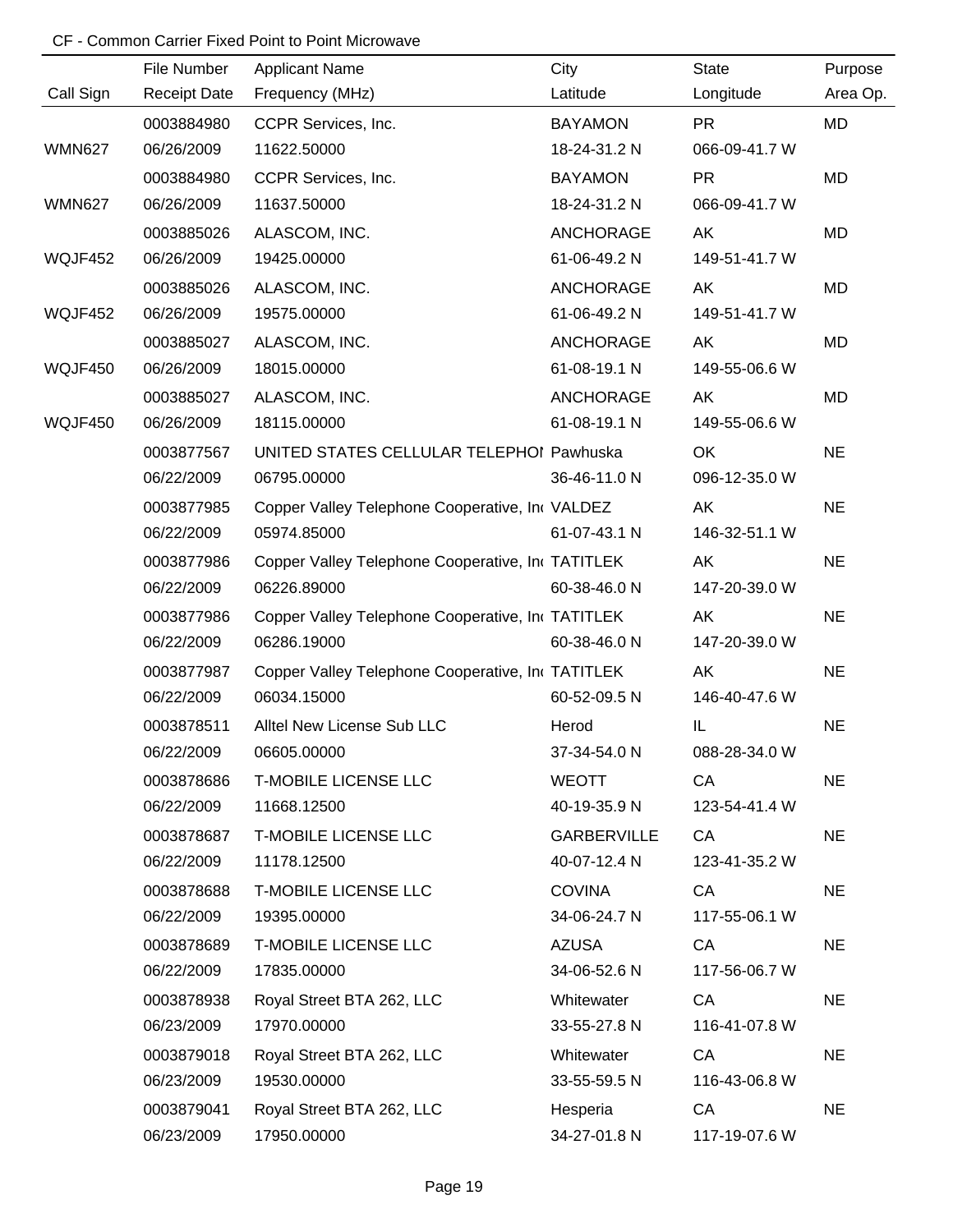|           | File Number         | <b>Applicant Name</b>                            | City           | <b>State</b>  | Purpose   |
|-----------|---------------------|--------------------------------------------------|----------------|---------------|-----------|
| Call Sign | <b>Receipt Date</b> | Frequency (MHz)                                  | Latitude       | Longitude     | Area Op.  |
|           | 0003879053          | Royal Street BTA 262, LLC                        | Victorville    | CA            | <b>NE</b> |
|           | 06/23/2009          | 19510.00000                                      | 34-28-17.1 N   | 117-22-34.4 W |           |
|           | 0003879067          | Royal Street BTA 262, LLC                        | Hesperia       | CA            | <b>NE</b> |
|           | 06/23/2009          | 19470.00000                                      | 34-25-28.2 N   | 117-18-14.0 W |           |
|           | 0003879103          | Royal Street BTA 262, LLC                        | Hepseria       | CA            | <b>NE</b> |
|           | 06/23/2009          | 17910.00000                                      | 34-23-39.5 N   | 117-16-31.0 W |           |
|           | 0003879146          | Royal Street BTA 262, LLC                        | Hesperia       | CA            | <b>NE</b> |
|           | 06/23/2009          | 17930.00000                                      | 34-25-19.8 N   | 117-19-36.2 W |           |
|           | 0003879167          | Royal Street BTA 262, LLC                        | Hesperia       | CA            | <b>NE</b> |
|           | 06/23/2009          | 19490.00000                                      | 34-24-32.5 N   | 117-18-25.2 W |           |
|           | 0003879184          | Royal Street BTA 262, LLC                        | Nuevo          | CA            | <b>NE</b> |
|           | 06/23/2009          | 19450.00000                                      | 33-50-02.4 N   | 117-06-55.2 W |           |
|           | 0003879229          | Royal Street BTA 262, LLC                        | Moreno Valley  | CA            | <b>NE</b> |
|           | 06/23/2009          | 17890.00000                                      | 33-50-44.0 N   | 117-01-14.9 W |           |
|           | 0003880108          | Choice Wireless, LC                              | Electra        | <b>TX</b>     | <b>NE</b> |
|           | 06/24/2009          | 06755.00000                                      | 34-02-45.6 N   | 098-55-10.2 W |           |
|           | 0003880108          | Choice Wireless, LC                              | Electra        | TX            | <b>NE</b> |
|           | 06/24/2009          | 06835.00000                                      | 34-02-45.6 N   | 098-55-10.2 W |           |
|           | 0003880111          | Choice Wireless, LC                              | Vernon         | TX            | <b>NE</b> |
|           | 06/24/2009          | 06595.00000                                      | 34-09-52.0 N   | 099-19-31.6 W |           |
|           | 0003880360          | UNITED STATES CELLULAR OPERATIN JACKSON COUNTYOR |                |               | <b>NE</b> |
|           | 06/24/2009          | 10652.50000                                      | 42-39-18.4 N   | 122-41-55.6 W |           |
|           | 0003881185          | Plateau Telecommunications, Inc.                 | Carlsbad       | <b>NM</b>     | <b>NE</b> |
|           | 06/24/2009          | 19325.00000                                      | 32-26-17.4 N   | 104-16-43.8 W |           |
|           | 0003881253          | Plateau Telecommunications, Inc.                 | Dexter         | <b>NM</b>     | <b>NE</b> |
|           | 06/24/2009          | 17765.00000                                      | 33-11-35.4 N   | 104-22-44.9 W |           |
|           | 0003881310          | Plateau Telecommunications, Inc.                 | <b>ROSWELL</b> | <b>NM</b>     | <b>NE</b> |
|           | 06/24/2009          | 19325.00000                                      | 33-22-21.0 N   | 104-30-05.0 W |           |
|           | 0003881366          | Plateau Telecommunications, Inc.                 | Loving         | <b>NM</b>     | <b>NE</b> |
|           | 06/24/2009          | 17765.00000                                      | 32-16-06.0 N   | 104-06-04.0 W |           |
|           | 0003882270          | DOCOMO PACIFIC, INC.                             | Tumon          | GU            | <b>NE</b> |
|           | 06/24/2009          | 17960.00000                                      | 13-30-18.9 N   | 144-48-18.1 E |           |
|           | 0003882568          | Cellco Partnership                               | Douglas        | MA            | <b>NE</b> |
|           | 06/25/2009          | 10652.50000                                      | 42-03-38.9 N   | 071-44-38.8 W |           |
|           | 0003882589          | DOCOMO PACIFIC, INC.                             | Dededo         | GU            | <b>NE</b> |
|           | 06/25/2009          | 10815.00000                                      | 13-34-46.9 N   | 144-52-05.8 E |           |
|           | 0003882592          | DOCOMO PACIFIC, INC.                             | Dededo         | GU            | <b>NE</b> |
|           | 06/25/2009          | 11225.00000                                      | 13-31-12.6 N   | 144-49-05.4 E |           |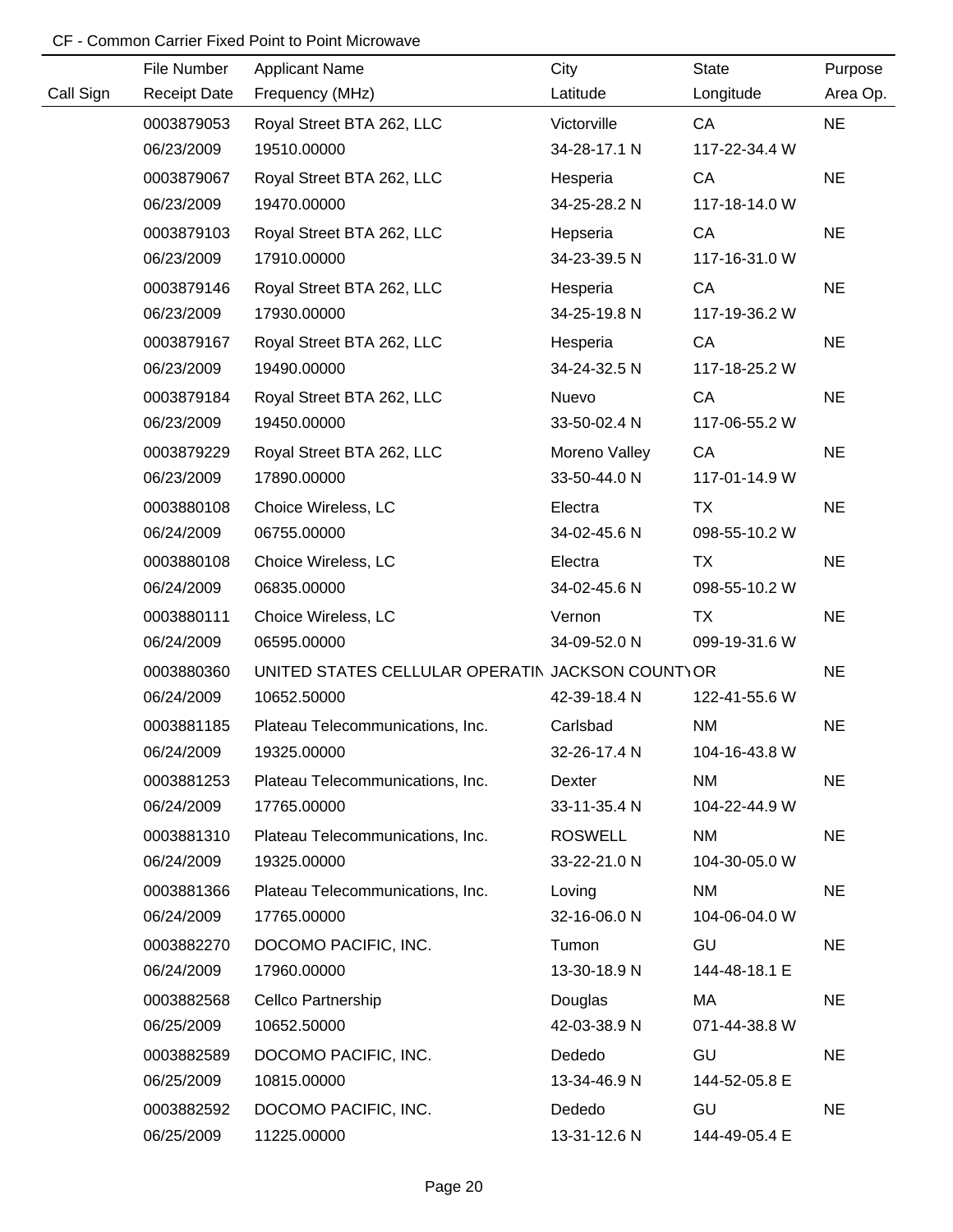|           | File Number         | <b>Applicant Name</b>                  | City                     | <b>State</b>  | Purpose   |
|-----------|---------------------|----------------------------------------|--------------------------|---------------|-----------|
| Call Sign | <b>Receipt Date</b> | Frequency (MHz)                        | Latitude                 | Longitude     | Area Op.  |
|           | 0003882629          | T-MOBILE LICENSE LLC                   | <b>DESERT HOT SPRICA</b> |               | <b>NE</b> |
|           | 06/25/2009          | 19425.00000                            | 33-57-04.0 N             | 116-29-12.6 W |           |
|           | 0003882630          | <b>T-MOBILE LICENSE LLC</b>            | <b>DESERT HOT SPRICA</b> |               | <b>NE</b> |
|           | 06/25/2009          | 17865.00000                            | 33-58-14.0 N             | 116-30-09.0 W |           |
|           | 0003883029          | Business Only Broadband, LLC           | Itascal                  | IL            | <b>NE</b> |
|           | 06/25/2009          | 21975.00000                            | 41-58-36.0 N             | 088-01-51.4 W |           |
|           | 0003883036          | SPARKPLUG CHICAGO, INC.                | <b>CHICAGO</b>           | IL.           | <b>NE</b> |
|           | 06/25/2009          | 11345.00000                            | 41-45-42.1 N             | 087-44-23.0 W |           |
|           | 0003883116          | USCOC OF GREATER MISSOURI, LLC         | Mount Vernon             | <b>MO</b>     | <b>NE</b> |
|           | 06/25/2009          | 06675.00000                            | 37-05-40.5 N             | 093-47-04.9 W |           |
|           | 0003883247          | NEXTLINK WIRELESS INC.                 | <b>DALLAS</b>            | <b>TX</b>     | <b>NE</b> |
|           | 06/25/2009          | 19675.00000                            | 32-42-21.3 N             | 096-49-46.3 W |           |
|           | 0003883408          | USCOC OF GREATER IOWA, LLC             | PACIFIC JCT              | IA            | <b>NE</b> |
|           | 06/25/2009          | 06625.00000                            | 41-02-39.4 N             | 095-48-30.0 W |           |
|           | 0003884167          | airBand Communications, Inc.           | <b>FREDERICK</b>         | MD            | <b>NE</b> |
|           | 06/26/2009          | 10975.00000                            | 39-23-48.1 N             | 077-26-04.5 W |           |
|           | 0003884169          | airBand Communications, Inc.           | <b>FREDERICK</b>         | MD            | <b>NE</b> |
|           | 06/26/2009          | 11465.00000                            | 39-29-38.0 N             | 077-29-55.0 W |           |
|           | 0003884378          | <b>CCPR SERVICES INC.</b>              | <b>MANATI</b>            | <b>PR</b>     | <b>NE</b> |
|           | 06/26/2009          | 11642.50000                            | 18-26-04.5 N             | 066-30-21.8 W |           |
|           | 0003884428          | <b>CCPR SERVICES INC.</b>              | <b>BARCELONETA</b>       | <b>PR</b>     | <b>NE</b> |
|           | 06/26/2009          | 11152.50000                            | 18-26-40.9 N             | 066-32-37.3 W |           |
|           | 0003884464          | FARMERS CELLULAR TELEPHONE CO BRIGHTON |                          | IA            | <b>NE</b> |
|           | 06/26/2009          | 06595.00000                            | 41-06-49.1 N             | 091-51-51.9 W |           |
|           | 0003884977          | <b>CCPR SERVICES INC.</b>              | <b>BAYAMON</b>           | <b>PR</b>     | <b>NE</b> |
|           | 06/26/2009          | 11132.50000                            | 18-23-42.9 N             | 066-08-52.6 W |           |
|           | 0003885028          | ALASCOM, INC.                          | <b>ANCHORAGE</b>         | AK            | <b>NE</b> |
|           | 06/26/2009          | 22970.00000                            | 61-09-37.1 N             | 149-51-29.1 W |           |
|           | 0003880858          | <b>Qwest Corporation</b>               |                          |               | <b>RO</b> |
| WPOM517   | 06/24/2009          |                                        |                          |               |           |
|           | 0003880888          | <b>Qwest Corporation</b>               |                          |               | <b>RO</b> |
| WPQM252   | 06/24/2009          |                                        |                          |               |           |
|           | 0003882677          | NEXTEL LICENSE HOLDINGS 4, INC.        |                          |               | <b>RO</b> |
| WPOU721   | 06/25/2009          |                                        |                          |               |           |
|           | 0003882678          | NEXTEL LICENSE HOLDINGS 4, INC.        |                          |               | <b>RO</b> |
| WPOU722   | 06/25/2009          |                                        |                          |               |           |
|           | 0003882679          | NEXTEL LICENSE HOLDINGS 4, INC.        |                          |               | <b>RO</b> |
| WPOU723   | 06/25/2009          |                                        |                          |               |           |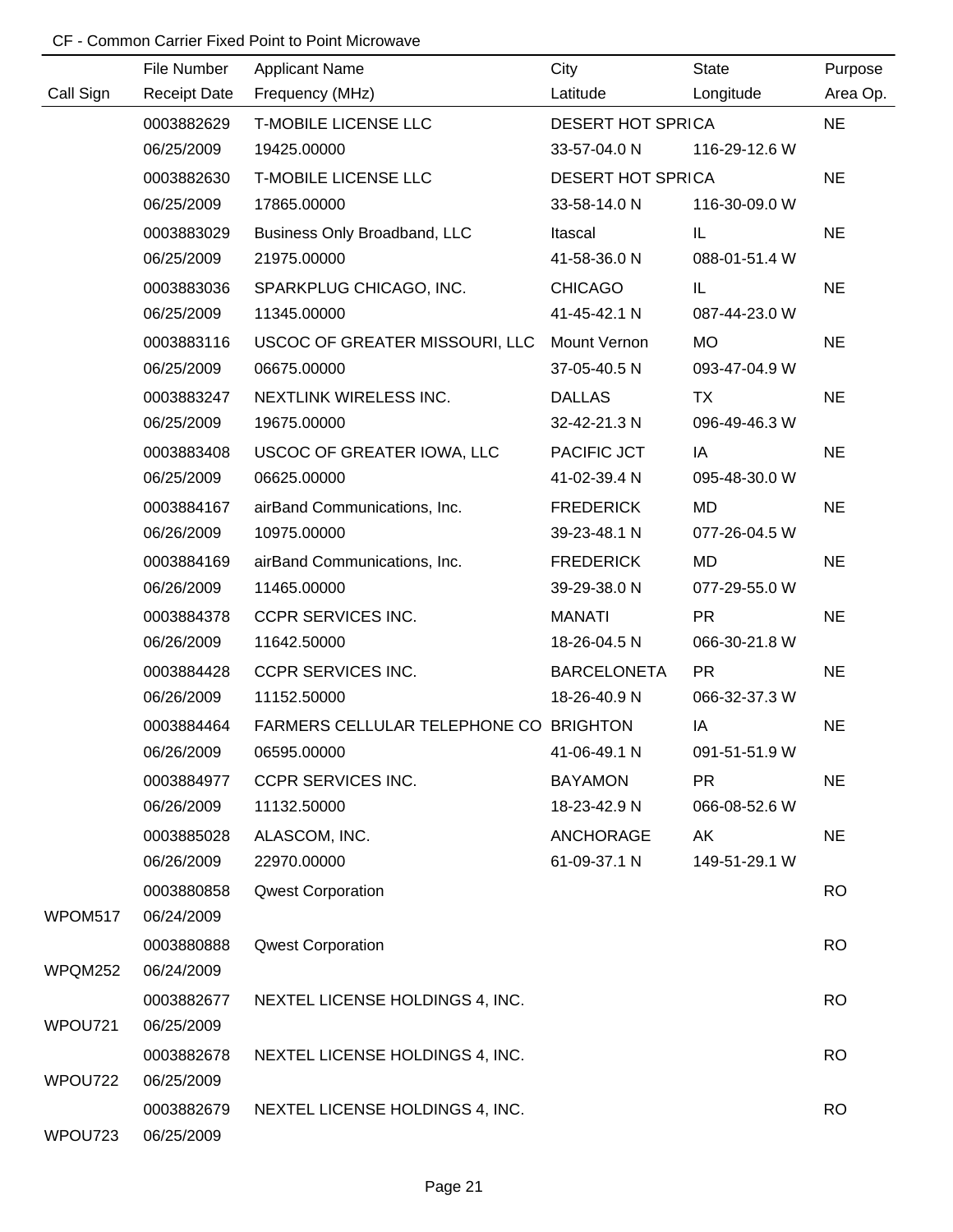|           | File Number         | <b>Applicant Name</b>           | City     | <b>State</b> | Purpose   |
|-----------|---------------------|---------------------------------|----------|--------------|-----------|
| Call Sign | <b>Receipt Date</b> | Frequency (MHz)                 | Latitude | Longitude    | Area Op.  |
|           | 0003882680          | NEXTEL LICENSE HOLDINGS 4, INC. |          |              | RO.       |
| WPOU724   | 06/25/2009          |                                 |          |              |           |
|           | 0003882681          | NEXTEL LICENSE HOLDINGS 4, INC. |          |              | RO.       |
| WPOU725   | 06/25/2009          |                                 |          |              |           |
|           | 0003882682          | NEXTEL LICENSE HOLDINGS 4, INC. |          |              | <b>RO</b> |
| WPOU726   | 06/25/2009          |                                 |          |              |           |
|           | 0003884043          | AT&T COMMUNICATIONS OF WEST VII |          |              | RO.       |
| WPOQ825   | 06/26/2009          |                                 |          |              |           |
|           | 0003884044          | AT&T COMMUNICATIONS OF WEST VII |          |              | <b>RO</b> |
| WPOQ824   | 06/26/2009          |                                 |          |              |           |

### CL - Cellular

|           | File Number  | <b>Applicant Name</b>                   | City         | State         | Purpose  |
|-----------|--------------|-----------------------------------------|--------------|---------------|----------|
| Call Sign | Receipt Date | Frequency (MHz)                         | Latitude     | Longitude     | Area Op. |
|           | 0003882512   | WASHINGTON RSA NO. 8 LIMITED PAR Asotin |              | WA            | MD       |
| KNKN489   | 06/25/2009   |                                         | 46-12-30.7 N | 117-04-18.9 W |          |

### GM - 800 MHz Conventional SMR (SMR, Site-specific)

|           | File Number  | Applicant Name        | City     | State     | Purpose  |
|-----------|--------------|-----------------------|----------|-----------|----------|
| Call Sign | Receipt Date | Frequency (MHz)       | Latitude | Longitude | Area Op. |
|           | 0003878439   | Island Wireless, Inc. |          |           | RO       |
| WPFC862   | 06/22/2009   |                       |          |           |          |

# GS - Private Carrier Paging, 929-930 MHz

|           | File Number         | <b>Applicant Name</b>            | City     | <b>State</b> | Purpose   |
|-----------|---------------------|----------------------------------|----------|--------------|-----------|
| Call Sign | <b>Receipt Date</b> | Frequency (MHz)                  | Latitude | Longitude    | Area Op.  |
|           | 0003879595          | DAVE'S COMMUNICATIONS, INC       |          |              | <b>RO</b> |
| WPAA406   | 06/24/2009          |                                  |          |              |           |
|           | 0003882090          | American Messaging Services, LLC |          |              | <b>RO</b> |
| WPFH566   | 06/24/2009          |                                  |          |              |           |
|           | 0003882091          | American Messaging Services, LLC |          |              | <b>RO</b> |
| WPFH630   | 06/24/2009          |                                  |          |              |           |
|           | 0003882092          | American Messaging Services, LLC |          |              | <b>RO</b> |
| WPFJ990   | 06/24/2009          |                                  |          |              |           |
|           | 0003882093          | American Messaging Services, LLC |          |              | <b>RO</b> |
| WPFJ991   | 06/24/2009          |                                  |          |              |           |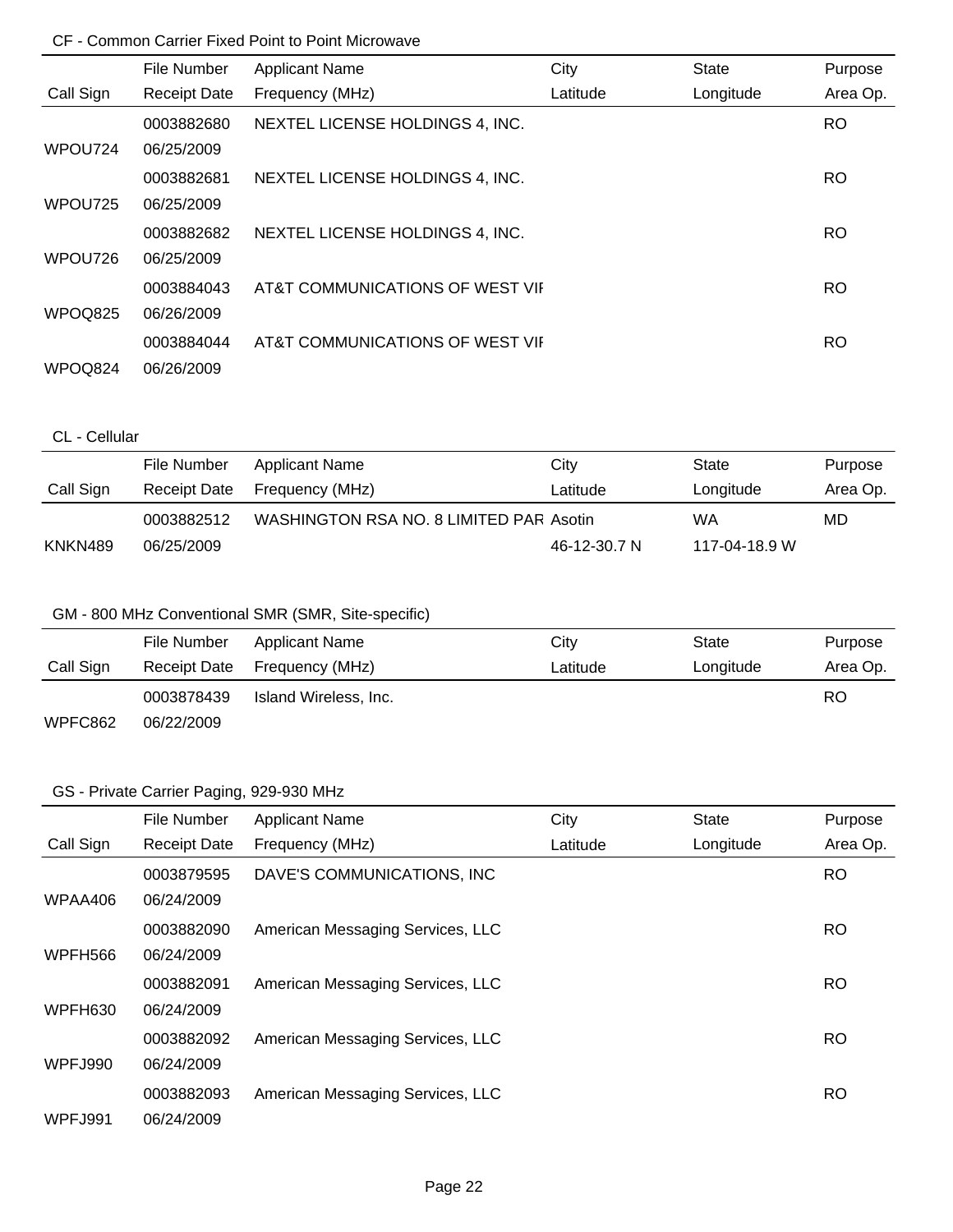#### GS - Private Carrier Paging, 929-930 MHz

|           | File Number         | <b>Applicant Name</b>            | City     | <b>State</b> | Purpose   |
|-----------|---------------------|----------------------------------|----------|--------------|-----------|
| Call Sign | <b>Receipt Date</b> | Frequency (MHz)                  | Latitude | Longitude    | Area Op.  |
|           | 0003882094          | American Messaging Services, LLC |          |              | <b>RO</b> |
| WPFJ992   | 06/24/2009          |                                  |          |              |           |
|           | 0003882095          | American Messaging Services, LLC |          |              | <b>RO</b> |
| WPFJ993   | 06/24/2009          |                                  |          |              |           |
|           | 0003882096          | American Messaging Services, LLC |          |              | <b>RO</b> |
| WPFJ994   | 06/24/2009          |                                  |          |              |           |
|           | 0003882097          | American Messaging Services, LLC |          |              | <b>RO</b> |
| WPFJ995   | 06/24/2009          |                                  |          |              |           |
|           | 0003882098          | American Messaging Services, LLC |          |              | <b>RO</b> |
| WPFJ997   | 06/24/2009          |                                  |          |              |           |
|           | 0003882099          | American Messaging Services, LLC |          |              | <b>RO</b> |
| WPFJ998   | 06/24/2009          |                                  |          |              |           |
|           | 0003882100          | American Messaging Services, LLC |          |              | <b>RO</b> |
| WPAJ431   | 06/24/2009          |                                  |          |              |           |
|           | 0003882101          | American Messaging Services, LLC |          |              | <b>RO</b> |
| WPFJ999   | 06/24/2009          |                                  |          |              |           |
|           | 0003882102          | American Messaging Services, LLC |          |              | <b>RO</b> |
| WPFK200   | 06/24/2009          |                                  |          |              |           |
|           | 0003882103          | American Messaging Services, LLC |          |              | <b>RO</b> |
| WPFK202   | 06/24/2009          |                                  |          |              |           |
|           | 0003882104          | American Messaging Services, LLC |          |              | <b>RO</b> |
| WPFK279   | 06/24/2009          |                                  |          |              |           |
|           | 0003882105          | American Messaging Services, LLC |          |              | <b>RO</b> |
| WPFM645   | 06/24/2009          |                                  |          |              |           |
|           | 0003882106          | American Messaging Services, LLC |          |              | <b>RO</b> |
| WPFN216   | 06/24/2009          |                                  |          |              |           |
|           | 0003882107          | American Messaging Services, LLC |          |              | <b>RO</b> |
| WPFN383   | 06/24/2009          |                                  |          |              |           |
|           | 0003882108          | American Messaging Services, LLC |          |              | <b>RO</b> |
| WPFN384   | 06/24/2009          |                                  |          |              |           |
|           | 0003882109          | American Messaging Services, LLC |          |              | <b>RO</b> |
| WPFN400   | 06/24/2009          |                                  |          |              |           |
|           | 0003882110          | American Messaging Services, LLC |          |              | <b>RO</b> |
| WPFN401   | 06/24/2009          |                                  |          |              |           |
|           | 0003882111          | American Messaging Services, LLC |          |              | <b>RO</b> |
| WPFN402   | 06/24/2009          |                                  |          |              |           |
|           | 0003882113          | American Messaging Services, LLC |          |              | <b>RO</b> |
| WPFK201   | 06/24/2009          |                                  |          |              |           |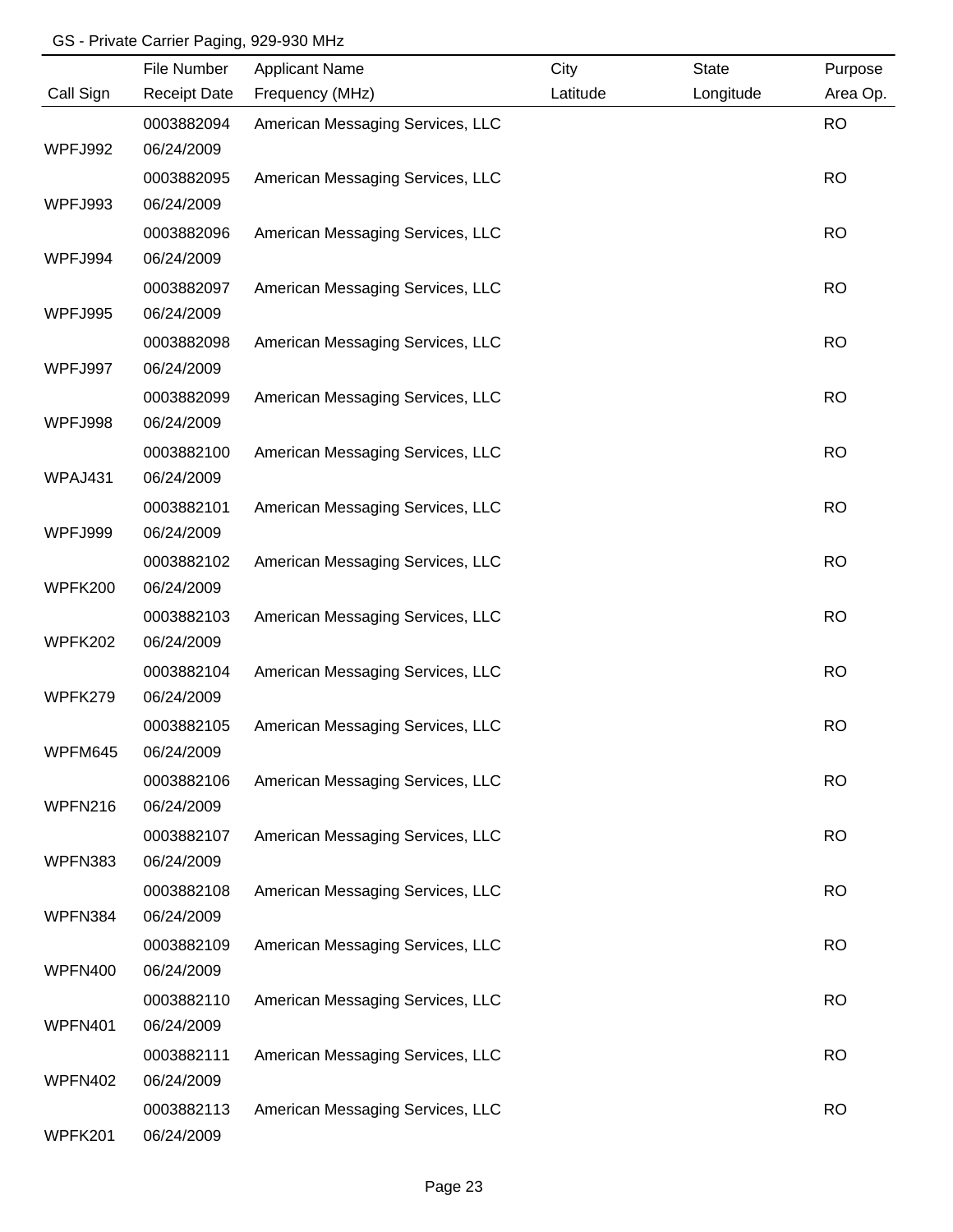### GS - Private Carrier Paging, 929-930 MHz

|                | File Number         | <b>Applicant Name</b>            | City     | <b>State</b> | Purpose   |
|----------------|---------------------|----------------------------------|----------|--------------|-----------|
| Call Sign      | <b>Receipt Date</b> | Frequency (MHz)                  | Latitude | Longitude    | Area Op.  |
|                | 0003882114          | American Messaging Services, LLC |          |              | RO.       |
| WPFN398        | 06/24/2009          |                                  |          |              |           |
|                | 0003882115          | American Messaging Services, LLC |          |              | <b>RO</b> |
| <b>WPEN260</b> | 06/24/2009          |                                  |          |              |           |
|                | 0003882116          | American Messaging Services, LLC |          |              | RO        |
| WPFJ996        | 06/24/2009          |                                  |          |              |           |
|                | 0003882117          | American Messaging Services, LLC |          |              | RO        |
| WPFM827        | 06/24/2009          |                                  |          |              |           |

### GX - SMR, 806-821/851-866 MHz, Conventional

|                | File Number         | <b>Applicant Name</b>                     | City             | <b>State</b>  | Purpose   |
|----------------|---------------------|-------------------------------------------|------------------|---------------|-----------|
| Call Sign      | <b>Receipt Date</b> | Frequency (MHz)                           | Latitude         | Longitude     | Area Op.  |
|                | 0003882241          | Nextel License Holdings 1, Inc.           | <b>BURGAW</b>    | <b>NC</b>     | MD        |
| WQGK999        | 06/24/2009          | 00851.56250                               | 34-33-12.6 N     | 077-56-30.0 W |           |
|                | 0003882241          | Nextel License Holdings 1, Inc.           | <b>GOLDSBORO</b> | <b>NC</b>     | MD        |
| WQGK999        | 06/24/2009          | 00851.56250                               | 35-23-00.6 N     | 078-01-48.0 W |           |
|                | 0003878417          | Nextel Communications of the Mid-Atlantic |                  |               | <b>RO</b> |
| KNDN381        | 06/22/2009          |                                           |                  |               |           |
|                | 0003878418          | NEXTEL COMMUNICATIONS OF THE M            |                  |               | <b>RO</b> |
| <b>WPFP890</b> | 06/22/2009          |                                           |                  |               |           |
|                | 0003878804          | Nextel of California, Inc.                |                  |               | <b>RO</b> |
| WNVA740        | 06/23/2009          |                                           |                  |               |           |
|                | 0003878805          | Nextel of California, Inc.                |                  |               | <b>RO</b> |
| WNVA748        | 06/23/2009          |                                           |                  |               |           |
|                | 0003878826          | NEXTEL OF TEXAS INC DBA NEXTEL C          |                  |               | RO.       |
| <b>WNZI660</b> | 06/23/2009          |                                           |                  |               |           |
|                | 0003878827          | NEXTEL OF TEXAS INC DBA NEXTEL C          |                  |               | <b>RO</b> |
| WNZT859        | 06/23/2009          |                                           |                  |               |           |

### IK - Industrial/Business Pool - Commercial, Conventional

|           | File Number         | <b>Applicant Name</b> | City               | <b>State</b>  | Purpose  |
|-----------|---------------------|-----------------------|--------------------|---------------|----------|
| Call Sign | <b>Receipt Date</b> | Frequency (MHz)       | Latitude           | Longitude     | Area Op. |
|           | 0003878183          | TTP Licenses, Inc.    | <b>BROOKHAVEN</b>  | МS            | AM       |
| WNXU688   | 06/26/2009          | 00075.68000           | $31 - 38 - 16.6$ N | 090-28-40.3 W |          |
|           | 0003878183          | TTP Licenses, Inc.    | <b>JACKSON</b>     | МS            | AM       |
| WNXU688   | 06/26/2009          | 00072.12000           | 32-16-39.5 N       | 090-17-41.3 W |          |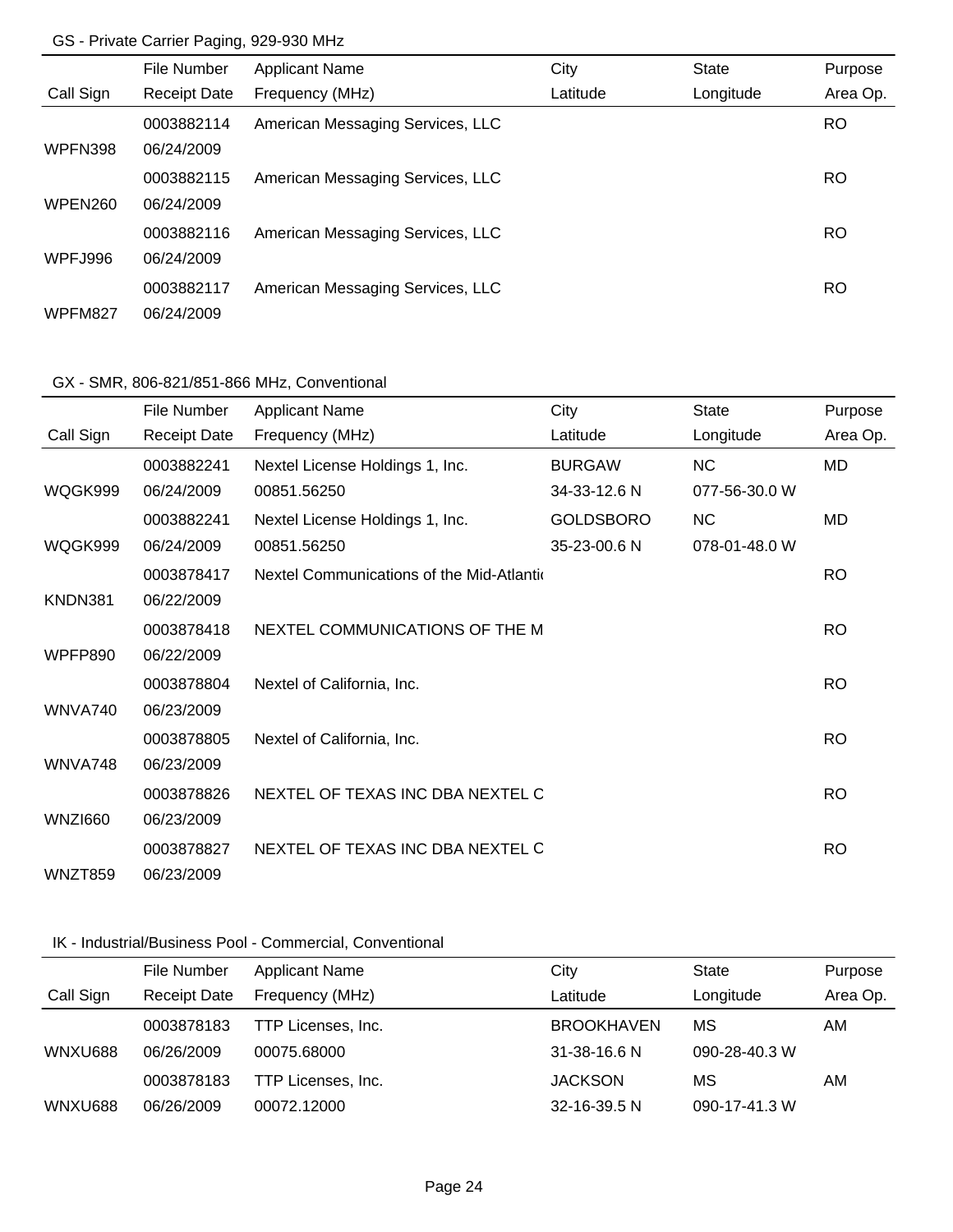### IK - Industrial/Business Pool - Commercial, Conventional

|                | File Number         | <b>Applicant Name</b>                | City                    | State         | Purpose   |
|----------------|---------------------|--------------------------------------|-------------------------|---------------|-----------|
| Call Sign      | <b>Receipt Date</b> | Frequency (MHz)                      | Latitude                | Longitude     | Area Op.  |
|                | 0003878183          | TTP Licenses, Inc.                   | <b>MAGEE</b>            | MS            | AM        |
| <b>WNXU688</b> | 06/26/2009          | 00075.74000                          | 31-49-28.6 N            | 089-42-20.3 W |           |
|                | 0003878183          | TTP Licenses, Inc.                   | <b>SHARON</b>           | MS            | AM        |
| WNXU688        | 06/26/2009          | 00075.80000                          | 32-41-25.5 N            | 089-52-06.3 W |           |
|                | 0003878190          | TTP Licenses, Inc.                   | <b>JACKSON</b>          | MS            | MD        |
| WNRK704        | 06/22/2009          | 00072.06000                          | 32-16-39.5 N            | 090-17-41.3 W |           |
|                | 0003878190          | TTP Licenses, Inc.                   | <b>JACKSON</b>          | MS            | MD        |
| WNRK704        | 06/22/2009          | 00075.66000                          | 32-19-45.5 N            | 090-10-30.3 W |           |
|                | 0003878190          | TTP Licenses, Inc.                   | <b>JACKSON</b>          | MS            | MD        |
| WNRK704        | 06/22/2009          | 00075.96000                          | 32-19-45.5 N            | 090-10-30.3 W |           |
|                | 0003878190          | TTP Licenses, Inc.                   | <b>SOMERVILLE</b>       | <b>TN</b>     | MD        |
| WNRK704        | 06/22/2009          | 00075.76000                          | 35-13-38.0 N            | 089-18-13.0 W |           |
|                | 0003878407          | Total Com, Inc.                      |                         |               | <b>NE</b> |
|                | 06/22/2009          | 00464.17500                          |                         |               | A         |
|                | 0003878407          | Total Com, Inc.                      |                         |               | <b>NE</b> |
|                | 06/22/2009          | 00469.17500                          |                         |               | A         |
|                | 0003878407          | Total Com, Inc.                      |                         | OK            | <b>NE</b> |
|                | 06/22/2009          | 00469.17500                          |                         |               | X         |
|                | 0003878407          | Total Com, Inc.                      | Enid                    | OK            | <b>NE</b> |
|                | 06/22/2009          | 00464.17500                          | 36-28-16.5 N            | 097-56-26.2 W |           |
|                | 0003878602          | KENTEC COMMUNICATIONS, INC.          | <b>BOULDER</b>          | CO            | <b>NE</b> |
|                | 06/22/2009          | 00152.48000                          | 39-59-05.0 N            | 105-09-21.0 W |           |
|                | 0003878602          | KENTEC COMMUNICATIONS, INC.          | <b>COLORADO SPRINCO</b> |               | <b>NE</b> |
|                | 06/22/2009          | 00152.48000                          | 38-44-43.0 N            | 104-51-44.0 W |           |
|                | 0003878602          | KENTEC COMMUNICATIONS, INC.          | <b>DENVER</b>           | CO            | <b>NE</b> |
|                | 06/22/2009          | 00152.48000                          | 39-44-30.0 N            | 104-59-17.9 W |           |
|                | 0003878602          | KENTEC COMMUNICATIONS, INC.          | <b>DENVER</b>           | CO            | <b>NE</b> |
|                | 06/22/2009          | 00152.48000                          | 39-45-57.0 N            | 104-50-48.0 W |           |
|                | 0003878602          | KENTEC COMMUNICATIONS, INC.          | <b>ENGLEWOOD</b>        | CO            | <b>NE</b> |
|                | 06/22/2009          | 00152.48000                          | 39-34-26.0 N            | 104-50-49.9 W |           |
|                | 0003878602          | KENTEC COMMUNICATIONS, INC.          | <b>FORT COLLINS</b>     | CO            | <b>NE</b> |
|                | 06/22/2009          | 00152.48000                          | 40-29-36.0 N            | 105-10-53.0 W |           |
|                | 0003882024          | ELECTRONICS SALES & SERVICE INC      |                         |               | <b>RO</b> |
| WPNU749        | 06/24/2009          |                                      |                         |               |           |
|                | 0003882939          | Central Vermont Communications, Inc. |                         |               | <b>RO</b> |
| WPNW848        | 06/25/2009          |                                      |                         |               |           |
|                | 0003882940          | Central Vermont Communications, Inc. |                         |               | <b>RO</b> |
| WPNW677        | 06/25/2009          |                                      |                         |               |           |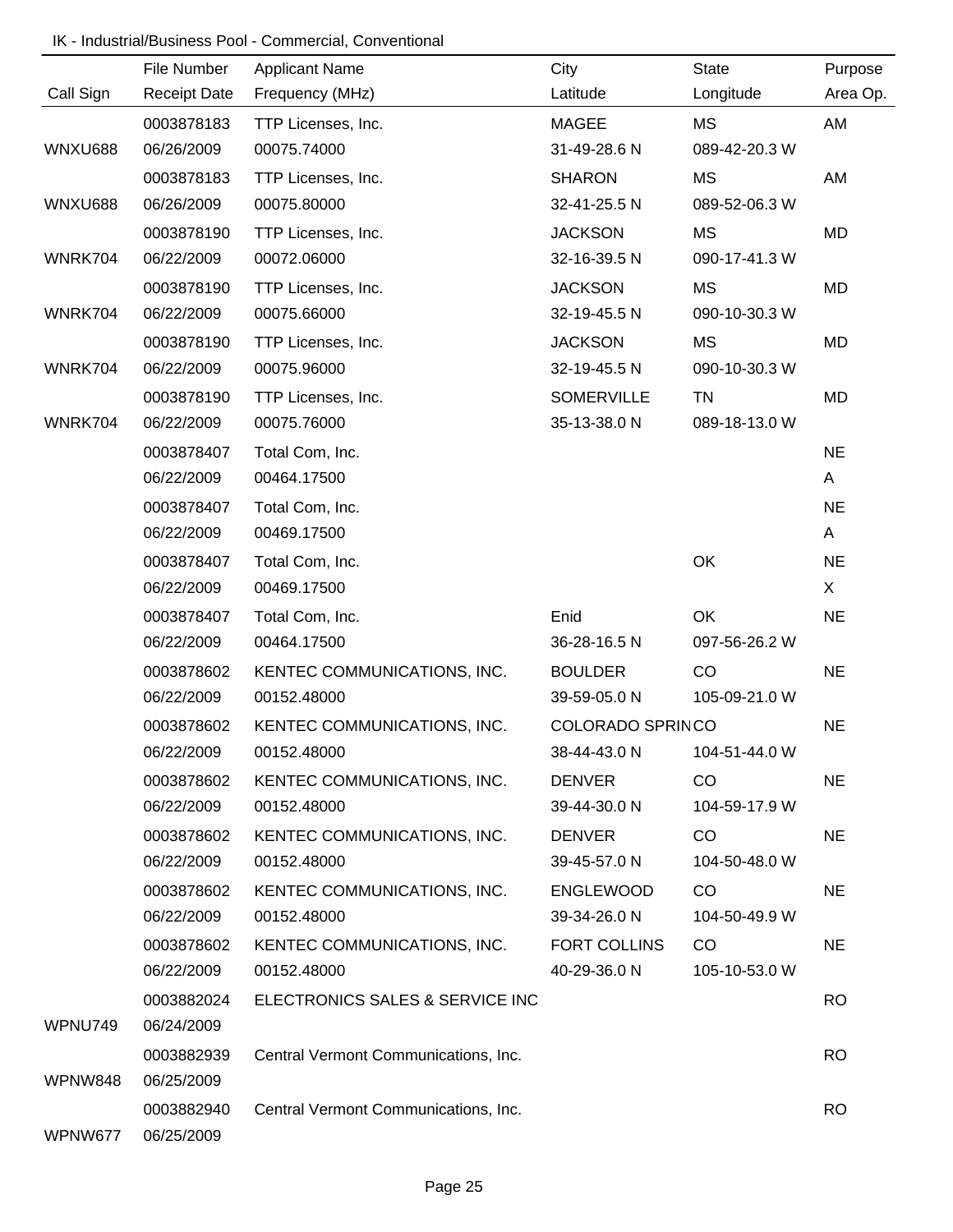# IK - Industrial/Business Pool - Commercial, Conventional

|                | File Number         | <b>Applicant Name</b>                  | City     | <b>State</b> | Purpose   |
|----------------|---------------------|----------------------------------------|----------|--------------|-----------|
| Call Sign      | <b>Receipt Date</b> | Frequency (MHz)                        | Latitude | Longitude    | Area Op.  |
|                | 0003884575          | Braly Communications 1 LTD dba A & B C |          |              | <b>RO</b> |
| <b>WPNU922</b> | 06/26/2009          |                                        |          |              |           |
|                | 0003884953          | <b>OMNICOM PAGING PLUS LLC</b>         |          |              | RO.       |
| WPOY239        | 06/26/2009          |                                        |          |              |           |

|           | File Number         | <b>Applicant Name</b>               | City            | <b>State</b>  | Purpose  |
|-----------|---------------------|-------------------------------------|-----------------|---------------|----------|
| Call Sign | <b>Receipt Date</b> | Frequency (MHz)                     | Latitude        | Longitude     | Area Op. |
|           | 0003853678          | HJ LLC                              | <b>Boise</b>    | ID            | AM       |
|           | 06/25/2009          | 10975.00000                         | 43-44-15.5 N    | 116-07-18.9 W |          |
|           | 0003853678          | HJ LLC                              | <b>Boise</b>    | ID            | AM       |
|           | 06/25/2009          | 11135.00000                         | 43-44-15.5 N    | 116-07-18.9 W |          |
|           | 0003853678          | HJ LLC                              | <b>Boise</b>    | ID            | AM       |
|           | 06/25/2009          | 17765.00000                         | 43-44-15.5 N    | 116-07-18.9 W |          |
|           | 0003853678          | HJ LLC                              | <b>Boise</b>    | ID            | AM       |
|           | 06/25/2009          | 17815.00000                         | 43-44-15.5 N    | 116-07-18.9 W |          |
|           | 0003853683          | HJ LLC                              | <b>Boise</b>    | ID            | AM       |
|           | 06/25/2009          | 11585.00000                         | 43-35-43.8 N    | 116-08-43.7 W |          |
|           | 0003853683          | HJ LLC                              | <b>Boise</b>    | ID            | AM       |
|           | 06/25/2009          | 11665.00000                         | 43-35-43.8 N    | 116-08-43.7 W |          |
|           | 0003853683          | HJ LLC                              | <b>Boise</b>    | ID            | AM       |
|           | 06/25/2009          | 19325.00000                         | 43-35-43.8 N    | 116-08-43.7 W |          |
|           | 0003853683          | HJ LLC                              | <b>Boise</b>    | ID            | AM       |
|           | 06/25/2009          | 19375.00000                         | 43-35-43.8 N    | 116-08-43.7 W |          |
|           | 0003858197          | Clearwire Spectrum Holdings II, LLC | <b>SEATTLE</b>  | <b>WA</b>     | AM       |
| WQFU242   | 06/24/2009          | 21825.00000                         | 47-39-37.1 N    | 122-20-49.3 W |          |
|           | 0003858197          | Clearwire Spectrum Holdings II, LLC | <b>SEATTLE</b>  | <b>WA</b>     | AM       |
| WQFU242   | 06/24/2009          | 21975.00000                         | 47-39-37.1 N    | 122-20-49.3 W |          |
|           | 0003858197          | Clearwire Spectrum Holdings II, LLC | <b>SEATTLE</b>  | <b>WA</b>     | AM       |
| WQFU242   | 06/24/2009          | 22225.00000                         | 47-39-37.1 N    | 122-20-49.3 W |          |
|           | 0003858197          | Clearwire Spectrum Holdings II, LLC | <b>SEATTLE</b>  | <b>WA</b>     | AM       |
| WQFU242   | 06/24/2009          | 22375.00000                         | 47-39-37.1 N    | 122-20-49.3 W |          |
|           | 0003858265          | Clearwire Spectrum Holdings II, LLC | <b>Norcross</b> | GA            | AM       |
| WQIS638   | 06/26/2009          | 11225.00000                         | 33-57-40.5 N    | 084-06-44.7 W |          |
|           | 0003858265          | Clearwire Spectrum Holdings II, LLC | Norcross        | GA            | AM       |
| WQIS638   | 06/26/2009          | 11305.00000                         | 33-57-40.5 N    | 084-06-44.7 W |          |
|           | 0003858265          | Clearwire Spectrum Holdings II, LLC | <b>Norcross</b> | GA            | AM       |
| WQIS638   | 06/26/2009          | 11425.00000                         | 33-57-40.5 N    | 084-06-44.7 W |          |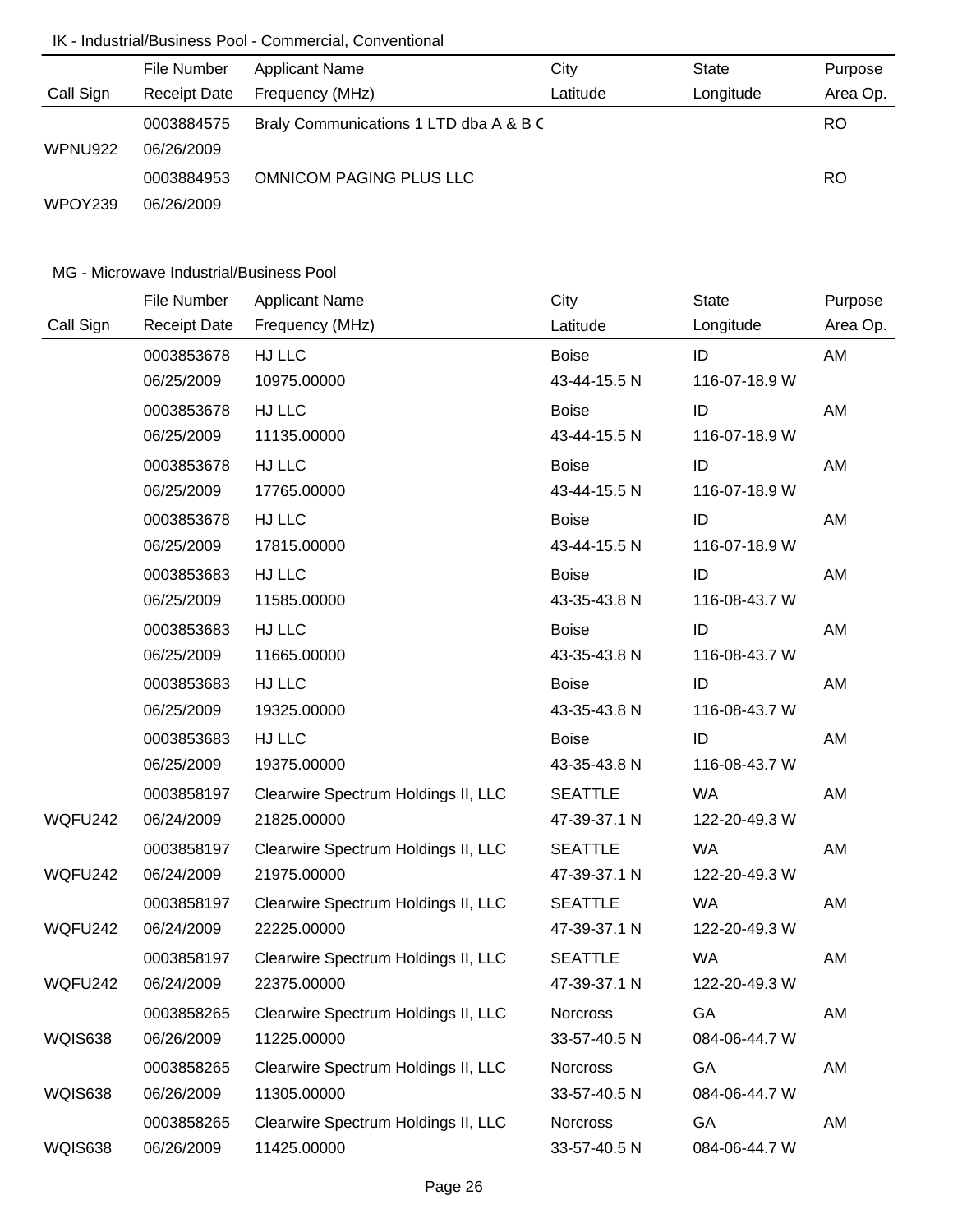|                   | File Number         | <b>Applicant Name</b>               | City                     | <b>State</b>  | Purpose  |
|-------------------|---------------------|-------------------------------------|--------------------------|---------------|----------|
| Call Sign         | <b>Receipt Date</b> | Frequency (MHz)                     | Latitude                 | Longitude     | Area Op. |
|                   | 0003858265          | Clearwire Spectrum Holdings II, LLC | Norcross                 | GA            | AM       |
| <b>WQIS638</b>    | 06/26/2009          | 11465.00000                         | 33-57-40.5 N             | 084-06-44.7 W |          |
|                   | 0003858265          | Clearwire Spectrum Holdings II, LLC | Norcross                 | GA            | AM       |
| WQIS638           | 06/26/2009          | 11505.00000                         | 33-57-40.5 N             | 084-06-44.7 W |          |
|                   | 0003858265          | Clearwire Spectrum Holdings II, LLC | Norcross                 | GA            | AM       |
| WQIS638           | 06/26/2009          | 11585.00000                         | 33-57-40.5 N             | 084-06-44.7 W |          |
|                   | 0003858265          | Clearwire Spectrum Holdings II, LLC | Norcross                 | GA            | AM       |
| WQIS638           | 06/26/2009          | 19525.00000                         | 33-57-40.5 N             | 084-06-44.7 W |          |
|                   | 0003858265          | Clearwire Spectrum Holdings II, LLC | Norcross                 | GA            | AM       |
| WQIS638           | 06/26/2009          | 19625.00000                         | 33-57-40.5 N             | 084-06-44.7 W |          |
|                   | 0003858265          | Clearwire Spectrum Holdings II, LLC | <b>Norcross</b>          | GA            | AM       |
| WQIS638           | 06/26/2009          | 23025.00000                         | 33-57-40.5 N             | 084-06-44.7 W |          |
|                   | 0003858265          | Clearwire Spectrum Holdings II, LLC | <b>Norcross</b>          | GA            | AM       |
| WQIS638           | 06/26/2009          | 23075.00000                         | 33-57-40.5 N             | 084-06-44.7 W |          |
|                   | 0003858265          | Clearwire Spectrum Holdings II, LLC | <b>Norcross</b>          | GA            | AM       |
| WQIS638           | 06/26/2009          | 23175.00000                         | 33-57-40.5 N             | 084-06-44.7 W |          |
|                   | 0003858265          | Clearwire Spectrum Holdings II, LLC | <b>Norcross</b>          | GA            | AM       |
| WQIS638           | 06/26/2009          | 23225.00000                         | 33-57-40.5 N             | 084-06-44.7 W |          |
|                   | 0003875535          | <b>MPX INC</b>                      | Portland                 | <b>OR</b>     | AM       |
|                   | 06/22/2009          | 23135.00000                         | 45-31-46.1 N             | 122-41-02.6 W |          |
|                   | 0003875641          | <b>MPX INC</b>                      | Portland                 | <b>OR</b>     | AM       |
|                   | 06/22/2009          | 21935.00000                         | 45-31-20.1 N             | 122-41-02.1 W |          |
|                   | 0003875709          | <b>MPX INC</b>                      | Seattle                  | <b>WA</b>     | AM       |
|                   | 06/22/2009          | 22535.00000                         | 47-36-51.6 N             | 122-20-19.7 W |          |
|                   | 0003875733          | <b>MPX INC</b>                      | Seattle                  | <b>WA</b>     | AM       |
|                   | 06/22/2009          | 21335.00000                         | 47-36-20.4 N             | 122-19-59.0 W |          |
|                   | 0003876312          | Intermountain Health Care           | Tremonton                | UT            | MD       |
| WQJS209           | 06/19/2009          | 06625.00000                         | 41-47-02.7 N             | 112-13-57.8 W |          |
|                   | 0003876312          | Intermountain Health Care           | Tremonton                | UT            | MD       |
| WQJS209           | 06/19/2009          | 06685.00000                         | 41-47-02.7 N             | 112-13-57.8 W |          |
|                   | 0003876312          | Intermountain Health Care           | Tremonton                | UT            | MD       |
| WQJS209           | 06/19/2009          | 19380.00000                         | 41-47-02.7 N             | 112-13-57.8 W |          |
|                   | 0003876312          | Intermountain Health Care           | Tremonton                | UT            | MD       |
| WQJS209           | 06/19/2009          | 19540.00000                         | 41-47-02.7 N             | 112-13-57.8 W |          |
|                   | 0003877504          | UNION PACIFIC RAILROAD              | <b>HELIOGRAPH PEA AZ</b> |               | MD       |
| KTT <sub>23</sub> | 06/22/2009          | 00933.37500                         | 32-38-57.2 N             | 109-50-57.2 W |          |
|                   | 0003877504          | UNION PACIFIC RAILROAD              | <b>HELIOGRAPH PEA AZ</b> |               | MD       |
| KTT <sub>23</sub> | 06/22/2009          | 06665.00000                         | 32-38-57.2 N             | 109-50-57.2 W |          |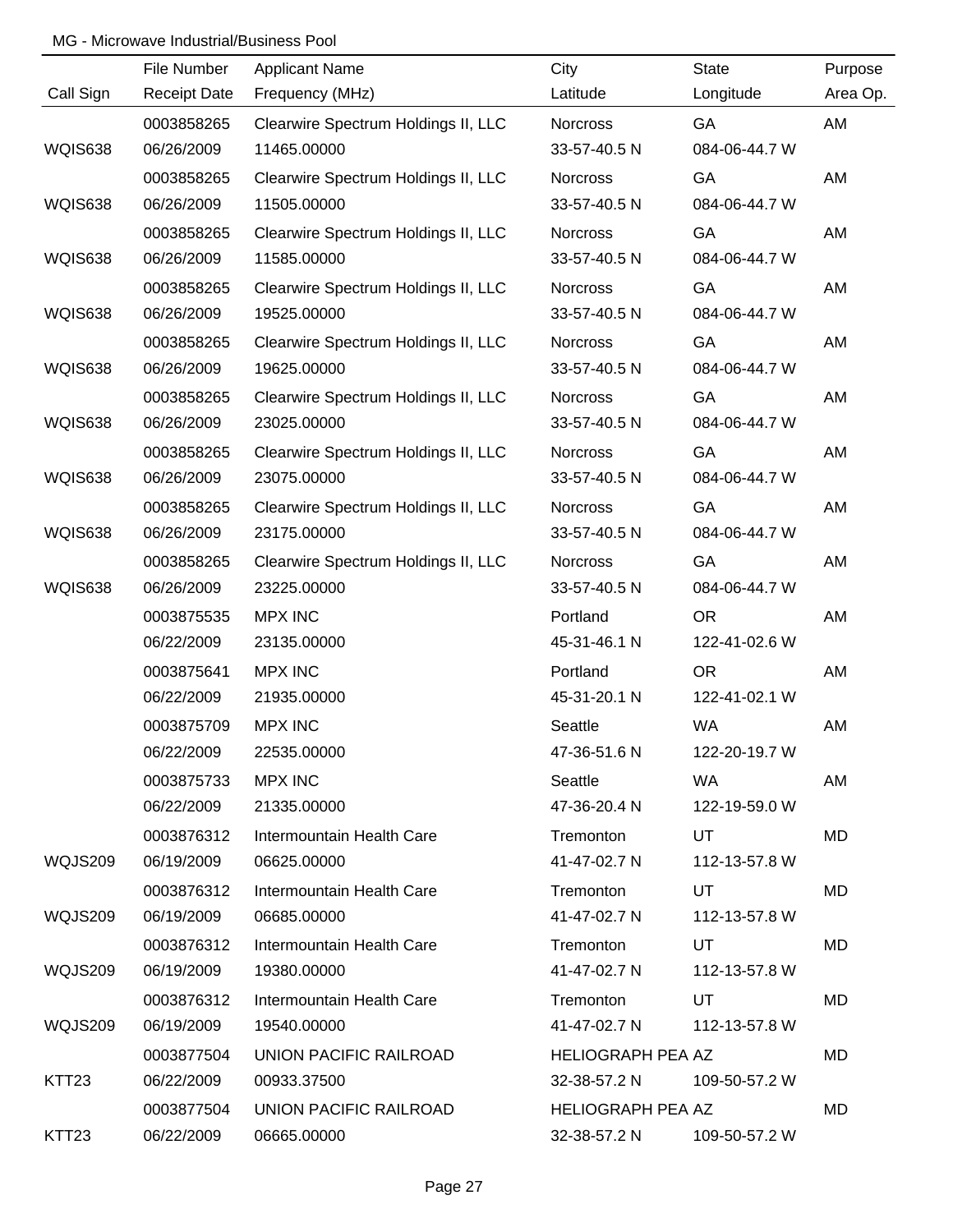|                   | File Number         | <b>Applicant Name</b>                                 | City                     | <b>State</b>  | Purpose   |
|-------------------|---------------------|-------------------------------------------------------|--------------------------|---------------|-----------|
| Call Sign         | <b>Receipt Date</b> | Frequency (MHz)                                       | Latitude                 | Longitude     | Area Op.  |
|                   | 0003877504          | UNION PACIFIC RAILROAD                                | <b>HELIOGRAPH PEA AZ</b> |               | <b>MD</b> |
| KTT <sub>23</sub> | 06/22/2009          | 06795.00000                                           | 32-38-57.2 N             | 109-50-57.2 W |           |
|                   | 0003877504          | UNION PACIFIC RAILROAD                                | <b>HELIOGRAPH PEA AZ</b> |               | <b>MD</b> |
| KTT <sub>23</sub> | 06/22/2009          | 06845.00000                                           | 32-38-57.2 N             | 109-50-57.2 W |           |
|                   | 0003877552          | UNION PACIFIC RAILROAD                                | <b>DRAGOON</b>           | AZ            | MD        |
| WNTQ903           | 06/22/2009          | 00942.37500                                           | 32-01-07.0 N             | 110-05-34.0 W |           |
|                   | 0003877552          | UNION PACIFIC RAILROAD                                | <b>DRAGOON</b>           | AZ            | <b>MD</b> |
| WNTQ903           | 06/22/2009          | 00943.17500                                           | 32-01-07.0 N             | 110-05-34.0 W |           |
|                   | 0003877583          | UNION PACIFIC RAILROAD                                | <b>ALTO</b>              | <b>WA</b>     | MD        |
| KYR41             | 06/22/2009          | 00933.97500                                           | 46-24-43.5 N             | 118-10-11.8 W |           |
|                   | 0003877583          | <b>UNION PACIFIC RAILROAD</b>                         | <b>ALTO</b>              | <b>WA</b>     | <b>MD</b> |
| KYR41             | 06/22/2009          | 02134.80000                                           | 46-24-43.5 N             | 118-10-11.8 W |           |
|                   | 0003877583          | UNION PACIFIC RAILROAD                                | <b>ALTO</b>              | <b>WA</b>     | <b>MD</b> |
| KYR41             | 06/22/2009          | 02137.20000                                           | 46-24-43.5 N             | 118-10-11.8 W |           |
|                   | 0003877583          | UNION PACIFIC RAILROAD                                | <b>ALTO</b>              | <b>WA</b>     | MD        |
| KYR41             | 06/22/2009          | 06595.00000                                           | 46-24-43.5 N             | 118-10-11.8 W |           |
|                   | 0003877583          | UNION PACIFIC RAILROAD                                | <b>ALTO</b>              | <b>WA</b>     | MD        |
| KYR41             | 06/22/2009          | 06865.00000                                           | 46-24-43.5 N             | 118-10-11.8 W |           |
|                   | 0003877605          | UNION PACIFIC RAILROAD                                | <b>JOSO</b>              | <b>WA</b>     | MD        |
| <b>WGY839</b>     | 06/22/2009          | 00942.97500                                           | 46-35-03.5 N             | 118-14-07.9 W |           |
|                   | 0003877605          | UNION PACIFIC RAILROAD                                | <b>JOSO</b>              | WA            | MD        |
| <b>WGY839</b>     | 06/22/2009          | 02187.20000                                           | 46-35-03.5 N             | 118-14-07.9 W |           |
|                   | 0003877655          | UNION PACIFIC RAILROAD                                | <b>MILFORD</b>           | CA            | MD        |
| WNTQ265           | 06/22/2009          | 06745.00000                                           | 40-07-00.6 N             | 120-19-03.7 W |           |
|                   | 0003877655          | UNION PACIFIC RAILROAD                                | <b>MILFORD</b>           | CA            | MD        |
| WNTQ265           | 06/22/2009          | 06795.00000                                           | 40-07-00.6 N             | 120-19-03.7 W |           |
|                   | 0003877682          | UNION PACIFIC RAILROAD                                | <b>SAND PASS</b>         | <b>NV</b>     | MD        |
| WNTQ264           | 06/22/2009          | 06635.00000                                           | 40-13-04.6 N             | 119-47-30.7 W |           |
|                   | 0003877682          | UNION PACIFIC RAILROAD                                | <b>SAND PASS</b>         | <b>NV</b>     | MD        |
| WNTQ264           | 06/22/2009          | 06645.00000                                           | 40-13-04.6 N             | 119-47-30.7 W |           |
|                   | 0003877751          | Digital Path, Inc.                                    | Pulga                    | CA            | MD        |
| WQIC700           | 06/22/2009          | 19425.00000                                           | 39-46-04.7 N             | 121-28-52.0 W |           |
|                   | 0003877751          | Digital Path, Inc.                                    | Pulga                    | CA            | MD        |
| WQIC700           | 06/22/2009          | 19525.00000                                           | 39-46-04.7 N             | 121-28-52.0 W |           |
|                   | 0003877998          | Hoosier Energy Rural Electric Cooperative Worthington |                          | IN            | MD        |
| KYP42             | 06/22/2009          | 06004.50000                                           | 39-04-14.5 N             | 087-00-46.4 W |           |
|                   | 0003877998          | Hoosier Energy Rural Electric Cooperative Worthington |                          | IN            | MD        |
| KYP42             | 06/22/2009          | 06034.15000                                           | 39-04-14.5 N             | 087-00-46.4 W |           |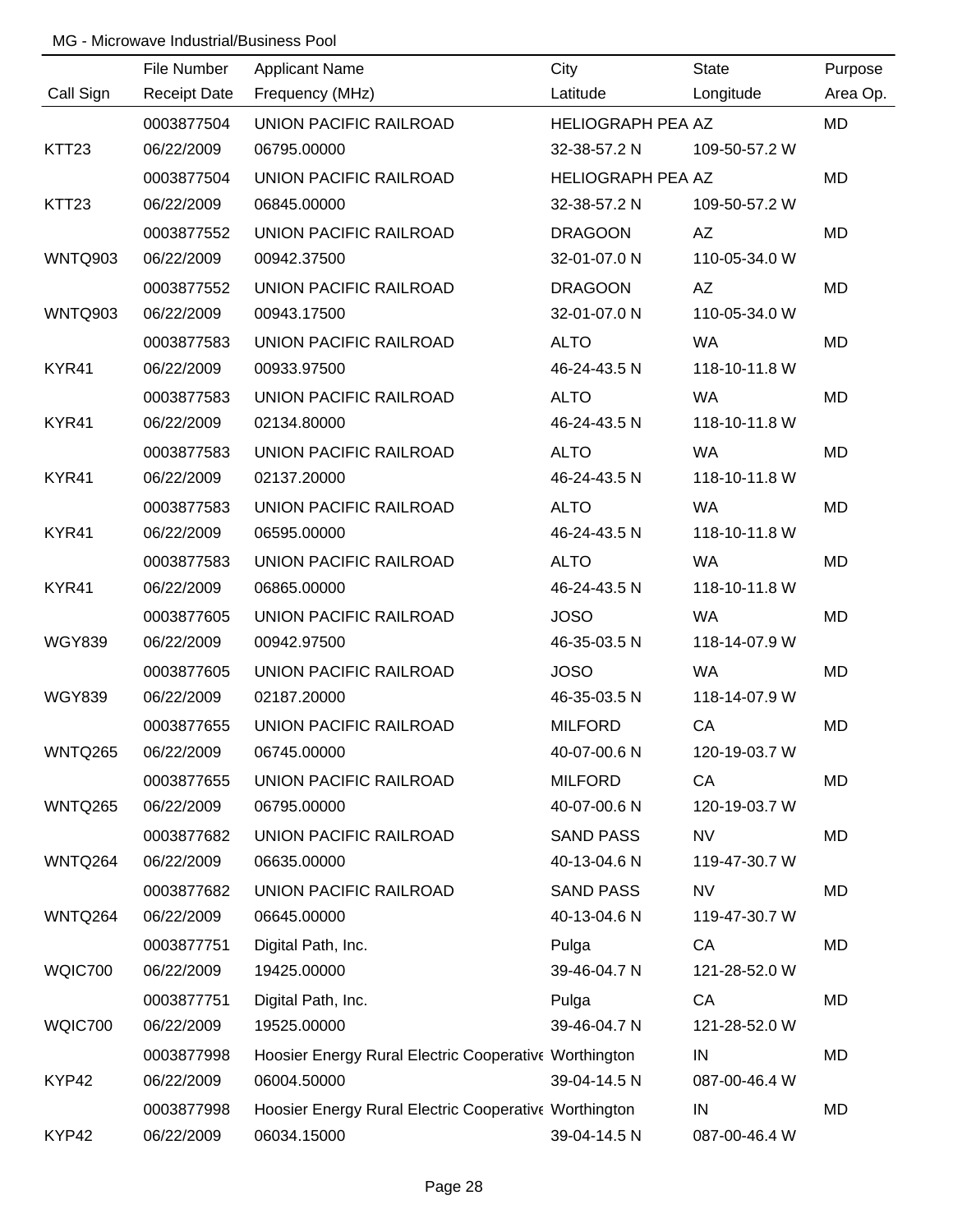|                | File Number         | <b>Applicant Name</b>                                 | City                      | <b>State</b>  | Purpose   |
|----------------|---------------------|-------------------------------------------------------|---------------------------|---------------|-----------|
| Call Sign      | <b>Receipt Date</b> | Frequency (MHz)                                       | Latitude                  | Longitude     | Area Op.  |
|                | 0003877998          | Hoosier Energy Rural Electric Cooperative Worthington |                           | IN            | <b>MD</b> |
| KYP42          | 06/22/2009          | 06152.75000                                           | 39-04-14.5 N              | 087-00-46.4 W |           |
|                | 0003877998          | Hoosier Energy Rural Electric Cooperative Worthington |                           | IN            | <b>MD</b> |
| KYP42          | 06/22/2009          | 06745.00000                                           | 39-04-14.5 N              | 087-00-46.4 W |           |
|                | 0003877998          | Hoosier Energy Rural Electric Cooperative Worthington |                           | IN            | MD        |
| KYP42          | 06/22/2009          | 06785.00000                                           | 39-04-14.5 N              | 087-00-46.4 W |           |
|                | 0003878038          | Mid-Kansas Electric Company, LLC                      | LIBERAL                   | KS            | <b>MD</b> |
| <b>WNTI452</b> | 06/22/2009          | 00928.81875                                           | 37-04-32.5 N              | 100-54-16.3 W |           |
|                | 0003878038          | Mid-Kansas Electric Company, LLC                      | LIBERAL                   | KS            | <b>MD</b> |
| <b>WNTI452</b> | 06/22/2009          | 00952.81875                                           | 37-04-32.5 N              | 100-54-16.3 W |           |
|                | 0003878109          | <b>BNSF Railway Co.</b>                               | <b>HAVRE</b>              | MT            | <b>MD</b> |
| <b>WAA796</b>  | 06/22/2009          | 06845.00000                                           | 48-29-38.9 N              | 109-42-41.7 W |           |
|                | 0003878113          | <b>Grand Circle LLC</b>                               | <b>Boston</b>             | MA            | <b>MD</b> |
| WQGC860        | 06/22/2009          | 23225.00000                                           | 42-21-02.5 N              | 071-02-54.3 W |           |
|                | 0003878152          | <b>Grand Circle LLC</b>                               | <b>Boston</b>             | MA            | <b>MD</b> |
| WQGC861        | 06/22/2009          | 22025.00000                                           | 42-21-07.7 N              | 071-02-59.9 W |           |
|                | 0003878195          | Prairie Public Broadcasting, Inc.                     | <b>FARGO</b>              | <b>ND</b>     | <b>MD</b> |
| WQGH381        | 06/22/2009          | 18055.00000                                           | 46-52-03.0 N              | 096-50-57.0 W |           |
|                | 0003878211          | Prairie Public Broadcasting, Inc.                     | Fargo                     | <b>ND</b>     | <b>MD</b> |
| WQGG963        | 06/22/2009          | 19615.00000                                           | 46-52-42.9 N              | 096-47-07.9 W |           |
|                | 0003878235          | Prairie Public Broadcasting, Inc.                     | Fargo                     | <b>ND</b>     | <b>MD</b> |
| WQHU271        | 06/22/2009          | 19315.00000                                           | 46-52-42.9 N              | 096-47-07.9 W |           |
|                | 0003879036          | Duke Energy Carolinas, LLC                            | <b>EAST SPENCER</b>       | <b>NC</b>     | <b>MD</b> |
| <b>KIN21</b>   | 06/23/2009          | 06603.75000                                           | 35-41-58.4 N              | 080-22-29.2 W |           |
|                | 0003879036          | Duke Energy Carolinas, LLC                            | <b>EAST SPENCER</b>       | NC.           | MD        |
| <b>KIN21</b>   | 06/23/2009          | 06680.00000                                           | 35-41-58.4 N              | 080-22-29.2 W |           |
|                | 0003879200          | UNION PACIFIC RAILROAD                                | <b>EAST SAINT LOUISIL</b> |               | MD        |
| WAU66          | 06/23/2009          | 06855.00000                                           | 38-35-37.1 N              | 090-09-06.4 W |           |
|                | 0003879201          | UNION PACIFIC RAILROAD                                | <b>WATERLOO</b>           | IL.           | MD        |
| WAU67          | 06/23/2009          | 06595.00000                                           | 38-23-10.1 N              | 090-09-02.4 W |           |
|                | 0003879201          | UNION PACIFIC RAILROAD                                | <b>WATERLOO</b>           | IL.           | MD        |
| WAU67          | 06/23/2009          | 06695.00000                                           | 38-23-10.1 N              | 090-09-02.4 W |           |
|                | 0003879202          | UNION PACIFIC RAILROAD                                | <b>MODOC</b>              | IL.           | MD        |
| WAM95          | 06/23/2009          | 06755.00000                                           | 38-03-43.1 N              | 090-00-45.3 W |           |
|                | 0003879202          | UNION PACIFIC RAILROAD                                | <b>MODOC</b>              | IL.           | MD        |
| WAM95          | 06/23/2009          | 06775.00000                                           | 38-03-43.1 N              | 090-00-45.3 W |           |
|                | 0003879203          | UNION PACIFIC RAILROAD                                | <b>CORA</b>               | IL.           | MD        |
| WAM92          | 06/23/2009          | 06615.00000                                           | 37-51-40.2 N              | 089-37-42.3 W |           |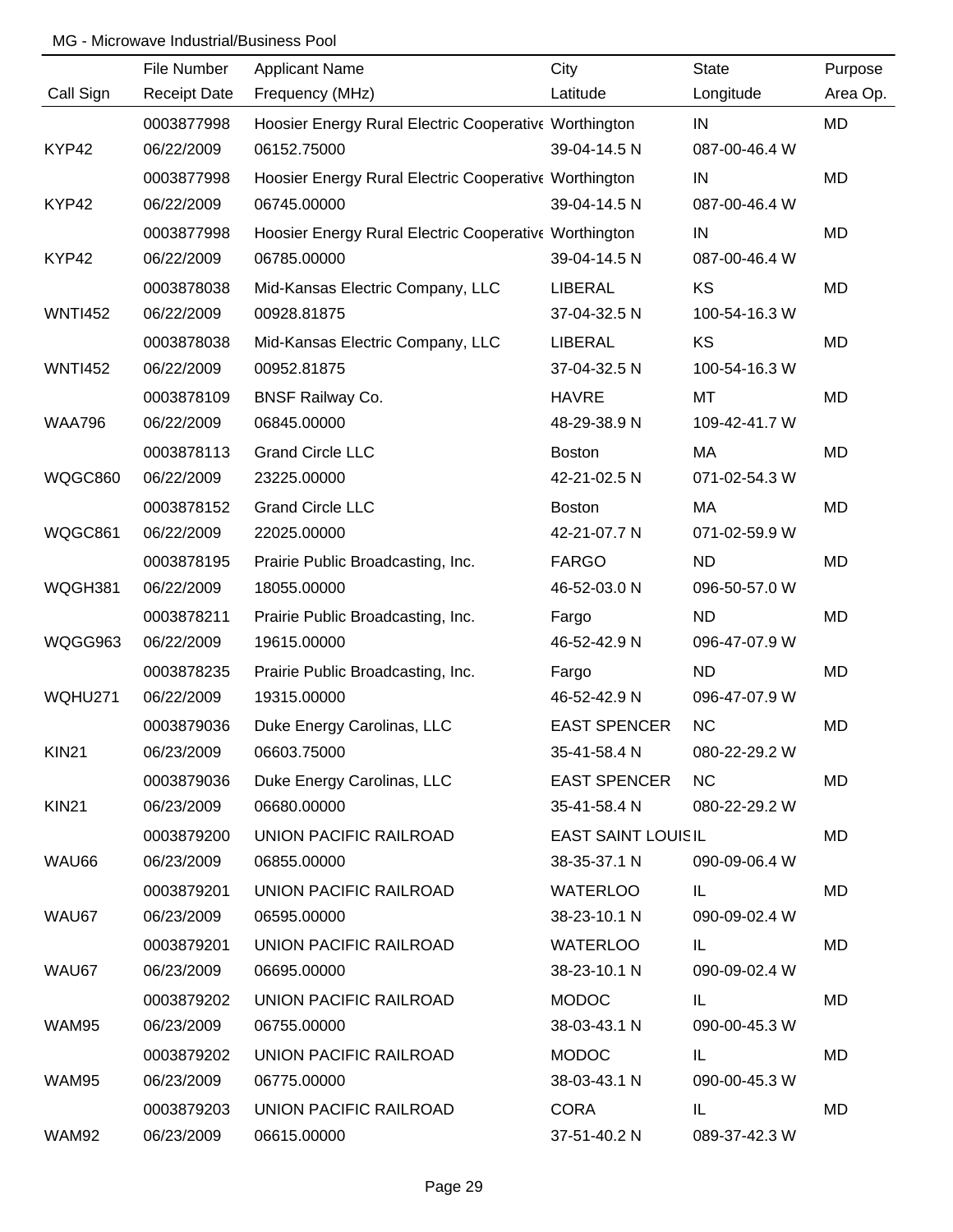|              | File Number         | <b>Applicant Name</b>  | City             | State         | Purpose   |
|--------------|---------------------|------------------------|------------------|---------------|-----------|
| Call Sign    | <b>Receipt Date</b> | Frequency (MHz)        | Latitude         | Longitude     | Area Op.  |
|              | 0003879203          | UNION PACIFIC RAILROAD | <b>CORA</b>      | IL            | <b>MD</b> |
| <b>WAM92</b> | 06/23/2009          | 06695.00000            | 37-51-40.2 N     | 089-37-42.3 W |           |
|              | 0003879204          | UNION PACIFIC RAILROAD | <b>OAK RIDGE</b> | <b>MO</b>     | MD        |
| <b>WAM91</b> | 06/23/2009          | 06815.00000            | 37-30-10.2 N     | 089-43-20.3 W |           |
|              | 0003879204          | UNION PACIFIC RAILROAD | OAK RIDGE        | <b>MO</b>     | MD        |
| <b>WAM91</b> | 06/23/2009          | 06855.00000            | 37-30-10.2 N     | 089-43-20.3 W |           |
|              | 0003879205          | UNION PACIFIC RAILROAD | <b>CHAFFEE</b>   | <b>MO</b>     | <b>MD</b> |
| WAM94        | 06/23/2009          | 06595.00000            | 37-10-18.2 N     | 089-37-06.3 W |           |
|              | 0003879205          | UNION PACIFIC RAILROAD | <b>CHAFFEE</b>   | <b>MO</b>     | MD        |
| WAM94        | 06/23/2009          | 06655.00000            | 37-10-18.2 N     | 089-37-06.3 W |           |
|              | 0003879206          | UNION PACIFIC RAILROAD | <b>DEXTER</b>    | <b>MO</b>     | MD        |
| WAU68        | 06/23/2009          | 06755.00000            | 36-49-36.1 N     | 089-58-06.3 W |           |
|              | 0003879206          | UNION PACIFIC RAILROAD | <b>DEXTER</b>    | <b>MO</b>     | MD        |
| WAU68        | 06/23/2009          | 06865.00000            | 36-49-36.1 N     | 089-58-06.3 W |           |
|              | 0003879207          | UNION PACIFIC RAILROAD | <b>PIGGOTT</b>   | <b>AR</b>     | <b>MD</b> |
| WAM93        | 06/23/2009          | 06615.00000            | 36-23-39.1 N     | 090-14-13.5 W |           |
|              | 0003879207          | UNION PACIFIC RAILROAD | <b>PIGGOTT</b>   | AR            | <b>MD</b> |
| WAM93        | 06/23/2009          | 06705.00000            | 36-23-39.1 N     | 090-14-13.5 W |           |
|              | 0003879208          | UNION PACIFIC RAILROAD | PARAGOULD        | AR            | MD        |
| WAM90        | 06/23/2009          | 06775.00000            | 36-05-12.2 N     | 090-35-21.4 W |           |
|              | 0003879208          | UNION PACIFIC RAILROAD | PARAGOULD        | AR            | MD        |
| WAM90        | 06/23/2009          | 06815.00000            | 36-05-12.2 N     | 090-35-21.4 W |           |
|              | 0003879209          | UNION PACIFIC RAILROAD | <b>JONESBORO</b> | AR            | MD        |
| WAM89        | 06/23/2009          | 06655.00000            | 35-47-35.0 N     | 090-44-40.4 W |           |
|              | 0003879209          | UNION PACIFIC RAILROAD | <b>JONESBORO</b> | AR.           | MD        |
| WAM89        | 06/23/2009          | 06675.00000            | 35-47-35.0 N     | 090-44-40.4 W |           |
|              | 0003879209          | UNION PACIFIC RAILROAD | <b>JONESBORO</b> | AR.           | MD        |
| WAM89        | 06/23/2009          | 06725.00000            | 35-47-35.0 N     | 090-44-40.4 W |           |
|              | 0003879210          | UNION PACIFIC RAILROAD | <b>FISHER</b>    | AR            | MD        |
| WAM85        | 06/23/2009          | 06775.00000            | 35-30-23.2 N     | 090-58-16.4 W |           |
|              | 0003879210          | UNION PACIFIC RAILROAD | <b>FISHER</b>    | AR.           | MD        |
| WAM85        | 06/23/2009          | 06835.00000            | 35-30-23.2 N     | 090-58-16.4 W |           |
|              | 0003879211          | UNION PACIFIC RAILROAD | HILLEMAN         | AR            | MD        |
| WAM84        | 06/23/2009          | 06615.00000            | 35-09-18.3 N     | 091-05-42.4 W |           |
|              | 0003879211          | UNION PACIFIC RAILROAD | HILLEMAN         | AR            | MD        |
| WAM84        | 06/23/2009          | 06695.00000            | 35-09-18.3 N     | 091-05-42.4 W |           |
|              | 0003879212          | UNION PACIFIC RAILROAD | KEEVIL           | AR            | MD        |
| WAU34        | 06/23/2009          | 06815.00000            | 34-47-40.3 N     | 091-14-29.5 W |           |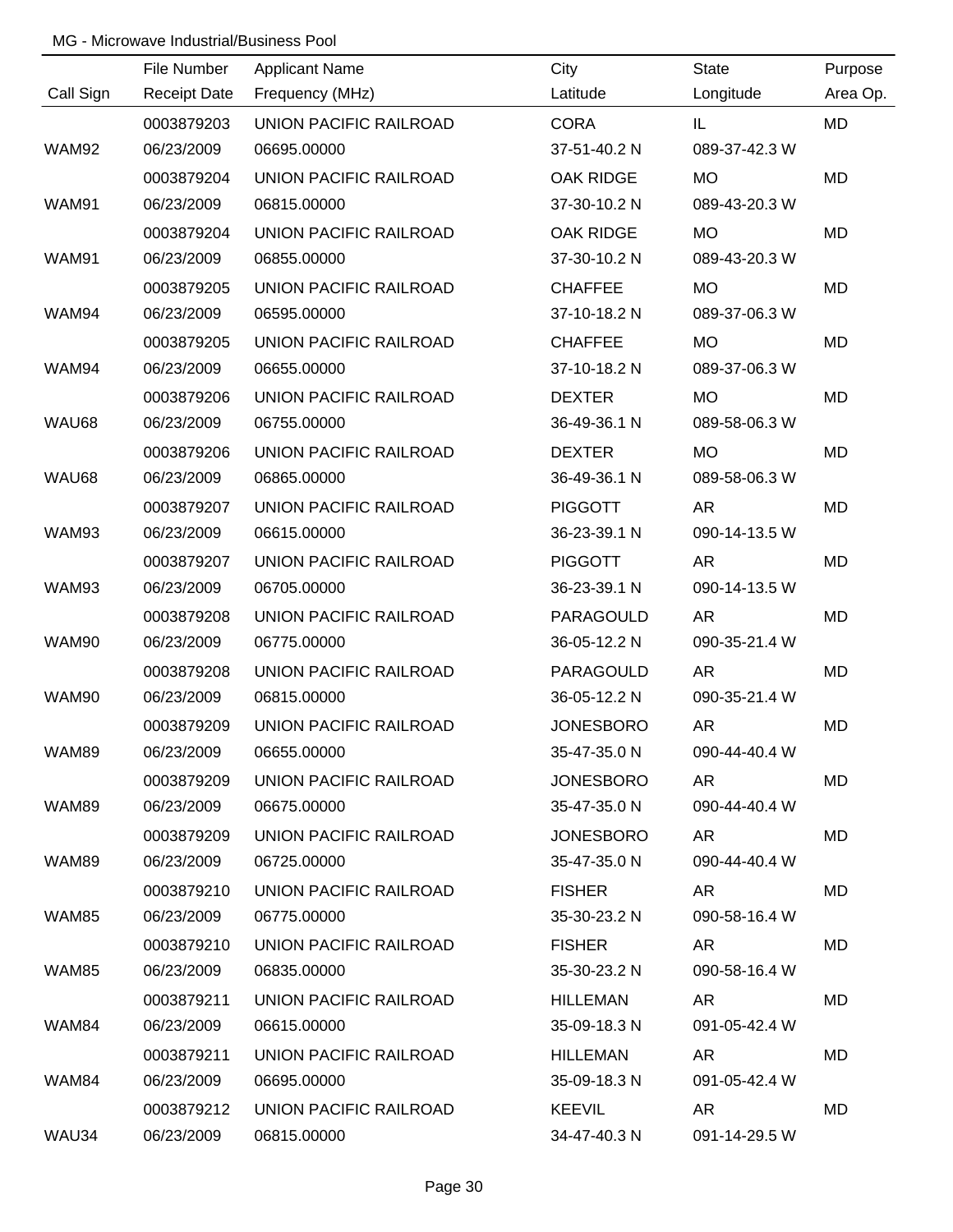|           | File Number         | <b>Applicant Name</b>                        | City              | <b>State</b>  | Purpose   |
|-----------|---------------------|----------------------------------------------|-------------------|---------------|-----------|
| Call Sign | <b>Receipt Date</b> | Frequency (MHz)                              | Latitude          | Longitude     | Area Op.  |
|           | 0003879212          | UNION PACIFIC RAILROAD                       | <b>KEEVIL</b>     | <b>AR</b>     | MD        |
| WAU34     | 06/23/2009          | 06855.00000                                  | 34-47-40.3 N      | 091-14-29.5 W |           |
|           | 0003879213          | UNION PACIFIC RAILROAD                       | <b>STUTTGART</b>  | <b>AR</b>     | <b>MD</b> |
| WAU33     | 06/23/2009          | 06615.00000                                  | 34-27-55.3 N      | 091-33-31.5 W |           |
|           | 0003879213          | UNION PACIFIC RAILROAD                       | <b>STUTTGART</b>  | <b>AR</b>     | MD        |
| WAU33     | 06/23/2009          | 06655.00000                                  | 34-27-55.3 N      | 091-33-31.5 W |           |
|           | 0003879214          | UNION PACIFIC RAILROAD                       | PINE BLUFF        | <b>AR</b>     | MD        |
| WAH77     | 06/23/2009          | 06775.00000                                  | 34-13-37.3 N      | 091-58-16.5 W |           |
|           | 0003879214          | UNION PACIFIC RAILROAD                       | PINE BLUFF        | <b>AR</b>     | MD        |
| WAH77     | 06/23/2009          | 06825.00000                                  | 34-13-37.3 N      | 091-58-16.5 W |           |
|           | 0003879472          | NATURE'S SUNSHINE PRODUCTS, INC Spanish Fork |                   | <b>UT</b>     | MD        |
| WPOL679   | 06/23/2009          | 11135.00000                                  | 40-07-54.8 N      | 111-39-24.7 W |           |
|           | 0003879472          | NATURE'S SUNSHINE PRODUCTS, INC Spanish Fork |                   | UT            | MD        |
| WPOL679   | 06/23/2009          | 22025.00000                                  | 40-07-54.8 N      | 111-39-24.7 W |           |
|           | 0003879476          | NATURE'S SUNSHINE PRODUCTS, INC Provo        |                   | UT            | MD        |
| WPOL678   | 06/23/2009          | 11625.00000                                  | 40-12-45.8 N      | 111-39-28.7 W |           |
|           | 0003881140          | UNION PACIFIC RAILROAD                       | <b>ROSENBURG</b>  | TX            | MD        |
| KYH56     | 06/24/2009          | 06286.19000                                  | 29-33-33.8 N      | 095-48-51.8 W |           |
|           | 0003881140          | UNION PACIFIC RAILROAD                       | <b>ROSENBURG</b>  | <b>TX</b>     | MD        |
| KYH56     | 06/24/2009          | 06595.00000                                  | 29-33-33.8 N      | 095-48-51.8 W |           |
|           | 0003881140          | UNION PACIFIC RAILROAD                       | <b>ROSENBURG</b>  | <b>TX</b>     | MD        |
| KYH56     | 06/24/2009          | 06665.00000                                  | 29-33-33.8 N      | 095-48-51.8 W |           |
|           | 0003881993          | <b>UNION PACIFIC RAILROAD</b>                | <b>HOUSTON</b>    | <b>TX</b>     | MD        |
| WPOU671   | 06/24/2009          | 00934.83750                                  | 29-39-34.8 N      | 095-26-11.7 W |           |
|           | 0003882074          | UNION PACIFIC RAILROAD                       | <b>EAGLE LAKE</b> | TX.           | MD        |
| KYH74     | 06/24/2009          | 06755.00000                                  | 29-34-30.9 N      | 096-17-41.9 W |           |
|           | 0003882074          | UNION PACIFIC RAILROAD                       | <b>EAGLE LAKE</b> | TX.           | MD        |
| KYH74     | 06/24/2009          | 06765.00000                                  | 29-34-30.9 N      | 096-17-41.9 W |           |
|           | 0003882250          | <b>PACIFICORP</b>                            | <b>CASPER</b>     | WY \          | MD        |
| WNTA928   | 06/24/2009          | 10995.00000                                  | 42-52-16.8 N      | 106-21-32.0 W |           |
|           | 0003882567          | <b>PACIFICORP</b>                            | <b>CASPER</b>     | WY .          | MD        |
| WNET868   | 06/25/2009          | 11485.00000                                  | 42-51-21.8 N      | 106-17-13.0 W |           |
|           | 0003882627          | CLEARWIRE SPECTRUM HOLDINGS II LAS VEGAS     |                   | <b>NV</b>     | MD        |
| WQJD448   | 06/25/2009          | 10735.00000                                  | 36-00-56.3 N      | 115-14-01.2 W |           |
|           | 0003882627          | CLEARWIRE SPECTRUM HOLDINGS II LAS VEGAS     |                   | <b>NV</b>     | MD        |
| WQJD448   | 06/25/2009          | 10775.00000                                  | 36-00-56.3 N      | 115-14-01.2 W |           |
|           | 0003882627          | CLEARWIRE SPECTRUM HOLDINGS II LAS VEGAS     |                   | <b>NV</b>     | MD        |
| WQJD448   | 06/25/2009          | 10815.00000                                  | 36-00-56.3 N      | 115-14-01.2 W |           |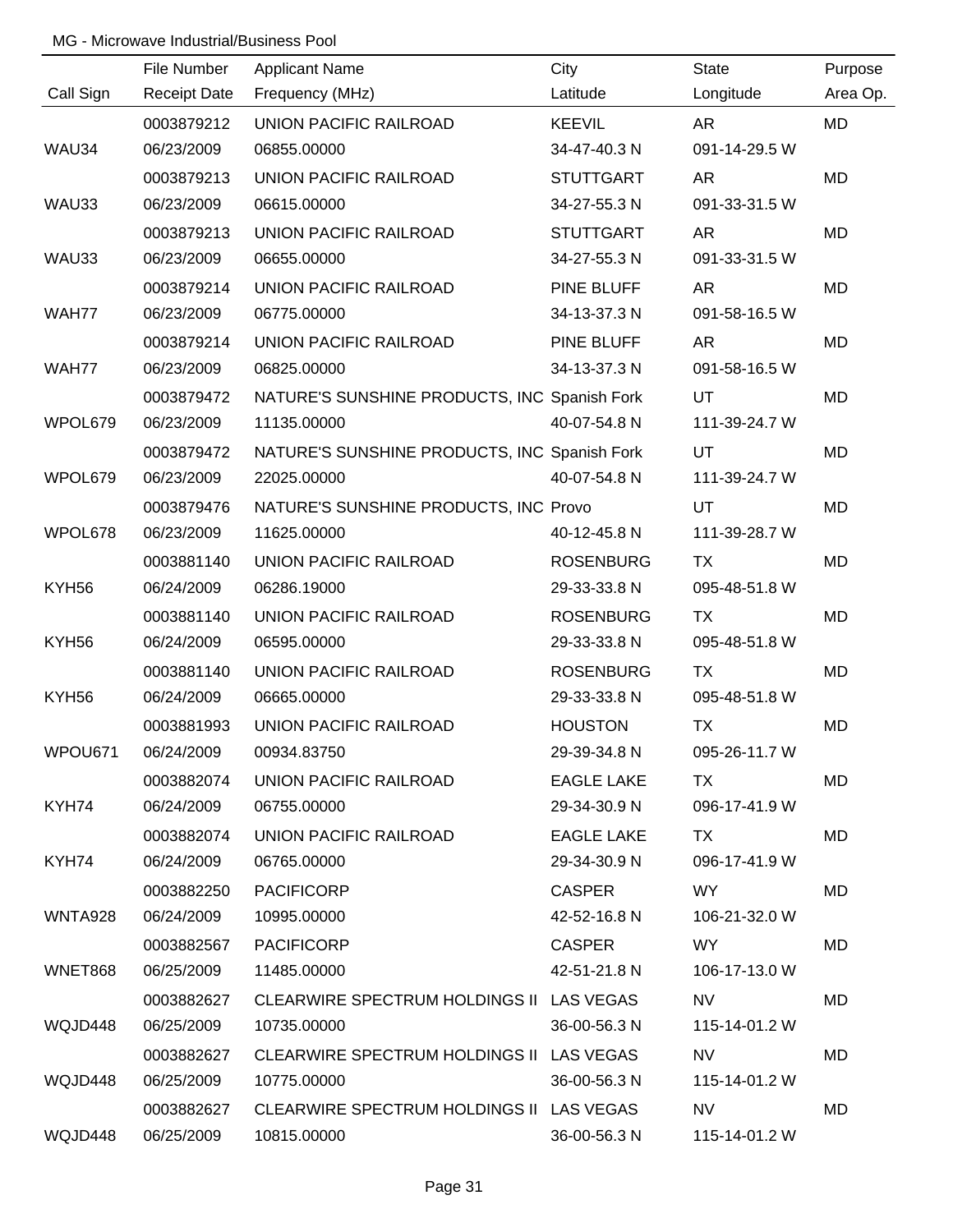|           | File Number         | <b>Applicant Name</b>                     | City                | <b>State</b>  | Purpose   |
|-----------|---------------------|-------------------------------------------|---------------------|---------------|-----------|
| Call Sign | <b>Receipt Date</b> | Frequency (MHz)                           | Latitude            | Longitude     | Area Op.  |
|           | 0003882627          | CLEARWIRE SPECTRUM HOLDINGS II LAS VEGAS  |                     | <b>NV</b>     | <b>MD</b> |
| WQJD448   | 06/25/2009          | 10855.00000                               | 36-00-56.3 N        | 115-14-01.2 W |           |
|           | 0003882627          | CLEARWIRE SPECTRUM HOLDINGS II LAS VEGAS  |                     | <b>NV</b>     | <b>MD</b> |
| WQJD448   | 06/25/2009          | 10935.00000                               | 36-00-56.3 N        | 115-14-01.2 W |           |
|           | 0003882627          | CLEARWIRE SPECTRUM HOLDINGS II LAS VEGAS  |                     | <b>NV</b>     | <b>MD</b> |
| WQJD448   | 06/25/2009          | 19375.00000                               | 36-00-56.3 N        | 115-14-01.2 W |           |
|           | 0003882627          | CLEARWIRE SPECTRUM HOLDINGS II LAS VEGAS  |                     | <b>NV</b>     | MD        |
| WQJD448   | 06/25/2009          | 19475.00000                               | 36-00-56.3 N        | 115-14-01.2 W |           |
|           | 0003882627          | CLEARWIRE SPECTRUM HOLDINGS II LAS VEGAS  |                     | <b>NV</b>     | MD        |
| WQJD448   | 06/25/2009          | 23025.00000                               | 36-00-56.3 N        | 115-14-01.2 W |           |
|           | 0003882641          | <b>PACIFICORP</b>                         | <b>GLENROCK</b>     | <b>WY</b>     | MD        |
| KPE88     | 06/25/2009          | 11152.50000                               | 42-51-12.8 N        | 105-53-42.0 W |           |
|           | 0003882922          | Nevada Power                              | <b>BOULDER CITY</b> | <b>NV</b>     | MD        |
| WNTC491   | 06/25/2009          | 10618.12500                               | 35-48-20.9 N        | 115-00-32.9 W |           |
|           | 0003882922          | Nevada Power                              | <b>BOULDER CITY</b> | <b>NV</b>     | MD        |
| WNTC491   | 06/25/2009          | 11138.12500                               | 35-48-20.9 N        | 115-00-32.9 W |           |
|           | 0003882931          | Nevada Power                              | <b>Boulder City</b> | <b>NV</b>     | MD        |
| WPOL873   | 06/25/2009          | 11628.12500                               | 35-47-22.0 N        | 114-59-41.2 W |           |
|           | 0003883135          | CLEARWIRE SPECTRUM HOLDINGS III Las Vegas |                     | <b>NV</b>     | MD        |
| WQKB837   | 06/25/2009          | 21875.00000                               | 36-01-36.5 N        | 115-07-13.7 W |           |
|           | 0003883135          | CLEARWIRE SPECTRUM HOLDINGS III Las Vegas |                     | <b>NV</b>     | MD        |
| WQKB837   | 06/25/2009          | 21975.00000                               | 36-01-36.5 N        | 115-07-13.7 W |           |
|           | 0003883135          | CLEARWIRE SPECTRUM HOLDINGS III Las Vegas |                     | <b>NV</b>     | MD        |
| WQKB837   | 06/25/2009          | 23025.00000                               | 36-01-36.5 N        | 115-07-13.7 W |           |
|           | 0003883135          | CLEARWIRE SPECTRUM HOLDINGS III Las Vegas |                     | <b>NV</b>     | MD        |
| WQKB837   | 06/25/2009          | 23125.00000                               | 36-01-36.5 N        | 115-07-13.7 W |           |
|           | 0003883138          | CLEARWIRE SPECTRUM HOLDINGS II HENDERSON  |                     | <b>NV</b>     | MD        |
| WQJC712   | 06/25/2009          | 11225.00000                               | 36-00-17.5 N        | 115-05-45.6 W |           |
|           | 0003883138          | CLEARWIRE SPECTRUM HOLDINGS II HENDERSON  |                     | NV.           | MD        |
| WQJC712   | 06/25/2009          | 11305.00000                               | 36-00-17.5 N        | 115-05-45.6 W |           |
|           | 0003883138          | CLEARWIRE SPECTRUM HOLDINGS II HENDERSON  |                     | NV            | <b>MD</b> |
| WQJC712   | 06/25/2009          | 23025.00000                               | 36-00-17.5 N        | 115-05-45.6 W |           |
|           | 0003883138          | CLEARWIRE SPECTRUM HOLDINGS II HENDERSON  |                     | <b>NV</b>     | MD        |
| WQJC712   | 06/25/2009          | 23075.00000                               | 36-00-17.5 N        | 115-05-45.6 W |           |
|           | 0003883138          | CLEARWIRE SPECTRUM HOLDINGS II HENDERSON  |                     | <b>NV</b>     | MD        |
| WQJC712   | 06/25/2009          | 23125.00000                               | 36-00-17.5 N        | 115-05-45.6 W |           |
|           | 0003883138          | CLEARWIRE SPECTRUM HOLDINGS II HENDERSON  |                     | <b>NV</b>     | MD        |
| WQJC712   | 06/25/2009          | 23175.00000                               | 36-00-17.5 N        | 115-05-45.6 W |           |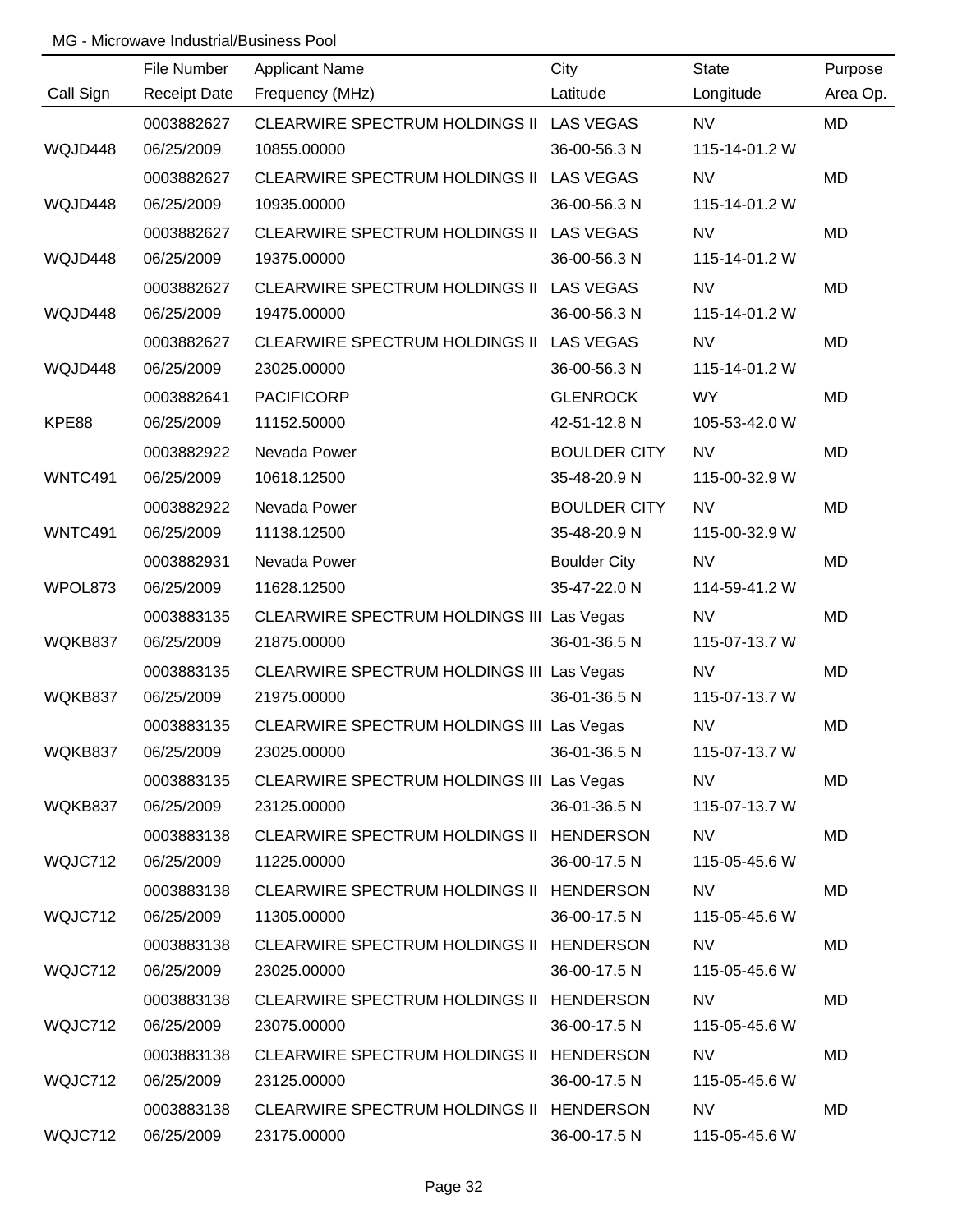|                | File Number         | <b>Applicant Name</b>                    | City             | <b>State</b>  | Purpose   |
|----------------|---------------------|------------------------------------------|------------------|---------------|-----------|
| Call Sign      | <b>Receipt Date</b> | Frequency (MHz)                          | Latitude         | Longitude     | Area Op.  |
|                | 0003883245          | CLEARWIRE SPECTRUM HOLDINGS II LAS VEGAS |                  | <b>NV</b>     | <b>MD</b> |
| WQJJ371        | 06/25/2009          | 21825.00000                              | 36-06-06.5 N     | 115-07-00.9 W |           |
|                | 0003883245          | CLEARWIRE SPECTRUM HOLDINGS II LAS VEGAS |                  | <b>NV</b>     | <b>MD</b> |
| WQJJ371        | 06/25/2009          | 21875.00000                              | 36-06-06.5 N     | 115-07-00.9 W |           |
|                | 0003883245          | CLEARWIRE SPECTRUM HOLDINGS II LAS VEGAS |                  | <b>NV</b>     | <b>MD</b> |
| WQJJ371        | 06/25/2009          | 21925.00000                              | 36-06-06.5 N     | 115-07-00.9 W |           |
|                | 0003883245          | CLEARWIRE SPECTRUM HOLDINGS II LAS VEGAS |                  | <b>NV</b>     | <b>MD</b> |
| WQJJ371        | 06/25/2009          | 21975.00000                              | 36-06-06.5 N     | 115-07-00.9 W |           |
|                | 0003883430          | UNION PACIFIC RAILROAD                   | <b>MARION</b>    | TX            | MD        |
| KYH62          | 06/25/2009          | 06745.00000                              | 29-32-43.8 N     | 098-06-47.0 W |           |
|                | 0003883538          | CLEARWIRE SPECTRUM HOLDINGS II Hillsboro |                  | <b>OR</b>     | MD        |
| WQGX416        | 06/25/2009          | 11345.00000                              | 45-31-25.3 N     | 122-53-52.6 W |           |
|                | 0003883538          | CLEARWIRE SPECTRUM HOLDINGS II           | Hillsboro        | <b>OR</b>     | MD        |
| WQGX416        | 06/25/2009          | 11425.00000                              | 45-31-25.3 N     | 122-53-52.6 W |           |
|                | 0003883538          | <b>CLEARWIRE SPECTRUM HOLDINGS II</b>    | Hillsboro        | <b>OR</b>     | MD        |
| WQGX416        | 06/25/2009          | 17815.00000                              | 45-31-25.3 N     | 122-53-52.6 W |           |
|                | 0003883538          | <b>CLEARWIRE SPECTRUM HOLDINGS II</b>    | Hillsboro        | <b>OR</b>     | MD        |
| WQGX416        | 06/25/2009          | 17880.00000                              | 45-31-25.3 N     | 122-53-52.6 W |           |
|                | 0003883538          | CLEARWIRE SPECTRUM HOLDINGS II Hillsboro |                  | <b>OR</b>     | MD        |
| WQGX416        | 06/25/2009          | 17915.00000                              | 45-31-25.3 N     | 122-53-52.6 W |           |
|                | 0003883538          | CLEARWIRE SPECTRUM HOLDINGS II Hillsboro |                  | <b>OR</b>     | MD        |
| WQGX416        | 06/25/2009          | 17965.00000                              | 45-31-25.3 N     | 122-53-52.6 W |           |
|                | 0003883538          | CLEARWIRE SPECTRUM HOLDINGS II Hillsboro |                  | <b>OR</b>     | MD        |
| WQGX416        | 06/25/2009          | 18120.00000                              | 45-31-25.3 N     | 122-53-52.6 W |           |
|                | 0003883538          | CLEARWIRE SPECTRUM HOLDINGS II Hillsboro |                  | <b>OR</b>     | MD        |
| WQGX416        | 06/25/2009          | 21825.00000                              | 45-31-25.3 N     | 122-53-52.6 W |           |
|                | 0003883538          | CLEARWIRE SPECTRUM HOLDINGS II Hillsboro |                  | <b>OR</b>     | MD        |
| WQGX416        | 06/25/2009          | 21925.00000                              | 45-31-25.3 N     | 122-53-52.6 W |           |
|                | 0003883538          | <b>CLEARWIRE SPECTRUM HOLDINGS II</b>    | Hillsboro        | <b>OR</b>     | MD        |
| WQGX416        | 06/25/2009          | 21975.00000                              | 45-31-25.3 N     | 122-53-52.6 W |           |
|                | 0003883628          | UNION PACIFIC RAILROAD                   | NEW BRAUNFELS TX |               | MD        |
| <b>WHH514</b>  | 06/25/2009          | 02134.80000                              | 29-38-07.8 N     | 098-12-08.0 W |           |
|                | 0003883711          | Florida Power & Light Company            | <b>MIAMI</b>     | FL.           | MD        |
| WNTJ251        | 06/25/2009          | 06063.80000                              | 25-46-04.3 N     | 080-20-44.1 W |           |
|                | 0003883711          | Florida Power & Light Company            | <b>MIAMI</b>     | <b>FL</b>     | MD        |
| WNTJ251        | 06/25/2009          | 06655.00000                              | 25-46-04.3 N     | 080-20-44.1 W |           |
|                | 0003883711          | Florida Power & Light Company            | <b>MIAMI</b>     | FL.           | MD        |
| <b>WNTJ251</b> | 06/25/2009          | 06660.00000                              | 25-46-04.3 N     | 080-20-44.1 W |           |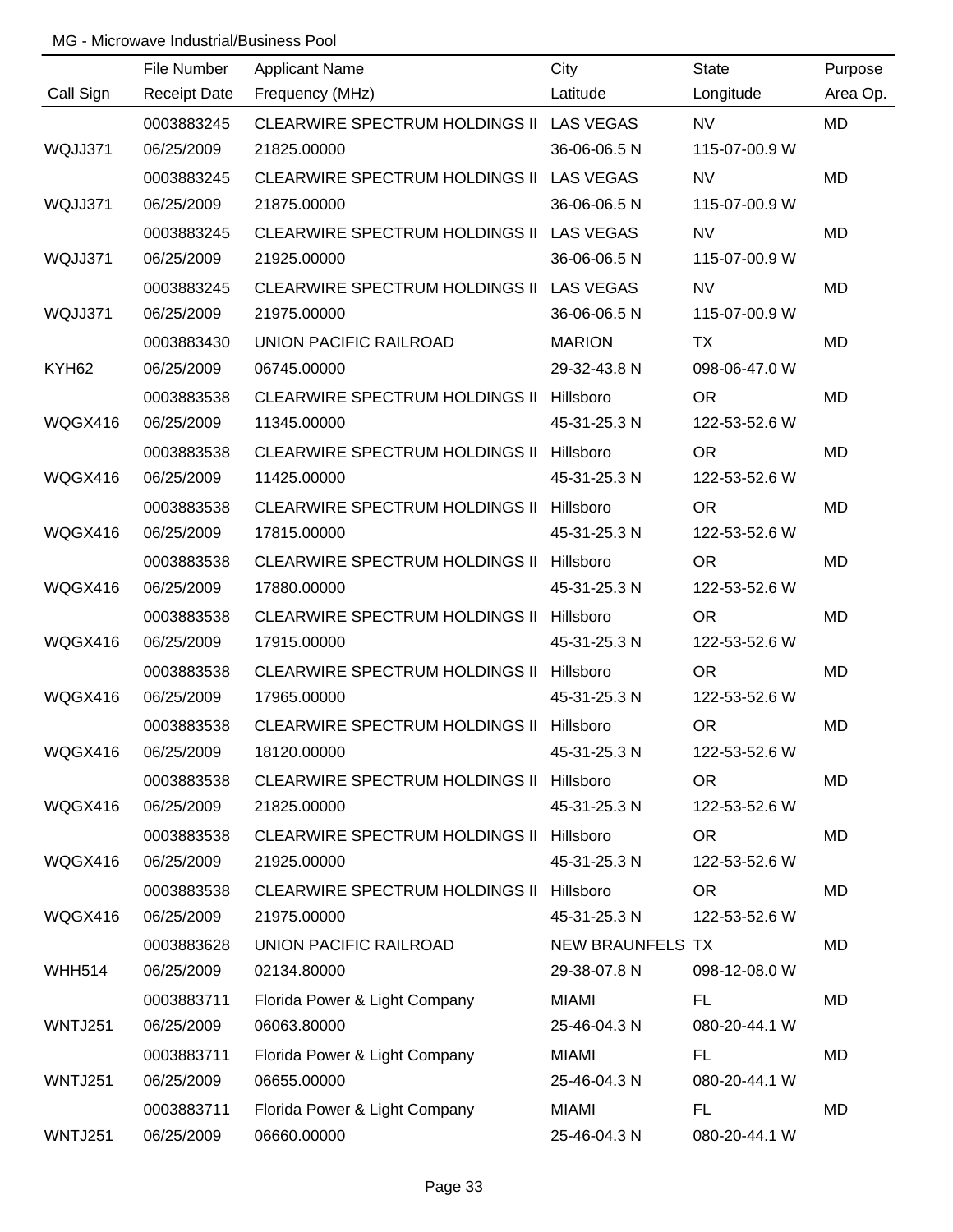|           | File Number         | <b>Applicant Name</b>                 | City                 | <b>State</b>  | Purpose   |
|-----------|---------------------|---------------------------------------|----------------------|---------------|-----------|
| Call Sign | <b>Receipt Date</b> | Frequency (MHz)                       | Latitude             | Longitude     | Area Op.  |
|           | 0003883711          | Florida Power & Light Company         | <b>MIAMI</b>         | <b>FL</b>     | MD        |
| WNTJ251   | 06/25/2009          | 06695.00000                           | 25-46-04.3 N         | 080-20-44.1 W |           |
|           | 0003883714          | Florida Power & Light Company         | <b>PRINCETON</b>     | FL.           | <b>MD</b> |
| WNTQ918   | 06/25/2009          | 06256.54000                           | 25-32-12.3 N         | 080-24-11.1 W |           |
|           | 0003883714          | Florida Power & Light Company         | <b>PRINCETON</b>     | FL.           | MD        |
| WNTQ918   | 06/25/2009          | 06315.84000                           | 25-32-12.3 N         | 080-24-11.1 W |           |
|           | 0003883714          | Florida Power & Light Company         | <b>PRINCETON</b>     | <b>FL</b>     | MD        |
| WNTQ918   | 06/25/2009          | 06815.00000                           | 25-32-12.3 N         | 080-24-11.1 W |           |
|           | 0003883714          | Florida Power & Light Company         | <b>PRINCETON</b>     | <b>FL</b>     | MD        |
| WNTQ918   | 06/25/2009          | 06855.00000                           | 25-32-12.3 N         | 080-24-11.1 W |           |
|           | 0003883717          | Florida Power & Light Company         | <b>FLORIDA CITY</b>  | <b>FL</b>     | MD        |
| WNTQ917   | 06/25/2009          | 06004.50000                           | 25-26-01.4 N         | 080-20-42.1 W |           |
|           | 0003883717          | Florida Power & Light Company         | <b>FLORIDA CITY</b>  | <b>FL</b>     | MD        |
| WNTQ917   | 06/25/2009          | 06063.80000                           | 25-26-01.4 N         | 080-20-42.1 W |           |
|           | 0003884078          | <b>CLEARWIRE SPECTRUM HOLDINGS II</b> | <b>ABILENE</b>       | <b>TX</b>     | MD        |
| WQIM672   | 06/26/2009          | 17920.00000                           | 32-26-50.0 N         | 099-42-39.0 W |           |
|           | 0003884078          | <b>CLEARWIRE SPECTRUM HOLDINGS II</b> | <b>ABILENE</b>       | <b>TX</b>     | MD        |
| WQIM672   | 06/26/2009          | 19375.00000                           | 32-26-50.0 N         | 099-42-39.0 W |           |
|           | 0003884080          | Clearwire Spectrum Holdings II, LLC   | <b>ABILENE</b>       | <b>TX</b>     | MD        |
| WQGT626   | 06/26/2009          | 23025.00000                           | 32-27-22.3 N         | 099-47-13.8 W |           |
|           | 0003884080          | Clearwire Spectrum Holdings II, LLC   | <b>ABILENE</b>       | <b>TX</b>     | MD        |
| WQGT626   | 06/26/2009          | 23120.00000                           | 32-27-22.3 N         | 099-47-13.8 W |           |
|           | 0003884084          | Clearwire Spectrum Holdings II, LLC   | Lubbock              | <b>TX</b>     | MD        |
| WQGT767   | 06/26/2009          | 11465.00000                           | 33-34-35.0 N         | 101-57-38.2 W |           |
|           | 0003884084          | Clearwire Spectrum Holdings II, LLC   | Lubbock              | TX            | MD        |
| WQGT767   | 06/26/2009          | 17840.00000                           | 33-34-35.0 N         | 101-57-38.2 W |           |
|           | 0003884084          | Clearwire Spectrum Holdings II, LLC   | Lubbock              | <b>TX</b>     | MD        |
| WQGT767   | 06/26/2009          | 23175.00000                           | 33-34-35.0 N         | 101-57-38.2 W |           |
|           | 0003884085          | Clearwire Spectrum Holdings II, LLC   | Lubbock              | TX            | MD        |
| WQGT248   | 06/26/2009          | 17800.00000                           | 33-31-55.0 N         | 101-55-03.8 W |           |
|           | 0003884085          | Clearwire Spectrum Holdings II, LLC   | Lubbock              | TX            | MD        |
| WQGT248   | 06/26/2009          | 17915.00000                           | 33-31-55.0 N         | 101-55-03.8 W |           |
|           | 0003884085          | Clearwire Spectrum Holdings II, LLC   | Lubbock              | TX            | MD        |
| WQGT248   | 06/26/2009          | 21875.00000                           | 33-31-55.0 N         | 101-55-03.8 W |           |
|           | 0003884086          | Clearwire Spectrum Holdings, LLC      | <b>Wichita Falls</b> | <b>TX</b>     | MD        |
| WQEP517   | 06/26/2009          | 19575.00000                           | 33-51-59.0 N         | 098-32-04.9 W |           |
|           | 0003884086          | Clearwire Spectrum Holdings, LLC      | <b>Wichita Falls</b> | <b>TX</b>     | MD        |
| WQEP517   | 06/26/2009          | 23125.00000                           | 33-51-59.0 N         | 098-32-04.9 W |           |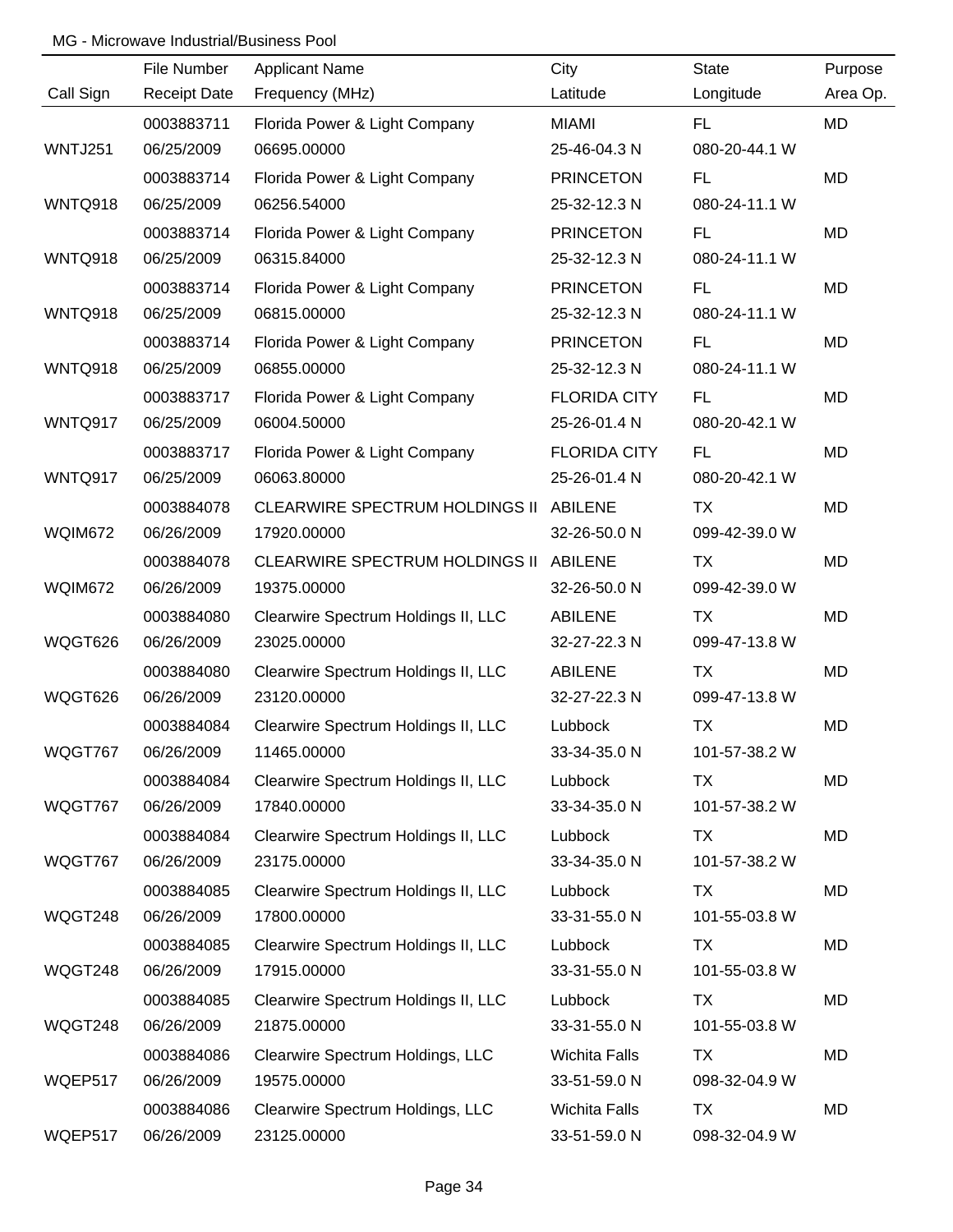|               | File Number         | <b>Applicant Name</b>                  | City                 | <b>State</b>  | Purpose   |
|---------------|---------------------|----------------------------------------|----------------------|---------------|-----------|
| Call Sign     | <b>Receipt Date</b> | Frequency (MHz)                        | Latitude             | Longitude     | Area Op.  |
|               | 0003884089          | Clearwire Spectrum Holdings, LLC       | Abilene              | TX            | <b>MD</b> |
| WQEP398       | 06/26/2009          | 19400.00000                            | 32-22-21.4 N         | 099-47-43.5 W |           |
|               | 0003884089          | Clearwire Spectrum Holdings, LLC       | Abilene              | TX            | MD        |
| WQEP398       | 06/26/2009          | 19480.00000                            | 32-22-21.4 N         | 099-47-43.5 W |           |
|               | 0003884089          | Clearwire Spectrum Holdings, LLC       | Abilene              | TX            | <b>MD</b> |
| WQEP398       | 06/26/2009          | 23075.00000                            | 32-22-21.4 N         | 099-47-43.5 W |           |
|               | 0003884090          | CLEARWIRE SPECTRUM HOLDINGS, L ABILENE |                      | TX            | MD        |
| WQGT892       | 06/26/2009          | 17800.00000                            | 32-25-57.1 N         | 099-47-25.0 W |           |
|               | 0003884090          | CLEARWIRE SPECTRUM HOLDINGS, L ABILENE |                      | TX            | <b>MD</b> |
| WQGT892       | 06/26/2009          | 17920.00000                            | 32-25-57.1 N         | 099-47-25.0 W |           |
|               | 0003884090          | CLEARWIRE SPECTRUM HOLDINGS, L ABILENE |                      | TX            | <b>MD</b> |
| WQGT892       | 06/26/2009          | 21825.00000                            | 32-25-57.1 N         | 099-47-25.0 W |           |
|               | 0003884091          | Clearwire Spectrum Holdings II, LLC    | <b>LUBBOCK</b>       | TX            | MD        |
| WQGT270       | 06/26/2009          | 10735.00000                            | 33-30-52.9 N         | 101-50-46.9 W |           |
|               | 0003884091          | Clearwire Spectrum Holdings II, LLC    | <b>LUBBOCK</b>       | TX            | <b>MD</b> |
| WQGT270       | 06/26/2009          | 17920.00000                            | 33-30-52.9 N         | 101-50-46.9 W |           |
|               | 0003884091          | Clearwire Spectrum Holdings II, LLC    | <b>LUBBOCK</b>       | TX            | <b>MD</b> |
| WQGT270       | 06/26/2009          | 23125.00000                            | 33-30-52.9 N         | 101-50-46.9 W |           |
|               | 0003884093          | Clearwire Spectrum Holdings, LLC       | <b>Wichita Falls</b> | <b>TX</b>     | <b>MD</b> |
| WQEP396       | 06/26/2009          | 11305.00000                            | 33-57-02.3 N         | 098-32-44.3 W |           |
|               | 0003884093          | Clearwire Spectrum Holdings, LLC       | <b>Wichita Falls</b> | <b>TX</b>     | <b>MD</b> |
| WQEP396       | 06/26/2009          | 21825.00000                            | 33-57-02.3 N         | 098-32-44.3 W |           |
|               | 0003884099          | <b>UNION PACIFIC RAILROAD</b>          | <b>CALDWELL</b>      | <b>TX</b>     | <b>MD</b> |
| <b>WEF855</b> | 06/26/2009          | 06645.00000                            | 30-31-41.7 N         | 096-41-20.9 W |           |
|               | 0003884099          | UNION PACIFIC RAILROAD                 | CALDWELL             | TX.           | MD        |
| <b>WEF855</b> | 06/26/2009          | 06755.00000                            | 30-31-41.7 N         | 096-41-20.9 W |           |
|               | 0003884122          | UNION PACIFIC RAILROAD                 | <b>BRYAN</b>         | TX.           | MD.       |
| KQB86         | 06/26/2009          | 06595.00000                            | 30-39-25.2 N         | 096-22-58.9 W |           |
|               | 0003884126          | UNION PACIFIC RAILROAD                 | <b>GIDDINGS</b>      | TX            | MD        |
| <b>WEF857</b> | 06/26/2009          | 06805.00000                            | 30-11-03.2 N         | 096-56-22.6 W |           |
|               | 0003884143          | UNION PACIFIC RAILROAD                 | <b>WEST CHICAGO</b>  | IL.           | MD        |
| KCT53         | 06/26/2009          | 10795.00000                            | 41-52-51.0 N         | 088-11-57.0 W |           |
|               | 0003884151          | UNION PACIFIC RAILROAD                 | <b>BERKELEY</b>      | IL.           | MD        |
| KCT52         | 06/26/2009          | 11285.00000                            | 41-54-00.0 N         | 087-54-51.0 W |           |
|               | 0003884262          | UNION PACIFIC RAILROAD                 | <b>PROVO</b>         | <b>UT</b>     | MD.       |
| WNEY946       | 06/26/2009          | 00928.28125                            | 40-16-23.8 N         | 111-55-29.8 W |           |
|               | 0003884262          | UNION PACIFIC RAILROAD                 | <b>PROVO</b>         | UT            | MD        |
| WNEY946       | 06/26/2009          | 00928.78125                            | 40-16-23.8 N         | 111-55-29.8 W |           |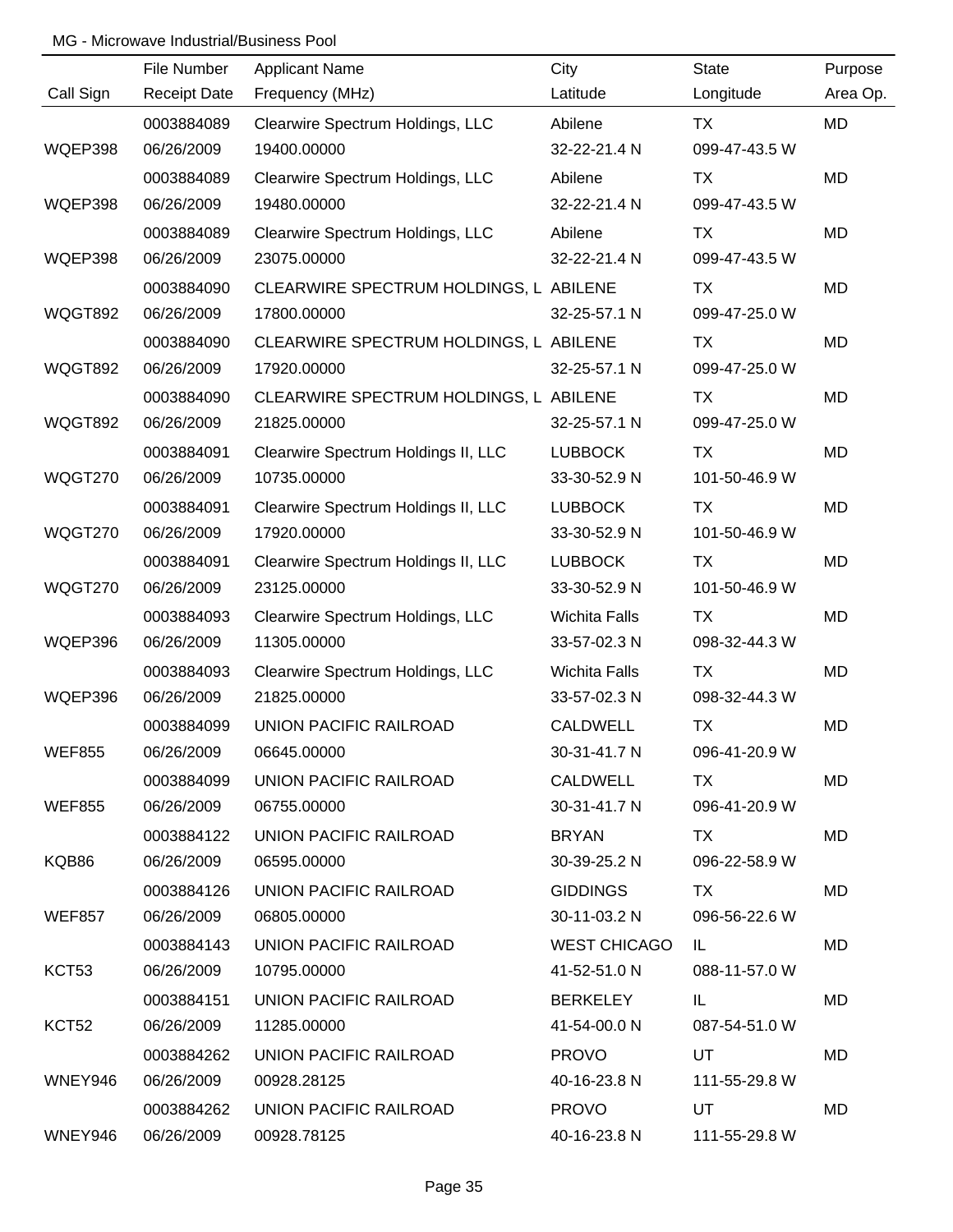|                | File Number         | <b>Applicant Name</b>                         | City                | <b>State</b>  | Purpose   |
|----------------|---------------------|-----------------------------------------------|---------------------|---------------|-----------|
| Call Sign      | <b>Receipt Date</b> | Frequency (MHz)                               | Latitude            | Longitude     | Area Op.  |
|                | 0003884262          | UNION PACIFIC RAILROAD                        | <b>PROVO</b>        | UT            | <b>MD</b> |
| WNEY946        | 06/26/2009          | 00932.29375                                   | 40-16-23.8 N        | 111-55-29.8 W |           |
|                | 0003884262          | <b>UNION PACIFIC RAILROAD</b>                 | <b>PROVO</b>        | UT            | MD        |
| WNEY946        | 06/26/2009          | 00941.29375                                   | 40-16-23.8 N        | 111-55-29.8 W |           |
|                | 0003884262          | <b>UNION PACIFIC RAILROAD</b>                 | <b>PROVO</b>        | UT.           | <b>MD</b> |
| WNEY946        | 06/26/2009          | 00952.28125                                   | 40-16-23.8 N        | 111-55-29.8 W |           |
|                | 0003884262          | UNION PACIFIC RAILROAD                        | <b>PROVO</b>        | UT            | <b>MD</b> |
| WNEY946        | 06/26/2009          | 00952.78125                                   | 40-16-23.8 N        | 111-55-29.8 W |           |
|                | 0003884322          | CLEARWIRE SPECTRUM HOLDINGS II Copperas Cove  |                     | TX            | <b>MD</b> |
| WQIX545        | 06/26/2009          | 19360.00000                                   | 31-08-02.2 N        | 097-54-21.9 W |           |
|                | 0003884322          | CLEARWIRE SPECTRUM HOLDINGS II Copperas Cove  |                     | <b>TX</b>     | <b>MD</b> |
| <b>WQIX545</b> | 06/26/2009          | 19375.00000                                   | 31-08-02.2 N        | 097-54-21.9 W |           |
|                | 0003884564          | DESERET GENERATION AND TRANSM MYTON           |                     | UT            | <b>MD</b> |
| <b>WNTT412</b> | 06/26/2009          | 00957.55000                                   | 40-13-17.8 N        | 110-06-14.5 W |           |
|                | 0003884652          | UNION PACIFIC RAILROAD                        | <b>INDEPENDENCE</b> | <b>MO</b>     | <b>MD</b> |
| <b>WEH256</b>  | 06/26/2009          | 06775.00000                                   | 39-05-15.0 N        | 094-25-49.0 W |           |
|                | 0003884652          | UNION PACIFIC RAILROAD                        | <b>INDEPENDENCE</b> | <b>MO</b>     | <b>MD</b> |
| <b>WEH256</b>  | 06/26/2009          | 06845.00000                                   | 39-05-15.0 N        | 094-25-49.0 W |           |
|                | 0003884652          | UNION PACIFIC RAILROAD                        | <b>INDEPENDENCE</b> | <b>MO</b>     | <b>MD</b> |
| <b>WEH256</b>  | 06/26/2009          | 06865.00000                                   | 39-05-15.0 N        | 094-25-49.0 W |           |
|                | 0003884665          | UNION PACIFIC RAILROAD                        | LEES SUMMIT         | <b>MO</b>     | <b>MD</b> |
| <b>WEH257</b>  | 06/26/2009          | 06605.00000                                   | 38-53-17.0 N        | 094-21-42.4 W |           |
|                | 0003884665          | <b>UNION PACIFIC RAILROAD</b>                 | LEES SUMMIT         | <b>MO</b>     | <b>MD</b> |
| <b>WEH257</b>  | 06/26/2009          | 06705.00000                                   | 38-53-17.0 N        | 094-21-42.4 W |           |
|                | 0003884677          | UNION PACIFIC RAILROAD                        | PLEASANT HILL       | <b>MO</b>     | MD        |
| WJK31          | 06/26/2009          | 06765.00000                                   | 38-46-58.0 N        | 094-16-11.0 W |           |
|                | 0003884677          | UNION PACIFIC RAILROAD                        | PLEASANT HILL       | <b>MO</b>     | MD        |
| WJK31          | 06/26/2009          | 06825.00000                                   | 38-46-58.0 N        | 094-16-11.0 W |           |
|                | 0003884677          | UNION PACIFIC RAILROAD                        | PLEASANT HILL       | <b>MO</b>     | MD        |
| WJK31          | 06/26/2009          | 06845.00000                                   | 38-46-58.0 N        | 094-16-11.0 W |           |
|                | 0003876313          | Intermountain Health Care                     | Ogden               | UT            | <b>NE</b> |
|                | 06/19/2009          | 06785.00000                                   | 41-10-57.8 N        | 111-57-12.8 W |           |
|                | 0003876313          | Intermountain Health Care                     | Ogden               | UT            | <b>NE</b> |
|                | 06/19/2009          | 06845.00000                                   | 41-10-57.8 N        | 111-57-12.8 W |           |
|                | 0003876358          | <b>CLEARWIRE SPECTRUM HOLDINGS III Geneva</b> |                     | IL            | <b>NE</b> |
|                | 06/19/2009          | 17815.00000                                   | 41-53-43.9 N        | 088-19-10.7 W |           |
|                | 0003876358          | <b>CLEARWIRE SPECTRUM HOLDINGS III Geneva</b> |                     | IL.           | <b>NE</b> |
|                | 06/19/2009          | 17915.00000                                   | 41-53-43.9 N        | 088-19-10.7 W |           |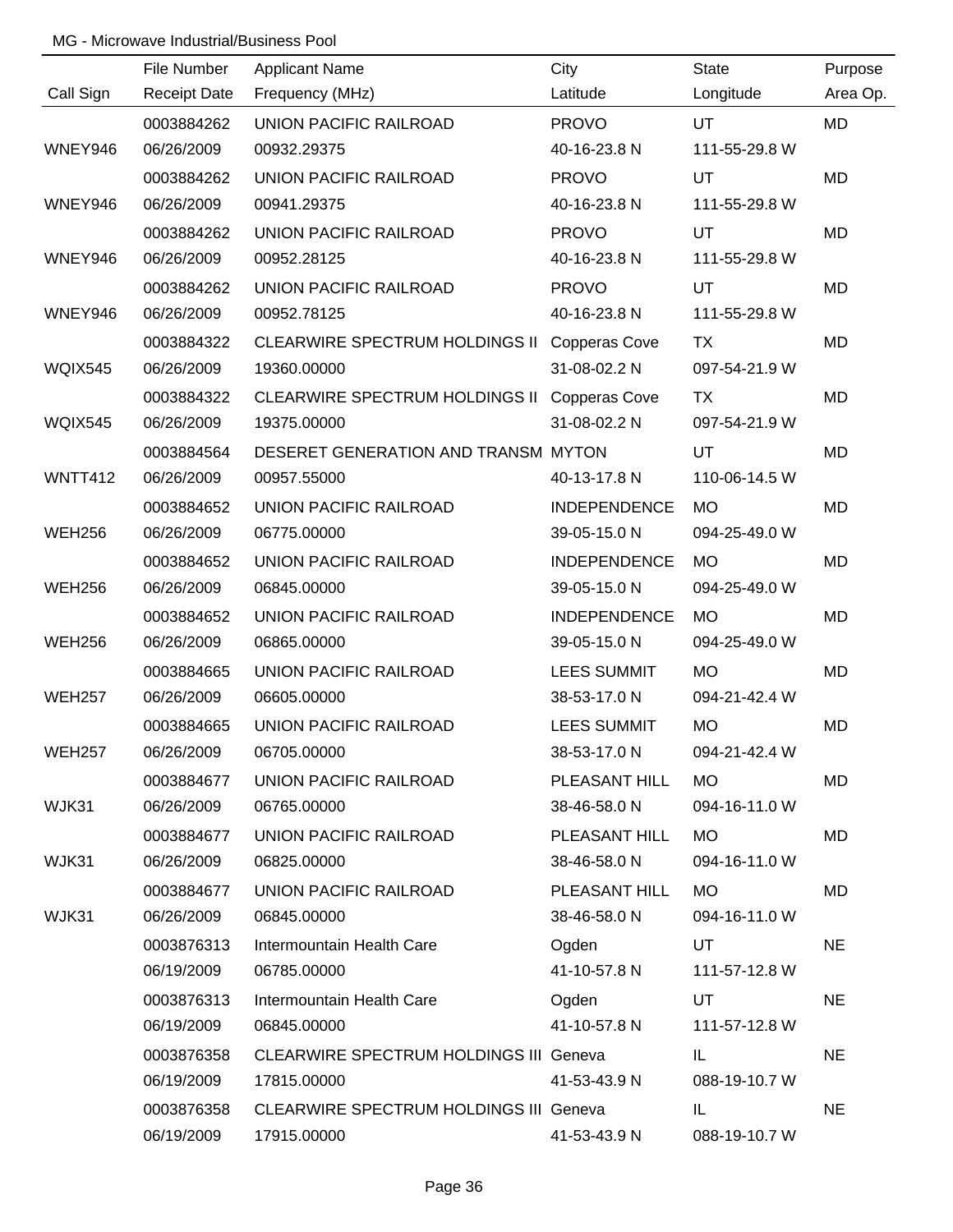|           | File Number         | <b>Applicant Name</b>                           | City         | <b>State</b>  | Purpose   |
|-----------|---------------------|-------------------------------------------------|--------------|---------------|-----------|
| Call Sign | <b>Receipt Date</b> | Frequency (MHz)                                 | Latitude     | Longitude     | Area Op.  |
|           | 0003876359          | CLEARWIRE SPECTRUM HOLDINGS III Waukegan        |              | IL.           | <b>NE</b> |
|           | 06/19/2009          | 17815.00000                                     | 42-23-03.2 N | 087-49-48.8 W |           |
|           | 0003876359          | CLEARWIRE SPECTRUM HOLDINGS III Waukegan        |              | IL.           | <b>NE</b> |
|           | 06/19/2009          | 17915.00000                                     | 42-23-03.2 N | 087-49-48.8 W |           |
|           | 0003876359          | CLEARWIRE SPECTRUM HOLDINGS III Waukegan        |              | IL.           | <b>NE</b> |
|           | 06/19/2009          | 17965.00000                                     | 42-23-03.2 N | 087-49-48.8 W |           |
|           | 0003876359          | CLEARWIRE SPECTRUM HOLDINGS III Waukegan        |              | IL.           | <b>NE</b> |
|           | 06/19/2009          | 18065.00000                                     | 42-23-03.2 N | 087-49-48.8 W |           |
|           | 0003876360          | CLEARWIRE SPECTRUM HOLDINGS III NAPERVILLE      |              | IL.           | <b>NE</b> |
|           | 06/19/2009          | 17965.00000                                     | 41-46-50.3 N | 088-13-59.1 W |           |
|           | 0003876360          | CLEARWIRE SPECTRUM HOLDINGS III NAPERVILLE      |              | IL.           | <b>NE</b> |
|           | 06/19/2009          | 18115.00000                                     | 41-46-50.3 N | 088-13-59.1 W |           |
|           | 0003876361          | CLEARWIRE SPECTRUM HOLDINGS III Elgin           |              | IL.           | <b>NE</b> |
|           | 06/19/2009          | 19375.00000                                     | 42-01-13.0 N | 088-19-01.2 W |           |
|           | 0003876361          | CLEARWIRE SPECTRUM HOLDINGS III Elgin           |              | IL.           | <b>NE</b> |
|           | 06/19/2009          | 19475.00000                                     | 42-01-13.0 N | 088-19-01.2 W |           |
|           | 0003876361          | CLEARWIRE SPECTRUM HOLDINGS III Elgin           |              | IL.           | <b>NE</b> |
|           | 06/19/2009          | 23025.00000                                     | 42-01-13.0 N | 088-19-01.2 W |           |
|           | 0003876361          | CLEARWIRE SPECTRUM HOLDINGS III Elgin           |              | IL.           | <b>NE</b> |
|           | 06/19/2009          | 23125.00000                                     | 42-01-13.0 N | 088-19-01.2 W |           |
|           | 0003876362          | CLEARWIRE SPECTRUM HOLDINGS III Chicago         |              | IL            | <b>NE</b> |
|           | 06/19/2009          | 17815.00000                                     | 41-41-31.3 N | 087-38-55.0 W |           |
|           | 0003876362          | CLEARWIRE SPECTRUM HOLDINGS III Chicago         |              | IL            | <b>NE</b> |
|           | 06/19/2009          | 17915.00000                                     | 41-41-31.3 N | 087-38-55.0 W |           |
|           | 0003876363          | CLEARWIRE SPECTRUM HOLDINGS III Carpentersville |              | IL.           | <b>NE</b> |
|           | 06/19/2009          | 19575.00000                                     | 42-07-05.7 N | 088-15-58.6 W |           |
|           | 0003876363          | CLEARWIRE SPECTRUM HOLDINGS III Carpentersville |              | IL.           | <b>NE</b> |
|           | 06/19/2009          | 19675.00000                                     | 42-07-05.7 N | 088-15-58.6 W |           |
|           | 0003876363          | CLEARWIRE SPECTRUM HOLDINGS III Carpentersville |              | IL            | <b>NE</b> |
|           | 06/19/2009          | 23025.00000                                     | 42-07-05.7 N | 088-15-58.6 W |           |
|           | 0003876363          | CLEARWIRE SPECTRUM HOLDINGS III Carpentersville |              | IL            | <b>NE</b> |
|           | 06/19/2009          | 23125.00000                                     | 42-07-05.7 N | 088-15-58.6 W |           |
|           | 0003876364          | CLEARWIRE SPECTRUM HOLDINGS III Libertyville    |              | IL            | <b>NE</b> |
|           | 06/19/2009          | 19375.00000                                     | 42-17-13.3 N | 087-56-33.1 W |           |
|           | 0003876364          | CLEARWIRE SPECTRUM HOLDINGS III Libertyville    |              | IL            | <b>NE</b> |
|           | 06/19/2009          | 19475.00000                                     | 42-17-13.3 N | 087-56-33.1 W |           |
|           | 0003876365          | CLEARWIRE SPECTRUM HOLDINGS III Libertyville    |              | IL            | <b>NE</b> |
|           | 06/19/2009          | 19525.00000                                     | 42-16-27.1 N | 087-57-36.5 W |           |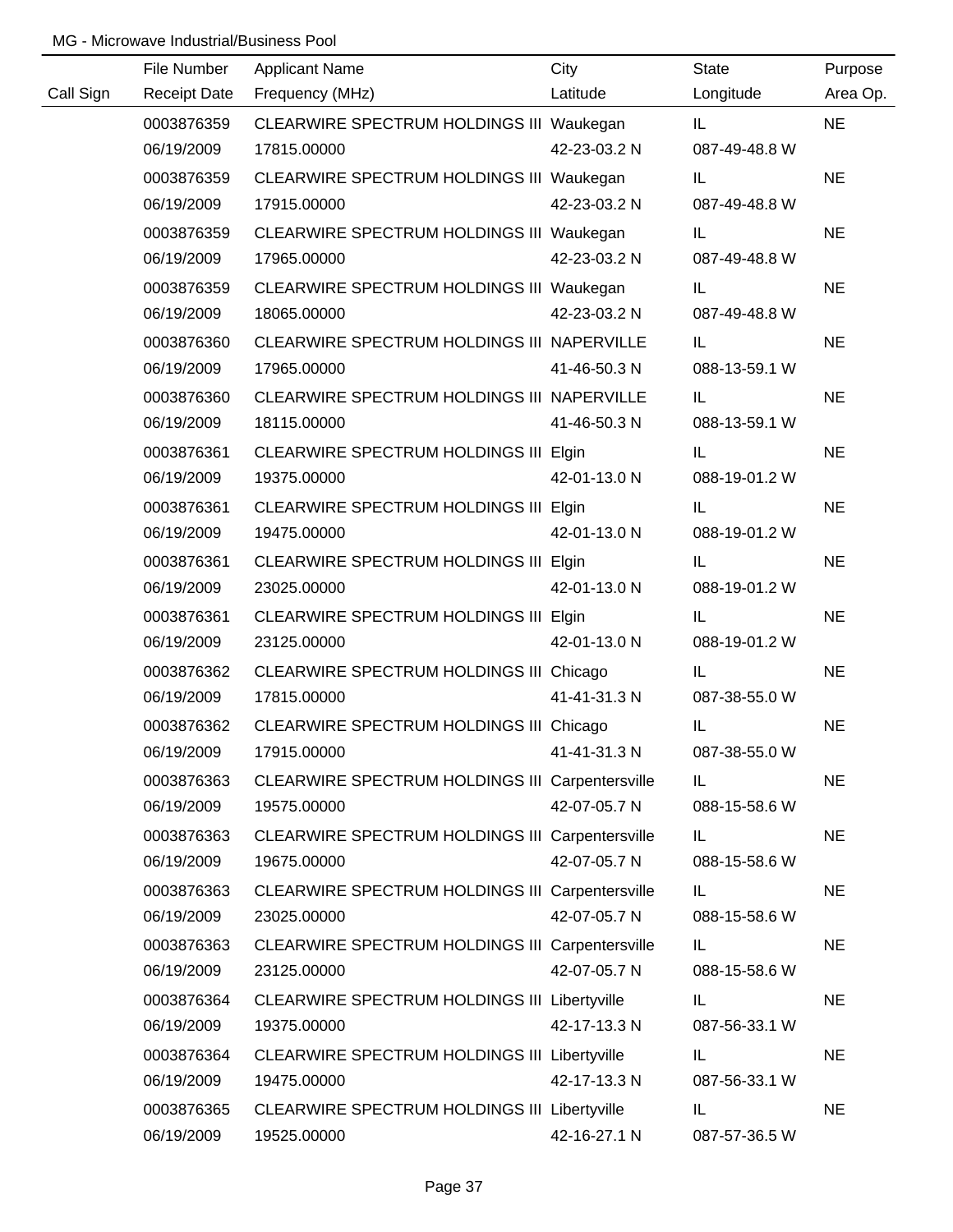|           | File Number | <b>Applicant Name</b>                           | City         | State         | Purpose   |
|-----------|-------------|-------------------------------------------------|--------------|---------------|-----------|
| Call Sign |             | Receipt Date Frequency (MHz)                    | Latitude     | Longitude     | Area Op.  |
|           | 0003876365  | CLEARWIRE SPECTRUM HOLDINGS III Libertyville    |              | IL.           | <b>NE</b> |
|           | 06/19/2009  | 19625.00000                                     | 42-16-27.1 N | 087-57-36.5 W |           |
|           | 0003876365  | CLEARWIRE SPECTRUM HOLDINGS III Libertyville    |              | IL.           | <b>NE</b> |
|           | 06/19/2009  | 19675.00000                                     | 42-16-27.1 N | 087-57-36.5 W |           |
|           | 0003876366  | CLEARWIRE SPECTRUM HOLDINGS III St. Charles     |              | IL            | <b>NE</b> |
|           | 06/19/2009  | 19375.00000                                     | 41-54-23.9 N | 088-16-42.1 W |           |
|           | 0003876366  | CLEARWIRE SPECTRUM HOLDINGS III St. Charles     |              | IL.           | <b>NE</b> |
|           | 06/19/2009  | 19475.00000                                     | 41-54-23.9 N | 088-16-42.1 W |           |
|           | 0003876367  | CLEARWIRE SPECTRUM HOLDINGS III Waukegan        |              | IL.           | <b>NE</b> |
|           | 06/19/2009  | 19375.00000                                     | 42-20-16.4 N | 087-50-57.7 W |           |
|           | 0003876367  | CLEARWIRE SPECTRUM HOLDINGS III Waukegan        |              | IL            | <b>NE</b> |
|           | 06/19/2009  | 19475.00000                                     | 42-20-16.4 N | 087-50-57.7 W |           |
|           | 0003876368  | CLEARWIRE SPECTRUM HOLDINGS III WAUKEGAN        |              | IL.           | <b>NE</b> |
|           | 06/19/2009  | 17815.00000                                     | 42-21-54.5 N | 087-50-43.2 W |           |
|           | 0003876368  | CLEARWIRE SPECTRUM HOLDINGS III WAUKEGAN        |              | IL.           | <b>NE</b> |
|           | 06/19/2009  | 17915.00000                                     | 42-21-54.5 N | 087-50-43.2 W |           |
|           | 0003876369  | CLEARWIRE SPECTRUM HOLDINGS III WHEELING        |              | IL            | <b>NE</b> |
|           | 06/19/2009  | 17815.00000                                     | 42-09-20.3 N | 087-54-56.2 W |           |
|           | 0003876369  | CLEARWIRE SPECTRUM HOLDINGS III WHEELING        |              | IL            | <b>NE</b> |
|           | 06/19/2009  | 17915.00000                                     | 42-09-20.3 N | 087-54-56.2 W |           |
|           | 0003876369  | CLEARWIRE SPECTRUM HOLDINGS III WHEELING        |              | IL            | <b>NE</b> |
|           | 06/19/2009  | 21825.00000                                     | 42-09-20.3 N | 087-54-56.2 W |           |
|           | 0003876369  | CLEARWIRE SPECTRUM HOLDINGS III WHEELING        |              | IL.           | <b>NE</b> |
|           | 06/19/2009  | 21925.00000                                     | 42-09-20.3 N | 087-54-56.2 W |           |
|           | 0003876370  | CLEARWIRE SPECTRUM HOLDINGS III SOUTH ELGIN     |              | IL.           | <b>NE</b> |
|           | 06/19/2009  | 11225.00000                                     | 42-00-26.8 N | 088-17-46.2 W |           |
|           | 0003876370  | CLEARWIRE SPECTRUM HOLDINGS III SOUTH ELGIN     |              | IL.           | <b>NE</b> |
|           | 06/19/2009  | 11305.00000                                     | 42-00-26.8 N | 088-17-46.2 W |           |
|           | 0003876370  | CLEARWIRE SPECTRUM HOLDINGS III SOUTH ELGIN     |              | IL.           | <b>NE</b> |
|           | 06/19/2009  | 17815.00000                                     | 42-00-26.8 N | 088-17-46.2 W |           |
|           | 0003876370  | CLEARWIRE SPECTRUM HOLDINGS III SOUTH ELGIN     |              | IL.           | <b>NE</b> |
|           | 06/19/2009  | 17915.00000                                     | 42-00-26.8 N | 088-17-46.2 W |           |
|           | 0003876371  | <b>CLEARWIRE SPECTRUM HOLDINGS III Winnetka</b> |              | IL.           | <b>NE</b> |
|           | 06/19/2009  | 19525.00000                                     | 42-06-55.9 N | 087-43-54.7 W |           |
|           | 0003876371  | CLEARWIRE SPECTRUM HOLDINGS III Winnetka        |              | IL            | <b>NE</b> |
|           | 06/19/2009  | 19625.00000                                     | 42-06-55.9 N | 087-43-54.7 W |           |
|           | 0003876418  | CLEARWIRE SPECTRUM HOLDINGS III MT. PROSPECT    |              | IL.           | <b>NE</b> |
|           | 06/19/2009  | 10735.00000                                     | 42-04-46.1 N | 087-56-07.9 W |           |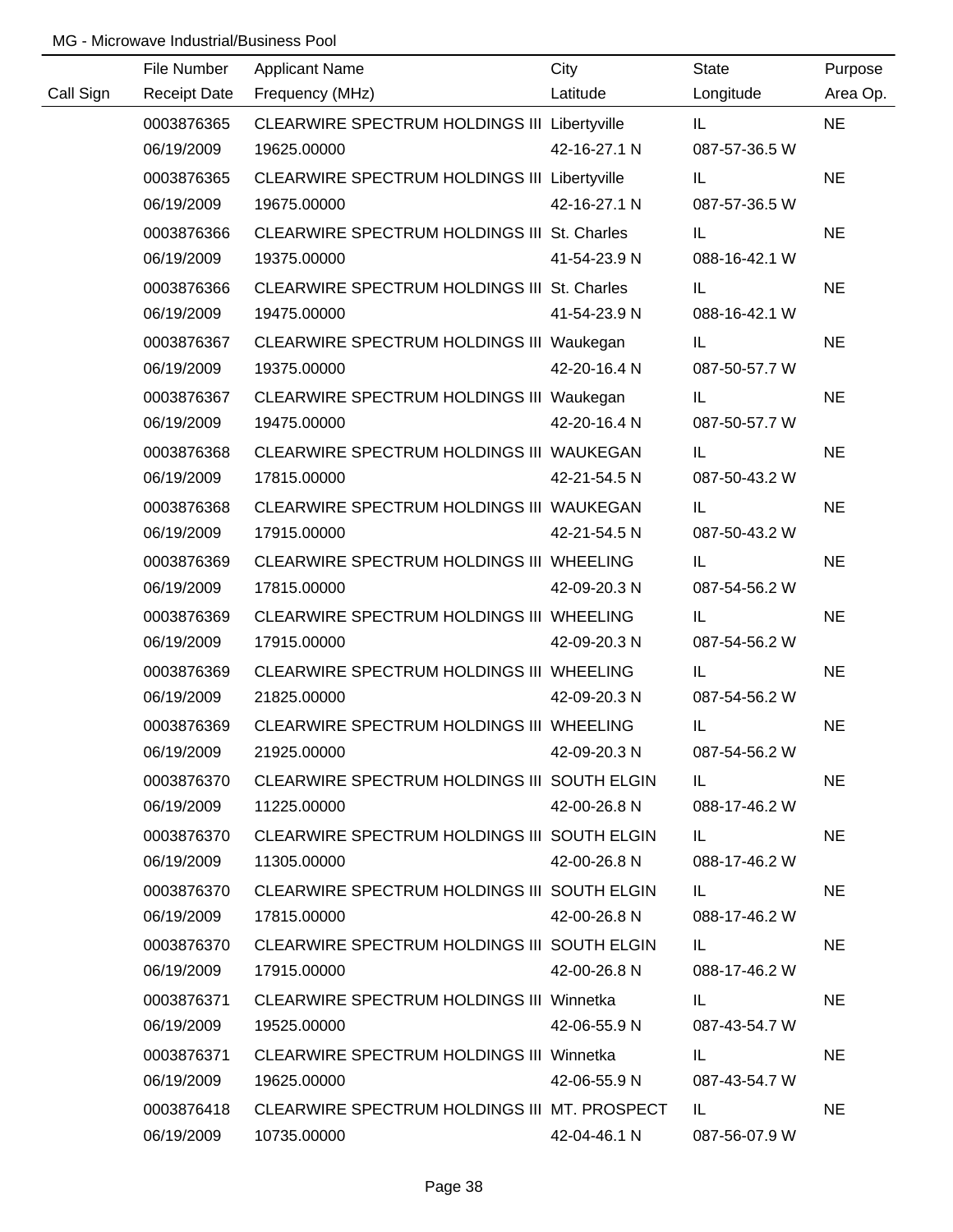|           | File Number | <b>Applicant Name</b>                              | City         | <b>State</b>            | Purpose   |
|-----------|-------------|----------------------------------------------------|--------------|-------------------------|-----------|
| Call Sign |             | Receipt Date Frequency (MHz)                       | Latitude     | Longitude               | Area Op.  |
|           | 0003876418  | CLEARWIRE SPECTRUM HOLDINGS III MT. PROSPECT       |              | <b>IL</b> and the state | <b>NE</b> |
|           | 06/19/2009  | 10815.00000                                        | 42-04-46.1 N | 087-56-07.9 W           |           |
|           | 0003876418  | CLEARWIRE SPECTRUM HOLDINGS III MT. PROSPECT       |              | IL.                     | <b>NE</b> |
|           | 06/19/2009  | 10975.00000                                        | 42-04-46.1 N | 087-56-07.9 W           |           |
|           | 0003876418  | CLEARWIRE SPECTRUM HOLDINGS III MT. PROSPECT       |              | IL.                     | <b>NE</b> |
|           | 06/19/2009  | 11055.00000                                        | 42-04-46.1 N | 087-56-07.9 W           |           |
|           | 0003876418  | CLEARWIRE SPECTRUM HOLDINGS III MT. PROSPECT       |              | IL.                     | <b>NE</b> |
|           | 06/19/2009  | 17815.00000                                        | 42-04-46.1 N | 087-56-07.9 W           |           |
|           | 0003876418  | CLEARWIRE SPECTRUM HOLDINGS III MT. PROSPECT       |              | IL.                     | <b>NE</b> |
|           | 06/19/2009  | 17915.00000                                        | 42-04-46.1 N | 087-56-07.9 W           |           |
|           | 0003876419  | <b>CLEARWIRE SPECTRUM HOLDINGS III Des Plaines</b> |              | IL.                     | <b>NE</b> |
|           | 06/19/2009  | 11225.00000                                        | 42-03-18.1 N | 087-53-12.2 W           |           |
|           | 0003876419  | CLEARWIRE SPECTRUM HOLDINGS III Des Plaines        |              | IL.                     | <b>NE</b> |
|           | 06/19/2009  | 11305.00000                                        | 42-03-18.1 N | 087-53-12.2 W           |           |
|           | 0003876419  | CLEARWIRE SPECTRUM HOLDINGS III Des Plaines        |              | IL.                     | <b>NE</b> |
|           | 06/19/2009  | 11465.00000                                        | 42-03-18.1 N | 087-53-12.2 W           |           |
|           | 0003876419  | <b>CLEARWIRE SPECTRUM HOLDINGS III Des Plaines</b> |              | IL.                     | <b>NE</b> |
|           | 06/19/2009  | 11545.00000                                        | 42-03-18.1 N | 087-53-12.2 W           |           |
|           | 0003876419  | <b>CLEARWIRE SPECTRUM HOLDINGS III Des Plaines</b> |              | IL.                     | <b>NE</b> |
|           | 06/19/2009  | 17965.00000                                        | 42-03-18.1 N | 087-53-12.2 W           |           |
|           | 0003876419  | CLEARWIRE SPECTRUM HOLDINGS III Des Plaines        |              | IL.                     | <b>NE</b> |
|           | 06/19/2009  | 18065.00000                                        | 42-03-18.1 N | 087-53-12.2 W           |           |
|           | 0003876420  | CLEARWIRE SPECTRUM HOLDINGS III Mundelein          |              | IL.                     | <b>NE</b> |
|           | 06/19/2009  | 11465.00000                                        | 42-14-33.7 N | 087-59-16.6 W           |           |
|           | 0003876420  | CLEARWIRE SPECTRUM HOLDINGS III Mundelein          |              | IL                      | <b>NE</b> |
|           | 06/19/2009  | 11625.00000                                        | 42-14-33.7 N | 087-59-16.6 W           |           |
|           | 0003876420  | CLEARWIRE SPECTRUM HOLDINGS III Mundelein          |              | IL.                     | <b>NE</b> |
|           | 06/19/2009  | 17965.00000                                        | 42-14-33.7 N | 087-59-16.6 W           |           |
|           | 0003876420  | CLEARWIRE SPECTRUM HOLDINGS III Mundelein          |              | IL                      | <b>NE</b> |
|           | 06/19/2009  | 18065.00000                                        | 42-14-33.7 N | 087-59-16.6 W           |           |
|           | 0003876421  | CLEARWIRE SPECTRUM HOLDINGS III Lockport           |              | IL.                     | <b>NE</b> |
|           | 06/19/2009  | 10815.00000                                        | 41-37-48.8 N | 087-55-09.7 W           |           |
|           | 0003876421  | CLEARWIRE SPECTRUM HOLDINGS III Lockport           |              | IL                      | <b>NE</b> |
|           | 06/19/2009  | 10895.00000                                        | 41-37-48.8 N | 087-55-09.7 W           |           |
|           | 0003876422  | CLEARWIRE SPECTRUM HOLDINGS III Waukegan           |              | IL                      | <b>NE</b> |
|           | 06/19/2009  | 11225.00000                                        | 42-21-19.0 N | 087-53-36.0 W           |           |
|           | 0003876422  | CLEARWIRE SPECTRUM HOLDINGS III Waukegan           |              | IL                      | <b>NE</b> |
|           | 06/19/2009  | 11305.00000                                        | 42-21-19.0 N | 087-53-36.0 W           |           |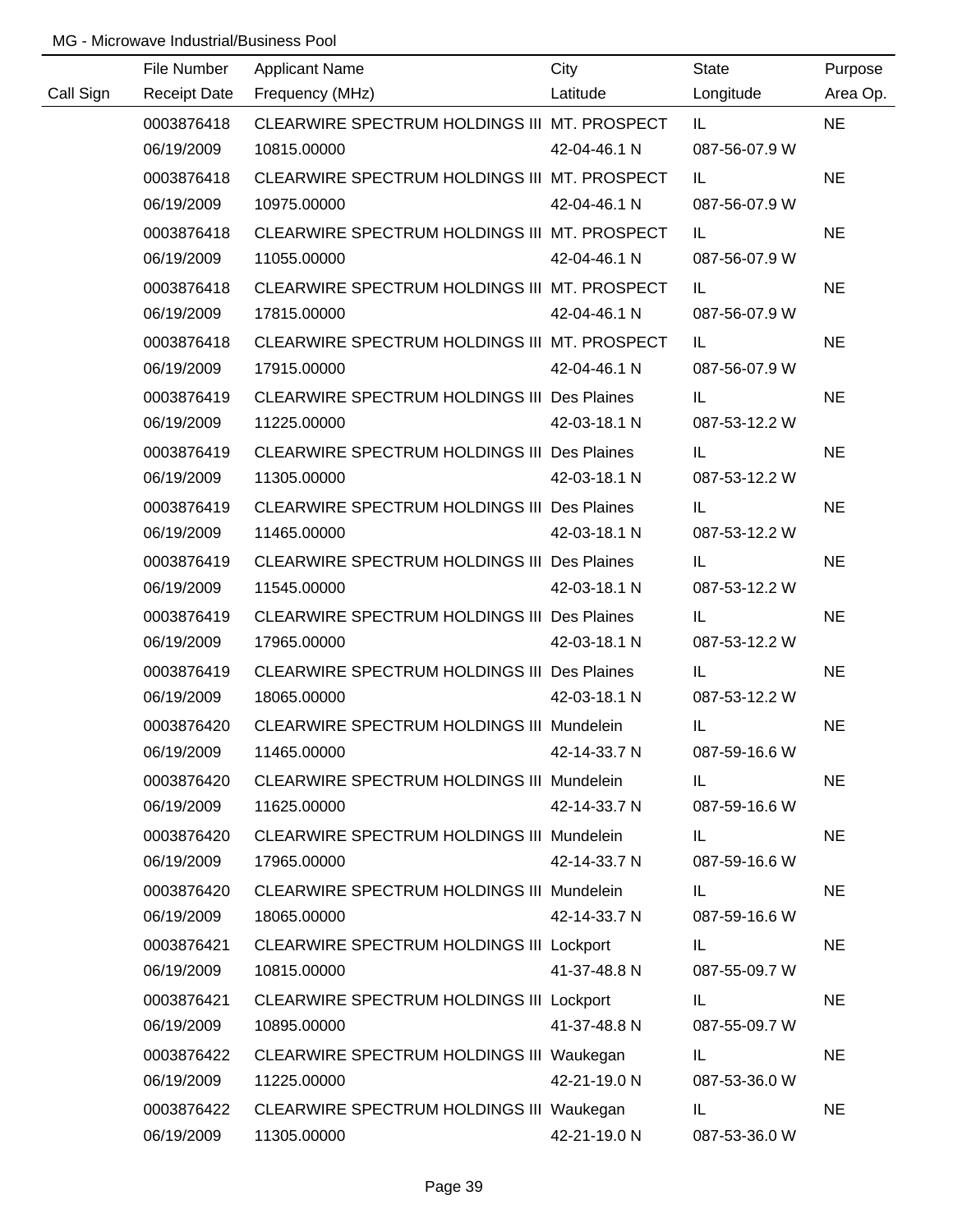|           | File Number         | <b>Applicant Name</b>                              | City                    | <b>State</b>  | Purpose   |
|-----------|---------------------|----------------------------------------------------|-------------------------|---------------|-----------|
| Call Sign | <b>Receipt Date</b> | Frequency (MHz)                                    | Latitude                | Longitude     | Area Op.  |
|           | 0003876422          | CLEARWIRE SPECTRUM HOLDINGS III Waukegan           |                         | IL.           | <b>NE</b> |
|           | 06/19/2009          | 19375.00000                                        | 42-21-19.0 N            | 087-53-36.0 W |           |
|           | 0003876422          | CLEARWIRE SPECTRUM HOLDINGS III Waukegan           |                         | IL            | <b>NE</b> |
|           | 06/19/2009          | 19475.00000                                        | 42-21-19.0 N            | 087-53-36.0 W |           |
|           | 0003876423          | CLEARWIRE SPECTRUM HOLDINGS III Streamwood         |                         | IL.           | <b>NE</b> |
|           | 06/19/2009          | 10735.00000                                        | 42-02-01.3 N            | 088-08-44.4 W |           |
|           | 0003876423          | CLEARWIRE SPECTRUM HOLDINGS III Streamwood         |                         | IL.           | <b>NE</b> |
|           | 06/19/2009          | 10815.00000                                        | 42-02-01.3 N            | 088-08-44.4 W |           |
|           | 0003876423          | CLEARWIRE SPECTRUM HOLDINGS III Streamwood         |                         | IL            | <b>NE</b> |
|           | 06/19/2009          | 21825.00000                                        | 42-02-01.3 N            | 088-08-44.4 W |           |
|           | 0003876423          | CLEARWIRE SPECTRUM HOLDINGS III Streamwood         |                         | IL.           | <b>NE</b> |
|           | 06/19/2009          | 21925.00000                                        | 42-02-01.3 N            | 088-08-44.4 W |           |
|           | 0003877476          | MIDDLESEX TOWNSHIP MUNICIPAL AL WELLSVILLE         |                         | PA            | <b>NE</b> |
|           | 06/22/2009          | 00956.29375                                        | 40-02-47.4 N            | 076-58-32.2 W | P         |
|           | 0003877997          | Hoosier Energy Rural Electric Cooperative Sandborn |                         | IN            | <b>NE</b> |
|           | 06/22/2009          | 06315.84000                                        | 38-51-21.3 N            | 087-10-06.7 W |           |
|           | 0003877997          | Hoosier Energy Rural Electric Cooperative Sandborn |                         | IN            | <b>NE</b> |
|           | 06/22/2009          | 06404.79000                                        | 38-51-21.3 N            | 087-10-06.7 W |           |
|           | 0003878463          | <b>MPX INC</b>                                     | <b>Boston</b>           | MA            | <b>NE</b> |
|           | 06/22/2009          | 21325.00000                                        | 42-21-16.3 N            | 071-03-16.6 W |           |
|           | 0003878463          | <b>MPX INC</b>                                     | <b>Boston</b>           | MA            | <b>NE</b> |
|           | 06/22/2009          | 21425.00000                                        | 42-21-16.3 N            | 071-03-16.6 W |           |
|           | 0003878501          | <b>MPX INC</b>                                     | Boston                  | MA            | <b>NE</b> |
|           | 06/22/2009          | 22525.00000                                        | 42-21-01.8 N            | 071-03-01.4 W |           |
|           | 0003878501          | <b>MPX INC</b>                                     | <b>Boston</b>           | МA            | <b>NE</b> |
|           | 06/22/2009          | 22625.00000                                        | 42-21-01.8 N            | 071-03-01.4 W |           |
|           | 0003878653          | National Manufacturing Co.                         | <b>Rock Falls</b>       | IL.           | <b>NE</b> |
|           | 06/22/2009          | 11445.00000                                        | 41-46-15.6 N            | 089-40-32.2 W |           |
|           | 0003878656          | National Manufacturing Co.                         | <b>Rock Falls</b>       | IL.           | <b>NE</b> |
|           | 06/22/2009          | 10955.00000                                        | 41-45-20.9 N            | 089-37-24.2 W |           |
|           | 0003879029          | Duke Energy Carolinas, LLC                         | Salisbury               | <b>NC</b>     | <b>NE</b> |
|           | 06/23/2009          | 06763.75000                                        | 35-43-21.4 N            | 080-36-01.2 W |           |
|           | 0003879080          | Noroc Broadband LLC                                | Enola                   | PA            | <b>NE</b> |
|           | 06/23/2009          | 10735.00000                                        | 40-18-55.8 N            | 076-57-06.6 W |           |
|           | 0003879085          | Noroc Broadband LLC                                | Harrisburg              | PA            | <b>NE</b> |
|           | 06/23/2009          | 10875.00000                                        | 40-21-49.4 N            | 076-49-01.6 W |           |
|           | 0003879089          | Noroc Broadband LLC                                | <b>NEW CUMBERLAN PA</b> |               | <b>NE</b> |
|           | 06/23/2009          | 11225.00000                                        | 40-11-30.5 N            | 076-52-02.6 W |           |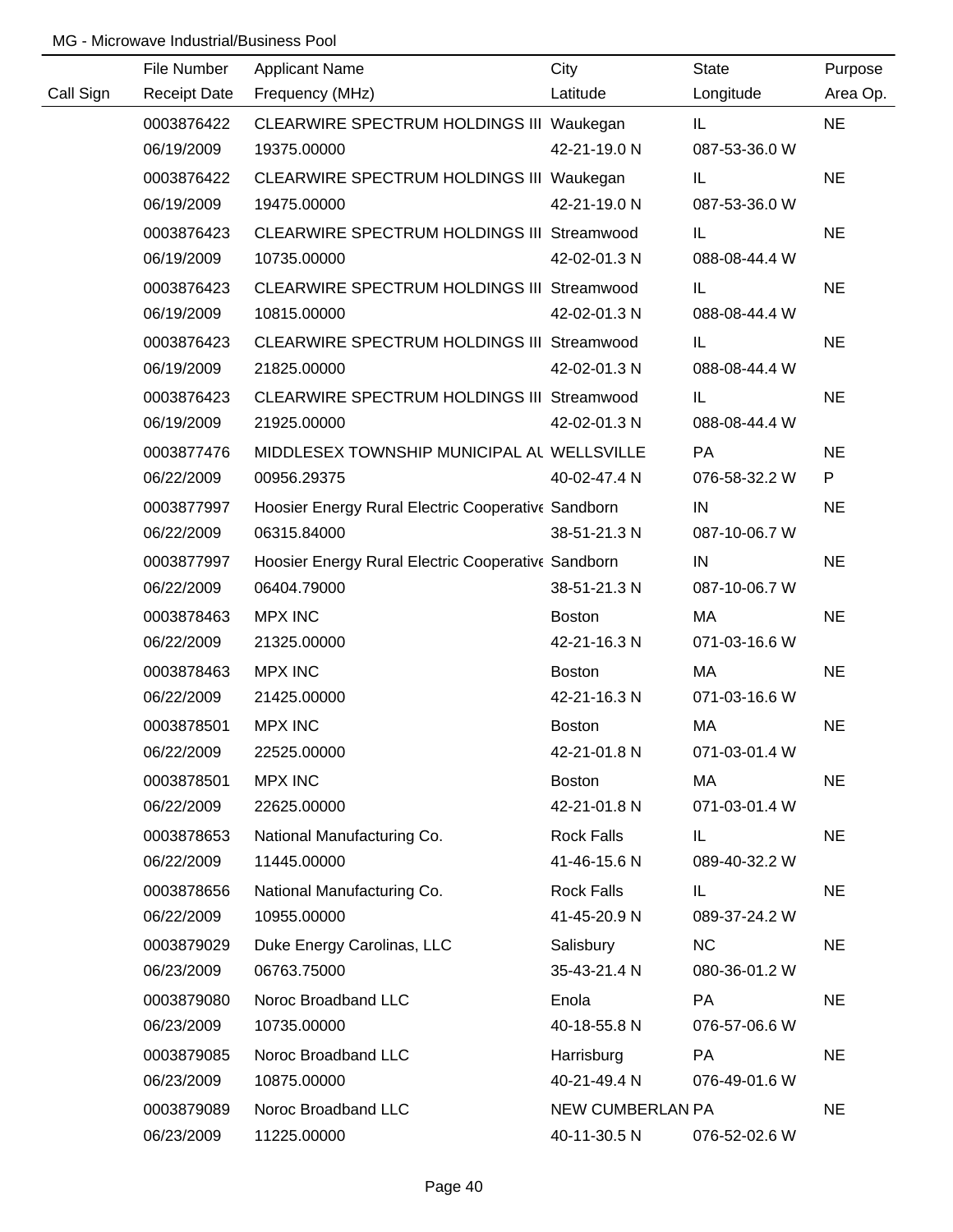|           | File Number         | <b>Applicant Name</b>                         | City               | <b>State</b>  | Purpose   |
|-----------|---------------------|-----------------------------------------------|--------------------|---------------|-----------|
| Call Sign | <b>Receipt Date</b> | Frequency (MHz)                               | Latitude           | Longitude     | Area Op.  |
|           | 0003879089          | Noroc Broadband LLC                           | NEW CUMBERLAN PA   |               | <b>NE</b> |
|           | 06/23/2009          | 11365.00000                                   | 40-11-30.5 N       | 076-52-02.6 W |           |
|           | 0003879628          | UNION PACIFIC RAILROAD                        | <b>SIBYL</b>       | AZ            | <b>NE</b> |
|           | 06/24/2009          | 00934.17500                                   | 31-57-11.1 N       | 110-10-23.4 W |           |
|           | 0003879748          | ERF Wireless Bundled Services, Inc.           | LAMAR TERRACE TX   |               | <b>NE</b> |
|           | 06/24/2009          | 06034.15000                                   | 29-44-44.8 N       | 095-27-27.2 W |           |
|           | 0003879749          | ERF Wireless Bundled Services, Inc.           | <b>FRIENDSWOOD</b> | TX.           | <b>NE</b> |
|           | 06/24/2009          | 06286.19000                                   | 29-27-57.4 N       | 095-13-23.9 W |           |
|           | 0003880022          | Duke Energy Carolinas, LLC                    | Eden               | <b>NC</b>     | <b>NE</b> |
|           | 06/24/2009          | 06765.00000                                   | 36-29-41.4 N       | 079-43-15.0 W |           |
|           | 0003880844          | TOWN OF DEL NORTE                             | DEL NORTE          | CO            | <b>NE</b> |
|           | 06/24/2009          | 00956.43125                                   | 37-40-45.6 N       | 106-21-07.3 W | P         |
|           | 0003881441          | LAS VEGAS NET                                 | LAS VEGAS          | <b>NV</b>     | <b>NE</b> |
|           | 06/24/2009          | 17820.00000                                   | 36-09-26.7 N       | 115-06-50.2 W |           |
|           | 0003881743          | <b>BIGELOW MANAGEMENT INC</b>                 | LAS VEGAS          | <b>NV</b>     | <b>NE</b> |
|           | 06/24/2009          | 18060.00000                                   | 36-06-17.9 N       | 115-07-05.9 W |           |
|           | 0003882010          | <b>BIGELOW MANAGEMENT INC</b>                 | LAS VEGAS          | <b>NV</b>     | <b>NE</b> |
|           | 06/24/2009          | 19380.00000                                   | 36-08-09.7 N       | 115-07-05.9 W |           |
|           | 0003882010          | <b>BIGELOW MANAGEMENT INC</b>                 | LAS VEGAS          | <b>NV</b>     | <b>NE</b> |
|           | 06/24/2009          | 19540.00000                                   | 36-08-09.7 N       | 115-07-05.9 W |           |
|           | 0003882010          | <b>BIGELOW MANAGEMENT INC</b>                 | <b>LAS VEGAS</b>   | <b>NV</b>     | <b>NE</b> |
|           | 06/24/2009          | 19620.00000                                   | 36-08-09.7 N       | 115-07-05.9 W |           |
|           | 0003882012          | <b>BIGELOW MANAGEMENT INC</b>                 | <b>LAS VEGAS</b>   | <b>NV</b>     | <b>NE</b> |
|           | 06/24/2009          | 19460.00000                                   | 36-05-59.0 N       | 115-11-05.7 W |           |
|           | 0003882021          | <b>BIGELOW MANAGEMENT INC</b>                 | <b>LAS VEGAS</b>   | <b>NV</b>     | <b>NE</b> |
|           | 06/24/2009          | 17900.00000                                   | 36-05-48.5 N       | 115-10-36.2 W |           |
|           | 0003882021          | <b>BIGELOW MANAGEMENT INC</b>                 | LAS VEGAS          | <b>NV</b>     | <b>NE</b> |
|           | 06/24/2009          | 17980.00000                                   | 36-05-48.5 N       | 115-10-36.2 W |           |
|           | 0003882042          | UNION PACIFIC RAILROAD COMPANY STAFFORD       |                    | TX            | <b>NE</b> |
|           | 06/24/2009          | 00943.83750                                   | 29-36-56.8 N       | 095-33-07.3 W |           |
|           | 0003882180          | CLEARWIRE SPECTRUM HOLDINGS III Highland Park |                    | IL.           | <b>NE</b> |
|           | 06/24/2009          | 19575.00000                                   | 42-10-40.1 N       | 087-49-11.6 W |           |
|           | 0003882180          | CLEARWIRE SPECTRUM HOLDINGS III Highland Park |                    | IL.           | <b>NE</b> |
|           | 06/24/2009          | 19675.00000                                   | 42-10-40.1 N       | 087-49-11.6 W |           |
|           | 0003882180          | CLEARWIRE SPECTRUM HOLDINGS III Highland Park |                    | IL            | <b>NE</b> |
|           | 06/24/2009          | 21825.00000                                   | 42-10-40.1 N       | 087-49-11.6 W |           |
|           | 0003882180          | CLEARWIRE SPECTRUM HOLDINGS III Highland Park |                    | IL            | <b>NE</b> |
|           | 06/24/2009          | 21925.00000                                   | 42-10-40.1 N       | 087-49-11.6 W |           |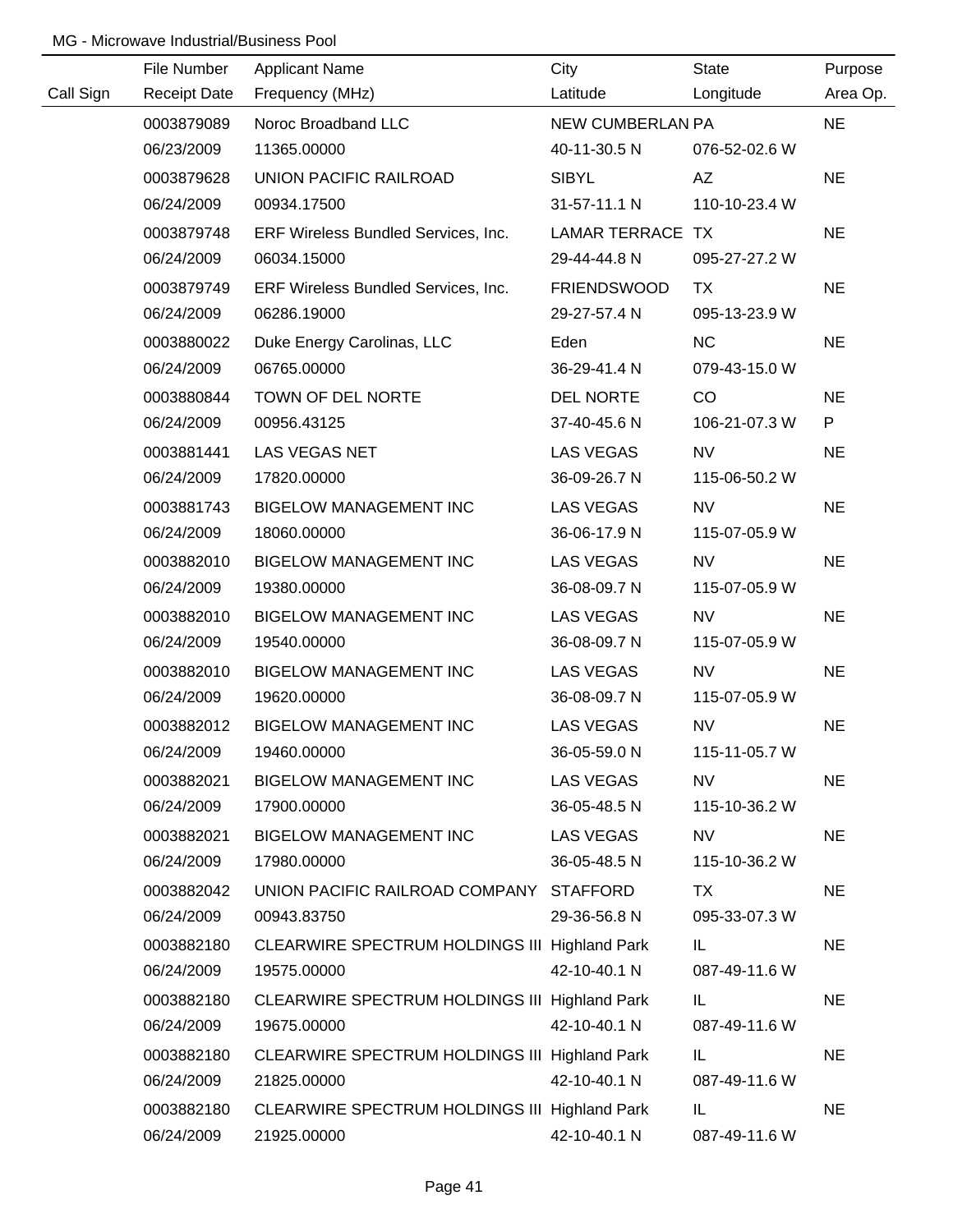|           | File Number         | <b>Applicant Name</b>                         | City         | <b>State</b>  | Purpose   |
|-----------|---------------------|-----------------------------------------------|--------------|---------------|-----------|
| Call Sign | <b>Receipt Date</b> | Frequency (MHz)                               | Latitude     | Longitude     | Area Op.  |
|           | 0003882181          | CLEARWIRE SPECTRUM HOLDINGS III Highland Park |              | IL.           | <b>NE</b> |
|           | 06/24/2009          | 11225.00000                                   | 42-11-03.6 N | 087-47-58.1 W |           |
|           | 0003882181          | CLEARWIRE SPECTRUM HOLDINGS III Highland Park |              | IL.           | <b>NE</b> |
|           | 06/24/2009          | 11305.00000                                   | 42-11-03.6 N | 087-47-58.1 W |           |
|           | 0003882181          | CLEARWIRE SPECTRUM HOLDINGS III Highland Park |              | IL.           | <b>NE</b> |
|           | 06/24/2009          | 23025.00000                                   | 42-11-03.6 N | 087-47-58.1 W |           |
|           | 0003882181          | CLEARWIRE SPECTRUM HOLDINGS III Highland Park |              | IL.           | <b>NE</b> |
|           | 06/24/2009          | 23125.00000                                   | 42-11-03.6 N | 087-47-58.1 W |           |
|           | 0003882182          | CLEARWIRE SPECTRUM HOLDINGS III NORTHBROOK    |              | IL.           | <b>NE</b> |
|           | 06/24/2009          | 18015.00000                                   | 42-08-41.1 N | 087-50-10.2 W |           |
|           | 0003882182          | CLEARWIRE SPECTRUM HOLDINGS III NORTHBROOK    |              | IL.           | <b>NE</b> |
|           | 06/24/2009          | 18115.00000                                   | 42-08-41.1 N | 087-50-10.2 W |           |
|           | 0003882517          | EMD Serono, Inc.                              | Rockland     | МA            | <b>NE</b> |
|           | 06/25/2009          | 17900.00000                                   | 42-09-52.6 N | 070-53-50.7 W |           |
|           | 0003882517          | EMD Serono, Inc.                              | Rockland     | МA            | <b>NE</b> |
|           | 06/25/2009          | 17980.00000                                   | 42-09-52.6 N | 070-53-50.7 W |           |
|           | 0003882536          | EMD Serono, Inc.                              | Rockland     | МA            | <b>NE</b> |
|           | 06/25/2009          | 19460.00000                                   | 42-09-55.3 N | 070-54-18.6 W |           |
|           | 0003882536          | EMD Serono, Inc.                              | Rockland     | MA            | <b>NE</b> |
|           | 06/25/2009          | 19540.00000                                   | 42-09-55.3 N | 070-54-18.6 W |           |
|           | 0003882597          | CLEARWIRE SPECTRUM HOLDINGS III Bannockburn   |              | IL            | <b>NE</b> |
|           | 06/25/2009          | 10735.00000                                   | 42-11-24.0 N | 087-51-16.5 W |           |
|           | 0003882597          | CLEARWIRE SPECTRUM HOLDINGS III Bannockburn   |              | IL            | <b>NE</b> |
|           | 06/25/2009          | 10815.00000                                   | 42-11-24.0 N | 087-51-16.5 W |           |
|           | 0003882597          | CLEARWIRE SPECTRUM HOLDINGS III Bannockburn   |              | IL.           | <b>NE</b> |
|           | 06/25/2009          | 19575.00000                                   | 42-11-24.0 N | 087-51-16.5 W |           |
|           | 0003882597          | CLEARWIRE SPECTRUM HOLDINGS III Bannockburn   |              | IL.           | <b>NE</b> |
|           | 06/25/2009          | 19675.00000                                   | 42-11-24.0 N | 087-51-16.5 W |           |
|           | 0003882600          | CLEARWIRE SPECTRUM HOLDINGS III Glen Ellyn    |              | IL.           | <b>NE</b> |
|           | 06/25/2009          | 18015.00000                                   | 41-52-58.9 N | 088-02-20.7 W |           |
|           | 0003882600          | CLEARWIRE SPECTRUM HOLDINGS III Glen Ellyn    |              | IL.           | <b>NE</b> |
|           | 06/25/2009          | 18115.00000                                   | 41-52-58.9 N | 088-02-20.7 W |           |
|           | 0003882600          | CLEARWIRE SPECTRUM HOLDINGS III Glen Ellyn    |              | IL.           | <b>NE</b> |
|           | 06/25/2009          | 21825.00000                                   | 41-52-58.9 N | 088-02-20.7 W |           |
|           | 0003882600          | CLEARWIRE SPECTRUM HOLDINGS III Glen Ellyn    |              | IL.           | <b>NE</b> |
|           | 06/25/2009          | 21925.00000                                   | 41-52-58.9 N | 088-02-20.7 W |           |
|           | 0003882605          | CLEARWIRE SPECTRUM HOLDINGS III MUNDELEIN     |              | IL.           | <b>NE</b> |
|           | 06/25/2009          | 19375.00000                                   | 42-17-15.0 N | 087-59-47.0 W |           |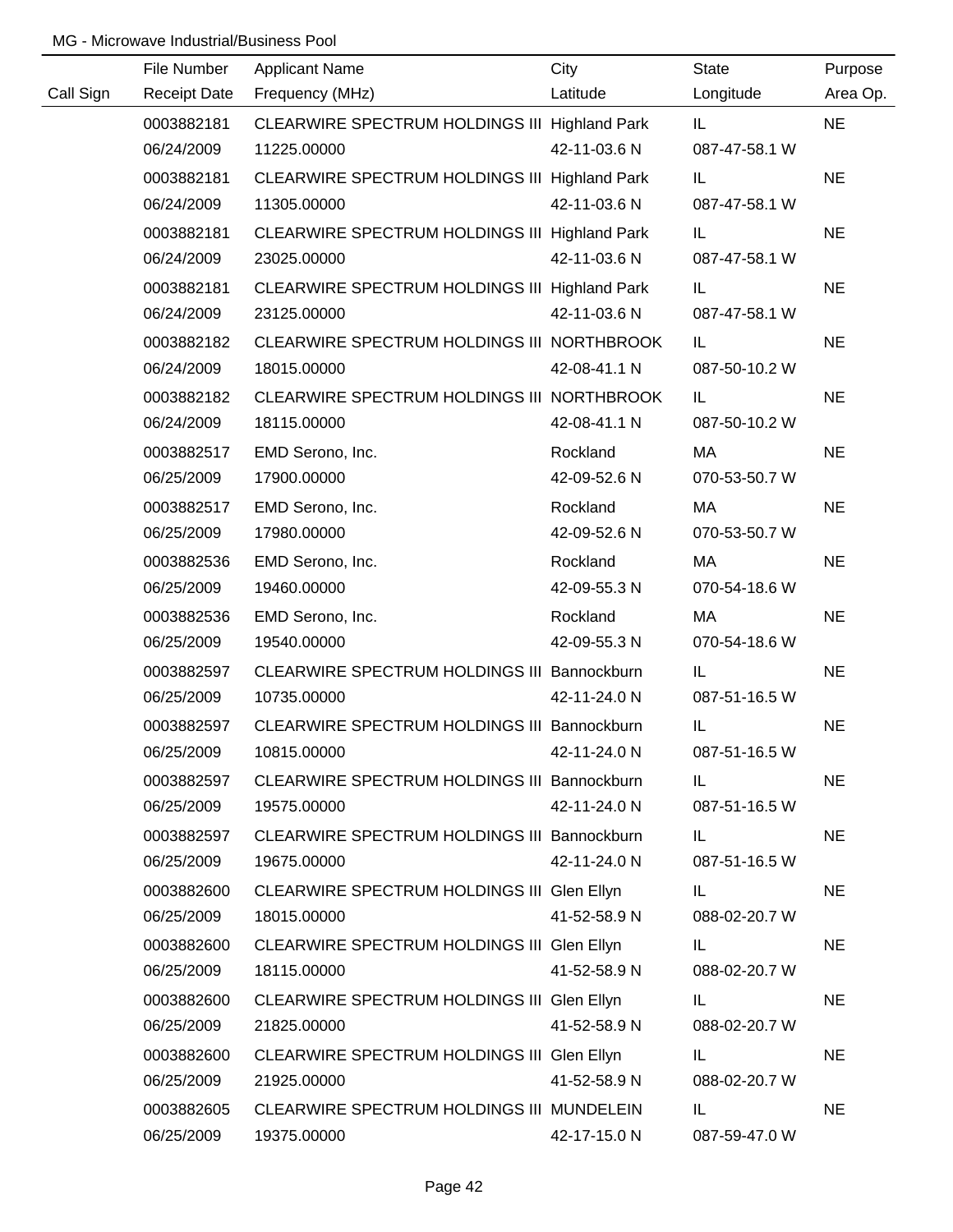|           | File Number         | <b>Applicant Name</b>                               | City         | <b>State</b>  | Purpose   |
|-----------|---------------------|-----------------------------------------------------|--------------|---------------|-----------|
| Call Sign | <b>Receipt Date</b> | Frequency (MHz)                                     | Latitude     | Longitude     | Area Op.  |
|           | 0003882605          | CLEARWIRE SPECTRUM HOLDINGS III MUNDELEIN           |              | IL.           | <b>NE</b> |
|           | 06/25/2009          | 19475.00000                                         | 42-17-15.0 N | 087-59-47.0 W |           |
|           | 0003882605          | CLEARWIRE SPECTRUM HOLDINGS III MUNDELEIN           |              | IL.           | <b>NE</b> |
|           | 06/25/2009          | 23025.00000                                         | 42-17-15.0 N | 087-59-47.0 W |           |
|           | 0003882605          | CLEARWIRE SPECTRUM HOLDINGS III MUNDELEIN           |              | IL.           | <b>NE</b> |
|           | 06/25/2009          | 23125.00000                                         | 42-17-15.0 N | 087-59-47.0 W |           |
|           | 0003882607          | CLEARWIRE SPECTRUM HOLDINGS III NORTHBROOK          |              | IL.           | <b>NE</b> |
|           | 06/25/2009          | 17815.00000                                         | 42-08-41.1 N | 087-50-10.2 W |           |
|           | 0003882607          | CLEARWIRE SPECTRUM HOLDINGS III NORTHBROOK          |              | IL.           | <b>NE</b> |
|           | 06/25/2009          | 17915.00000                                         | 42-08-41.1 N | 087-50-10.2 W |           |
|           | 0003882609          | CLEARWIRE SPECTRUM HOLDINGS III Elgin               |              | IL.           | <b>NE</b> |
|           | 06/25/2009          | 19375.00000                                         | 42-02-46.9 N | 088-14-31.0 W |           |
|           | 0003882609          | CLEARWIRE SPECTRUM HOLDINGS III Elgin               |              | IL.           | <b>NE</b> |
|           | 06/25/2009          | 19475.00000                                         | 42-02-46.9 N | 088-14-31.0 W |           |
|           | 0003882612          | CLEARWIRE SPECTRUM HOLDINGS III Evanston            |              | IL.           | <b>NE</b> |
|           | 06/25/2009          | 11225.00000                                         | 42-03-52.4 N | 087-41-35.5 W |           |
|           | 0003882612          | CLEARWIRE SPECTRUM HOLDINGS III Evanston            |              | IL.           | <b>NE</b> |
|           | 06/25/2009          | 11305.00000                                         | 42-03-52.4 N | 087-41-35.5 W |           |
|           | 0003882612          | CLEARWIRE SPECTRUM HOLDINGS III Evanston            |              | IL.           | <b>NE</b> |
|           | 06/25/2009          | 11465.00000                                         | 42-03-52.4 N | 087-41-35.5 W |           |
|           | 0003882612          | CLEARWIRE SPECTRUM HOLDINGS III Evanston            |              | IL.           | <b>NE</b> |
|           | 06/25/2009          | 11545.00000                                         | 42-03-52.4 N | 087-41-35.5 W |           |
|           | 0003882616          | CLEARWIRE SPECTRUM HOLDINGS III Naperville          |              | IL            | <b>NE</b> |
|           | 06/25/2009          | 19375.00000                                         | 41-45-54.0 N | 088-09-21.3 W |           |
|           | 0003882616          | CLEARWIRE SPECTRUM HOLDINGS III Naperville          |              | IL.           | <b>NE</b> |
|           | 06/25/2009          | 19475.00000                                         | 41-45-54.0 N | 088-09-21.3 W |           |
|           | 0003882616          | CLEARWIRE SPECTRUM HOLDINGS III Naperville          |              | IL.           | <b>NE</b> |
|           | 06/25/2009          | 19525.00000                                         | 41-45-54.0 N | 088-09-21.3 W |           |
|           | 0003882616          | CLEARWIRE SPECTRUM HOLDINGS III Naperville          |              | IL.           | <b>NE</b> |
|           | 06/25/2009          | 19625.00000                                         | 41-45-54.0 N | 088-09-21.3 W |           |
|           | 0003882619          | <b>CLEARWIRE SPECTRUM HOLDINGS III River Forest</b> |              | IL.           | <b>NE</b> |
|           | 06/25/2009          | 19525.00000                                         | 41-53-13.8 N | 087-49-13.4 W |           |
|           | 0003882619          | CLEARWIRE SPECTRUM HOLDINGS III River Forest        |              | IL            | <b>NE</b> |
|           | 06/25/2009          | 19625.00000                                         | 41-53-13.8 N | 087-49-13.4 W |           |
|           | 0003882619          | <b>CLEARWIRE SPECTRUM HOLDINGS III River Forest</b> |              | IL.           | <b>NE</b> |
|           | 06/25/2009          | 21825.00000                                         | 41-53-13.8 N | 087-49-13.4 W |           |
|           | 0003882619          | <b>CLEARWIRE SPECTRUM HOLDINGS III River Forest</b> |              | IL            | <b>NE</b> |
|           | 06/25/2009          | 21925.00000                                         | 41-53-13.8 N | 087-49-13.4 W |           |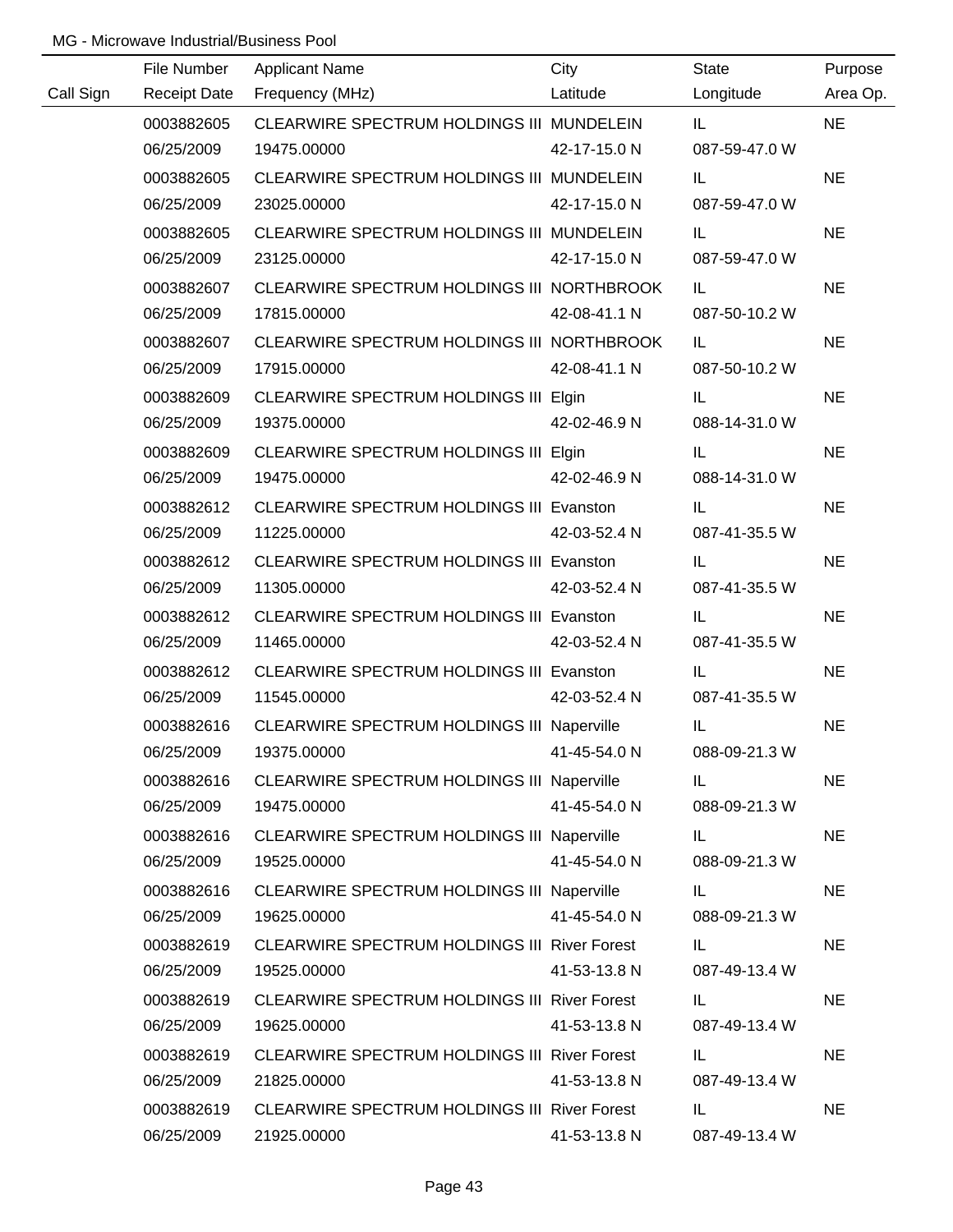|           | File Number         | <b>Applicant Name</b>                             | City         | State         | Purpose   |
|-----------|---------------------|---------------------------------------------------|--------------|---------------|-----------|
| Call Sign | <b>Receipt Date</b> | Frequency (MHz)                                   | Latitude     | Longitude     | Area Op.  |
|           | 0003882622          | CLEARWIRE SPECTRUM HOLDINGS III Steger            |              | IL.           | <b>NE</b> |
|           | 06/25/2009          | 17815.00000                                       | 41-28-23.6 N | 087-38-41.8 W |           |
|           | 0003882622          | CLEARWIRE SPECTRUM HOLDINGS III Steger            |              | IL.           | <b>NE</b> |
|           | 06/25/2009          | 17915.00000                                       | 41-28-23.6 N | 087-38-41.8 W |           |
|           | 0003882623          | CLEARWIRE SPECTRUM HOLDINGS III Arlington Heights |              | IL.           | <b>NE</b> |
|           | 06/25/2009          | 19375.00000                                       | 42-05-03.7 N | 087-58-50.8 W |           |
|           | 0003882623          | CLEARWIRE SPECTRUM HOLDINGS III Arlington Heights |              | IL.           | <b>NE</b> |
|           | 06/25/2009          | 19475.00000                                       | 42-05-03.7 N | 087-58-50.8 W |           |
|           | 0003882624          | CLEARWIRE SPECTRUM HOLDINGS III Bellwood          |              | IL.           | <b>NE</b> |
|           | 06/25/2009          | 18015.00000                                       | 41-52-44.0 N | 087-52-28.6 W |           |
|           | 0003882624          | CLEARWIRE SPECTRUM HOLDINGS III Bellwood          |              | IL.           | <b>NE</b> |
|           | 06/25/2009          | 18115.00000                                       | 41-52-44.0 N | 087-52-28.6 W |           |
|           | 0003882624          | CLEARWIRE SPECTRUM HOLDINGS III Bellwood          |              | IL.           | <b>NE</b> |
|           | 06/25/2009          | 23075.00000                                       | 41-52-44.0 N | 087-52-28.6 W |           |
|           | 0003882624          | CLEARWIRE SPECTRUM HOLDINGS III Bellwood          |              | IL            | <b>NE</b> |
|           | 06/25/2009          | 23175.00000                                       | 41-52-44.0 N | 087-52-28.6 W |           |
|           | 0003882625          | CLEARWIRE SPECTRUM HOLDINGS III ROSELLE           |              | IL.           | <b>NE</b> |
|           | 06/25/2009          | 19375.00000                                       | 41-58-13.0 N | 088-07-06.2 W |           |
|           | 0003882625          | CLEARWIRE SPECTRUM HOLDINGS III ROSELLE           |              | IL            | <b>NE</b> |
|           | 06/25/2009          | 19475.00000                                       | 41-58-13.0 N | 088-07-06.2 W |           |
|           | 0003882625          | CLEARWIRE SPECTRUM HOLDINGS III ROSELLE           |              | IL            | <b>NE</b> |
|           | 06/25/2009          | 19525.00000                                       | 41-58-13.0 N | 088-07-06.2 W |           |
|           | 0003882625          | CLEARWIRE SPECTRUM HOLDINGS III ROSELLE           |              | IL.           | <b>NE</b> |
|           | 06/25/2009          | 19625.00000                                       | 41-58-13.0 N | 088-07-06.2 W |           |
|           | 0003882626          | CLEARWIRE SPECTRUM HOLDINGS III Chicago           |              | IL.           | <b>NE</b> |
|           | 06/25/2009          | 17815.00000                                       | 41-56-43.7 N | 087-48-58.8 W |           |
|           | 0003882626          | CLEARWIRE SPECTRUM HOLDINGS III Chicago           |              | IL.           | <b>NE</b> |
|           | 06/25/2009          | 17915.00000                                       | 41-56-43.7 N | 087-48-58.8 W |           |
|           | 0003882626          | CLEARWIRE SPECTRUM HOLDINGS III Chicago           |              | IL.           | <b>NE</b> |
|           | 06/25/2009          | 17965.00000                                       | 41-56-43.7 N | 087-48-58.8 W |           |
|           | 0003882626          | CLEARWIRE SPECTRUM HOLDINGS III Chicago           |              | IL.           | <b>NE</b> |
|           | 06/25/2009          | 18065.00000                                       | 41-56-43.7 N | 087-48-58.8 W |           |
|           | 0003882628          | CLEARWIRE SPECTRUM HOLDINGS III Las Vegas         |              | <b>NV</b>     | <b>NE</b> |
|           | 06/25/2009          | 21825.00000                                       | 35-59-57.8 N | 115-12-24.3 W |           |
|           | 0003882637          | PacifiCorp                                        | Glenrock     | WY            | <b>NE</b> |
|           | 06/25/2009          | 11642.50000                                       | 42-52-55.0 N | 105-56-56.7 W |           |
|           | 0003883541          | CLEARWIRE SPECTRUM HOLDINGS III Beaverton         |              | <b>OR</b>     | <b>NE</b> |
|           | 06/25/2009          | 10855.00000                                       | 45-32-57.7 N | 122-50-49.5 W |           |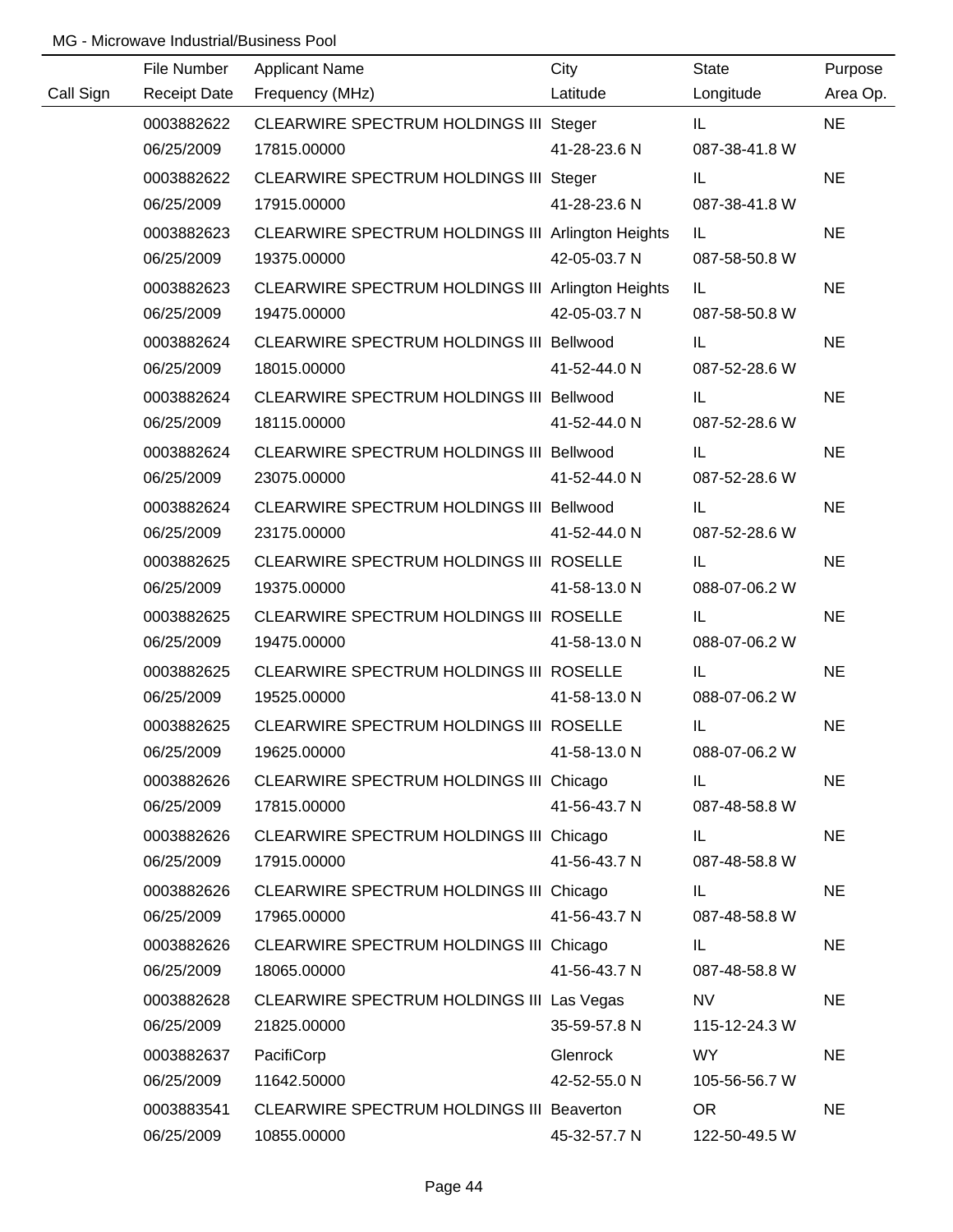|           | File Number         | <b>Applicant Name</b>                          | City         | State         | Purpose   |
|-----------|---------------------|------------------------------------------------|--------------|---------------|-----------|
| Call Sign | <b>Receipt Date</b> | Frequency (MHz)                                | Latitude     | Longitude     | Area Op.  |
|           | 0003883541          | CLEARWIRE SPECTRUM HOLDINGS III Beaverton      |              | OR.           | <b>NE</b> |
|           | 06/25/2009          | 10935.00000                                    | 45-32-57.7 N | 122-50-49.5 W |           |
|           | 0003883934          | HJ LLC                                         | Nampa        | ID            | <b>NE</b> |
|           | 06/25/2009          | 11095.00000                                    | 43-34-28.8 N | 116-40-24.3 W |           |
|           | 0003883941          | HJ LLC                                         | Emmett       | ID            | <b>NE</b> |
|           | 06/25/2009          | 11465.00000                                    | 44-00-11.6 N | 116-24-41.4 W |           |
|           | 0003883941          | HJ LLC                                         | Emmett       | ID            | <b>NE</b> |
|           | 06/25/2009          | 11625.00000                                    | 44-00-11.6 N | 116-24-41.4 W |           |
|           | 0003884079          | CLEARWIRE SPECTRUM HOLDINGS III WICHITA        |              | TX            | <b>NE</b> |
|           | 06/26/2009          | 10815.00000                                    | 33-54-01.0 N | 098-32-18.7 W |           |
|           | 0003884079          | CLEARWIRE SPECTRUM HOLDINGS III WICHITA        |              | TX            | <b>NE</b> |
|           | 06/26/2009          | 18015.00000                                    | 33-54-01.0 N | 098-32-18.7 W |           |
|           | 0003884081          | CLEARWIRE SPECTRUM HOLDINGS III ABILENE        |              | TX            | <b>NE</b> |
|           | 06/26/2009          | 21875.00000                                    | 32-23-14.6 N | 099-46-51.8 W |           |
|           | 0003884082          | CLEARWIRE SPECTRUM HOLDINGS III Abilene        |              | TX            | <b>NE</b> |
|           | 06/26/2009          | 11465.00000                                    | 32-28-45.8 N | 099-41-39.1 W |           |
|           | 0003884082          | <b>CLEARWIRE SPECTRUM HOLDINGS III Abilene</b> |              | TX            | <b>NE</b> |
|           | 06/26/2009          | 17815.00000                                    | 32-28-45.8 N | 099-41-39.1 W |           |
|           | 0003884083          | CLEARWIRE SPECTRUM HOLDINGS III Abilene        |              | <b>TX</b>     | <b>NE</b> |
|           | 06/26/2009          | 10975.00000                                    | 32-28-54.7 N | 099-45-18.9 W |           |
|           | 0003884087          | <b>CLEARWIRE SPECTRUM HOLDINGS III Lubbock</b> |              | <b>TX</b>     | <b>NE</b> |
|           | 06/26/2009          | 18015.00000                                    | 33-29-03.8 N | 101-55-52.5 W |           |
|           | 0003884087          | CLEARWIRE SPECTRUM HOLDINGS III Lubbock        |              | <b>TX</b>     | <b>NE</b> |
|           | 06/26/2009          | 23175.00000                                    | 33-29-03.8 N | 101-55-52.5 W |           |
|           | 0003884088          | CLEARWIRE SPECTRUM HOLDINGS III Lubbock        |              | TX.           | <b>NE</b> |
|           | 06/26/2009          | 11225.00000                                    | 33-29-52.1 N | 101-54-20.2 W |           |
|           | 0003884088          | CLEARWIRE SPECTRUM HOLDINGS III Lubbock        |              | TX            | <b>NE</b> |
|           | 06/26/2009          | 21975.00000                                    | 33-29-52.1 N | 101-54-20.2 W |           |
|           | 0003884092          | CLEARWIRE SPECTRUM HOLDINGS III SMYER          |              | TX.           | <b>NE</b> |
|           | 06/26/2009          | 10975.00000                                    | 33-35-29.5 N | 102-07-31.7 W |           |
|           | 0003884094          | <b>CLEARWIRE SPECTRUM HOLDINGS III Lubbock</b> |              | TX.           | <b>NE</b> |
|           | 06/26/2009          | 19475.00000                                    | 33-31-15.0 N | 101-58-22.7 W |           |
|           | 0003884094          | <b>CLEARWIRE SPECTRUM HOLDINGS III Lubbock</b> |              | TX.           | <b>NE</b> |
|           | 06/26/2009          | 19575.00000                                    | 33-31-15.0 N | 101-58-22.7 W |           |
|           | 0003884314          | CLEARWIRE SPECTRUM HOLDINGS III Belton         |              | TX            | <b>NE</b> |
|           | 06/26/2009          | 23125.00000                                    | 31-08-41.0 N | 097-26-50.0 W |           |
|           | 0003884318          | CLEARWIRE SPECTRUM HOLDINGS III Temple         |              | TX            | <b>NE</b> |
|           | 06/26/2009          | 11225.00000                                    | 31-04-17.0 N | 097-22-21.0 W |           |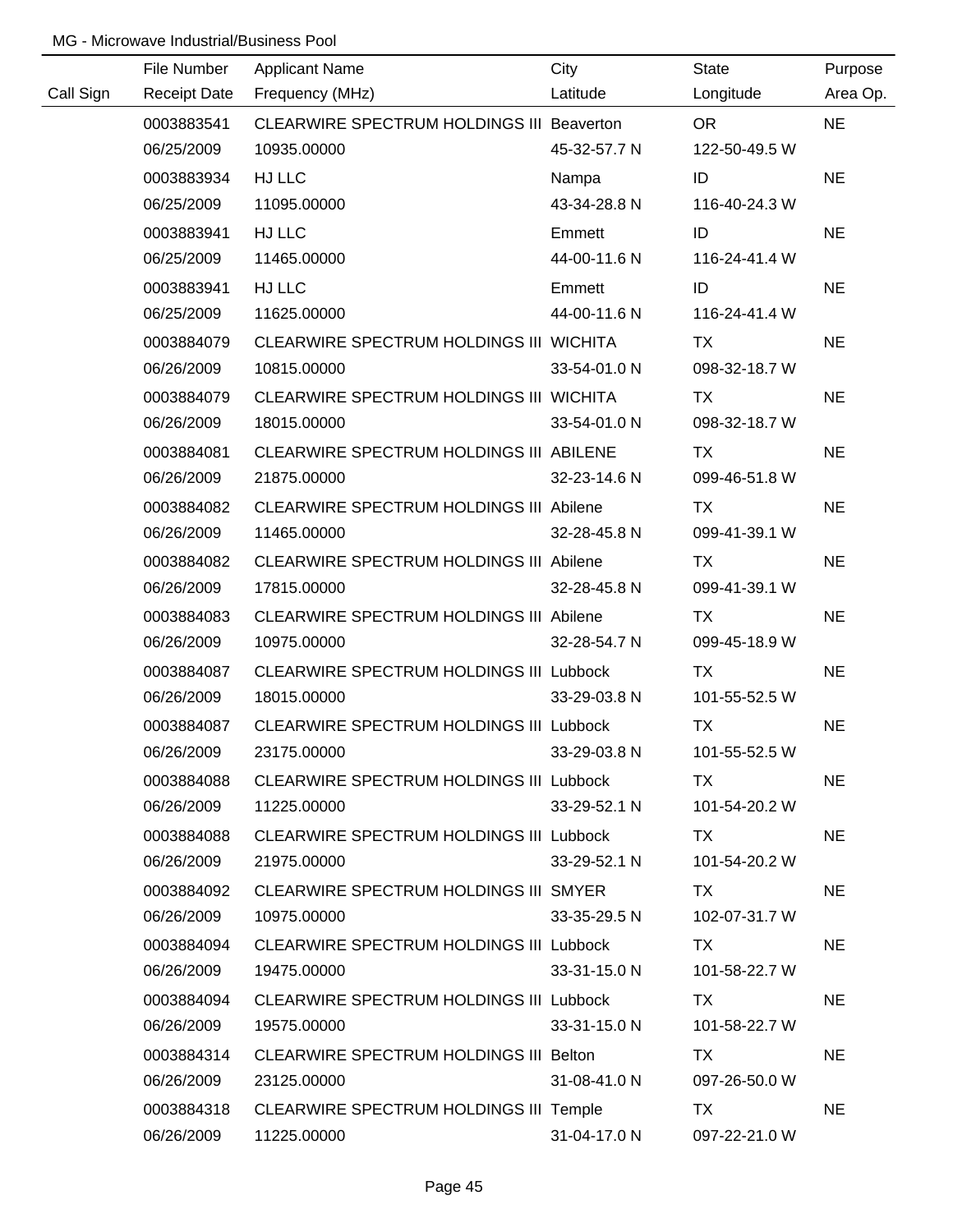|           | File Number         | <b>Applicant Name</b>                          | City                     | State         | Purpose   |
|-----------|---------------------|------------------------------------------------|--------------------------|---------------|-----------|
| Call Sign | <b>Receipt Date</b> | Frequency (MHz)                                | Latitude                 | Longitude     | Area Op.  |
|           | 0003884318          | CLEARWIRE SPECTRUM HOLDINGS III Temple         |                          | <b>TX</b>     | <b>NE</b> |
|           | 06/26/2009          | 11265.00000                                    | 31-04-17.0 N             | 097-22-21.0 W |           |
|           | 0003884325          | CLEARWIRE SPECTRUM HOLDINGS III Temple         |                          | <b>TX</b>     | <b>NE</b> |
|           | 06/26/2009          | 11305.00000                                    | 31-05-16.0 N             | 097-23-51.0 W |           |
|           | 0003884328          | CLEARWIRE SPECTRUM HOLDINGS III KILLEEN        |                          | TX            | <b>NE</b> |
|           | 06/26/2009          | 19375.00000                                    | 31-03-59.0 N             | 097-42-49.0 W |           |
|           | 0003884328          | CLEARWIRE SPECTRUM HOLDINGS III KILLEEN        |                          | TX            | <b>NE</b> |
|           | 06/26/2009          | 19575.00000                                    | 31-03-59.0 N             | 097-42-49.0 W |           |
|           | 0003884330          | CLEARWIRE SPECTRUM HOLDINGS III Killeen        |                          | TX            | <b>NE</b> |
|           | 06/26/2009          | 17965.00000                                    | 31-04-52.0 N             | 097-44-44.0 W |           |
|           | 0003884333          | CLEARWIRE SPECTRUM HOLDINGS III Belton         |                          | TX            | <b>NE</b> |
|           | 06/26/2009          | 10775.00000                                    | 31-09-17.0 N             | 097-28-26.0 W |           |
|           | 0003884333          | CLEARWIRE SPECTRUM HOLDINGS III Belton         |                          | TX            | <b>NE</b> |
|           | 06/26/2009          | 21925.00000                                    | 31-09-17.0 N             | 097-28-26.0 W |           |
|           | 0003884336          | CLEARWIRE SPECTRUM HOLDINGS III Killeen        |                          | TX            | <b>NE</b> |
|           | 06/26/2009          | 17815.00000                                    | 31-05-31.0 N             | 097-41-18.5 W |           |
|           | 0003884339          | <b>CLEARWIRE SPECTRUM HOLDINGS III Killeen</b> |                          | TX            | <b>NE</b> |
|           | 06/26/2009          | 11225.00000                                    | 31-06-22.4 N             | 097-48-14.7 W |           |
|           | 0003884339          | CLEARWIRE SPECTRUM HOLDINGS III Killeen        |                          | <b>TX</b>     | <b>NE</b> |
|           | 06/26/2009          | 19525.00000                                    | 31-06-22.4 N             | 097-48-14.7 W |           |
|           | 0003884341          | CLEARWIRE SPECTRUM HOLDINGS III Copperas Cove  |                          | <b>TX</b>     | <b>NE</b> |
|           | 06/26/2009          | 10735.00000                                    | 31-06-02.0 N             | 097-55-39.8 W |           |
|           | 0003884341          | CLEARWIRE SPECTRUM HOLDINGS III Copperas Cove  |                          | <b>TX</b>     | <b>NE</b> |
|           | 06/26/2009          | 17815.00000                                    | 31-06-02.0 N             | 097-55-39.8 W |           |
|           | 0003884344          | CLEARWIRE SPECTRUM HOLDINGS III Temple         |                          | TX.           | <b>NE</b> |
|           | 06/26/2009          | 11265.00000                                    | 31-04-28.0 N             | 097-20-02.0 W |           |
|           | 0003884344          | <b>CLEARWIRE SPECTRUM HOLDINGS III Temple</b>  |                          | TX.           | <b>NE</b> |
|           | 06/26/2009          | 19525.00000                                    | 31-04-28.0 N             | 097-20-02.0 W |           |
|           | 0003884346          | CLEARWIRE SPECTRUM HOLDINGS III Belton         |                          | TX            | <b>NE</b> |
|           | 06/26/2009          | 11305.00000                                    | 31-02-42.0 N             | 097-37-46.0 W |           |
|           | 0003884349          | CLEARWIRE SPECTRUM HOLDINGS III TEMPLE         |                          | TX.           | <b>NE</b> |
|           | 06/26/2009          | 17965.00000                                    | 31-06-49.0 N             | 097-21-12.2 W |           |
|           | 0003884354          | CLEARWIRE SPECTRUM HOLDINGS III Belton         |                          | TX.           | <b>NE</b> |
|           | 06/26/2009          | 10735.00000                                    | 31-03-19.0 N             | 097-27-18.0 W |           |
|           | 0003884354          | CLEARWIRE SPECTRUM HOLDINGS III Belton         |                          | TX            | <b>NE</b> |
|           | 06/26/2009          | 10815.00000                                    | 31-03-19.0 N             | 097-27-18.0 W |           |
|           | 0003884401          | <b>REGIONAL UTILITIES</b>                      | <b>SANTA ROSA BEAIFL</b> |               | <b>NE</b> |
|           | 06/26/2009          | 00956.36875                                    | 30-21-44.6 N             | 086-14-04.9 W | P.        |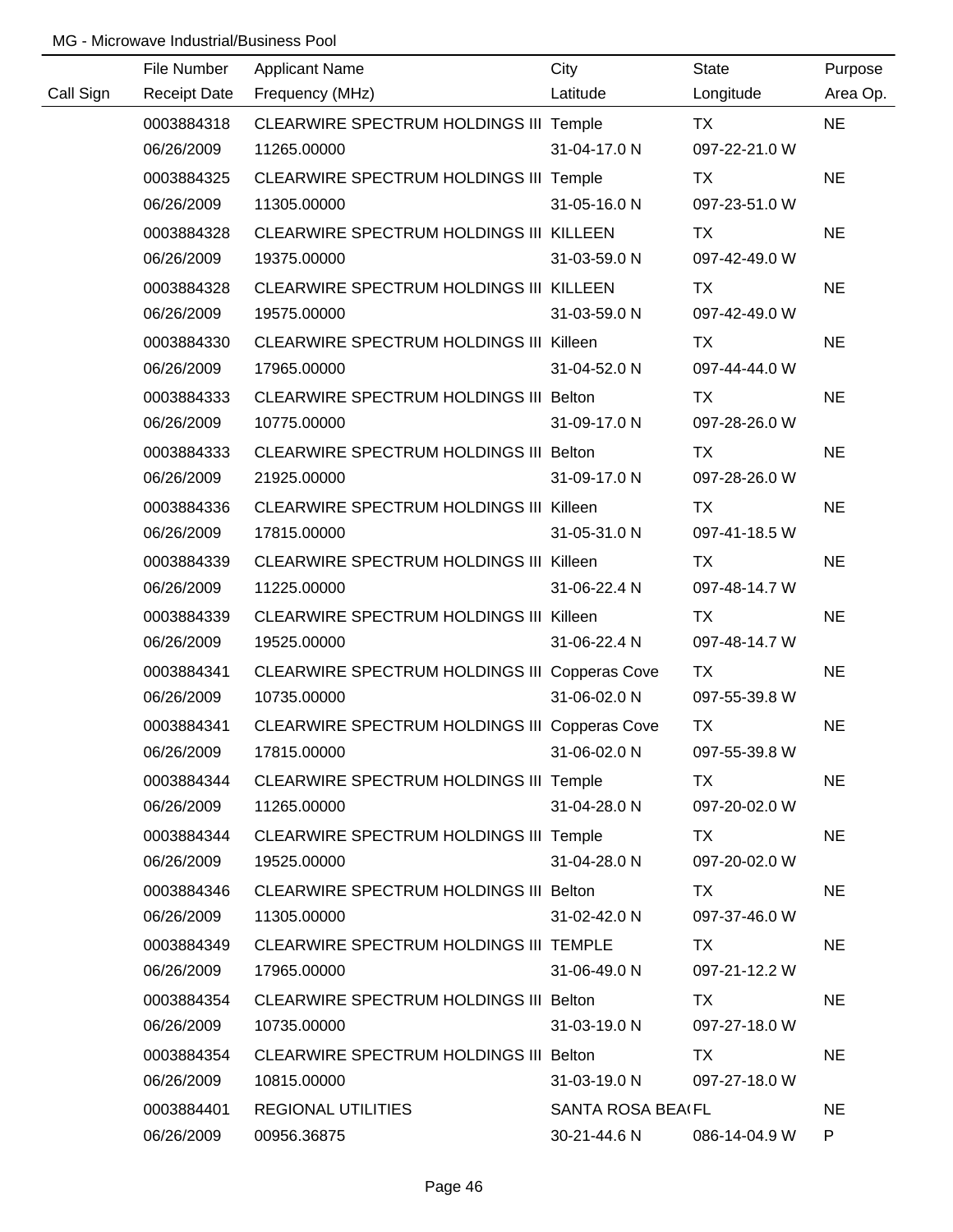|                | File Number         | <b>Applicant Name</b>                            | City            | State         | Purpose   |
|----------------|---------------------|--------------------------------------------------|-----------------|---------------|-----------|
| Call Sign      | <b>Receipt Date</b> | Frequency (MHz)                                  | Latitude        | Longitude     | Area Op.  |
|                | 0003884568          | Deseret Generation and Transmission Co Roosevelt |                 | <b>UT</b>     | <b>NE</b> |
|                | 06/26/2009          | 00953.95000                                      | 40-18-47.2 N    | 110-01-11.5 W |           |
|                | 0003884869          | TransCanada Keystone Pipeline, LP                | Kathryn         | <b>ND</b>     | <b>NE</b> |
|                | 06/26/2009          | 00928.20625                                      | 46-35-12.3 N    | 097-56-00.3 W |           |
|                | 0003884869          | TransCanada Keystone Pipeline, LP                | Kathryn         | <b>ND</b>     | <b>NE</b> |
|                | 06/26/2009          | 00952.20625                                      | 46-35-12.3 N    | 097-56-00.3 W |           |
|                | 0003884949          | TransCanada Keystone Pipeline, LP                | <b>Brampton</b> | <b>ND</b>     | <b>NE</b> |
|                | 06/26/2009          | 00928.29375                                      | 45-57-11.1 N    | 097-54-20.4 W |           |
|                | 0003884949          | TransCanada Keystone Pipeline, LP                | <b>Brampton</b> | <b>ND</b>     | <b>NE</b> |
|                | 06/26/2009          | 00952.29375                                      | 45-57-11.1 N    | 097-54-20.4 W |           |
|                | 0003884974          | TransCanada Keystone Pipeline, LP                | Conde           | <b>SD</b>     | <b>NE</b> |
|                | 06/26/2009          | 00928.13125                                      | 45-05-39.8 N    | 097-57-35.7 W |           |
|                | 0003884974          | TransCanada Keystone Pipeline, LP                | Conde           | <b>SD</b>     | <b>NE</b> |
|                | 06/26/2009          | 00952.13125                                      | 45-05-39.8 N    | 097-57-35.7 W |           |
|                | 0003884999          | TransCanada Keystone Pipeline, LP                | Carpenter       | <b>SD</b>     | <b>NE</b> |
|                | 06/26/2009          | 00928.13125                                      | 44-37-24.7 N    | 097-55-17.7 W |           |
|                | 0003884999          | TransCanada Keystone Pipeline, LP                | Carpenter       | <b>SD</b>     | <b>NE</b> |
|                | 06/26/2009          | 00952.13125                                      | 44-37-24.7 N    | 097-55-17.7 W |           |
|                | 0003876732          | <b>INDIANAPOLIS POWER &amp; LIGHT COMP</b>       |                 |               | <b>RO</b> |
| WNEY278        | 06/22/2009          |                                                  |                 |               |           |
|                | 0003877505          | CENTRAL MAINE POWER COMPANY                      |                 |               | <b>RO</b> |
| <b>WEF639</b>  | 06/22/2009          |                                                  |                 |               |           |
|                | 0003877568          | Verizon New England, Inc.                        |                 |               | <b>RO</b> |
| <b>WNTV854</b> | 06/22/2009          |                                                  |                 |               |           |
|                | 0003877601          | Northwest Pipeline Corporation                   |                 |               | <b>RO</b> |
| WPOU802        | 06/22/2009          |                                                  |                 |               |           |
|                | 0003877602          | Northwest Pipeline Corporation                   |                 |               | <b>RO</b> |
| WPOU841        | 06/22/2009          |                                                  |                 |               |           |
|                | 0003878055          | Interstate Power and Light Company               |                 |               | <b>RO</b> |
| WNTV975        | 06/22/2009          |                                                  |                 |               |           |
|                | 0003878056          | Interstate Power and Light Company               |                 |               | <b>RO</b> |
| WNTV976        | 06/22/2009          |                                                  |                 |               |           |
|                | 0003878057          | Interstate Power and Light Company               |                 |               | <b>RO</b> |
| WPOU638        | 06/22/2009          |                                                  |                 |               |           |
|                | 0003878473          | COLLEGE OF SOUTHERN IDAHO                        |                 |               | <b>RO</b> |
| <b>WNTV911</b> | 06/22/2009          |                                                  |                 |               |           |
|                | 0003878480          | College of Southern Idaho                        |                 |               | <b>RO</b> |
| <b>WNTV912</b> | 06/22/2009          |                                                  |                 |               |           |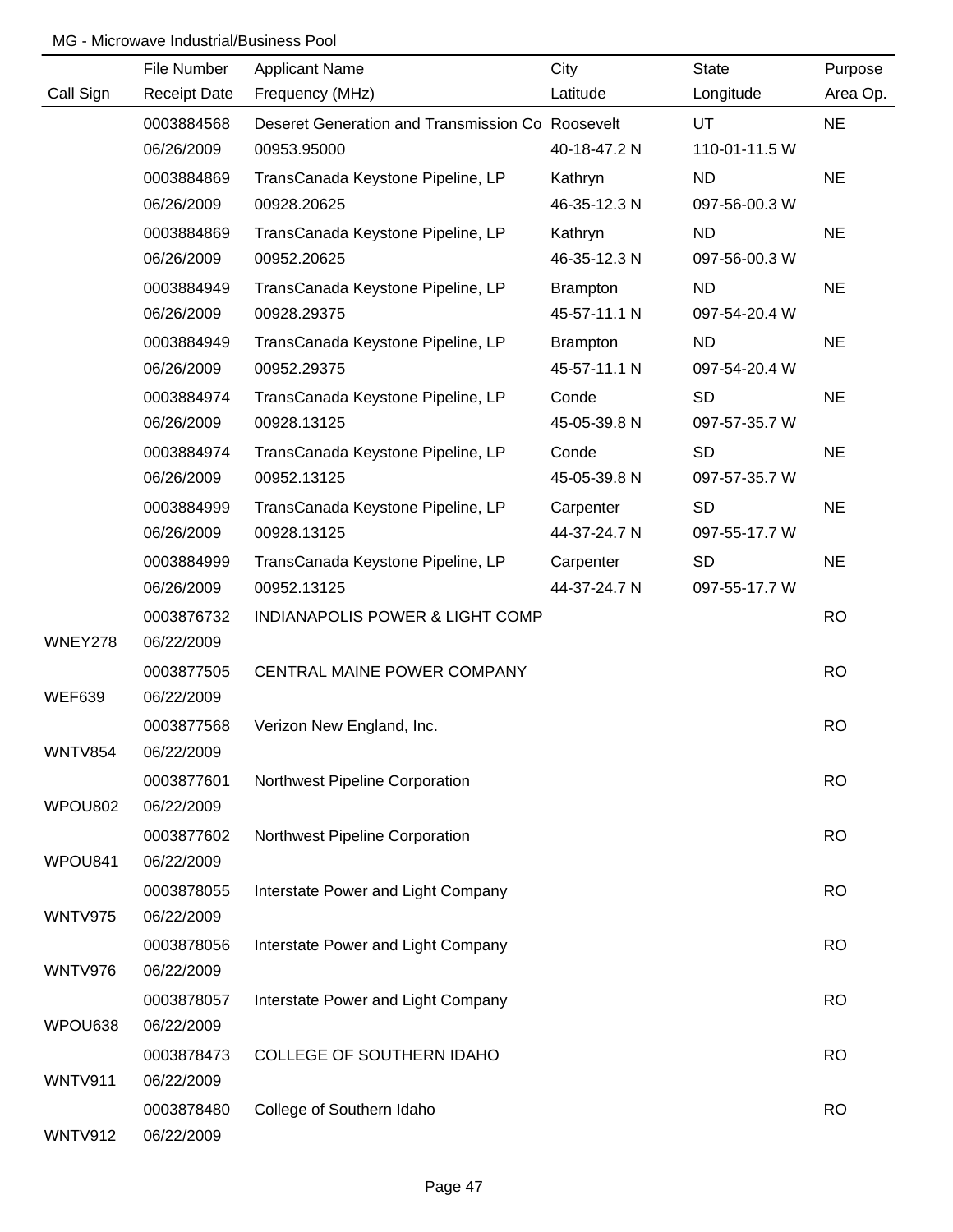|                | File Number         | <b>Applicant Name</b>                        | City     | <b>State</b> | Purpose   |
|----------------|---------------------|----------------------------------------------|----------|--------------|-----------|
| Call Sign      | <b>Receipt Date</b> | Frequency (MHz)                              | Latitude | Longitude    | Area Op.  |
|                | 0003878498          | College of Southern Idaho                    |          |              | <b>RO</b> |
| WNTV913        | 06/22/2009          |                                              |          |              |           |
|                | 0003878500          | COLLEGE OF SOUTHERN IDAHO                    |          |              | <b>RO</b> |
| WNTV914        | 06/22/2009          |                                              |          |              |           |
|                | 0003878508          | College of Southern Idaho                    |          |              | <b>RO</b> |
| <b>WNTV916</b> | 06/22/2009          |                                              |          |              |           |
|                | 0003881889          | City of Tucson IT Department                 |          |              | <b>RO</b> |
| WNEF836        | 06/24/2009          |                                              |          |              |           |
|                | 0003882192          | CLARK, ELDY G                                |          |              | <b>RO</b> |
| WNEZ450        | 06/24/2009          |                                              |          |              |           |
|                | 0003882634          | MOUNT AYR, CITY OF                           |          |              | <b>RO</b> |
| WPOU603        | 06/25/2009          |                                              |          |              |           |
|                | 0003882703          | <b>Equistar Chemicals LP</b>                 |          |              | <b>RO</b> |
| <b>WEF806</b>  | 06/25/2009          |                                              |          |              |           |
|                | 0003882704          | <b>EQUISTAR CHEMICALS LP</b>                 |          |              | <b>RO</b> |
| <b>WEF810</b>  | 06/25/2009          |                                              |          |              |           |
|                | 0003884292          | Quantum Resource Management, LLC             |          |              | <b>RO</b> |
| <b>WNTV981</b> | 06/26/2009          |                                              |          |              |           |
|                | 0003884964          | <b>Media General Communications Holdings</b> |          |              | <b>RO</b> |
| WPOT645        | 06/26/2009          |                                              |          |              |           |

#### NN - 3650-3700 MHz

|           | File Number         | <b>Applicant Name</b>            | City     | <b>State</b> | Purpose   |
|-----------|---------------------|----------------------------------|----------|--------------|-----------|
| Call Sign | <b>Receipt Date</b> | Frequency (MHz)                  | Latitude | Longitude    | Area Op.  |
|           | 0003877656          | Ansteorra Inc.                   |          |              | <b>NE</b> |
|           | 06/22/2009          | 03650.00000 - 03700.00000        |          |              |           |
|           | 0003877864          | Southern Electronics Corporation |          |              | NE.       |
|           | 06/22/2009          | 03650.00000 - 03700.00000        |          |              |           |
|           | 0003878244          | Leaf River Telephone Co          |          |              | <b>NE</b> |
|           | 06/22/2009          | 03650.00000 - 03700.00000        |          |              |           |
|           | 0003879216          | Swift Systems, Inc.              |          |              | <b>NE</b> |
|           | 06/23/2009          | 03650.00000 - 03700.00000        |          |              |           |
|           | 0003879608          | Data Technology Solutions LLC    |          |              | NE.       |
| WQKK629   | 06/24/2009          | 03650.00000 - 03700.00000        |          |              |           |
|           | 0003884452          | Broadstream Networks, LLC.       |          |              | <b>NE</b> |
|           | 06/26/2009          | 03650.00000 - 03700.00000        |          |              |           |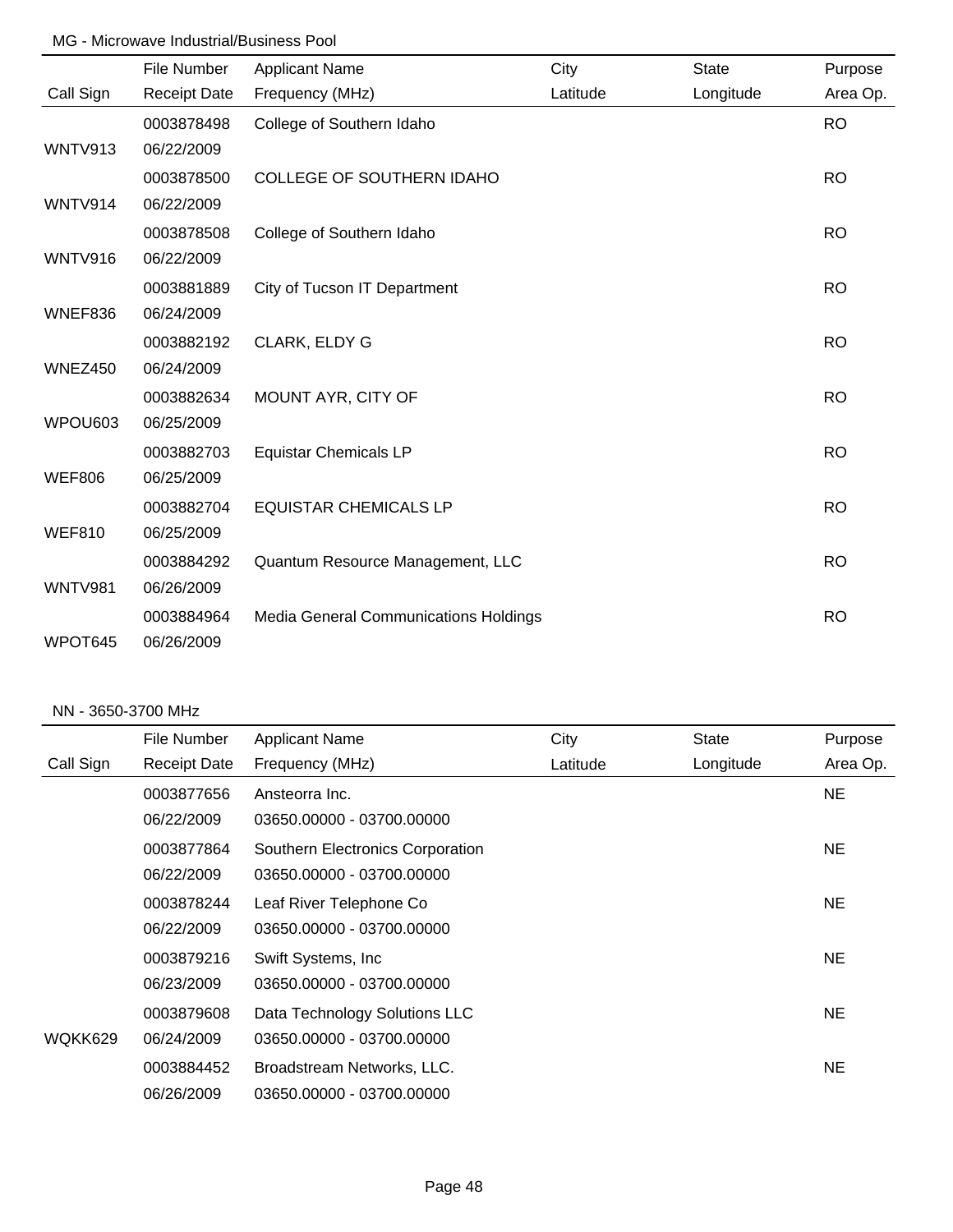#### NN - 3650-3700 MHz

|           | File Number         | <b>Applicant Name</b>       | City     | State     | Purpose  |
|-----------|---------------------|-----------------------------|----------|-----------|----------|
| Call Sign | <b>Receipt Date</b> | Frequency (MHz)             | Latitude | Longitude | Area Op. |
|           | 0003884976          | Webjogger Internet Services |          | <b>NE</b> |          |
| WQKK792   | 06/26/2009          | 03650.00000 - 03700.00000   |          |           |          |

### RP - Broadcast Auxiliary Remote Pickup

|               | File Number         | <b>Applicant Name</b> | City           | <b>State</b>  | Purpose  |
|---------------|---------------------|-----------------------|----------------|---------------|----------|
| Call Sign     | <b>Receipt Date</b> | Frequency (MHz)       | Latitude       | Longitude     | Area Op. |
|               | 0003881982          | WRAL-FM, INC.         | RALEIGH        | NC.           | MD       |
| <b>WQA940</b> | 06/24/2009          | 00450.38750           | 35-49-18.5 N   | 078-36-23.0 W |          |
|               | 0003881982          | WRAL-FM, INC.         | <b>RALEIGH</b> | <b>NC</b>     | MD       |
| <b>WQA940</b> | 06/24/2009          | 00450.41250           | 35-49-18.5 N   | 078-36-23.0 W |          |
|               | 0003881982          | WRAL-FM, INC.         | RALEIGH        | NC.           | MD       |
| <b>WQA940</b> | 06/24/2009          | 00450.48750           | 35-49-18.5 N   | 078-36-23.0 W |          |
|               | 0003881982          | WRAL-FM. INC.         | RALEIGH        | NC.           | MD       |
| <b>WQA940</b> | 06/24/2009          | 00455.38750           | 35-49-18.5 N   | 078-36-23.0 W |          |
|               | 0003881982          | WRAL-FM, INC.         | RALEIGH        | NC.           | MD       |
| <b>WQA940</b> | 06/24/2009          | 00455.41250           | 35-49-18.5 N   | 078-36-23.0 W |          |
|               | 0003881982          | WRAL-FM, INC.         | <b>RALEIGH</b> | NC.           | MD       |
| WQA940        | 06/24/2009          | 00455.48750           | 35-49-18.5 N   | 078-36-23.0 W |          |

# TI - TV Intercity Relay

|               | File Number         | <b>Applicant Name</b>                | City         | State         | Purpose  |
|---------------|---------------------|--------------------------------------|--------------|---------------|----------|
| Call Sign     | <b>Receipt Date</b> | Frequency (MHz)                      | Latitude     | Longitude     | Area Op. |
|               | 0003882947          | KOAT HEARST-ARGYLE TELEVISION, I     | CORONA       | <b>NM</b>     | MD.      |
| <b>WME925</b> | 06/25/2009          | 07100.00000 - 07125.00000            | 34-14-49.2 N | 105-47-26.0 W |          |
|               | 0003882964          | KOAT HEARST-ARGYLE TELEVISION, I     | ALBUQUERQUE  | <b>NM</b>     | MD.      |
| <b>WME929</b> | 06/25/2009          | 06875,00000 - 06900,00000            | 35-12-52.1 N | 106-27-03.0 W |          |
|               | 0003883629          | <b>GRAY TELEVISION LICENSEE, LLC</b> | Middlesboro  | KY            | MD.      |
| <b>WMU852</b> | 06/25/2009          | 02042.00000 - 02059.00000            | 36-38-30.2 N | 083-46-25.7 W |          |
|               | 0003883629          | <b>GRAY TELEVISION LICENSEE, LLC</b> | Middlesboro  | <b>KY</b>     | MD.      |
| WMU852        | 06/25/2009          | 02061.50000 - 02073.50000            | 36-38-30.2 N | 083-46-25.7 W |          |
|               | 0003883793          | <b>GRAY TELEVISION LICENSEE, LLC</b> | Martin       | KY            | MD       |
| WQCD713       | 06/25/2009          | 02042.00000 - 02059.00000            | 37-34-45.0 N | 082-43-09.0 W |          |
|               | 0003883793          | <b>GRAY TELEVISION LICENSEE, LLC</b> | Martin       | KY            | MD.      |
| WQCD713       | 06/25/2009          | 02061.50000 - 02073.50000            | 37-34-45.0 N | 082-43-09.0 W |          |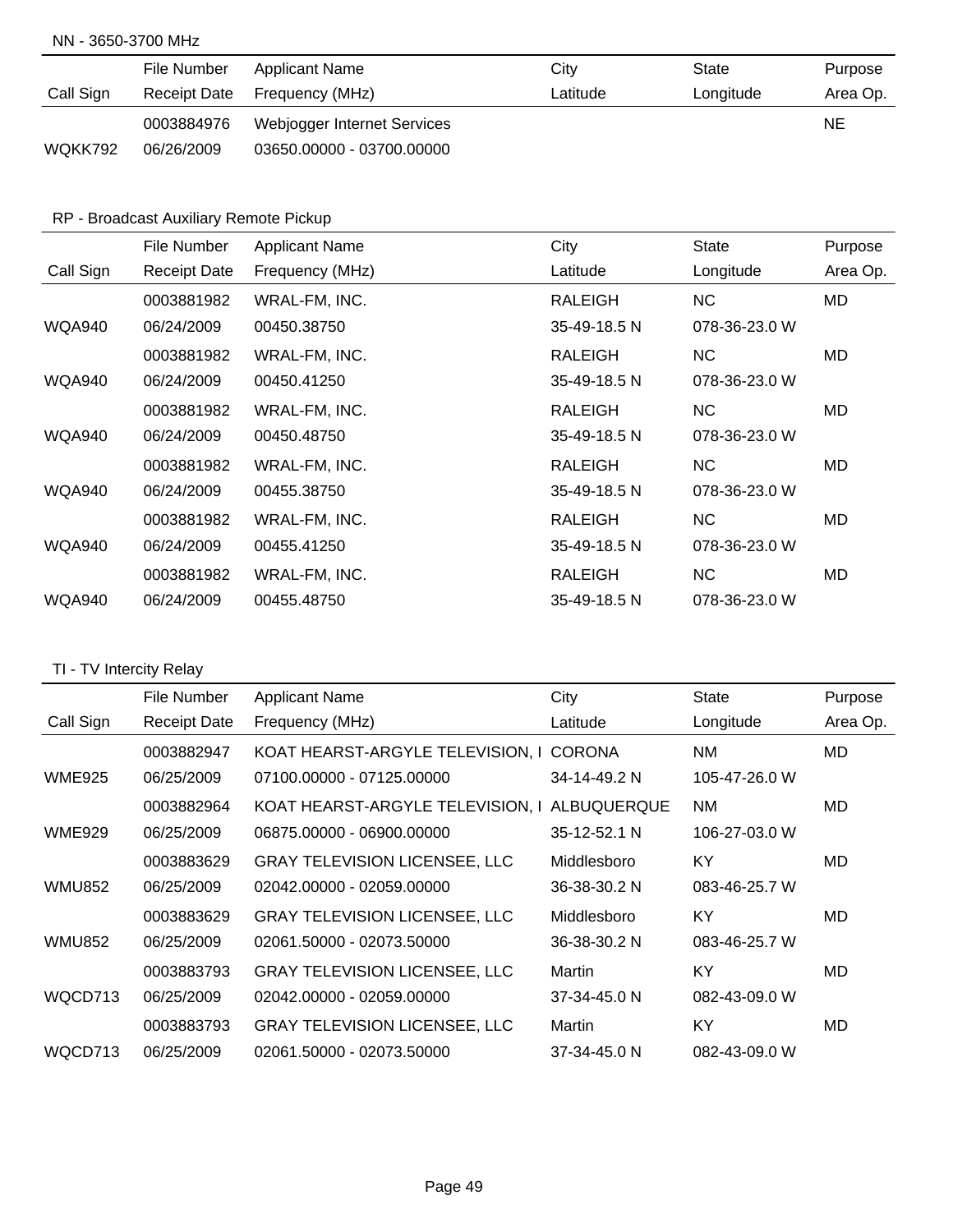| TP - TV Pickup |  |  |
|----------------|--|--|
|----------------|--|--|

|           | File Number         | <b>Applicant Name</b>                 | City            | <b>State</b>    | Purpose   |
|-----------|---------------------|---------------------------------------|-----------------|-----------------|-----------|
| Call Sign | <b>Receipt Date</b> | Frequency (MHz)                       | Latitude        | Longitude       | Area Op.  |
|           | 0003878154          | CBS BROADCASTING INC.                 | <b>NEW YORK</b> | <b>NY</b>       | <b>MD</b> |
| KB55010   | 06/22/2009          | 01990.00000 - 02008.00000             | 40-45-06.3 N    | 073-59-37.5 W   | P         |
|           | 0003878154          | CBS BROADCASTING INC.                 | <b>NEW YORK</b> | <b>NY</b>       | <b>MD</b> |
| KB55010   | 06/22/2009          | 02008.00000 - 02110.00000             | 40-45-06.3 N    | 073-59-37.5 W   | P         |
|           | 0003878154          | CBS BROADCASTING INC.                 | <b>NEW YORK</b> | <b>NY</b>       | MD        |
| KB55010   | 06/22/2009          | 02025.00000 - 02025.50000             | 40-45-06.3 N    | 073-59-37.5 W   | P         |
|           | 0003878154          | CBS BROADCASTING INC.                 | <b>NEW YORK</b> | <b>NY</b>       | <b>MD</b> |
| KB55010   | 06/22/2009          | 02025.50000 - 02109.50000             | 40-45-06.3 N    | 073-59-37.5 W   | P         |
|           | 0003878154          | CBS BROADCASTING INC.                 | NEW YORK        | <b>NY</b>       | <b>MD</b> |
| KB55010   | 06/22/2009          | 02025.50000 - 02109.00000             | 40-45-06.3 N    | 073-59-37.5 W   | P         |
|           | 0003878154          | CBS BROADCASTING INC.                 | <b>NEW YORK</b> | <b>NY</b>       | MD        |
| KB55010   | 06/22/2009          | 02109.50000 - 02110.00000             | 40-45-06.3 N    | 073-59-37.5 W   | P         |
|           | 0003878154          | CBS BROADCASTING INC.                 | <b>NEW YORK</b> | <b>NY</b>       | <b>MD</b> |
| KB55010   | 06/22/2009          | 02450.00000 - 02467.00000             | 40-45-06.3 N    | 073-59-37.5 W   | P         |
|           | 0003878154          | CBS BROADCASTING INC.                 | <b>NEW YORK</b> | NY              | <b>MD</b> |
| KB55010   | 06/22/2009          | 02467.00000 - 02484.00000             | 40-45-06.3 N    | 073-59-37.5 W   | P         |
|           | 0003878154          | CBS BROADCASTING INC.                 | <b>NEW YORK</b> | <b>NY</b>       | <b>MD</b> |
| KB55010   | 06/22/2009          | 02484.00000 - 02500.00000             | 40-45-06.3 N    | 073-59-37.5 W   | P         |
|           | 0003878154          | CBS BROADCASTING INC.                 | <b>NEW YORK</b> | <b>NY</b>       | <b>MD</b> |
| KB55010   | 06/22/2009          | 06425.00000 - 06525.00000             | 40-45-06.3 N    | 073-59-37.5 W   | P         |
|           | 0003878154          | CBS BROADCASTING INC.                 | <b>NEW YORK</b> | <b>NY</b>       | MD        |
| KB55010   | 06/22/2009          | 06875.00000 - 07125.00000             | 40-45-06.3 N    | 073-59-37.5 W   | P         |
|           | 0003878154          | CBS BROADCASTING INC.                 | <b>NEW YORK</b> | <b>NY</b>       | MD        |
| KB55010   | 06/22/2009          | 12700.00000 - 13250.00000             | 40-45-06.3 N    | 073-59-37.5 W   | P         |
|           | 0003879894          | NEWPORT TELEVISION LICENSE LLC EUGENE |                 | <b>OR</b>       | <b>MD</b> |
| KA88550   | 06/24/2009          | 01990.00000 - 02008.00000             | 44-05-19.4 N    | 123-02-34.3 W   | P         |
|           | 0003879894          | NEWPORT TELEVISION LICENSE LLC        | <b>EUGENE</b>   | OR <sub>1</sub> | MD        |
| KA88550   | 06/24/2009          | 02008.00000 - 02110.00000             | 44-05-19.4 N    | 123-02-34.3 W   | P         |
|           | 0003879894          | NEWPORT TELEVISION LICENSE LLC        | <b>EUGENE</b>   | OR.             | MD        |
| KA88550   | 06/24/2009          | 02025.50000 - 02109.50000             | 44-05-19.4 N    | 123-02-34.3 W   | P         |
|           | 0003879894          | NEWPORT TELEVISION LICENSE LLC        | <b>EUGENE</b>   | OR <sub>1</sub> | MD        |
| KA88550   | 06/24/2009          | 02450.00000 - 02467.00000             | 44-05-19.4 N    | 123-02-34.3 W   | P         |
|           | 0003879894          | NEWPORT TELEVISION LICENSE LLC        | <b>EUGENE</b>   | OR.             | MD        |
| KA88550   | 06/24/2009          | 02467.00000 - 02483.50000             | 44-05-19.4 N    | 123-02-34.3 W   | P         |
|           | 0003881397          | WAGA LICENSE, INC.                    | ATLANTA         | GA              | MD        |
| KC25976   | 06/24/2009          | 02467.00000 - 02483.50000             | 33-47-51.0 N    | 084-20-02.0 W   | P         |
|           | 0003882249          | ARIZONA BOARD OF REGENTS              | <b>PHOENIX</b>  | AZ              | MD        |
| KA88828   | 06/24/2009          | 01990.00000 - 02008.00000             | 33-20-00.5 N    | 112-03-54.5 W   | P         |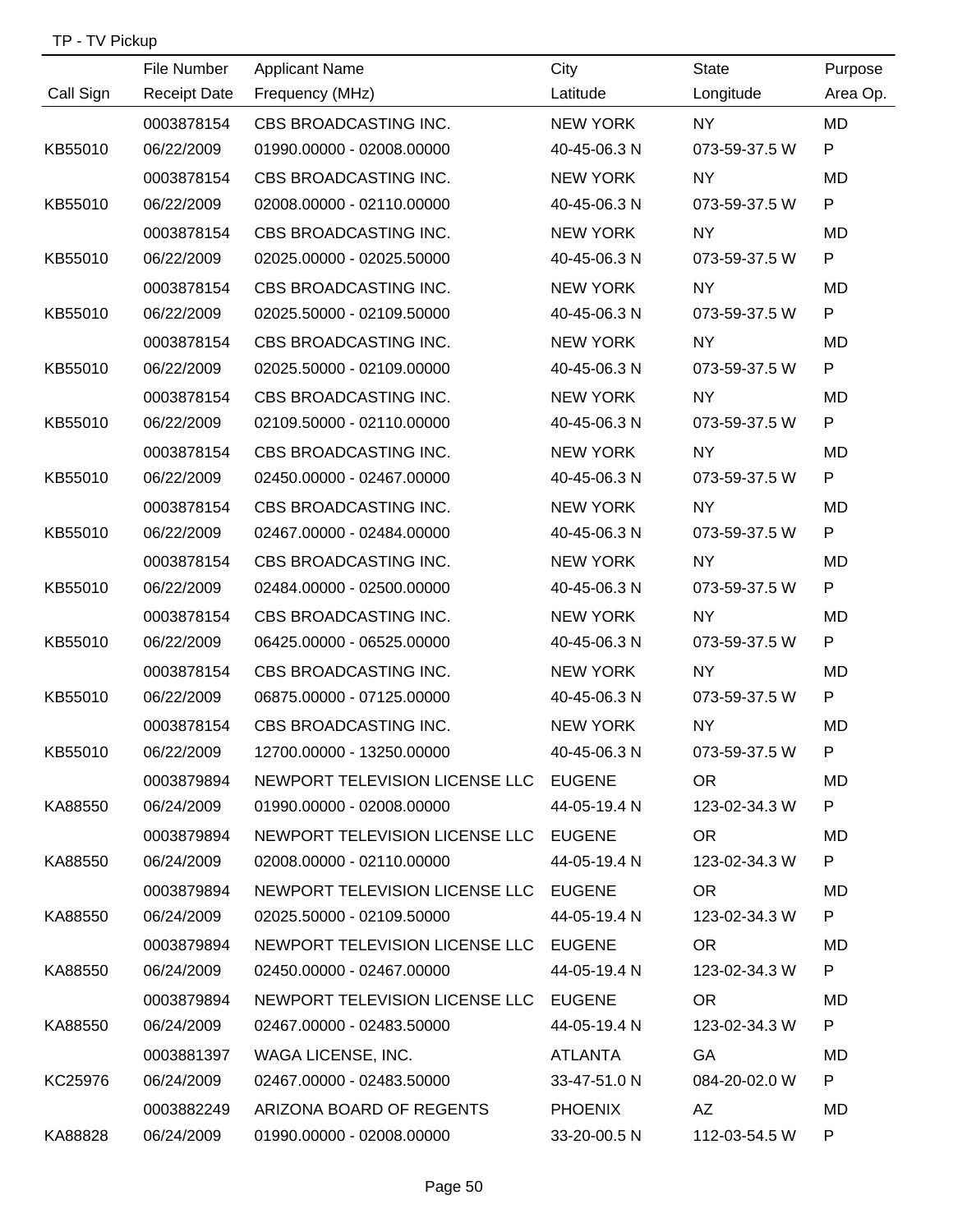| TP - TV Pickup |  |
|----------------|--|
|----------------|--|

|           | File Number         | <b>Applicant Name</b>                     | City           | <b>State</b>  | Purpose   |
|-----------|---------------------|-------------------------------------------|----------------|---------------|-----------|
| Call Sign | <b>Receipt Date</b> | Frequency (MHz)                           | Latitude       | Longitude     | Area Op.  |
|           | 0003882249          | ARIZONA BOARD OF REGENTS                  | <b>PHOENIX</b> | AZ            | <b>MD</b> |
| KA88828   | 06/24/2009          | 02008.00000 - 02110.00000                 | 33-20-00.5 N   | 112-03-54.5 W | P         |
|           | 0003882249          | ARIZONA BOARD OF REGENTS                  | <b>PHOENIX</b> | AZ            | MD.       |
| KA88828   | 06/24/2009          | 02025.00000 - 02025.50000                 | 33-20-00.5 N   | 112-03-54.5 W | P         |
|           | 0003882249          | ARIZONA BOARD OF REGENTS                  | <b>PHOENIX</b> | AZ            | <b>MD</b> |
| KA88828   | 06/24/2009          | 02025.50000 - 02109.50000                 | 33-20-00.5 N   | 112-03-54.5 W | P         |
|           | 0003882249          | ARIZONA BOARD OF REGENTS                  | <b>PHOENIX</b> | AZ            | <b>MD</b> |
| KA88828   | 06/24/2009          | 02109.50000 - 02110.00000                 | 33-20-00.5 N   | 112-03-54.5 W | P         |
|           | 0003882249          | ARIZONA BOARD OF REGENTS                  | <b>PHOENIX</b> | AZ            | <b>MD</b> |
| KA88828   | 06/24/2009          | 02458.50000                               | 33-20-00.5 N   | 112-03-54.5 W | P         |
|           | 0003882249          | ARIZONA BOARD OF REGENTS                  | <b>PHOENIX</b> | AZ            | <b>MD</b> |
| KA88828   | 06/24/2009          | 02475.25000                               | 33-20-00.5 N   | 112-03-54.5 W | P         |
|           | 0003882249          | ARIZONA BOARD OF REGENTS                  | <b>PHOENIX</b> | AZ            | <b>MD</b> |
| KA88828   | 06/24/2009          | 02491.75000                               | 33-20-00.5 N   | 112-03-54.5 W | P         |
|           | 0003882943          | HEARST-ARGYLE PROPERTIES, INC.            | <b>GILFORD</b> | <b>NH</b>     | <b>MD</b> |
| KC26072   | 06/25/2009          | 01990.00000 - 02008.00000                 | 43-32-44.2 N   | 071-22-43.2 W | P         |
|           | 0003882943          | HEARST-ARGYLE PROPERTIES, INC.            | <b>GILFORD</b> | <b>NH</b>     | <b>MD</b> |
| KC26072   | 06/25/2009          | 02008.00000 - 02110.00000                 | 43-32-44.2 N   | 071-22-43.2 W | P         |
|           | 0003882943          | HEARST-ARGYLE PROPERTIES, INC.            | <b>GILFORD</b> | <b>NH</b>     | MD        |
| KC26072   | 06/25/2009          | 02025.50000 - 02037.50000                 | 43-32-44.2 N   | 071-22-43.2 W | P         |
|           | 0003882943          | HEARST-ARGYLE PROPERTIES, INC.            | <b>GILFORD</b> | <b>NH</b>     | MD        |
| KC26072   | 06/25/2009          | 02037.50000 - 02049.50000                 | 43-32-44.2 N   | 071-22-43.2 W | P         |
|           | 0003882943          | HEARST-ARGYLE PROPERTIES, INC. GILFORD    |                | <b>NH</b>     | MD        |
| KC26072   | 06/25/2009          | 02049.50000 - 02061.50000                 | 43-32-44.2 N   | 071-22-43.2 W | P         |
|           | 0003882943          | HEARST-ARGYLE PROPERTIES, INC. GILFORD    |                | <b>NH</b>     | MD        |
| KC26072   | 06/25/2009          | 02061.50000 - 02073.50000                 | 43-32-44.2 N   | 071-22-43.2 W | P.        |
|           | 0003882943          | HEARST-ARGYLE PROPERTIES, INC.            | <b>GILFORD</b> | NH .          | MD        |
| KC26072   | 06/25/2009          | 02073.50000 - 02085.50000                 | 43-32-44.2 N   | 071-22-43.2 W | P         |
|           | 0003882943          | HEARST-ARGYLE PROPERTIES, INC.            | <b>GILFORD</b> | NH .          | MD        |
| KC26072   | 06/25/2009          | 02085.50000 - 02097.50000                 | 43-32-44.2 N   | 071-22-43.2 W | P.        |
|           | 0003882943          | HEARST-ARGYLE PROPERTIES, INC.            | <b>GILFORD</b> | NH.           | MD.       |
| KC26072   | 06/25/2009          | 02097.50000 - 02109.50000                 | 43-32-44.2 N   | 071-22-43.2 W | P.        |
|           | 0003882959          | HEARST-ARGYLE PROPERTIES, INC. MANCHESTER |                | NH.           | MD.       |
| KB55796   | 06/25/2009          | 01990.00000 - 02110.00000                 | 43-10-33.2 N   | 071-12-27.2 W | P         |
|           | 0003882959          | HEARST-ARGYLE PROPERTIES, INC. MANCHESTER |                | NH            | MD        |
| KB55796   | 06/25/2009          | 02025.50000 - 02037.50000                 | 43-10-33.2 N   | 071-12-27.2 W | P         |
|           | 0003882959          | HEARST-ARGYLE PROPERTIES, INC. MANCHESTER |                | <b>NH</b>     | MD        |
| KB55796   | 06/25/2009          | 02037.50000 - 02049.50000                 | 43-10-33.2 N   | 071-12-27.2 W | P         |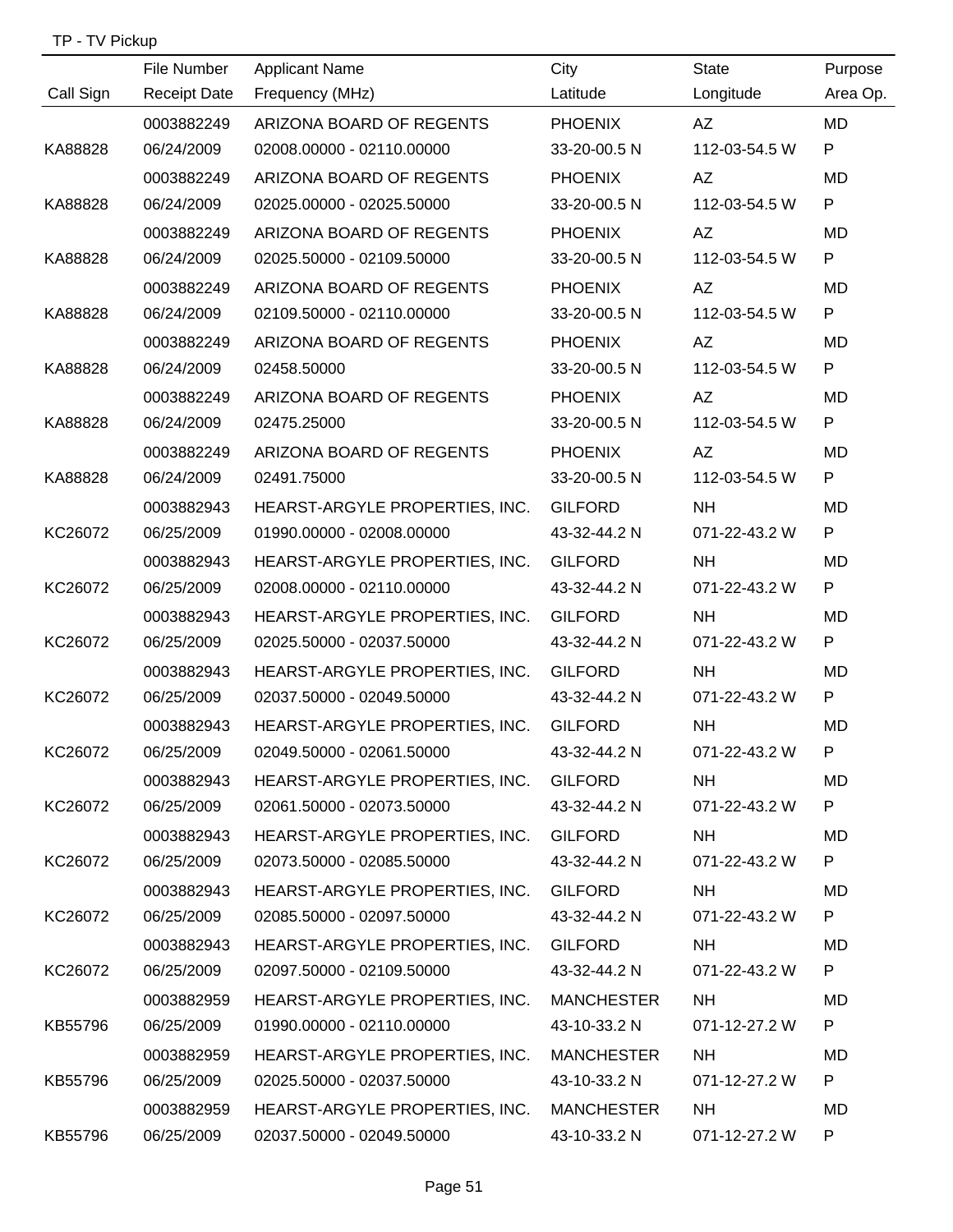| TP - TV Pickup |  |
|----------------|--|
|----------------|--|

|           | File Number         | <b>Applicant Name</b>          | City              | <b>State</b>  | Purpose      |
|-----------|---------------------|--------------------------------|-------------------|---------------|--------------|
| Call Sign | <b>Receipt Date</b> | Frequency (MHz)                | Latitude          | Longitude     | Area Op.     |
|           | 0003882959          | HEARST-ARGYLE PROPERTIES, INC. | <b>MANCHESTER</b> | <b>NH</b>     | <b>MD</b>    |
| KB55796   | 06/25/2009          | 02049.50000 - 02061.50000      | 43-10-33.2 N      | 071-12-27.2 W | P            |
|           | 0003882959          | HEARST-ARGYLE PROPERTIES, INC. | <b>MANCHESTER</b> | <b>NH</b>     | <b>MD</b>    |
| KB55796   | 06/25/2009          | 02061.50000 - 02073.50000      | 43-10-33.2 N      | 071-12-27.2 W | $\mathsf{P}$ |
|           | 0003882959          | HEARST-ARGYLE PROPERTIES, INC. | <b>MANCHESTER</b> | <b>NH</b>     | <b>MD</b>    |
| KB55796   | 06/25/2009          | 02073.50000 - 02085.50000      | 43-10-33.2 N      | 071-12-27.2 W | P            |
|           | 0003882959          | HEARST-ARGYLE PROPERTIES, INC. | <b>MANCHESTER</b> | <b>NH</b>     | <b>MD</b>    |
| KB55796   | 06/25/2009          | 02085.50000 - 02097.50000      | 43-10-33.2 N      | 071-12-27.2 W | P            |
|           | 0003882959          | HEARST-ARGYLE PROPERTIES, INC. | <b>MANCHESTER</b> | <b>NH</b>     | <b>MD</b>    |
| KB55796   | 06/25/2009          | 02097.50000 - 02109.50000      | 43-10-33.2 N      | 071-12-27.2 W | P            |
|           | 0003882980          | HEARST-ARGYLE PROPERTIES, INC. | <b>GOFFSTOWN</b>  | <b>NH</b>     | <b>MD</b>    |
| KB97093   | 06/25/2009          | 01990.00000 - 02008.00000      | 42-58-59.3 N      | 071-35-17.2 W | P            |
|           | 0003882980          | HEARST-ARGYLE PROPERTIES, INC. | <b>GOFFSTOWN</b>  | <b>NH</b>     | <b>MD</b>    |
| KB97093   | 06/25/2009          | 02008.00000 - 02110.00000      | 42-58-59.3 N      | 071-35-17.2 W | P            |
|           | 0003882980          | HEARST-ARGYLE PROPERTIES, INC. | <b>GOFFSTOWN</b>  | <b>NH</b>     | <b>MD</b>    |
| KB97093   | 06/25/2009          | 02025.50000 - 02037.50000      | 42-58-59.3 N      | 071-35-17.2 W | P            |
|           | 0003882980          | HEARST-ARGYLE PROPERTIES, INC. | <b>GOFFSTOWN</b>  | <b>NH</b>     | MD           |
| KB97093   | 06/25/2009          | 02037.50000 - 02049.50000      | 42-58-59.3 N      | 071-35-17.2 W | P            |
|           | 0003882980          | HEARST-ARGYLE PROPERTIES, INC. | <b>GOFFSTOWN</b>  | <b>NH</b>     | <b>MD</b>    |
| KB97093   | 06/25/2009          | 02049.50000 - 02061.50000      | 42-58-59.3 N      | 071-35-17.2 W | P            |
|           | 0003882980          | HEARST-ARGYLE PROPERTIES, INC. | <b>GOFFSTOWN</b>  | <b>NH</b>     | MD           |
| KB97093   | 06/25/2009          | 02061.50000 - 02073.50000      | 42-58-59.3 N      | 071-35-17.2 W | P            |
|           | 0003882980          | HEARST-ARGYLE PROPERTIES, INC. | <b>GOFFSTOWN</b>  | <b>NH</b>     | MD           |
| KB97093   | 06/25/2009          | 02073.50000 - 02085.50000      | 42-58-59.3 N      | 071-35-17.2 W | P            |
|           | 0003882980          | HEARST-ARGYLE PROPERTIES, INC. | <b>GOFFSTOWN</b>  | <b>NH</b>     | MD           |
| KB97093   | 06/25/2009          | 02085.50000 - 02097.50000      | 42-58-59.3 N      | 071-35-17.2 W | P            |
|           | 0003882980          | HEARST-ARGYLE PROPERTIES, INC. | <b>GOFFSTOWN</b>  | <b>NH</b>     | MD           |
| KB97093   | 06/25/2009          | 02097.50000 - 02109.50000      | 42-58-59.3 N      | 071-35-17.2 W | P            |

### TS - TV Studio Transmitter Link

|               | File Number         | <b>Applicant Name</b>                    | City         | <b>State</b>  | Purpose  |
|---------------|---------------------|------------------------------------------|--------------|---------------|----------|
| Call Sign     | <b>Receipt Date</b> | Frequency (MHz)                          | Latitude     | Longitude     | Area Op. |
|               | 0003882642          | KOAT HEARST-ARGYLE TELEVISION, I ROSWELL |              | NM            | MD       |
| <b>WMG315</b> | 06/25/2009          | 07100.00000 - 07125.00000                | 33-24-05.0 N | 104-22-47.0 W |          |
|               | 0003882735          | KOAT HEARST-ARGYLE TELEVISION, I RUIDOSO |              | NΜ            | MD       |
| <b>WLQ202</b> | 06/25/2009          | 07000.00000 - 07025.00000                | 33-24-14.2 N | 105-46-56.9 W |          |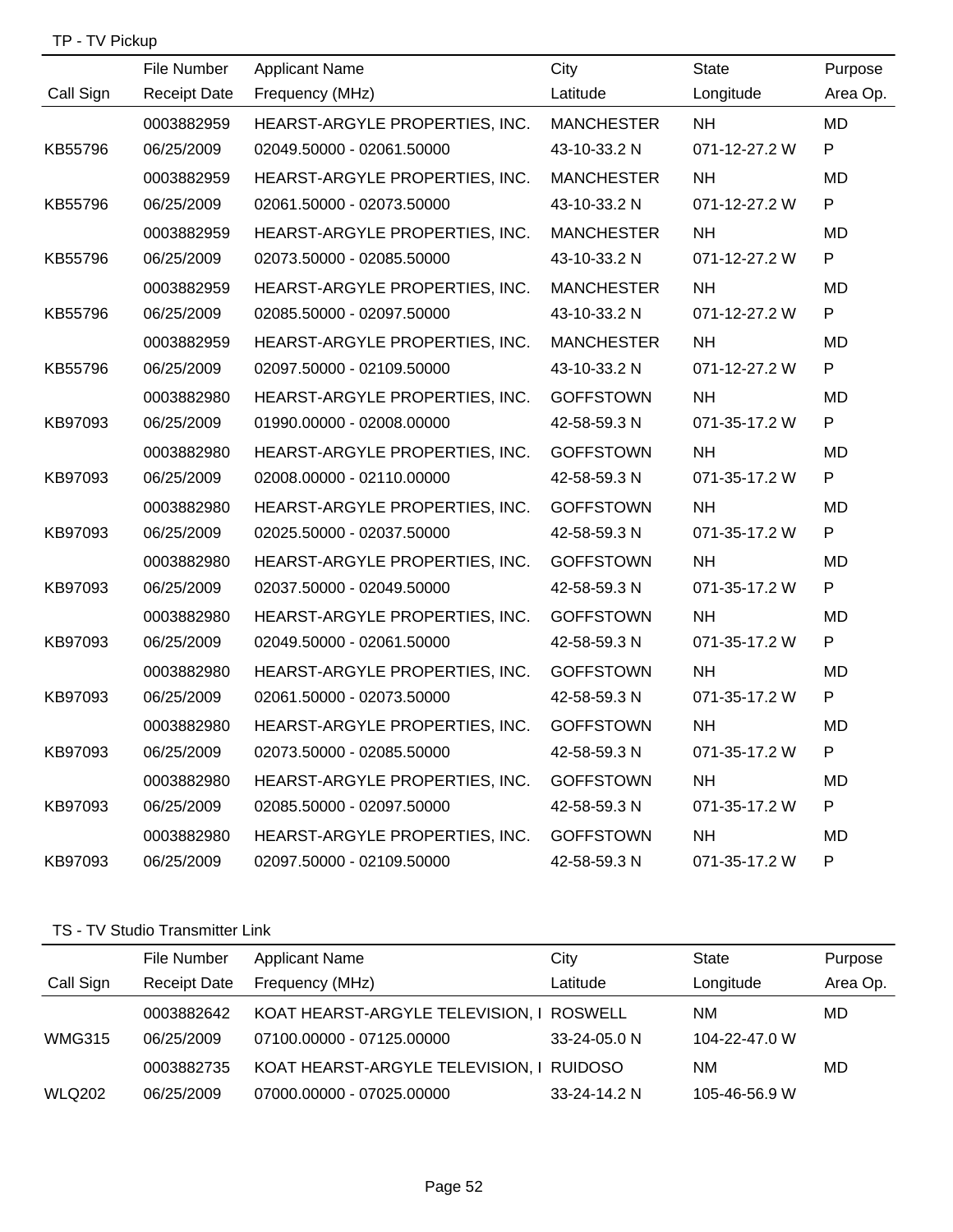### TT - TV Translator Relay

|           | File Number  | Applicant Name            | City              | State         | Purpose  |
|-----------|--------------|---------------------------|-------------------|---------------|----------|
| Call Sign | Receipt Date | Frequency (MHz)           | Latitude          | Longitude     | Area Op. |
|           | 0003883401   | ARIZONA BOARD OF REGENTS  | Cottonwood        | AZ            | NE.      |
|           | 06/25/2009   | 00536.00000 - 00542.00000 | $34 - 41 - 121$ N | 112-07-01.6 W |          |

# YK - Industrial/Business Pool - Commercial, Trunked

|                | File Number         | <b>Applicant Name</b> | City          | <b>State</b>  | Purpose   |
|----------------|---------------------|-----------------------|---------------|---------------|-----------|
| Call Sign      | <b>Receipt Date</b> | Frequency (MHz)       | Latitude      | Longitude     | Area Op.  |
|                | 0003877463          | <b>FUTRONICS INC</b>  |               | OH            | <b>MD</b> |
| WPMV792        | 06/22/2009          | 00427.20000           |               |               | X         |
|                | 0003877463          | <b>FUTRONICS INC</b>  |               | OH            | <b>MD</b> |
| WPMV792        | 06/22/2009          | 00427.40000           |               |               | X         |
|                | 0003877463          | <b>FUTRONICS INC</b>  |               | OH            | <b>MD</b> |
| <b>WPMV792</b> | 06/22/2009          | 00427.60000           |               |               | X         |
|                | 0003877463          | <b>FUTRONICS INC</b>  |               | OH            | <b>MD</b> |
| WPMV792        | 06/22/2009          | 00427.80000           |               |               | X         |
|                | 0003877463          | <b>FUTRONICS INC</b>  | Detroit       | MI            | <b>MD</b> |
| <b>WPMV792</b> | 06/22/2009          | 00422.20000           | 42-19-48.1 N  | 083-02-56.7 W | P         |
|                | 0003877463          | <b>FUTRONICS INC</b>  | Detroit       | MI            | MD        |
| WPMV792        | 06/22/2009          | 00422.40000           | 42-19-48.1 N  | 083-02-56.7 W | P         |
|                | 0003877463          | <b>FUTRONICS INC</b>  | Detroit       | MI            | MD        |
| WPMV792        | 06/22/2009          | 00422.60000           | 42-19-48.1 N  | 083-02-56.7 W | P         |
|                | 0003877463          | <b>FUTRONICS INC</b>  | Detroit       | MI            | MD        |
| WPMV792        | 06/22/2009          | 00422.80000           | 42-19-48.1 N  | 083-02-56.7 W | P         |
|                | 0003877463          | <b>FUTRONICS INC</b>  | Detroit       | MI            | MD        |
| WPMV792        | 06/22/2009          | 00427.20000           | 42-19-48.1 N  | 083-02-56.7 W | P         |
|                | 0003877463          | <b>FUTRONICS INC</b>  | Detroit       | MI            | MD        |
| WPMV792        | 06/22/2009          | 00427.40000           | 42-19-48.1 N  | 083-02-56.7 W | P         |
|                | 0003877463          | <b>FUTRONICS INC</b>  | Detroit       | MI            | MD        |
| WPMV792        | 06/22/2009          | 00427.60000           | 42-19-48.1 N  | 083-02-56.7 W | P         |
|                | 0003877463          | <b>FUTRONICS INC</b>  | Detroit       | MI            | MD        |
| WPMV792        | 06/22/2009          | 00427.80000           | 42-19-48.1 N  | 083-02-56.7 W | P         |
|                | 0003877463          | <b>FUTRONICS INC</b>  | <b>OREGON</b> | <b>OH</b>     | MD        |
| WPMV792        | 06/22/2009          | 00422.20000           | 41-40-19.0 N  | 083-25-07.0 W |           |
|                | 0003877463          | <b>FUTRONICS INC</b>  | <b>OREGON</b> | OH            | MD        |
| WPMV792        | 06/22/2009          | 00422.40000           | 41-40-19.0 N  | 083-25-07.0 W |           |
|                | 0003877463          | <b>FUTRONICS INC</b>  | <b>OREGON</b> | OH.           | MD        |
| WPMV792        | 06/22/2009          | 00422.60000           | 41-40-19.0 N  | 083-25-07.0 W |           |
|                | 0003877463          | <b>FUTRONICS INC</b>  | <b>OREGON</b> | OH            | MD        |
| WPMV792        | 06/22/2009          | 00422.80000           | 41-40-19.0 N  | 083-25-07.0 W |           |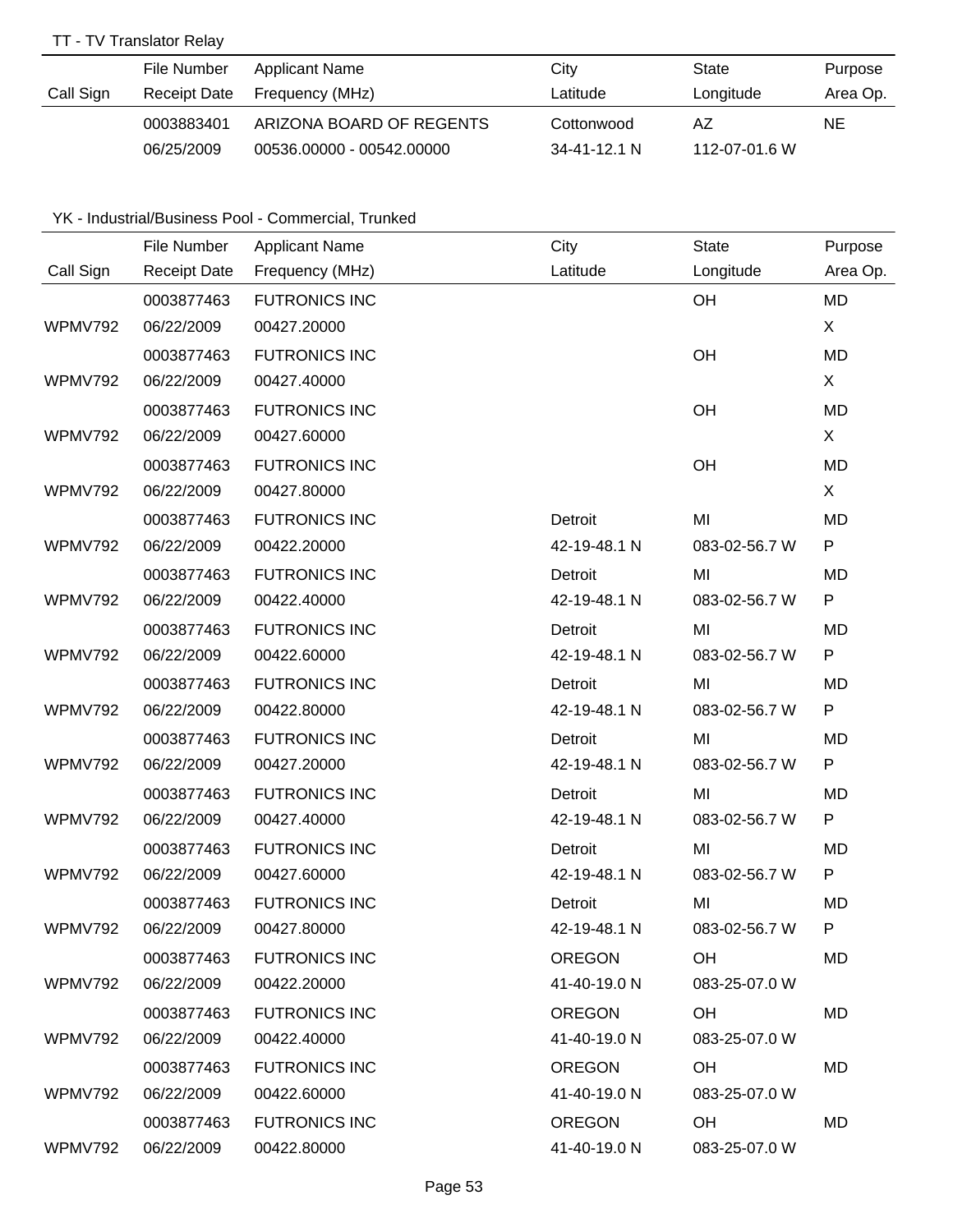### YK - Industrial/Business Pool - Commercial, Trunked

|           | File Number | Applicant Name                    | City     | State     | Purpose  |
|-----------|-------------|-----------------------------------|----------|-----------|----------|
| Call Sign |             | Receipt Date Frequency (MHz)      | Latitude | Longitude | Area Op. |
|           | 0003879611  | J P JENKINS INC DBA SOUTH PLAINES |          |           | RO       |
| WPPA438   | 06/24/2009  |                                   |          |           |          |

### YM - 800 MHz Trunked SMR (SMR, Site-specific)

|           | File Number  | Applicant Name        | City     | State     | Purpose  |
|-----------|--------------|-----------------------|----------|-----------|----------|
| Call Sign | Receipt Date | Frequency (MHz)       | Latitude | Longitude | Area Op. |
|           | 0003878477   | Island Wireless, Inc. |          |           | RO       |
| WPFC807   | 06/22/2009   |                       |          |           |          |

### YX - SMR, 806-821/851-866 MHz, Trunked

|                | File Number              | <b>Applicant Name</b>             | City     | <b>State</b> | Purpose   |
|----------------|--------------------------|-----------------------------------|----------|--------------|-----------|
| Call Sign      | <b>Receipt Date</b>      | Frequency (MHz)                   | Latitude | Longitude    | Area Op.  |
| <b>WNNW275</b> | 0003878429<br>06/22/2009 | NEXTEL LICENSE HOLDINGS 1 INC     |          |              | <b>RO</b> |
| WPOZ858        | 0003878430<br>06/22/2009 | NEXTEL LICENSE HOLDINGS 1 INC DB. |          |              | <b>RO</b> |
| KNIA943        | 0003878433<br>06/22/2009 | NEXTEL LICENSE HOLDINGS 2 INC     |          |              | <b>RO</b> |
| WNGX949        | 0003878434<br>06/22/2009 | NEXTEL LICENSE HOLDINGS 2 INC     |          |              | <b>RO</b> |
| WNPP643        | 0003878435<br>06/22/2009 | NEXTEL LICENSE HOLDINGS 2 INC     |          |              | <b>RO</b> |
| WNPQ782        | 0003878436<br>06/22/2009 | NEXTEL LICENSE HOLDINGS 2 INC     |          |              | <b>RO</b> |
| WNPW704        | 0003878437<br>06/22/2009 | NEXTEL LICENSE HOLDINGS 2 INC     |          |              | <b>RO</b> |
| WNQC515        | 0003878438<br>06/22/2009 | NEXTEL LICENSE HOLDINGS 2 INC     |          |              | <b>RO</b> |
| <b>WNNR275</b> | 0003878449<br>06/22/2009 | Nextel License Holdings 4, Inc.   |          |              | <b>RO</b> |
|                | 0003878450               | Nextel License Holdings 4, Inc    |          |              | <b>RO</b> |
| <b>WNNU730</b> | 06/22/2009<br>0003878451 | Nextel License Holdings 4, Inc    |          |              | <b>RO</b> |
| <b>WNNU732</b> | 06/22/2009<br>0003878452 | Nextel License Holdings 4, Inc    |          |              | <b>RO</b> |
| WPCZ779        | 06/22/2009               |                                   |          |              |           |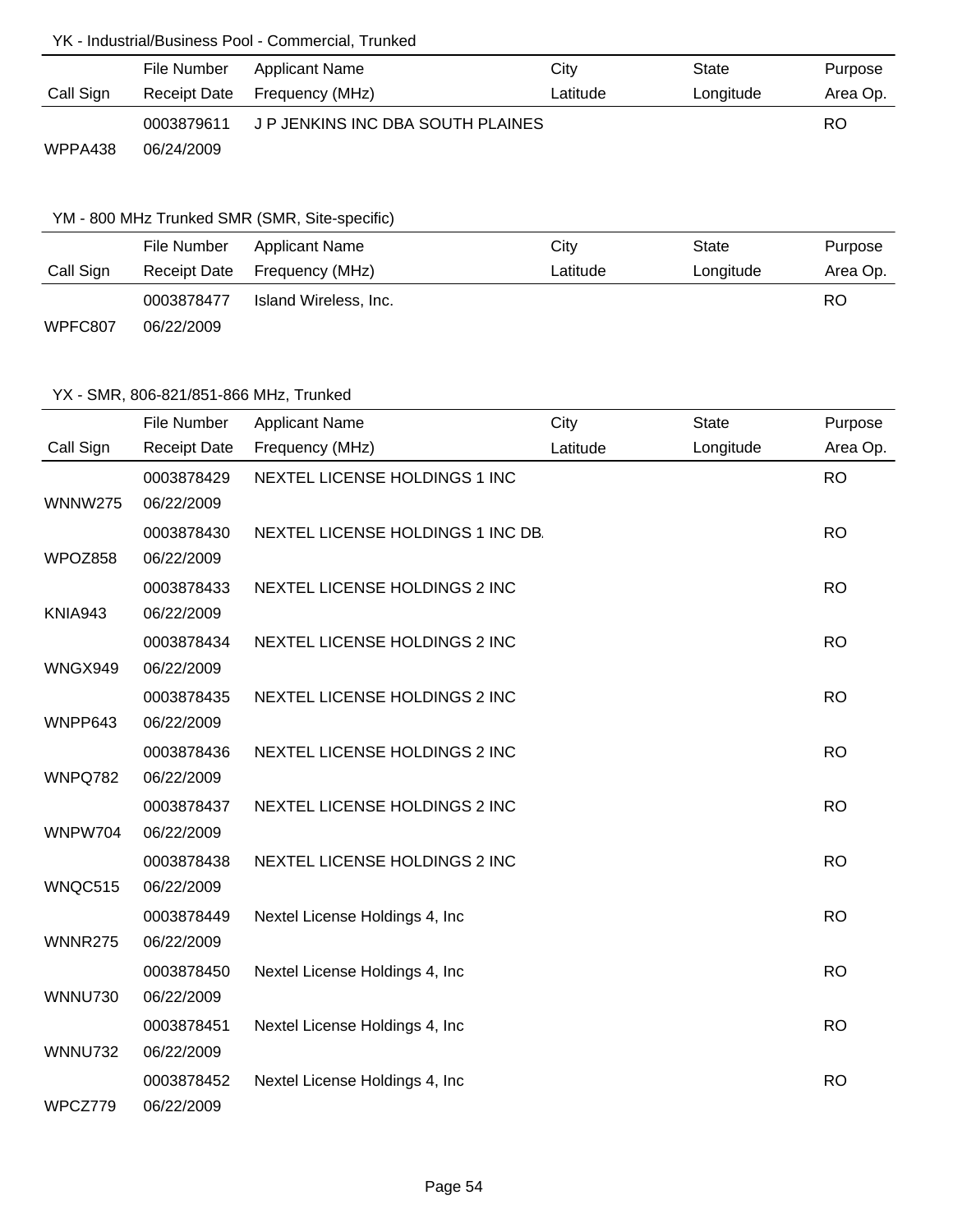### YX - SMR, 806-821/851-866 MHz, Trunked

|                | File Number         | <b>Applicant Name</b>            | City     | <b>State</b> | Purpose   |
|----------------|---------------------|----------------------------------|----------|--------------|-----------|
| Call Sign      | <b>Receipt Date</b> | Frequency (MHz)                  | Latitude | Longitude    | Area Op.  |
|                | 0003878453          | Nextel License Holdings 4, Inc   |          |              | <b>RO</b> |
| <b>WNNH935</b> | 06/22/2009          |                                  |          |              |           |
|                | 0003878454          | Nextel License Holdings 4, Inc.  |          |              | <b>RO</b> |
| <b>WNNH939</b> | 06/22/2009          |                                  |          |              |           |
|                | 0003878455          | Nextel License Holdings 4, Inc.  |          |              | <b>RO</b> |
| KNBC561        | 06/22/2009          |                                  |          |              |           |
|                | 0003878456          | NEXTEL LICENSE HOLDINGS 4, INC.  |          |              | <b>RO</b> |
| KNGR719        | 06/22/2009          |                                  |          |              |           |
|                | 0003878457          | Nextel License Holdings 4, Inc   |          |              | <b>RO</b> |
| KNJH442        | 06/22/2009          |                                  |          |              |           |
|                | 0003878458          | Nextel License Holdings 4, Inc   |          |              | <b>RO</b> |
| WNHA667        | 06/22/2009          |                                  |          |              |           |
|                | 0003878459          | Nextel License Holdings 4, Inc   |          |              | <b>RO</b> |
| WNHE930        | 06/22/2009          |                                  |          |              |           |
|                | 0003878460          | Nextel License Holdings 4, Inc   |          |              | <b>RO</b> |
| WNKS345        | 06/22/2009          |                                  |          |              |           |
|                | 0003878461          | Nextel License Holdings 4, Inc   |          |              | <b>RO</b> |
| <b>WNMJ680</b> | 06/22/2009          |                                  |          |              |           |
|                | 0003878462          | Nextel License Holdings 4, Inc   |          |              | <b>RO</b> |
| <b>WNML508</b> | 06/22/2009          |                                  |          |              |           |
|                | 0003878801          | NEXTEL OF CALIFORNIA INC         |          |              | <b>RO</b> |
| WNBL745        | 06/23/2009          |                                  |          |              |           |
|                | 0003878802          | NEXTEL OF CALIFORNIA INC         |          |              | <b>RO</b> |
| <b>WNGH882</b> | 06/23/2009          |                                  |          |              |           |
|                | 0003878803          | NEXTEL OF CALIFORNIA INC         |          |              | <b>RO</b> |
| <b>WNIG513</b> | 06/23/2009          |                                  |          |              |           |
|                | 0003878806          | NEXTEL OF CALIFORNIA INC         |          |              | <b>RO</b> |
| WNVJ713        | 06/23/2009          |                                  |          |              |           |
|                | 0003878807          | NEXTEL OF CALIFORNIA, INC.       |          |              | <b>RO</b> |
| <b>WNVW874</b> | 06/23/2009          |                                  |          |              |           |
|                | 0003878808          | NEXTEL OF CALIFORNIA INC         |          |              | <b>RO</b> |
| WZC805         | 06/23/2009          |                                  |          |              |           |
|                | 0003878823          | NEXTEL OF TEXAS INC DBA NEXTEL C |          |              | <b>RO</b> |
| WNAC637        | 06/23/2009          |                                  |          |              |           |
|                | 0003878824          | NEXTEL OF TEXAS INC DBA NEXTEL C |          |              | <b>RO</b> |
| WNPQ786        | 06/23/2009          |                                  |          |              |           |
|                | 0003878825          | NEXTEL OF TEXAS INC DBA NEXTEL C |          |              | <b>RO</b> |
| WNQQ888        | 06/23/2009          |                                  |          |              |           |